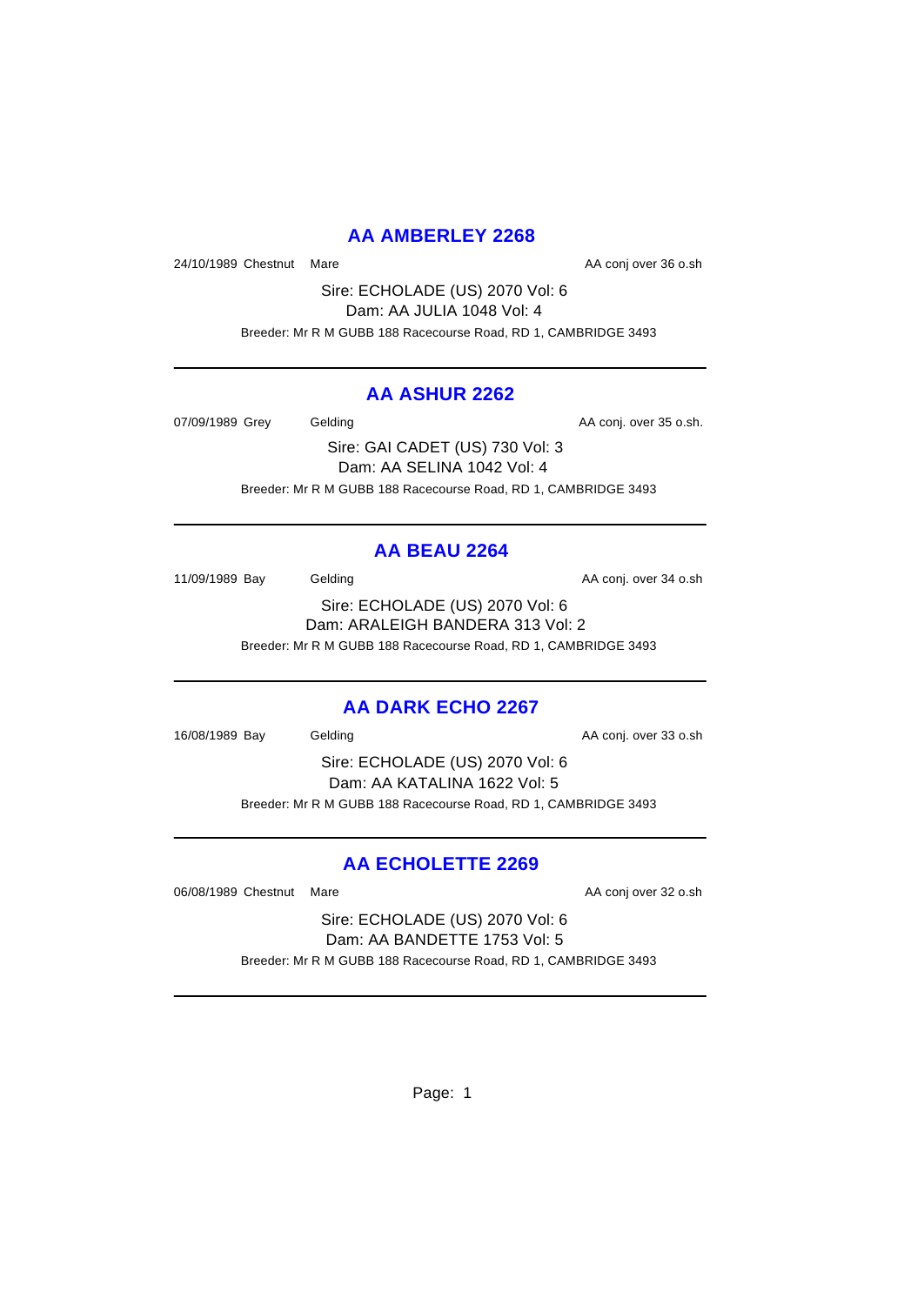# **AA ELDORADO 2263**

28/07/1989 Bay Gelding Cash Conj. over 31 o.sh

Sire: ECHOLADE (US) 2070 Vol: 6 Dam: AA SUELLEN 1246 Vol: 4 Breeder: Mr R M GUBB 188 Racecourse Road, RD 1, CAMBRIDGE 3493

## **AA GAILADY 2265**

18/11/1989 Grey Mare Mare AA conj over 37 o.sh

Sire: ECHOLADE (US) 2070 Vol: 6 Dam: ARALEIGH GAILINA 516 Vol: 3 Breeder: Mr R M GUBB 188 Racecourse Road, RD 1, CAMBRIDGE 3493

# **AA KASIA 2158**

12/12/1988 Grey Mare Mare AA conj over 30 o.sh

Sire: KANDAHAR IBN KAZRA (GB) 1208 Vol: 4 Dam: ARALEIGH GAILINA 516 Vol: 3 Breeder: Mr R M GUBB 188 Racecourse Road, RD 1, CAMBRIDGE 3493

# **AA LAURELETTE 2157**

09/08/1988 Grey Mare Mare AA conj. over 29 o.sh

Sire: GAI CADET (US) 730 Vol: 3 Dam: ARALEIGH BANDERA 313 Vol: 2 Breeder: Mr R M GUBB 188 Racecourse Road, RD 1, CAMBRIDGE 3493

# **AA MAGICIAN 1862**

31/08/1985 Grey Gelding Gelding AA conj. over 22 o.sh.

Sire: TOUCH OF MAGIC (AU) S103 Vol: 2 Dam: AA JULIA 1048 Vol: 4 Breeder: Mr R M GUBB 188 Racecourse Road, RD 1, CAMBRIDGE 3493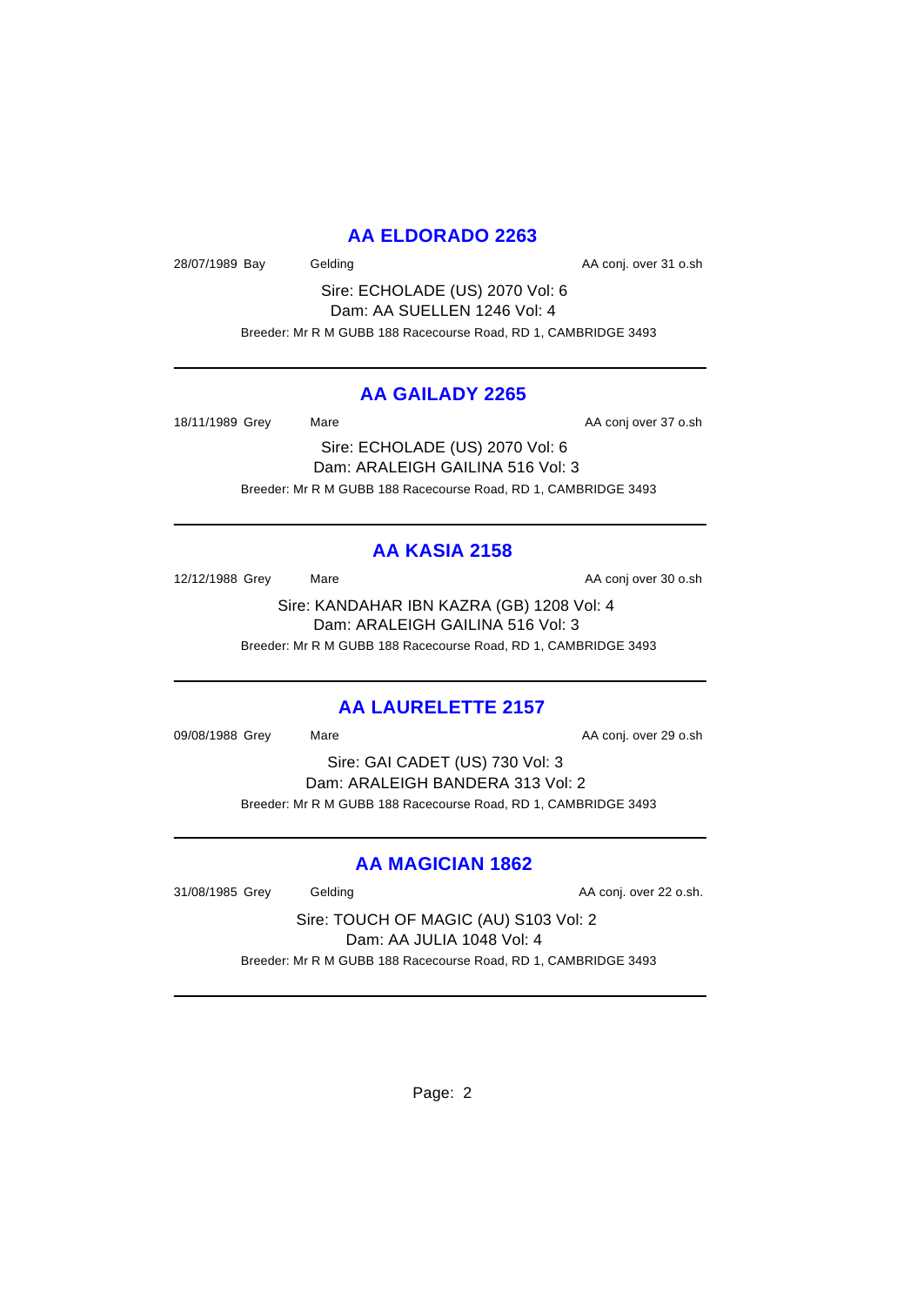## **AA MARTEL 1859**

17/08/1985 Grey Gelding Cash. Conj. over 20 o.sh.

Sire: TOUCH OF MAGIC (AU) S103 Vol: 2 Dam: ARALEIGH KRIZONA 518 Vol: 3 Breeder: Mr R M GUBB 188 Racecourse Road, RD 1, CAMBRIDGE 3493

#### **AA MYSTIQUE 1930**

16/10/1986 Bay Mare Mare AA conj over 25 o.sh.

Sire: GAI CADET (US) 730 Vol: 3 Dam: ARALEIGH MYRA 7 Vol: 1 Breeder: Mr R M GUBB 188 Racecourse Road, RD 1, CAMBRIDGE 3493

## **AA PARADE 1863**

08/10/1985 Grey Gelding Construction Conj. over 23 o.sh. Sire: GAI CADET (US) 730 Vol: 3 Dam: ARALEIGH MYRA 7 Vol: 1

Breeder: Mr R M GUBB 188 Racecourse Road, RD 1, CAMBRIDGE 3493

#### **AA ROSINA 2050**

06/11/1987 Grey Mare Mare AA conj over 27 o.sh

Sire: GAI CADET (US) 730 Vol: 3 Dam: ARALEIGH KALINA 4 Vol: 1 Breeder: Mr R M GUBB 188 Racecourse Road, RD 1, CAMBRIDGE 3493

# **AA SARATOGA 2266**

26/09/1989 Grey Stallion Stallion AA conj. over 38 o.sh

Sire: ECHOLADE (US) 2070 Vol: 6 Dam: ARALEIGH SUE 83 Vol: 2 Breeder: Mr R M GUBB 188 Racecourse Road, RD 1, CAMBRIDGE 3493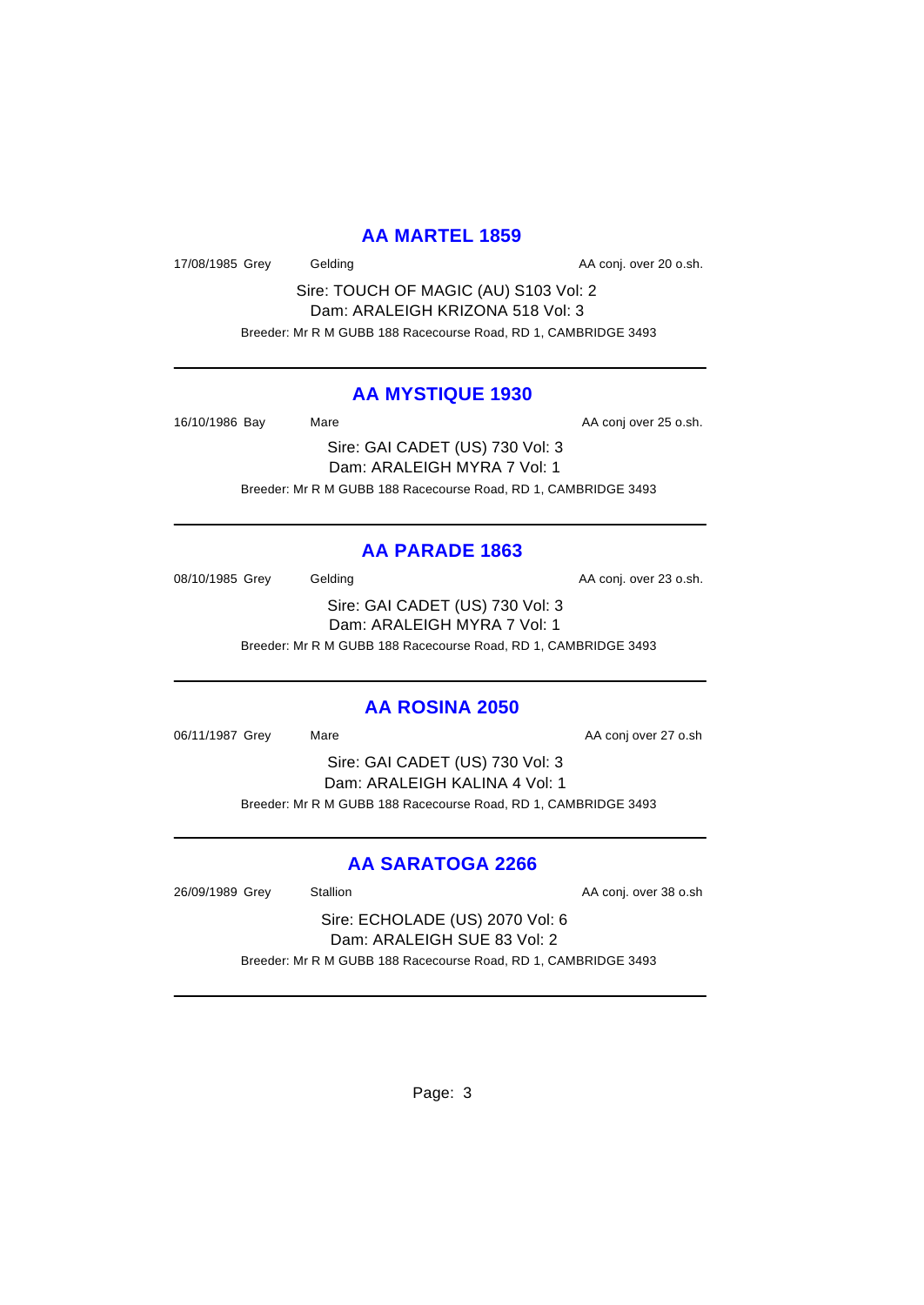# **AA SILVER SOVEREIGN 1931**

05/10/1986 Grey Gelding Constants Conj. over 24 o.sh.

Sire: GAI CADET (US) 730 Vol: 3 Dam: ARALEIGH SUE 83 Vol: 2 Breeder: Mr R M GUBB 188 Racecourse Road, RD 1, CAMBRIDGE 3493

## **AA SURLANDO 2159**

17/07/1988 Grey Gelding Cash Conjover 28 o.sh

Sire: GAI CADET (US) 730 Vol: 3 Dam: ARALEIGH SUE 83 Vol: 2 Breeder: Mr R M GUBB 188 Racecourse Road, RD 1, CAMBRIDGE 3493

# **AARON 1787**

27/09/1985 Chestnut Gelding State of the State of State State of State State State State State State State State State State State State State State State State State State State State State State State State State State S

Sire: KANDAHAR IBN KAZRA (GB) 1208 Vol: 4 Dam: SUUMAH (IIU) 61 Vol: 1 Breeder: Mrs Suzanne W SPRATT Maketu Road R.D. 9 TE PUKE.

# **AGILIS PHOTON 2221**

14/12/1989 Grey Gelding WD n.sh, 1 over 9 o.sh

Sire: HARI KUMAR 1652 Vol: 5 Dam: ALFA PATRIS 1211 Vol: 4 Breeder: Mr W R DALEFIELD Ashhurst Bunnythorpe Hwy R.D. 10 PALMERSTON NORTH.

# **AHSAM 1896**

22/10/1986 Chestnut Gelding A under half circle n.sh. 2 over 6 o.sh.

Sire: NGAPA JOUSSIF 493 Vol: 3 Dam: SHERRY 97 Vol: 2 Breeder: Mrs Christine J LORD P.O. Box 796 MASTERTON.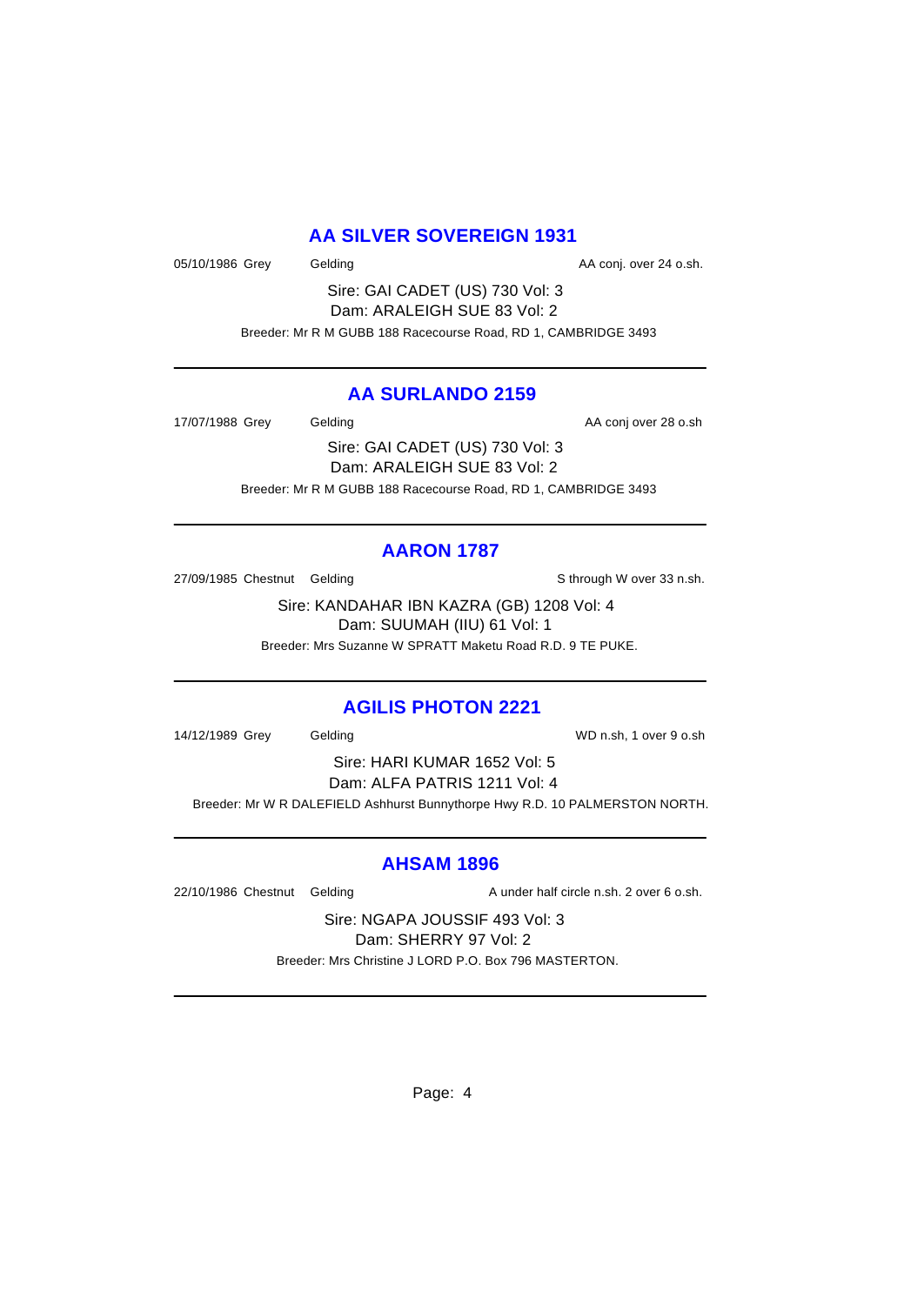#### **AKHDAR 2085**

24/07/1987 Grey Stallion Stallion V on side n.sh, 1 over 87 o.sh

Sire: ANWAR SADAT 1196 Vol: 4 Dam: DELL BASIQ 1218 Vol: 4 Breeder: Mr R J KERR Springston Road R.D. 4 CHRISTCHURCH.

#### **AL DHAHAB KHALICHE (AU) 1882**

04/08/1984 Bay Mare ADJ in circle with dot n.sh. 1 over 4 o.sh.

Sire: SHARVEL KHALIFA (AU) 1880 Vol: 6 Dam: LEYLANI AU 2706AAHSB Breeder: Miss Jacquie M WEBBY 25 Don Street, OAMARU 9400 Importer: Miss Jacquie M WEBBY 25 Don Street, OAMARU 9400

## **AL DHAHAB KHASSADD 1907**

28/01/1987 Chestnut Gelding ADJ in circle with dot n.sh, 1 over 7 o.sh

Sire: SHARVEL KHALIFA (AU) 1880 Vol: 6 Dam: SOUHA 654 Vol: 3

Breeder: Miss Jacquie M WEBBY 25 Don Street, OAMARU 9400

#### **ALIA 1788**

12/10/1985 Grey Mare S through W over 35 n.sh.

Sire: KANDAHAR IBN KAZRA (GB) 1208 Vol: 4 Dam: KANTARA 1206 Vol: 4 Breeder: Mrs Suzanne W SPRATT Maketu Road R.D. 9 TE PUKE.

## **ALLEGRA 1786**

15/10/1985 Chestnut Gelding School and Sthrough W over 34 n.sh.

Sire: KANDAHAR IBN KAZRA (GB) 1208 Vol: 4 Dam: FARRAH 559 Vol: 3

Breeder: Mrs Suzanne W SPRATT Maketu Road R.D. 9 TE PUKE.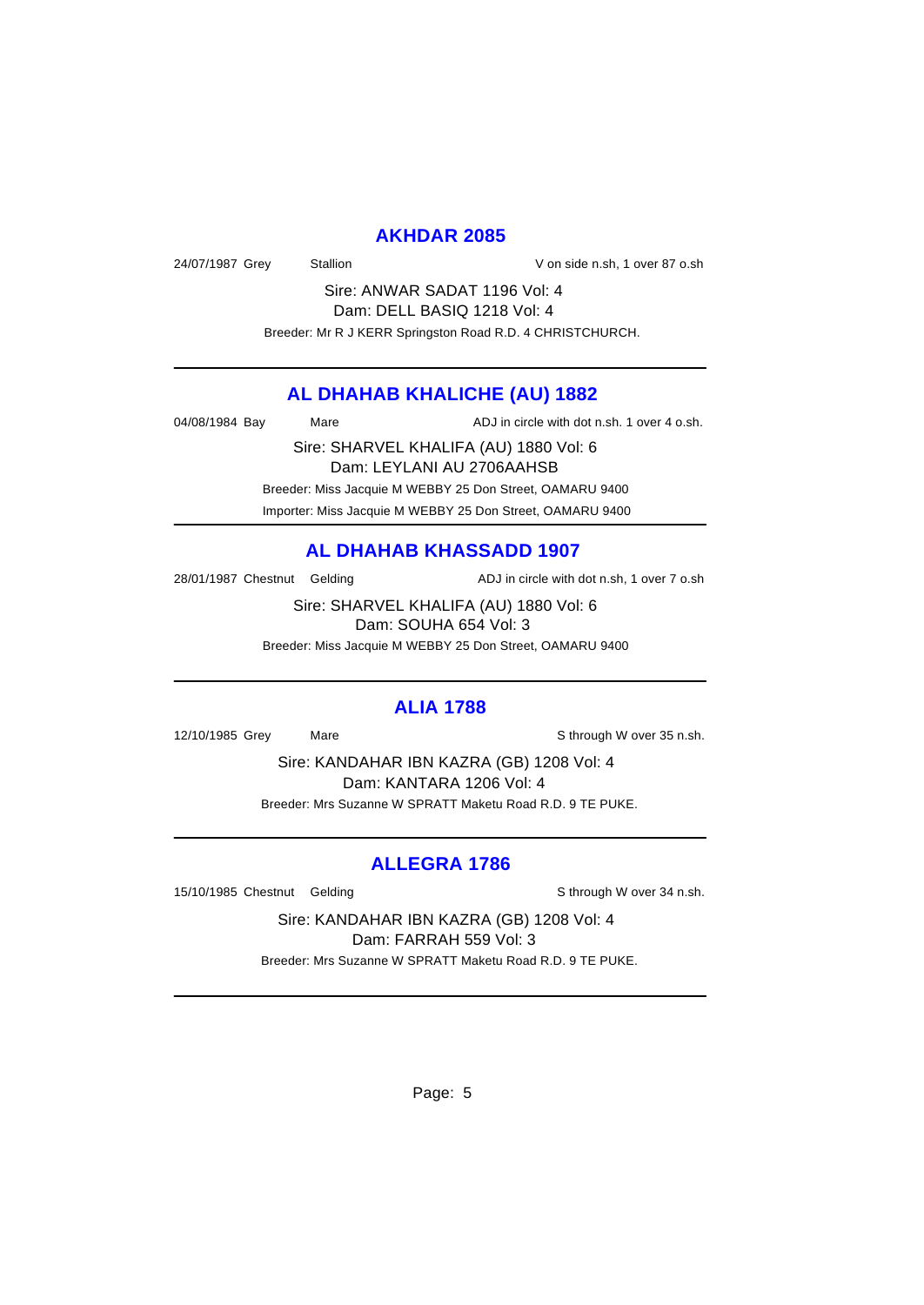#### **AMAANA 1796**

21/10/1985 Grey Mare Mare HF conj. n.sh. 5 over 5 o.sh.

Sire: NAADDEL (AU) S106 Vol: 2 Dam: BINT NAARAI 756 Vol: 4 Breeder: Mr L.M. MARSHALL

## **ANAZEH`S FARASZYN 1810**

21/11/1985 Chestnut Mare **A over bar over 1 n.h.q.** 

Sire: SKY HAWK (GB) 254 Vol: 2 Dam: KAROMA 733 Vol: 4 Breeder: Miss J Virginia DEAN "Wentworth", Milltown RD 3 LEESTON 7683

# **ANKA ZAHRA SUSPENDED 2187**

28/12/1989 Grey Mare Mare Triangle P conj. n.sh, 1 over 89 o.sh

Sire: IBN NAADDEL 753 Vol: 4

Dam: SILVER FLAME 542 Vol: 3

Breeder: Mr S J PULLMAN R.D. 12 Pleasant Point SOUTH CANTERBURY.

#### **ANOUK IBN REPARTEE 2175**

29/10/1988 Chestnut Gelding a state of the A in U n.sh, 1 over 8 o.sh

Sire: REPARTEE (AU) 247 Vol: 2 Dam: SOUTH PACIFIC CRYSTAL MOON 277 Vol: 2 Breeder: Mr A SANGSTER P.O. Box 76 Ward MARLBOROUGH.

#### **ARABIL AZMIR 2130**

19/02/1989 Grey Gelding Back to Front L and R conj. n.sh, 5 over 8 o.sh

Sire: E`ARLIA JAIRIM (AU) 2002 Vol: 6 Dam: AKA PEARL 1227 Vol: 4

Breeder: Mr Raymond H ADAMSON 388 Kahikatea Flat Road, RD 1, KAUKAPAKAPA 0871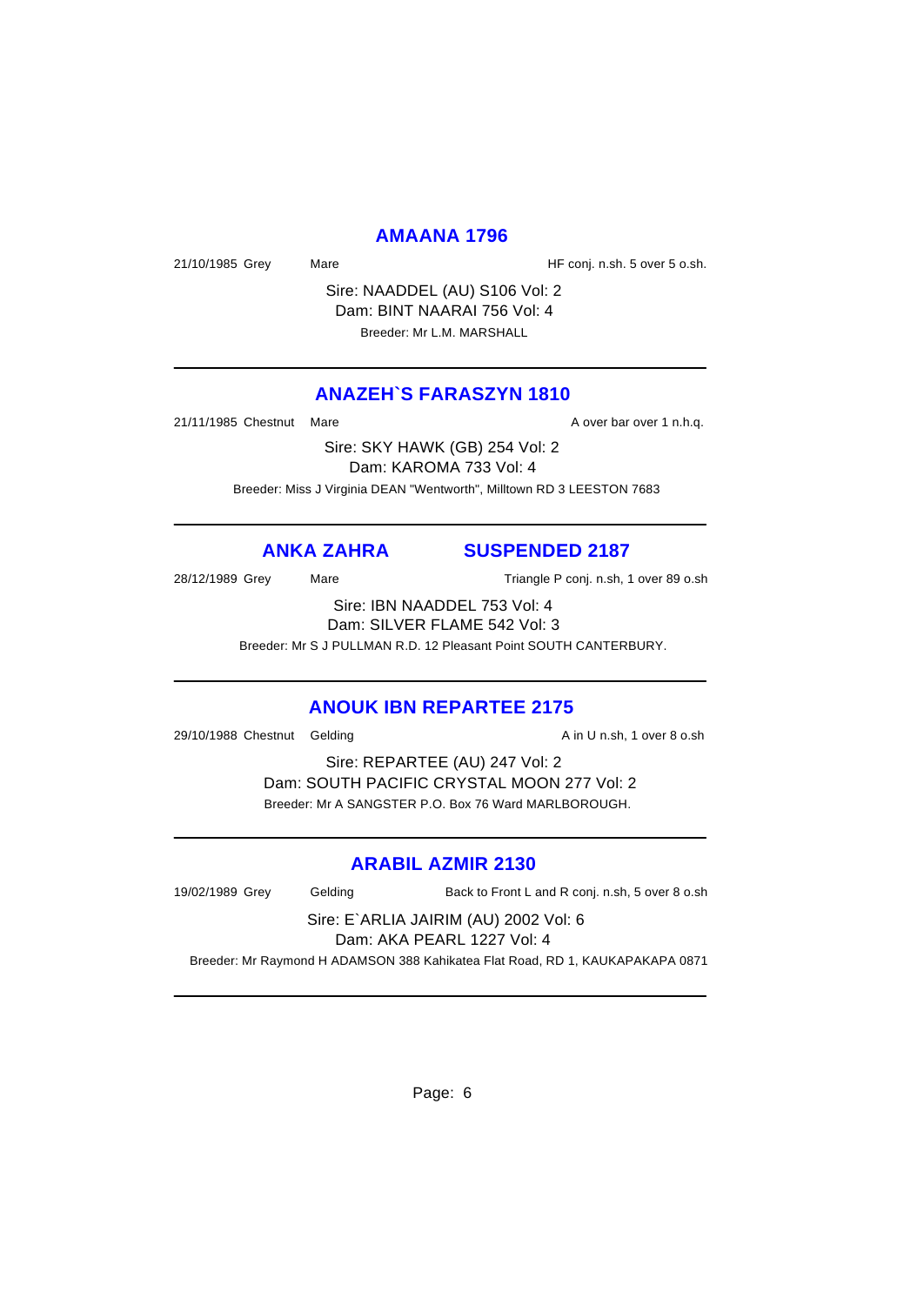## **ARABIL MARJA 2271**

26/11/1989 Chestnut Mare Back to Front L and R conj. n.sh, 1 over 9 o.sh

Sire: E`ARLIA JAIRIM (AU) 2002 Vol: 6 Dam: SAFFRON 399 Vol: 3

Breeder: Mr Raymond H ADAMSON 388 Kahikatea Flat Road, RD 1, KAUKAPAKAPA 0871

#### **ARABIL RAYA 2272**

15/12/1989 Chestnut Mare Back to Front L and R conj. n.sh, 2 over 9 o.sh

Sire: E`ARLIA JAIRIM (AU) 2002 Vol: 6 Dam: NATARANI BAHARIYA 1357 Vol: 5 Breeder: Mr Raymond H ADAMSON 388 Kahikatea Flat Road, RD 1, KAUKAPAKAPA 0871

# **ARAHI AMAL 2072**

11/10/1987 Grey Gelding Gelding B n.sh, 1 over 7 o.sh

Sire: PUKETAHU MAZADA 490 Vol: 3 Dam: NGAPA ARAHI 928 Vol: 4

Breeder: ARAHI FAMILY TRUST MA Barker & KR McGrath, PO Box 174, TE AWAMUTU 3840

#### **ARAHI AMALAA 2071**

25/11/1987 Chestnut Mare **B n.sh, 2 over 7 o.sh** 

Sire: WAIMEHA ECLIPSE 475 Vol: 3 Dam: ARAHI AMIRIA 1706 Vol: 5 Breeder: ARAHI FAMILY TRUST MA Barker & KR McGrath, PO Box 174, TE AWAMUTU 3840

# **ARAHI SHAHWAN 2135**

13/09/1988 Grey Mare B n.sh, 1 over 8 o.sh

Sire: NGAPA FALCON 631 Vol: 3 Dam: WAIMEHA SHIRLEY 69 Vol: 1

Breeder: ARAHI FAMILY TRUST MA Barker & KR McGrath, PO Box 174, TE AWAMUTU 3840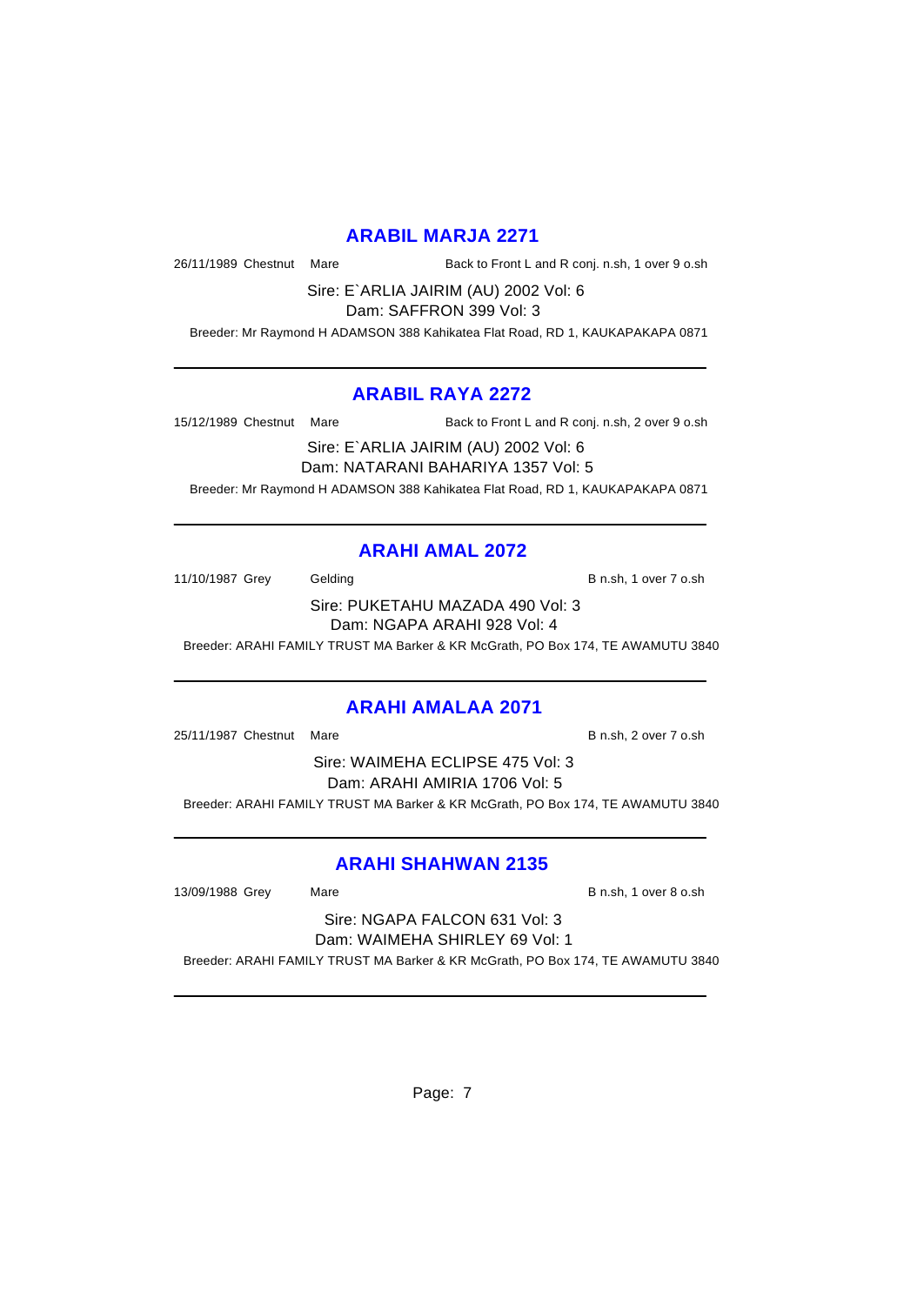## **ARAHI SHANON 1850**

18/11/1985 Grey Gelding Gelding B n.sh. 1 over 5 o.sh.

Sire: NGAPA FALCON 631 Vol: 3 Dam: WAIMEHA SHIRLEY 69 Vol: 1

Breeder: ARAHI FAMILY TRUST MA Barker & KR McGrath, PO Box 174, TE AWAMUTU 3840

## **ARAHI SHEMALI 2225**

25/10/1989 Chestnut Gelding B n.sh, 1 over 9 o.sh

Sire: NGAPA FALCON 631 Vol: 3 Dam: WAIMEHA SHIRLEY 69 Vol: 1 Breeder: ARAHI FAMILY TRUST MA Barker & KR McGrath, PO Box 174, TE AWAMUTU 3840

# **ARAHI SHIRLEY 1903**

09/12/1986 Grey Mare Mare B n.sh. 1 over 6 o.sh. Sire: NGAPA FALCON 631 Vol: 3 Dam: WAIMEHA SHIRLEY 69 Vol: 1 Breeder: ARAHI FAMILY TRUST MA Barker & KR McGrath, PO Box 174, TE AWAMUTU 3840

# **ARALEIGH AZARDA 1929**

27/11/1986 Grey Stallion **AA conj.** over 26 o.sh.

Sire: GAI CADET (US) 730 Vol: 3 Dam: ARALEIGH BANDERA 313 Vol: 2 Breeder: Mr R M GUBB 188 Racecourse Road, RD 1, CAMBRIDGE 3493

# **ARAMOANA 1921**

28/09/1986 Grey Mare Upturned C n.sh. 0 over 6 o.sh.

Sire: CASHMERE PEGASUS BAY 1091 Vol: 4 Dam: NOEMA 860 Vol: 4

Breeder: Mrs Belinda J SIMONS 177 Le Bons Bay Rd, RD 3, AKAROA 7583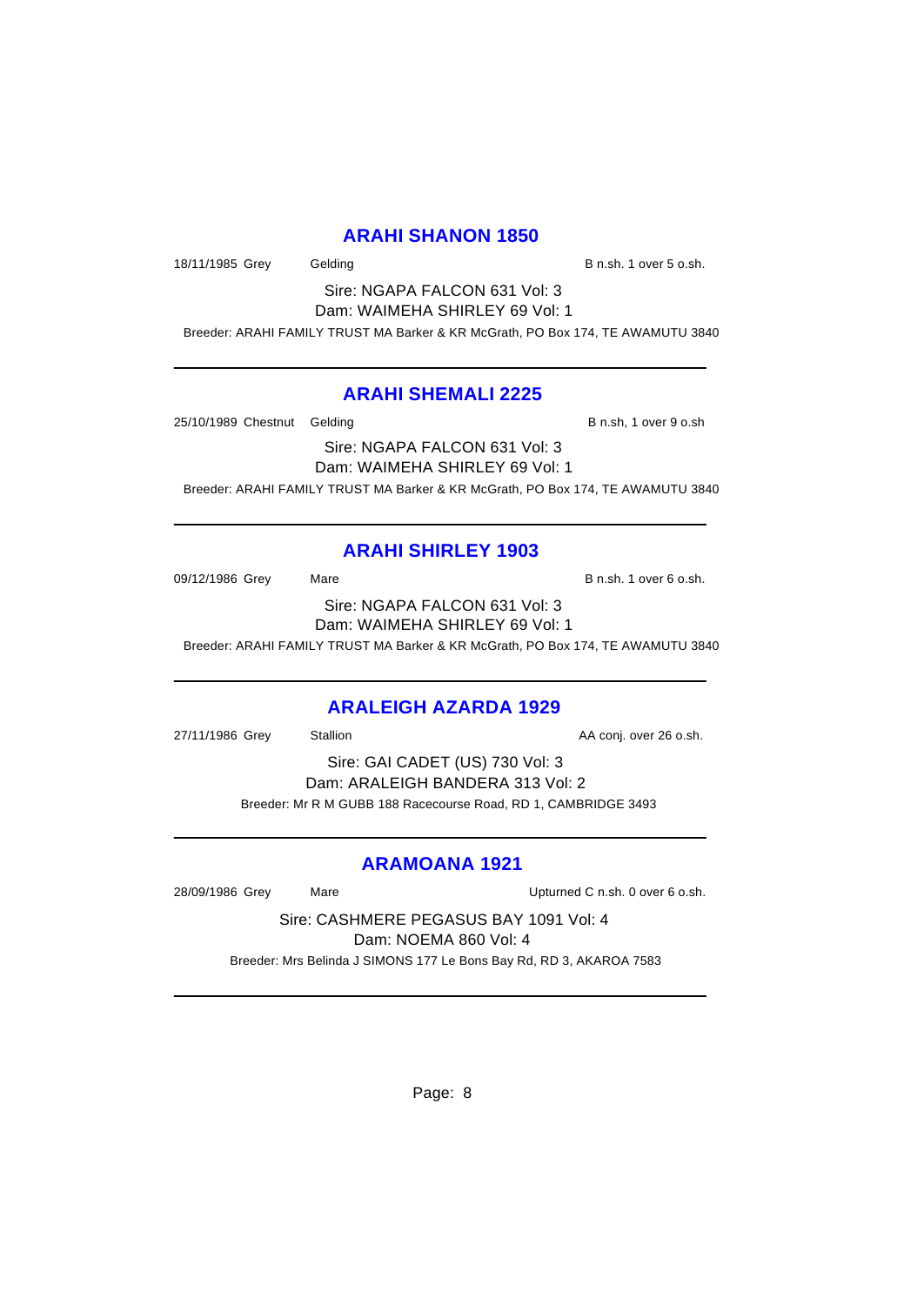## **ARIMUS 1789**

06/10/1985 Grey Gelding Gelding Schrough W over 32 n.sh.

Sire: KANDAHAR IBN KAZRA (GB) 1208 Vol: 4 Dam: KAFIZA 1204 Vol: 4

Breeder: Mrs Suzanne W SPRATT Maketu Road R.D. 9 TE PUKE.

# **ASHKHARAH SHEMINI 1798**

09/10/1985 Brown Mare **Mare** A S on side n.sh. 1 over 5 o.sh.

Sire: GAI CADET (US) 730 Vol: 3 Dam: PUKETAHU CANDY 175 Vol: 2 Breeder: Mrs D M ERCEG Rawhiti Road R.D. 2 TE AROHA.

## **AZALA 1963**

16/10/1986 Grey Mare Mare HF conj. n.sh. 8 over 6 o.sh. Sire: NAADDEL (AU) S106 Vol: 2 Dam: GOLDEN EMBER 154 Vol: 2 Breeder: Mr L.M. MARSHALL

# **BALIMEH 2257**

21/10/1989 Grey Mare Mare HF conj. n.sh, 3 over 9 o.sh

Sire: JABAL S16 Vol: 1 Dam: KARRAN 991 Vol: 4

Breeder: Mr David B MARSHALL Holly Farm, Harmans Road, RD 2, LEESTON 7682

#### **BALUCHI 1928**

11/10/1986 Chestnut Gelding School and Sthrough W over 36 n.sh.

Sire: KANDAHAR IBN KAZRA (GB) 1208 Vol: 4 Dam: FARRAH 559 Vol: 3

Breeder: Mrs Suzanne W SPRATT Maketu Road R.D. 9 TE PUKE.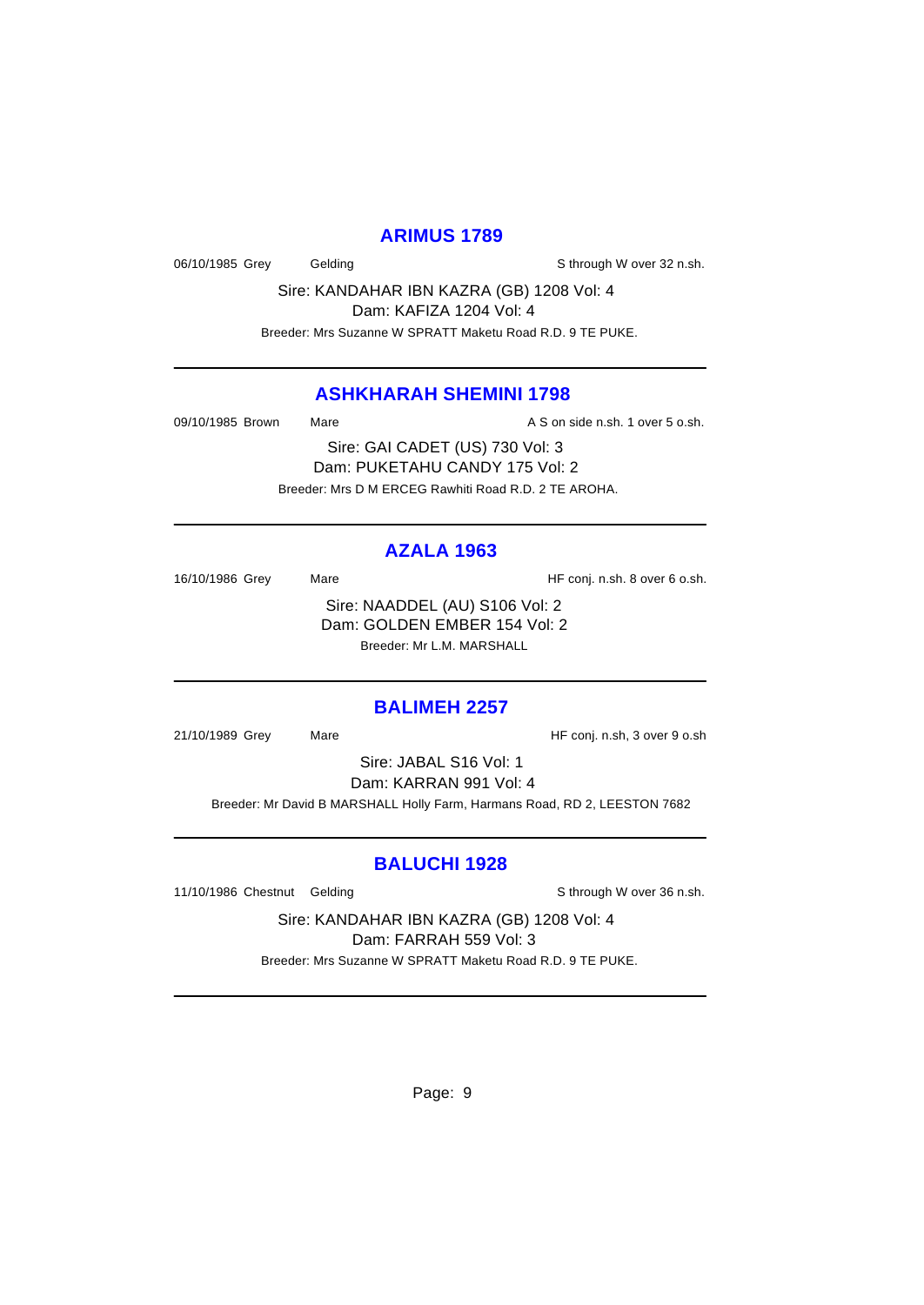## **BARGASH 1927**

24/09/1986 Chestnut Gelding State of the State of State State State State State State State State State State

Sire: KANDAHAR IBN KAZRA (GB) 1208 Vol: 4 Dam: KAFIZA 1204 Vol: 4

Breeder: Mrs Suzanne W SPRATT Maketu Road R.D. 9 TE PUKE.

## **BEDOUIN'S PHEROZSHAH 2067**

07/12/1987 Chestnut Gelding The State of JAN conj. n.sh, 2 over 7 o.sh

Sire: SHAHMAL 585 Vol: 3 Dam: HOUDOO 128 Vol: 2 Breeder: Mrs J NEWTON 43 Sheridan Drive New Lynn Heights AUCKLAND.

## **BELIZE 1925**

25/09/1986 Bay Mare Mare Share Sthrough W over 39 n.sh.

Sire: KANDAHAR IBN KAZRA (GB) 1208 Vol: 4 Dam: KANTARA 1206 Vol: 4 Breeder: Mrs Suzanne W SPRATT Maketu Road R.D. 9 TE PUKE.

#### **BELRANI 1926**

10/09/1986 Chestnut Mare Show Sthrough W over 38 n.sh.

Sire: KANDAHAR IBN KAZRA (GB) 1208 Vol: 4 Dam: KALINKA 420 Vol: 3 Breeder: Mrs Suzanne W SPRATT Maketu Road R.D. 9 TE PUKE.

# **BILLABONG XOANON (AU) 1881**

07/08/1982 Grey Mare Reversed C R conj. over scroll & dot n.sh. 1 over 2 o.sh.

Sire: YA`BUB AU 2255AAHSB Dam: HAMET ALLAH AU 2193AAHSB Breeder: R COOK AUSTRALIA.

Importer: Miss Jacquie M WEBBY 25 Don Street, OAMARU 9400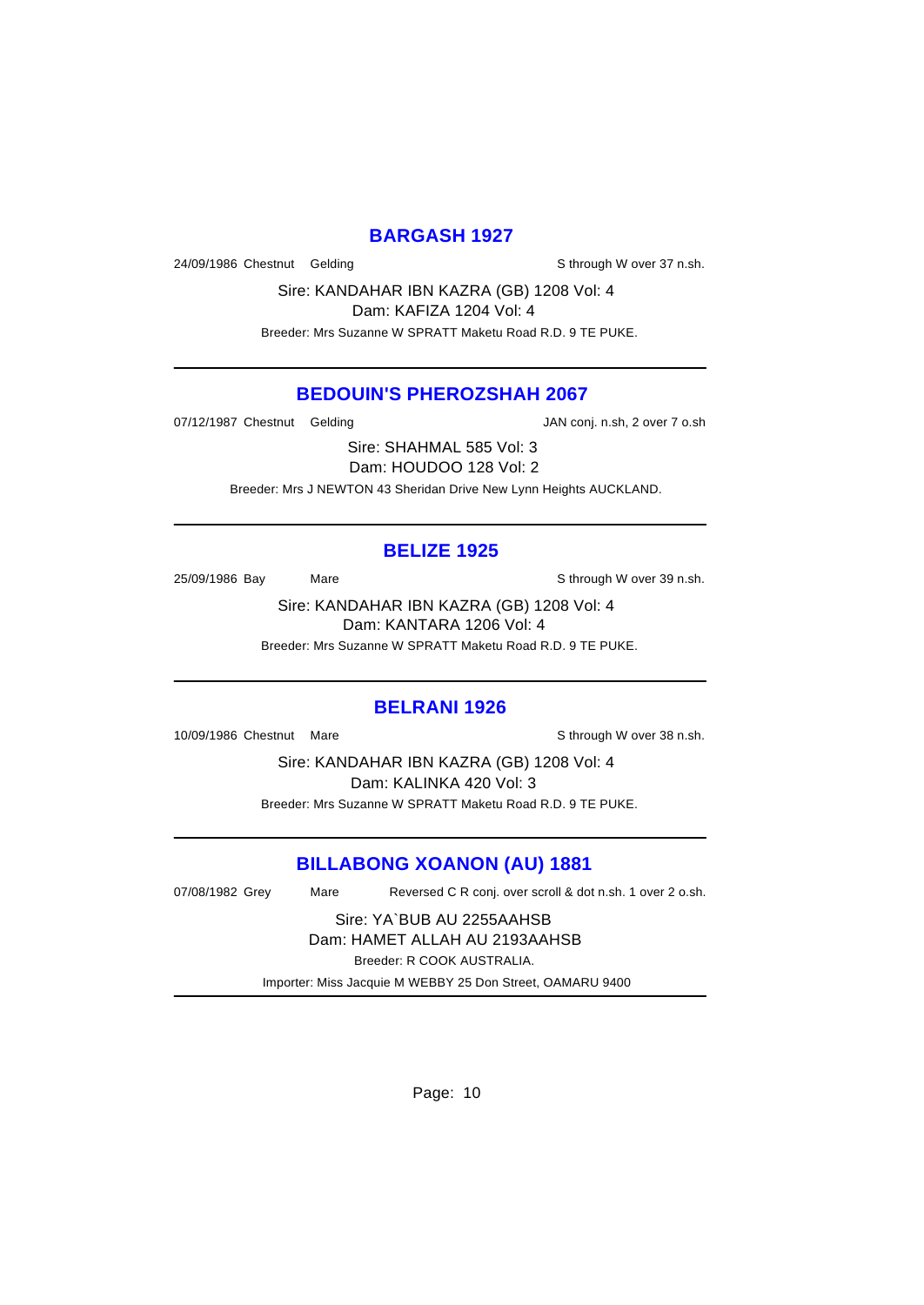### **BINT AMIRIAH 2252**

17/11/1989 Grey Mare Mare R over bar n.sh, 9 o.sh

Sire: EL NINO 1665 Vol: 5 Dam: TARALEA AMIRIAH 1385 Vol: 5 Breeder: Miss Jennifer RUSSELL 27 Augustine Street, WAIMATE 7924

## **BINT TARSHAH 1936**

08/11/1986 Bay Mare Mare TG n.sh. 3 over 6 o.sh.

Sire: KOSCIUSKO (AU) 1650 Vol: 5 Dam: TARSHAH 586 Vol: 3 Breeder: Mr T G GLIDDON Irwell R.D.3, Leeston CHRISTCHURCH.

## **BJ JACILLA 2188**

05/12/1989 Grey Mare Mare BJ in circle over 4 n.sh Sire: SILVER REFLECTION 647 Vol: 3

Dam: JANELLE 910 Vol: 4

Breeder: Mrs B Jean BELLSHAW PO Box 289, WARKWORTH 0941

#### **BJ JENNALETTA 2009**

27/10/1987 Bay Mare Mare BJ in circle over 3 n.sh

Sire: MARAMA SABBAH EL NEFOUS 1278 Vol: 5 Dam: RIFFALETTA 77 Vol: 2 Breeder: Mrs B Jean BELLSHAW PO Box 289, WARKWORTH 0941

## **BJ JULETTA 1844**

25/10/1985 Bay Mare Mare BJ in circle over 2 n.sh.

Sire: MARAMA SABBAH EL NEFOUS 1278 Vol: 5 Dam: RIFFALETTA 77 Vol: 2 Breeder: Mrs B Jean BELLSHAW PO Box 289, WARKWORTH 0941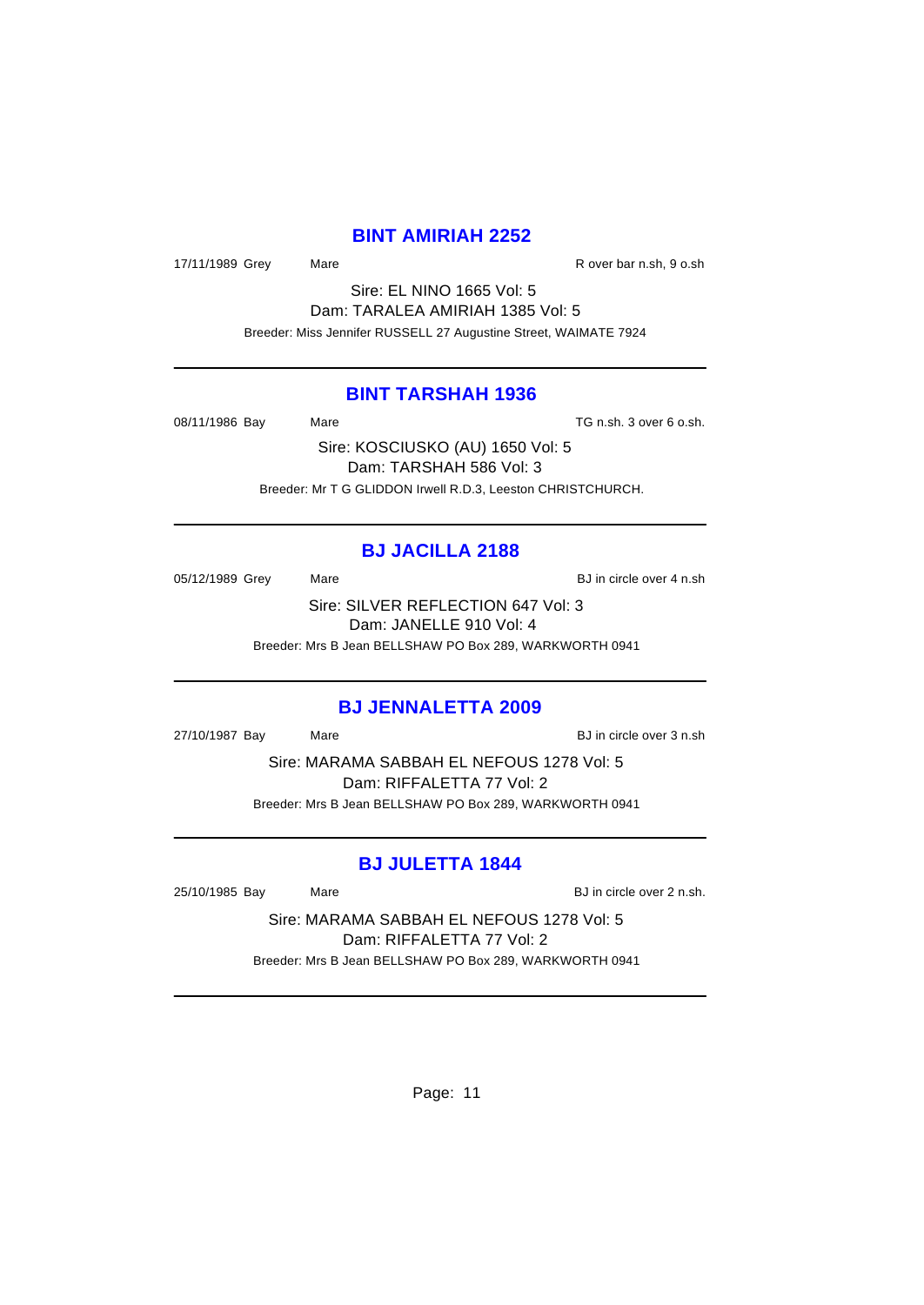# **BLACK ROCKS SODA 1973**

10/02/1987 Grey Stallion B R conj. n.sh. 1 over 7 o.sh.

Sire: EL INDIAN FIREGOLD 877 Vol: 4 Dam: CHRISTINA 217 Vol: 2 Breeder: Mrs P S BARNABY 944 Inlet Road, RD 3, KERIKERI 0293

## **BLUE EL OUTLAW 2199**

26/01/1990 Grey Gelding Cash Conj. n.sh, 1 over 9 o.sh

Sire: DELLMOUNT SANTEA S81 Vol: 2 Dam: EL ROSE 426 Vol: 3 Breeder: Mrs Phyllis ROSS 420 Dunrobin Road, RD 14C, OAMARU 9491

# **BOBEE DAZZLER 2123**

12/11/1988 Grey Gelding Construction C in C n.sh, 3 over 8 o.sh

Sire: DELLMOUNT KALLAM 549 Vol: 3 Dam: RAMONA 1507 Vol: 5

Breeder: Mrs Cindy L LIGGETT 19 Robertson Street Frankton QUEENSTOWN

# **BRAESIDE MAJESTIC PRINCE 1996**

29/10/1986 Grey Gelding BS over bar n.sh. 1 over 86 o.sh.

Sire: ARABIAN PARK MAJESTIC (AU) S77 Vol: 2 Dam: ARALEIGH KRIS 86 Vol: 2 Breeder: Mrs B J SMITH Wendon Valley R.D. 3 GORE.

# **BREMERVALE DASJENDI (AU) 2191**

02/12/1988 Bay Stallion Script BT over line dot over 19 over 8 n.sh Sire: WN DASJMIR US 12621AAHSB Dam: BREMERVALE ZENDI AU 1066AAHSB Breeder: TOFT & BURGESS AUSTRALIA Importer: Mrs Janice H WILSON 147 Dukes Road South, RD 2, MOSGIEL 9092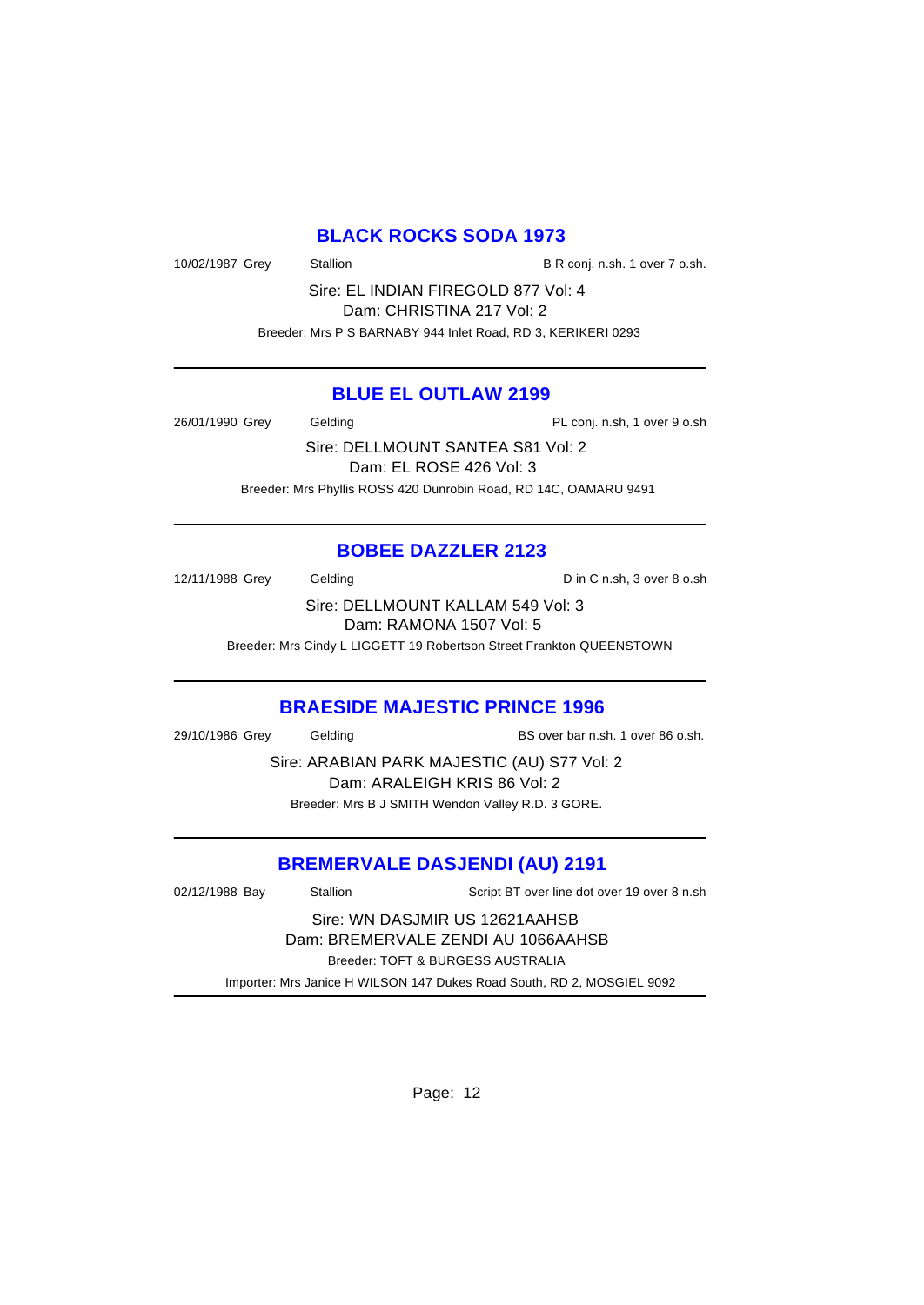# **BREMERVALE TEQUILA (AU) 2057**

| 11/11/1986 Bay | Mare | B script T over line dot over 12 over 6 n.sh |
|----------------|------|----------------------------------------------|
|----------------|------|----------------------------------------------|

Sire: DESTINADO US 9876AAHSB Dam: BREMERVALE TAASIMUS AU 2929AAHSB

 Breeder: TOFT & BURGESS AUSTRALIA Importer: Mrs Janice H WILSON 147 Dukes Road South, RD 2, MOSGIEL 9092

# **BROGAAN 1967**

16/09/1986 Grey Gelding Gelding HF conj. n.sh. 3 over 6 o.sh.

Sire: SARACEN KARIM (CA) S119 Vol: 2 Dam: KILLALA 155 Vol: 2 Breeder: Mr L.M. MARSHALL

# **BUSHLAND DALGARNO 2218**

07/12/1989 Chestnut Gelding R on side in brackets n.sh, 3 over 9 o.sh

Sire: ERHARD 349 Vol: 3 Dam: NGAPA MAVIS 89 Vol: 2 Breeder: Mr David G ROWE 260 Kamo Road WHANGAREI

# **BUSHLAND MYSTIQUE 1915**

22/08/1986 Grey Mare R on side in brackets n.sh. 1 over 6 o.sh. Sire: TAURERE SUNBIRD 1127 Vol: 4 Dam: WAIMEHA MODESTY 1067 Vol: 4 Breeder: Mr David G ROWE 260 Kamo Road WHANGAREI

# **BUSHLAND PACEMAN 2066**

09/10/1987 Grey Gelding Conside in brackets n.sh, 1 o.sh Sire: DYNAMIT (NL) 238 Vol: 2 Dam: WAIMEHA JANINE 825 Vol: 4 Breeder: Mr David G ROWE 260 Kamo Road WHANGAREI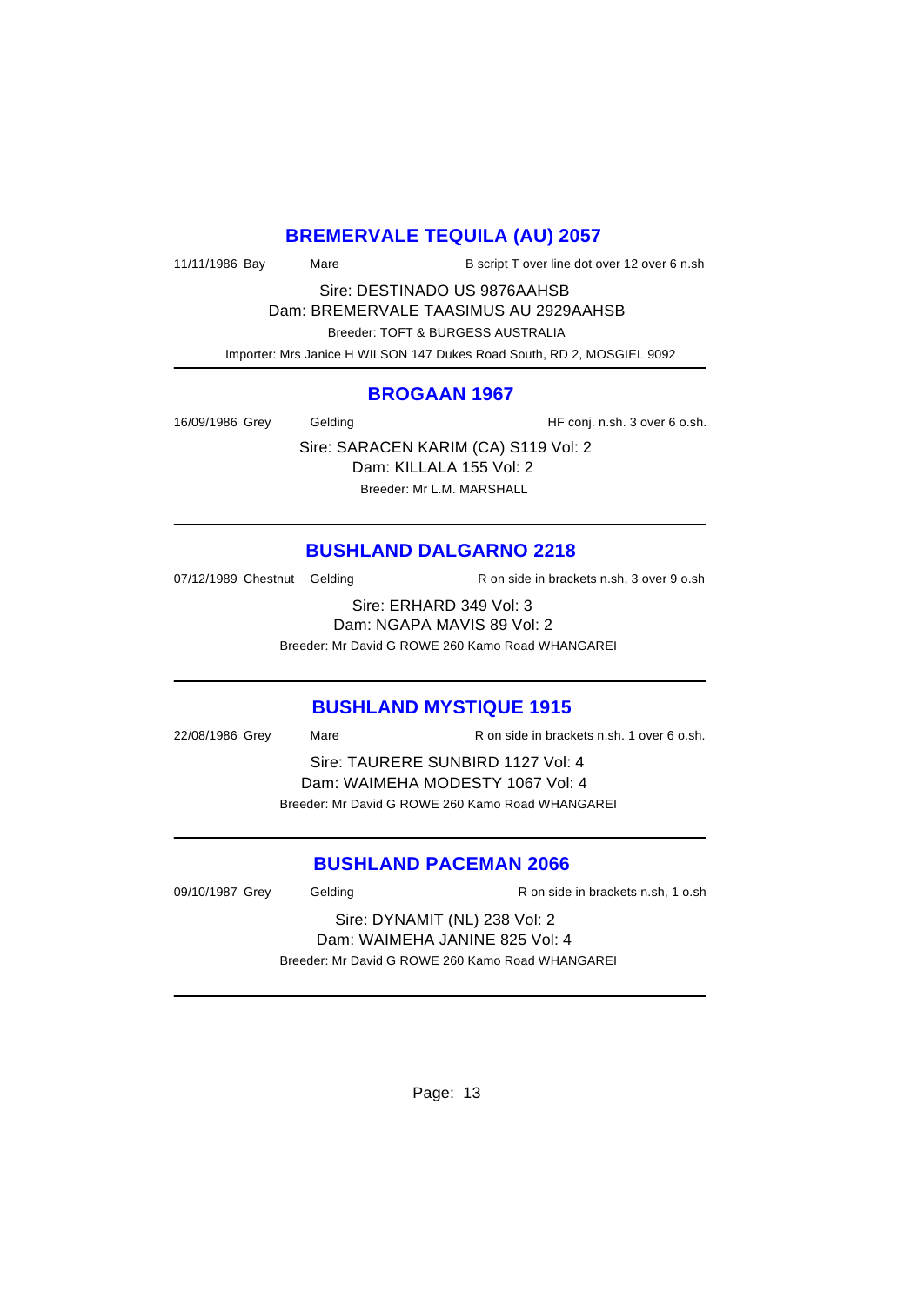#### **BUSHLAND SHAKLAN AMIRA 2195**

29/09/1989 Chestnut Mare R on side in brackets n.sh, 1 over 9 o.sh

Sire: SHAKLAN MAGIC (AU) 2095 Vol: 6 Dam: WAIMEHA NALANI 828 Vol: 4 Breeder: Mr David G ROWE 260 Kamo Road WHANGAREI

## **BUSHLAND SHAKLAN JASMIN 2196**

08/01/1990 Chestnut Mare R on side in brackets n.sh, 4 over 9 o.sh

Sire: SHAKLAN MAGIC (AU) 2095 Vol: 6 Dam: WAIMEHA JANINE 825 Vol: 4 Breeder: Mr David G ROWE 260 Kamo Road WHANGAREI

# **BUSHLAND SHAKLAN WARRIOR 2194**

05/12/1989 Grey Gelding R on side in brackets n.sh, 2 over 9 o.sh

Sire: SHAKLAN MAGIC (AU) 2095 Vol: 6 Dam: WAIMEHA WAHIDA 1721 Vol: 5 Breeder: Mr David G ROWE 260 Kamo Road WHANGAREI

#### **CALZAR 2041**

01/10/1987 Grey Gelding Construction D in C n.sh, 1 over 7 o.sh

Sire: CALLISTA S135 Vol: 2 Dam: ZAN ZARA 941 Vol: 4

Breeder: Mr Russell A LIGGETT 19 Robertson Street Frankton QUEENSTOWN

#### **CAMEO 2201**

05/11/1989 Grey Mare Mare Din C n.sh, 3 over 9 o.sh

Sire: DELLMOUNT KALLAM 549 Vol: 3 Dam: KANDITA 1508 Vol: 5

Breeder: Mrs Cindy L LIGGETT 19 Robertson Street Frankton QUEENSTOWN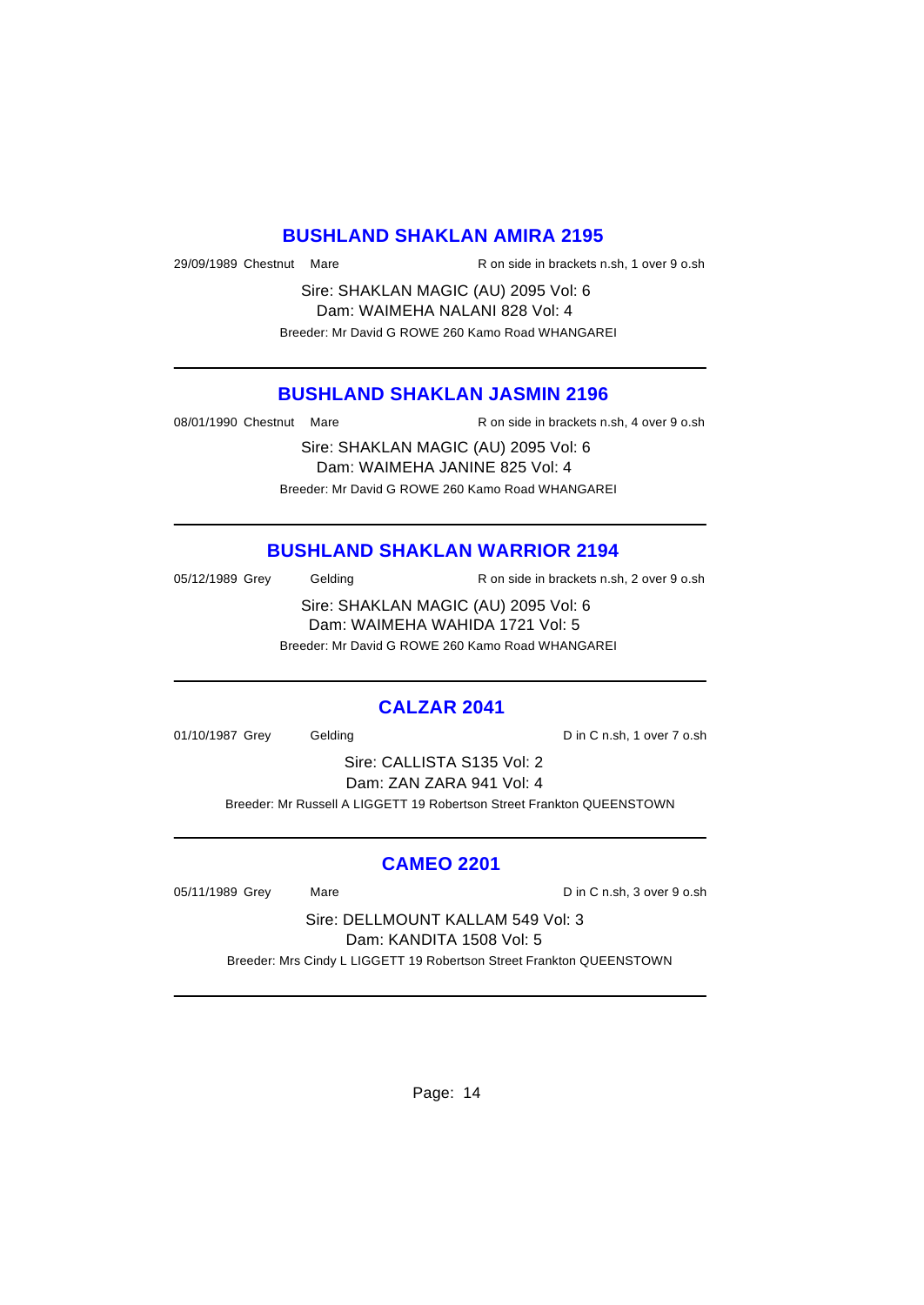## **CAMEO OLYMPIADE (AU) 2179**

| 14/09/1988 Bay | Gelding | Horizontal Egyptian ankh over bar n.sh, 2 over 8 o.sh |
|----------------|---------|-------------------------------------------------------|
|                |         | Sire: CHIP CHASE DESERT WIND AU 2916AU                |

Dam: FAIRWAY OPERETTA AU 1219AAHSB

Breeder: Mrs C GORDON PO Box 222, Oakey, QLD 4401, AUSTRALIA

Importer: Miss Jacquie M WEBBY 25 Don Street, OAMARU 9400

# **CAMEO WINDPIPER (AU) 2094**

05/08/1986 Bay Mare Horizontal Eqyptian Ankh over Bar n.sh, 1 over 6 o.sh

Sire: CHIP CHASE DESERT WIND AU 2916AU Dam: FAIRWAY OPERETTA AU 1219AAHSB Breeder: D.C & S. WOHLSEN 23 Lorrimer St, Oakey, 4401, AUSTRALIA. Importer: Miss Jacquie M WEBBY 25 Don Street, OAMARU 9400

# **CAROMEGA SHAHDDEL 2197**

| 07/10/1989 Grey | Geldina | Reversed R R conj. n.sh, 1 over 9 o.sh                            |
|-----------------|---------|-------------------------------------------------------------------|
|                 |         | Sire: NAADDEL (AU) S106 Vol: 2<br>Dam: TARALEA SHAHRIE 899 Vol: 4 |

Breeder: Mrs Robyn D RICHARDSON 354 Terrace Road Amberley, R.D. 1 CHRISTCHURCH.

#### **CAROMEGA ZARA 2198**

| 11/11/1989 Grey                   | Mare | Reversed R R conj. n.sh, 2 over 9 o.sh                                          |  |  |
|-----------------------------------|------|---------------------------------------------------------------------------------|--|--|
| Sire: KOSCIUSKO (AU) 1650 Vol: 5  |      |                                                                                 |  |  |
| Dam: GOWANDALE AZRANI 1584 Vol: 5 |      |                                                                                 |  |  |
|                                   |      | Breeder: Mrs Robyn D RICHARDSON 354 Terrace Road Amberley, R.D. 1 CHRISTCHURCH. |  |  |

# **CASAN 2203**

12/12/1989 Grey Gelding Construction D in C n.sh, 5 over 9 o.sh

Sire: CALLISTA S135 Vol: 2 Dam: JESMOND GATTA 400 Vol: 3

Breeder: Mr Russell A LIGGETT 19 Robertson Street Frankton QUEENSTOWN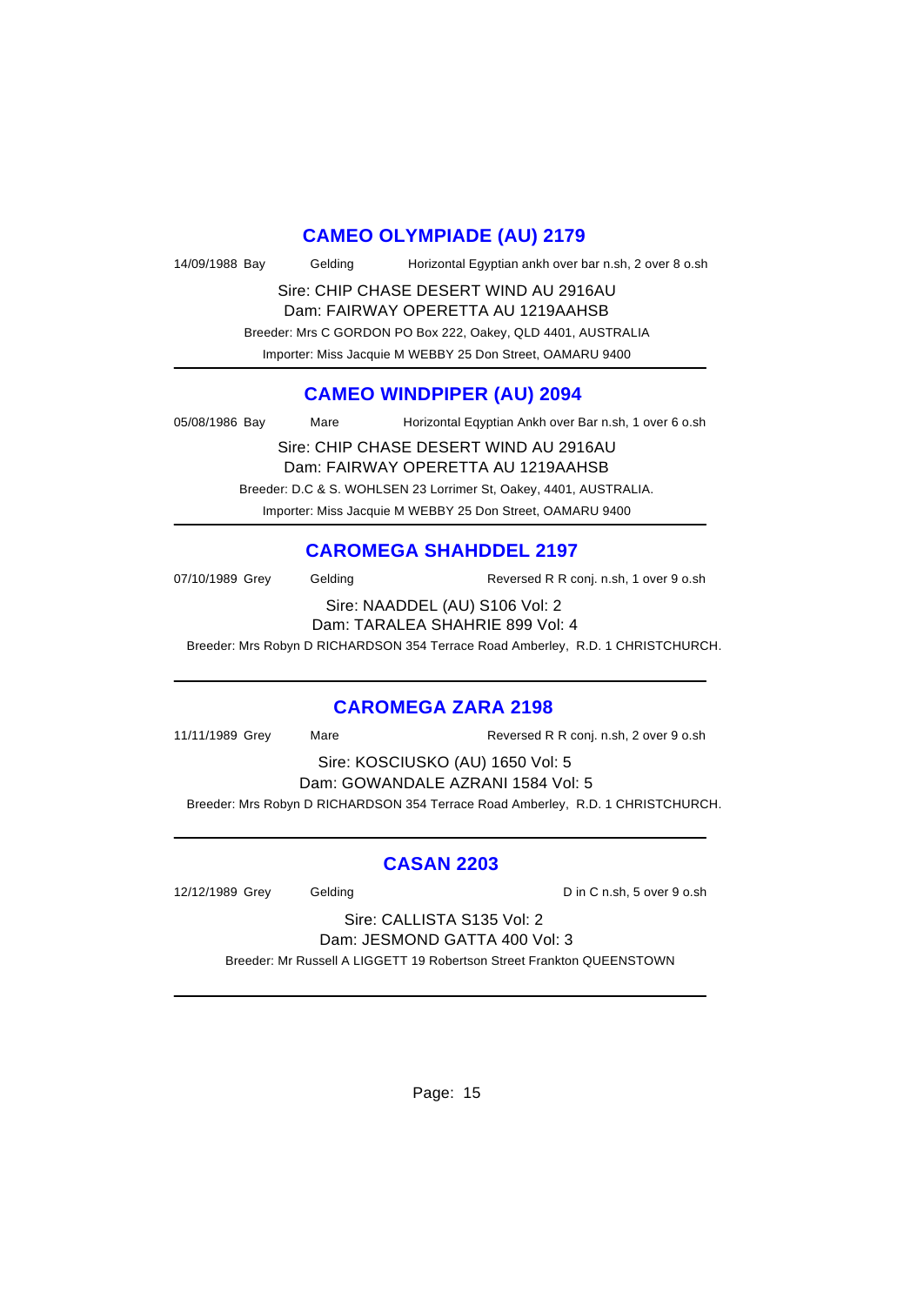# **CASHMERE PARK ACAPULCO 1993**

08/10/1986 Chestnut Gelding H n.sh. 2 over 6 o.sh.

Sire: CYRASA (GB) 1281 Vol: 5 Dam: ARMENIA (GB) 140 Vol: 2 Breeder: Mrs Helena M PATCHETT-CARTER Grafton, RD 14, RAKAIA

# **CASHMERE PARK CORDOBA 2080**

23/11/1987 Bay Stallion H n.sh, 1 over 7 o.sh

Sire: CYRASA (GB) 1281 Vol: 5 Dam: ARMENIA (GB) 140 Vol: 2 Breeder: Mrs Helena M PATCHETT-CARTER Grafton, RD 14, RAKAIA

# **CASSALA 2124**

09/12/1988 Grey Mare Mare Din C n.sh, 4 over 8 o.sh

Sire: CALLISTA S135 Vol: 2 Dam: ZAN ZARA 941 Vol: 4

Breeder: Mr Russell A LIGGETT 19 Robertson Street Frankton QUEENSTOWN

# **CASSANDRA 1878**

14/10/1985 Chestnut Mare **Reserve Accord Participal Accord RG. n.sh. 1 over 5 o.nk.** 

Sire: NISAB (AU) 766 Vol: 4 Dam: RAMAH (AU) 147 Vol: 2 Breeder: Mrs R J GORDON P.O.Box 44 Manukau LEVIN.

# **CASSINA 1941**

30/10/1986 Chestnut Mare D in C n.sh. 6 over 6 o.sh.

Sire: TORRYBURN RAHSUL (AU) 1279 Vol: 5 Dam: RA-MINKA 1295 Vol: 5

Breeder: Mrs Cindy L LIGGETT 19 Robertson Street Frankton QUEENSTOWN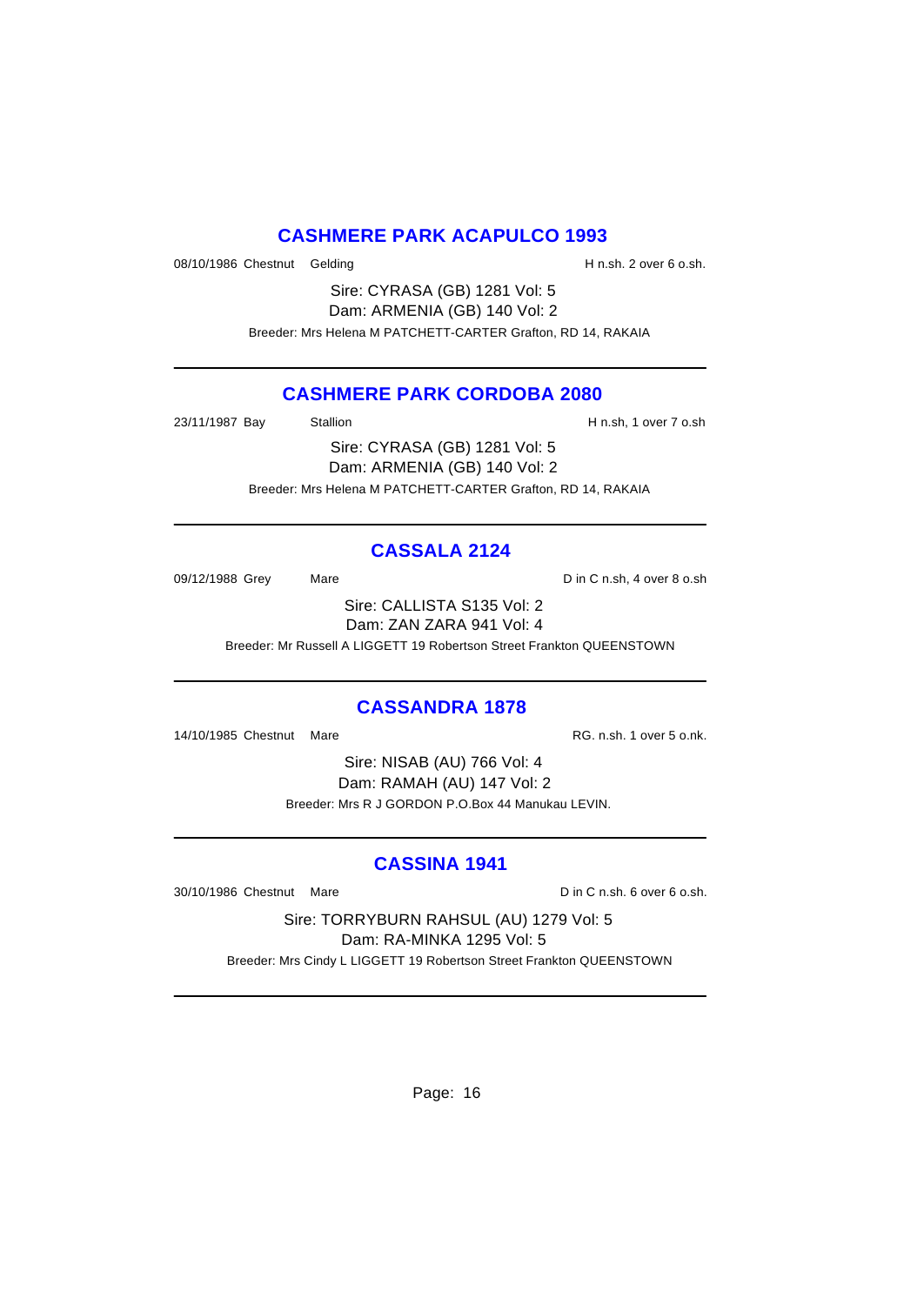# **CATHRINE OF BROADFIELD 1855**

21/06/1985 Bay Mare Mare H n.sh. 0 over 5 o.sh.

Sire: EL NAZEER 575 Vol: 3 Dam: ARMENIA (GB) 140 Vol: 2 Breeder: Mrs Helena M PATCHETT-CARTER Grafton, RD 14, RAKAIA

#### **CHAMADE 1838**

23/10/1985 Grey Mare Mare Arrow n.sh. 1 over 5 o.sh.

Sire: DELLMOUNT KALLAM 549 Vol: 3 Dam: SHALIMAR 171 Vol: 2 Breeder: Mrs C P WILSON Bethels Road R.D. 5 CHRISTCHURCH.

# **CHANTELLE 1900**

11/10/1986 Chestnut Mare MB conj. n.sh. 5 over 6 o.sh.

Sire: DELLMOUNT IBN PILGRIM 716 Vol: 3 Dam: E`ARLIA USIYA (AU) 572 Vol: 3

Breeder: Mrs Beverley A MORRISSEY 89 Dyers Pass Road, Cashmere, CHRISTCHURCH

# **CHATEAU SILVER SHIMMAR 2107**

04/11/1988 Grey Gelding CA conj. n.sh, 1 over 8 o.sh

Sire: SILVER REFLECTION 647 Vol: 3 Dam: WHITE PINE NEFISA 1220 Vol: 4 Breeder: Mrs Maisie M HURST 770 Blackbridge Road R.D. 1 KAUKAPAKAPA

# **CONCORDE MAGIC 2172**

10/09/1988 Grey Gelding Gelding M over V n.sh, 1 over 88 o.sh

Sire: TOUCH OF MAGIC (AU) S103 Vol: 2 Dam: THALIA 950 Vol: 4 Breeder: Mrs G J GILMORE Middlemiss Road R.D. 21 GERALDINE.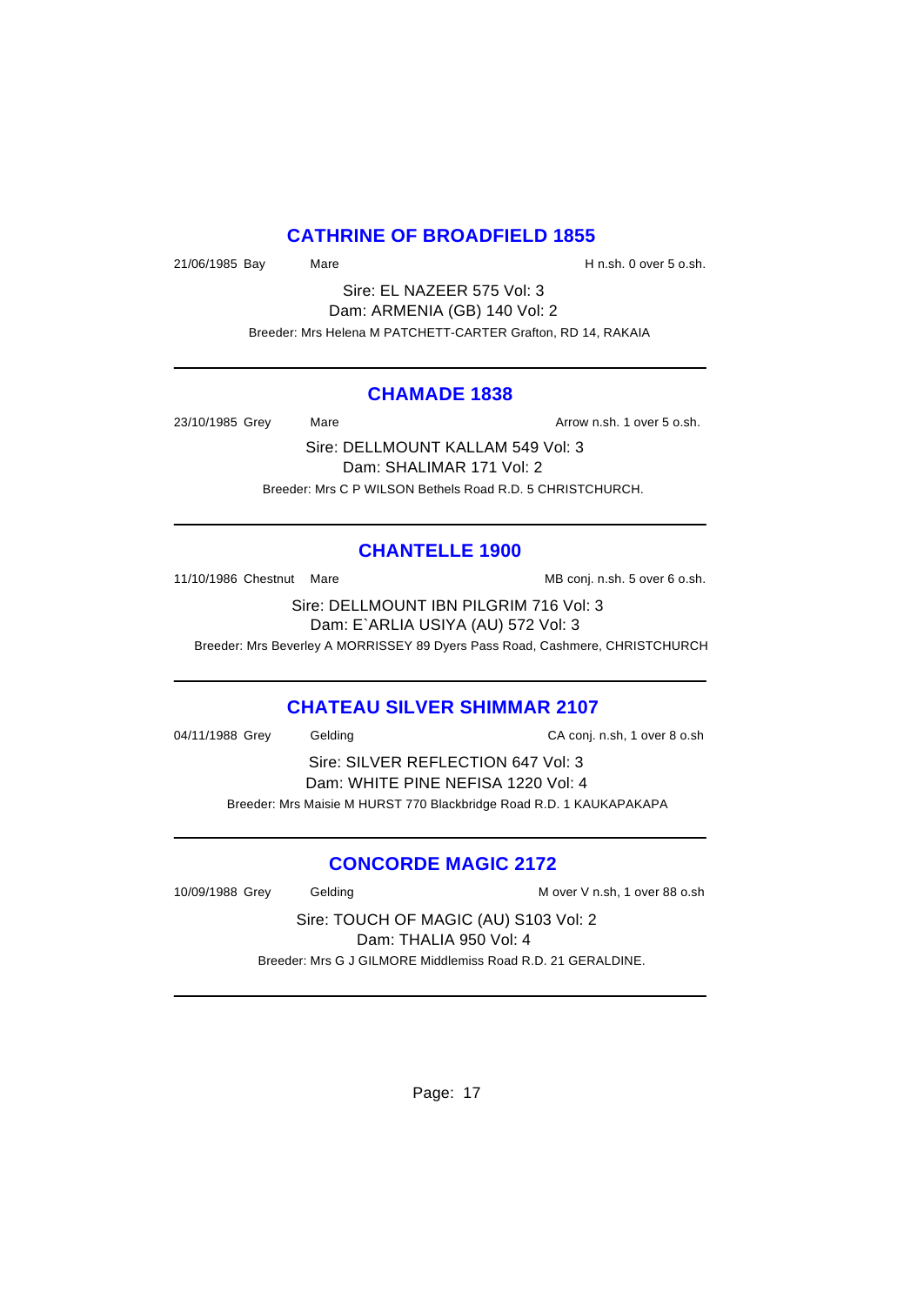## **CRAIGROY AHMAR 2283**

05/11/1989 Grey Mare CR over bar n.sh, 1 over 9 o.sh

Sire: WAIMEHA MARAC 409 Vol: 3 Dam: JENAH EL TAYR 1377 Vol: 5 Breeder: Mrs Barbara M MCGREGOR 57 Lichfield Road, RD 2, PUTARURU 3482

## **CRAIGROY ALICIA 1832**

23/10/1985 Bay Mare CR over bar n.sh. 2 over 5 o.sh. Sire: SKY HAWK (GB) 254 Vol: 2 Dam: ARABIAN GOLD 157 Vol: 2 Breeder: Mrs Barbara M MCGREGOR 57 Lichfield Road, RD 2, PUTARURU 3482

# **CRAIGROY MARIO 2284**

13/11/1989 Grey Gelding CR over bar n.sh, 4 over 9 o.sh Sire: WAIMEHA MARAC 409 Vol: 3 Dam: ARABIAN GOLD 157 Vol: 2 Breeder: Mrs Barbara M MCGREGOR 57 Lichfield Road, RD 2, PUTARURU 3482

# **CRAIGROY MARQIUS 1908**

02/11/1986 Grey Gelding CR over bar n.sh. 8 over 6 o.sh. Sire: WAIMEHA MARAC 409 Vol: 3 Dam: ARABIAN GOLD 157 Vol: 2 Breeder: Mrs Barbara M MCGREGOR 57 Lichfield Road, RD 2, PUTARURU 3482

# **CRAIGROY MARQUITA 2222**

07/11/1989 Bay Mare CR over bar n.sh, 1 over 9 o.sh Sire: CRAIGROY MARQIUS 1908 Vol: 6 Dam: WAIMEHA JUVENA 1070 Vol: 4 Breeder: Mrs Barbara M MCGREGOR 57 Lichfield Road, RD 2, PUTARURU 3482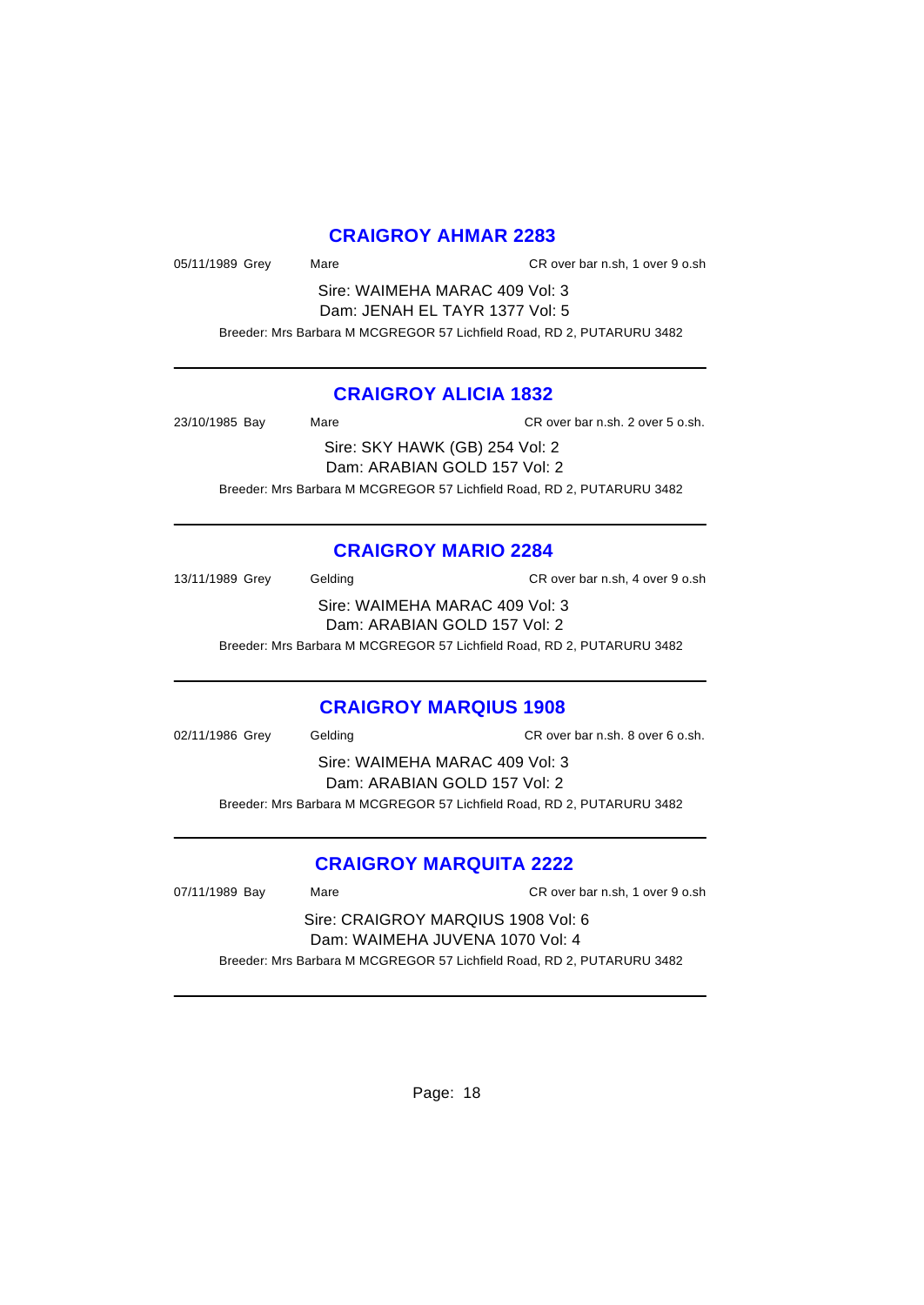# **CRAIGROY SEBASTION 2285**

30/11/1989 Chestnut Gelding CR over bar n.sh, 2 over 9 o.sh

Sire: ERHARD 349 Vol: 3 Dam: WAIMEHA SABRAH 824 Vol: 4

Breeder: Mrs Barbara M MCGREGOR 57 Lichfield Road, RD 2, PUTARURU 3482

## **CRAIGROY SENABRA 2109**

12/11/1988 Chestnut Mare CR over bar n.sh, 2 over 8 o.sh

Sire: ERHARD 349 Vol: 3

Dam: SURANA 58 Vol: 1

Breeder: Mrs Barbara M MCGREGOR 57 Lichfield Road, RD 2, PUTARURU 3482

# **CRAIGROY SIRDAR 1831**

18/12/1985 Grey Gelding CR over bar n.sh. 1 over 5 o.sh.

Sire: NGAPA ROA S30 Vol: 1 Dam: SURANA 58 Vol: 1

Breeder: Mrs Barbara M MCGREGOR 57 Lichfield Road, RD 2, PUTARURU 3482

# **CRAIGROY SONATA 2108**

04/11/1988 Grey Mare CR over bar n.sh, 1 over 8 o.sh

Sire: NGAPA SON S31 Vol: 1 Dam: ARABIAN GOLD 157 Vol: 2 Breeder: Mrs Barbara M MCGREGOR 57 Lichfield Road, RD 2, PUTARURU 3482

# **CRAIGROY STEFANO 2282**

11/12/1989 Chestnut Gelding CR over bar n.sh, 3 over 9 o.sh

Sire: ERHARD 349 Vol: 3 Dam: CRAIGROY STELLA 1707 Vol: 5

Breeder: Mrs Barbara M MCGREGOR 57 Lichfield Road, RD 2, PUTARURU 3482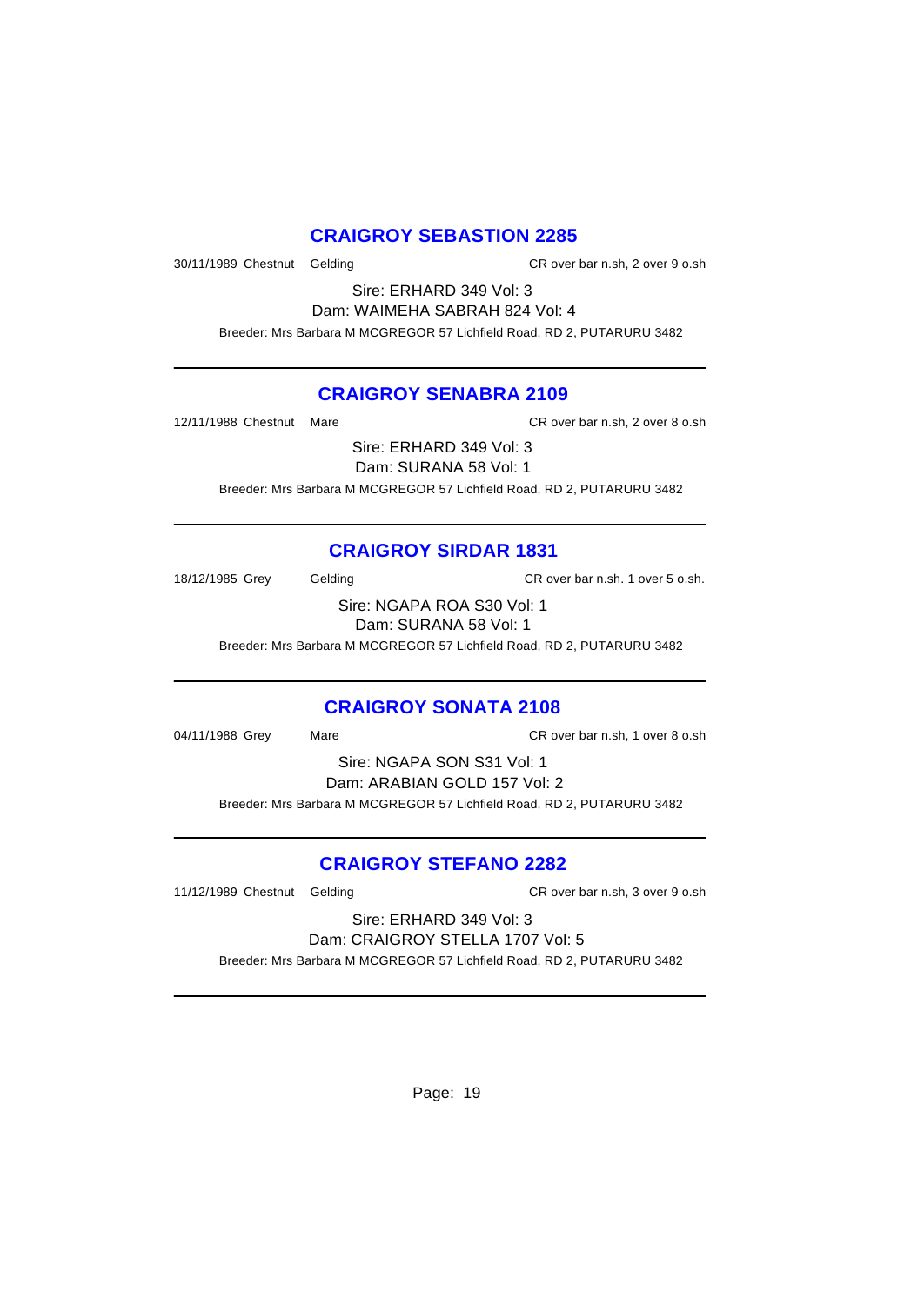# **CRAIGROY SURPRISE 2012**

21/10/1987 Grey Gelding CR over bar n.sh 1 over 87 o.sh

Sire: NGAPA SON S31 Vol: 1 Dam: ARABIAN GOLD 157 Vol: 2

Breeder: Mrs Barbara M MCGREGOR 57 Lichfield Road, RD 2, PUTARURU 3482

## **CROWN ENZAHI 2111**

27/09/1988 Grey Stallion W over bar n.sh, 1 over 8 o.sh

Sire: EL NAZEER 575 Vol: 3

Dam: NAH-RANI 617 Vol: 3

Breeder: Mrs W H BROADWAY Smythes Road R.D., Leeston CHRISTCHURCH.

# **CROWN NAARIA 1987**

02/09/1986 Grey Mare HF conj. n. nk. Crown over bar n.sh. 1 over 6 o.sh

Sire: NAADDEL (AU) S106 Vol: 2 Dam: NAH-RANI 617 Vol: 3

Breeder: Mr David B MARSHALL Holly Farm, Harmans Road, RD 2, LEESTON 7682

# **CROWN NOVA 2091**

31/12/1987 Grey Gelding W over bar n.sh, 2 over 7 o.sh

Sire: CYRASA (GB) 1281 Vol: 5 Dam: DELLMOUNT SHAHREEM 544 Vol: 3 Breeder: Mrs W H BROADWAY Smythes Road R.D., Leeston CHRISTCHURCH.

# **CROWN SCIMITAR 1857**

07/02/1986 Grey Gelding Crown n.sh. 5 over 5 o.sh.

Sire: EL NAZEER 575 Vol: 3 Dam: DELLMOUNT SHAHREEM 544 Vol: 3

Breeder: Mrs W H BROADWAY Smythes Road R.D., Leeston CHRISTCHURCH.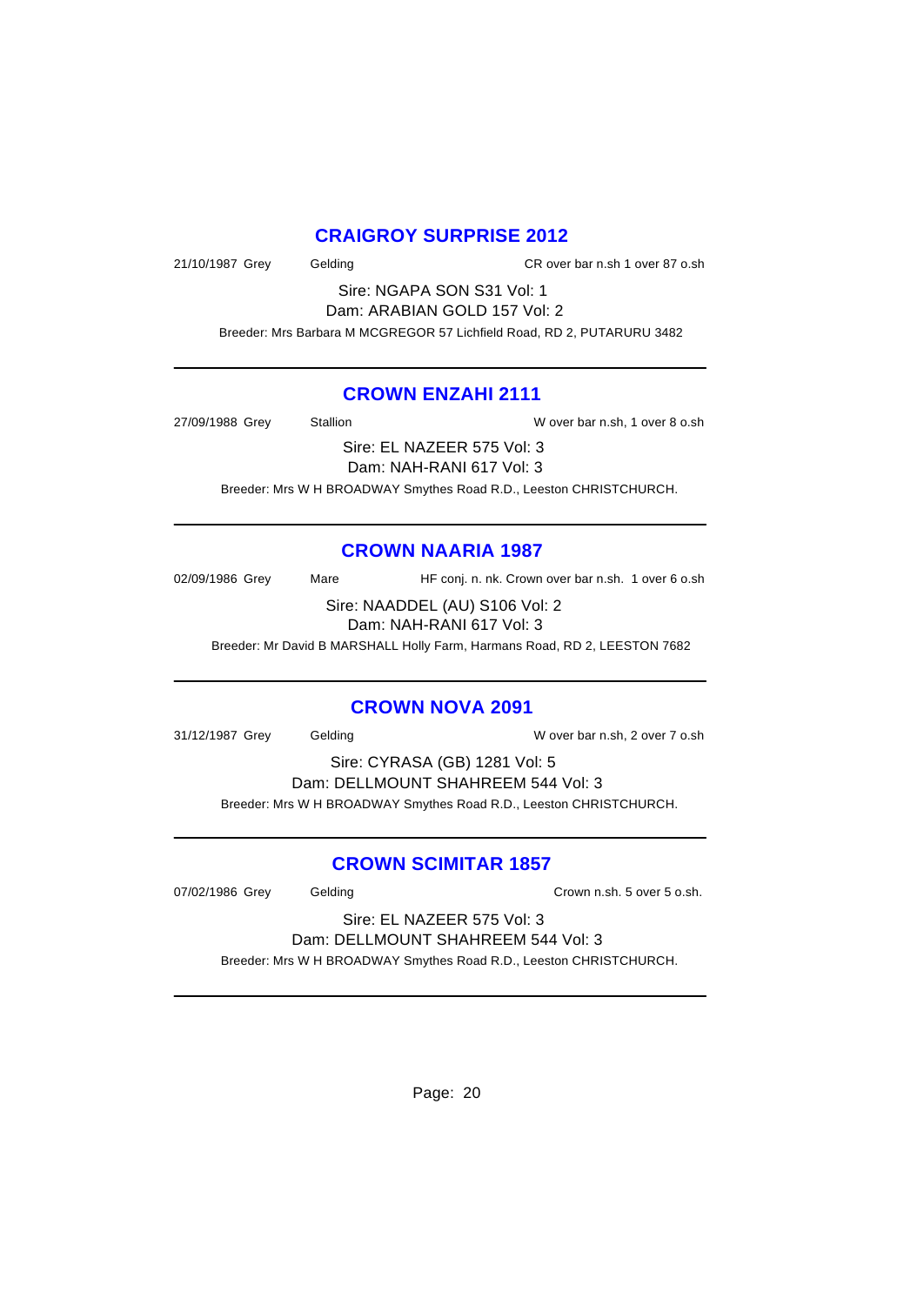## **CRYSTAL 1868**

08/11/1985 Chestnut Mare T with bar n.sh. 1 over 5 o.sh.

Sire: PRINCE CRYSTAL S34 Vol: 1 Dam: GIANNA 376 Vol: 3 Breeder: Mr M JOHNSON R.D. 1 Ohaeawai NORTHLAND.

## **CYRENIA OF BROADFIELD 1992**

14/12/1986 Bay Mare H n.sh. 1 over 6 o.sh.

Sire: CYRASA (GB) 1281 Vol: 5 Dam: BINT IBN GROJEC 1376 Vol: 5 Breeder: Mrs Helena M PATCHETT-CARTER Grafton, RD 14, RAKAIA

# **DAASTIN 2277**

08/11/1989 Grey Gelding Gelding HF conj. n.sh, 6 over 9 o.sh

Sire: NAADDEL (AU) S106 Vol: 2 Dam: KILLALA 155 Vol: 2

Breeder: Mr David B MARSHALL Holly Farm, Harmans Road, RD 2, LEESTON 7682

#### **DAHRAH 2255**

20/01/1990 Chestnut Mare **Market Accord Figure 120** HF conj. n.sh, 7 over 9 o.sh

Sire: JABAL S16 Vol: 1

Dam: SHAALTARAH 849 Vol: 4 Breeder: Mr David B MARSHALL Holly Farm, Harmans Road, RD 2, LEESTON 7682

# **DANIDAH (AU) 2181**

| 23/10/1988 Grey                | Stallion                                        | dP conj. dot n.sh, 2 over 8 o.sh |  |  |
|--------------------------------|-------------------------------------------------|----------------------------------|--|--|
| Sire: BPL DANTE US 9861AAHSB   |                                                 |                                  |  |  |
| Dam: ZELIDAH AU 5345AAHSB      |                                                 |                                  |  |  |
| Breeder: MISTLETOE INVESTMENTS |                                                 |                                  |  |  |
|                                | Importer: Mr E W WILSON Mimihau R.D. 2 WYNDHAM. |                                  |  |  |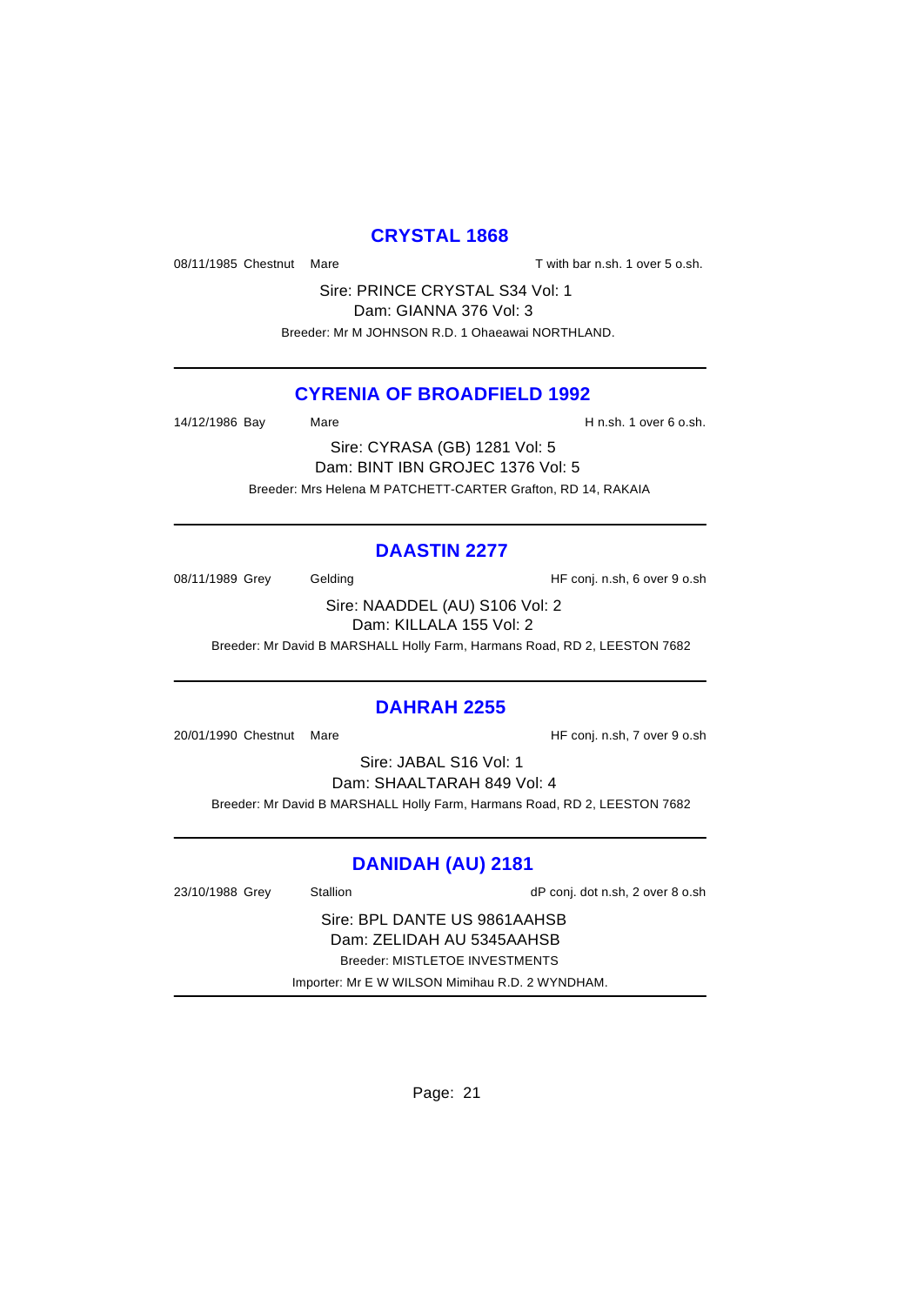# **DEL MAR AQUA ANGELIA 2230**

24/09/1989 Grey Mare ZR n.sh, 9 o.sh

Sire: ARABIAN PARK BANDERO (AU) S59 Vol: 2 Dam: ARALEIGH AQUALINA 85 Vol: 2 Breeder: Mrs J M LIMBRICK P.O. Box 83094 Edmonton AUCKLAND 8.

# **DEL MAR AQUA ANNALIESE 2143**

24/09/1988 Bay Mare ZR n.sh, 11 over 8 o.sh

Sire: ARABIAN PARK BANDERO (AU) S59 Vol: 2 Dam: ARALEIGH AQUALINA 85 Vol: 2 Breeder: Mrs J M LIMBRICK P.O. Box 83094 Edmonton AUCKLAND 8.

# **DEL MAR AQUA FLIGHT 2078**

01/10/1987 Grey Mare Mare 2R n.sh, 1 over 7 o.sh

Sire: ARABIAN PARK BANDERO (AU) S59 Vol: 2 Dam: ARALEIGH AQUALINA 85 Vol: 2 Breeder: Mrs J M LIMBRICK P.O. Box 83094 Edmonton AUCKLAND 8.

# **DEL MAR MAGIC 2077**

04/01/1988 Bay Stallion ZR n.sh, 2 over 7 o.sh

Sire: ARABIAN PARK BANDERO (AU) S59 Vol: 2 Dam: EL BAY MAJESTY 1259 Vol: 4 Breeder: Mrs J M LIMBRICK P.O. Box 83094 Edmonton AUCKLAND 8.

# **DELL ADORINA 2273**

10/12/1989 Grey Mare Mare Triangle R n.sh, 1 over 89 o.sh

Sire: ILIAD S118 Vol: 2 Dam: FORINA 17 Vol: 1

Breeder: Mr Brian ROSS Dellmount Arabians, 113 Woolwich Street, RD 3, GORE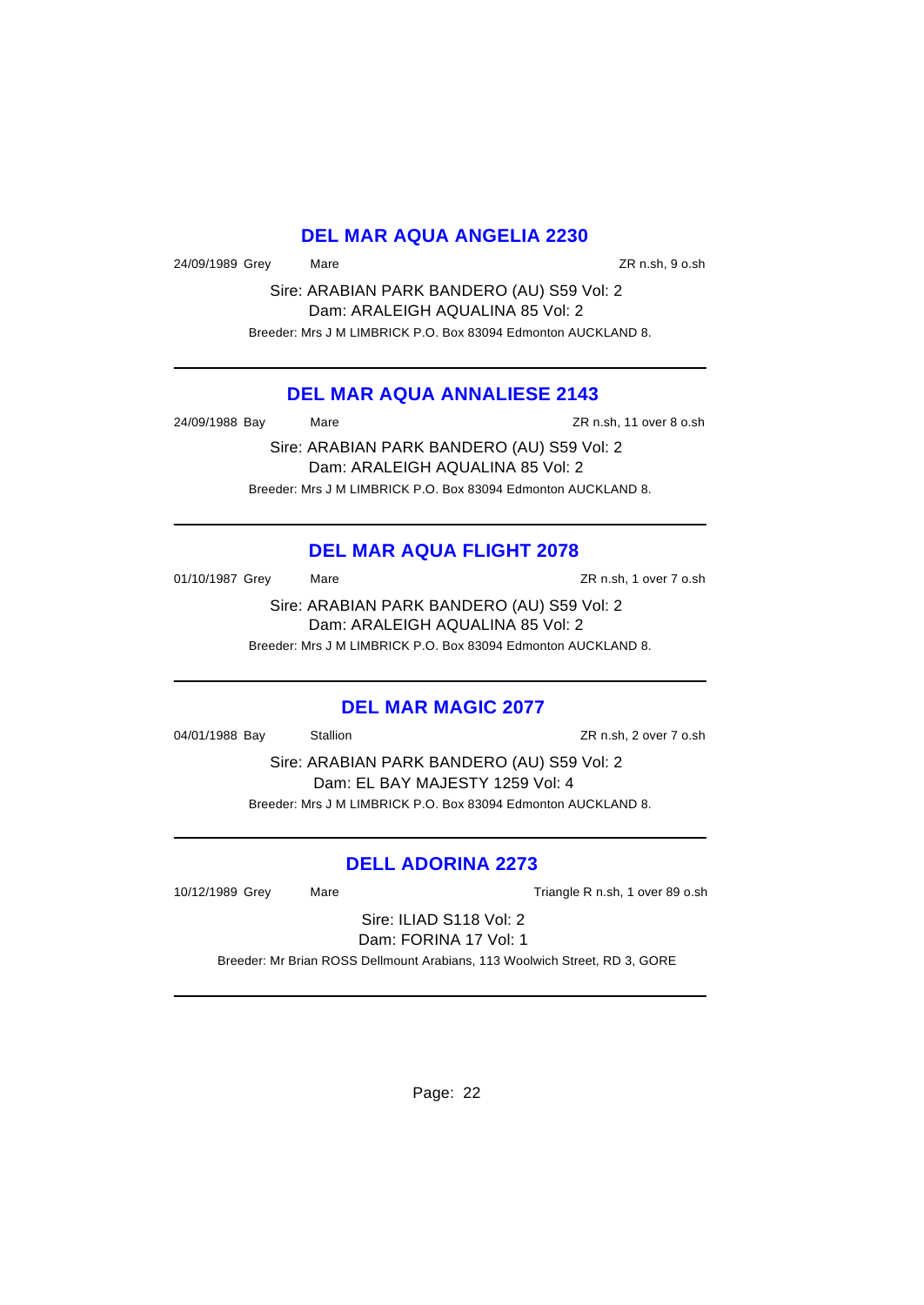## **DELL ASAM 1846**

22/11/1985 Grey Gelding Casset Contract Triangle R n.sh. 2 over 5 o.sh.

Sire: RALVON LUKE (AU) 571 Vol: 3 Dam: JULIET 224 Vol: 2

Breeder: PARTNERSHIP B & NJ ROSS PARTNERSHIP Dellmount Arabians, 113 Woowich

## **DELL FARAH 2149**

12/11/1988 Grey Mare Mare Triangle R n.sh, 5 over 88 o.sh

Sire: DELLMOUNT SUDANI 715 Vol: 3 Dam: JULIET 224 Vol: 2 Breeder: PARTNERSHIP B & NJ ROSS PARTNERSHIP Dellmount Arabians, 113 Woowich

# **DELL HAFID 1847**

21/11/1985 Grey Gelding Casses Contained Triangle R n.sh. 1 over 5 o.sh.

Sire: RALVON LUKE (AU) 571 Vol: 3 Dam: DELLMOUNT SHAHZAR 164 Vol: 2 Breeder: PARTNERSHIP B & NJ ROSS PARTNERSHIP Dellmount Arabians, 113 Woowich

# **DELL HALEEM 1938**

15/11/1986 Grey Gelding Cassett Contract Triangle R n.sh. 3 over 6 o.sh.

Sire: RALVON LUKE (AU) 571 Vol: 3 Dam: JULIET 224 Vol: 2 Breeder: PARTNERSHIP B & NJ ROSS PARTNERSHIP Dellmount Arabians, 113 Woowich

# **DELL HAZZAN 2083**

11/12/1987 Grey Gelding Triangle R n.sh, 2 over 87 o.sh

Sire: ROSCOMMON NASSAH 683 Vol: 3 Dam: DELL TOSCA 923 Vol: 4 Breeder: PARTNERSHIP B & NJ ROSS PARTNERSHIP Dellmount Arabians, 113 Woowich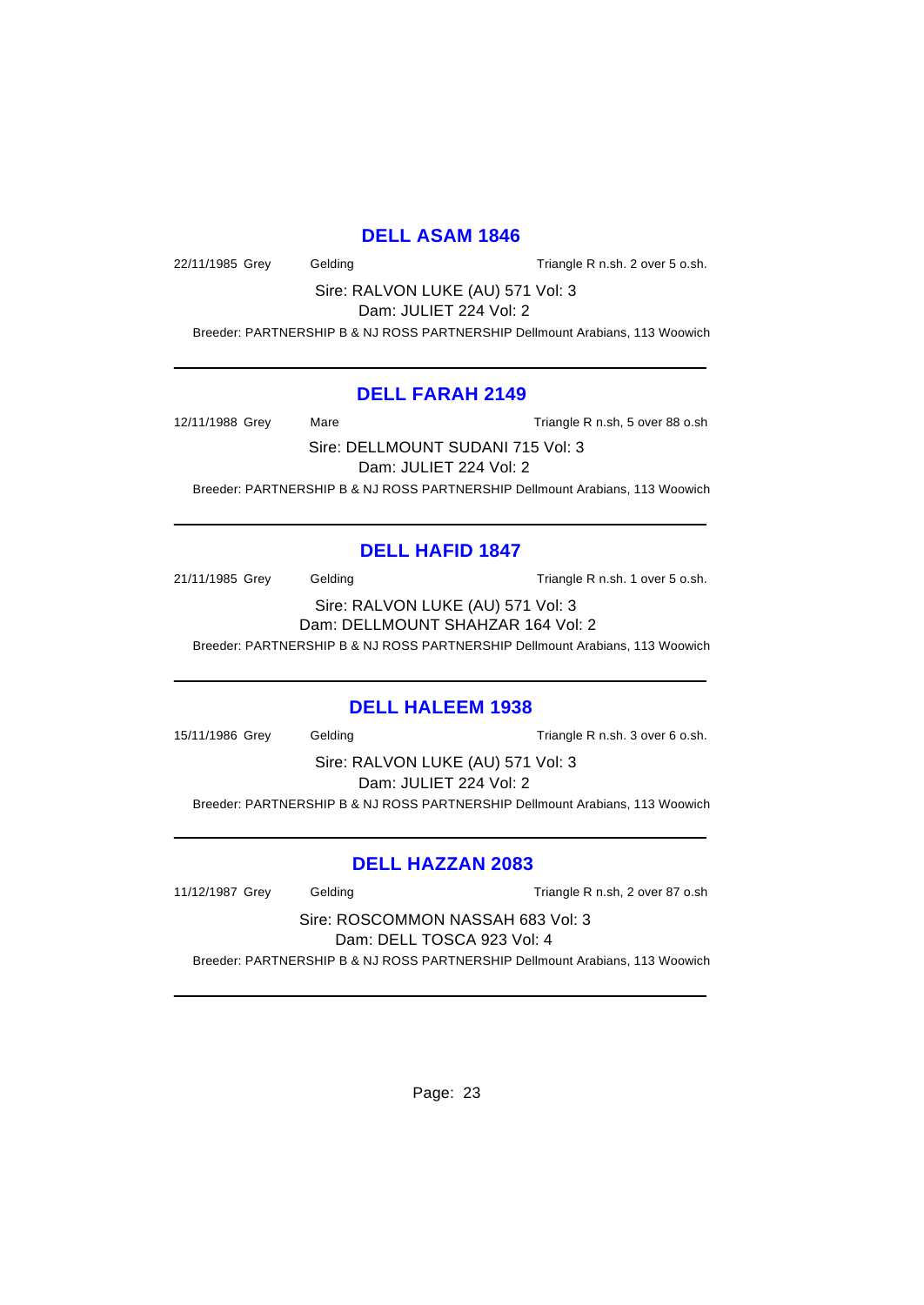# **DELL LUIBA 2151**

05/11/1988 Chestnut Mare Triangle R n.sh, 1 over 88 o.sh

Sire: RALVON COURAGE (AU) 1784 Vol: 6 Dam: DELL DAFINA 1216 Vol: 4

Breeder: Mrs Noelene J ROSS Dellmount Arabians, 113 Woolwich Street, RD 3, GORE

#### **DELL MUDIRA 1940**

31/10/1986 Bay Mare Mare Triangle R n.sh. 1 over 6 o.sh.

Sire: RALVON LUKE (AU) 571 Vol: 3 Dam: DELL NADRA 1217 Vol: 4 Breeder: PARTNERSHIP B & NJ ROSS PARTNERSHIP Dellmount Arabians, 113 Woowich

# **DELL NAMA 2081**

10/12/1987 Grey Mare Mare Triangle R n.sh, 3 over 87 o.sh Sire: RALVON LUKE (AU) 571 Vol: 3 Dam: DELLMOUNT ADAGIO 398 Vol: 3

Breeder: PARTNERSHIP B & NJ ROSS PARTNERSHIP Dellmount Arabians, 113 Woowich

#### **DELL NARIYA 1848**

02/12/1986 Grey Mare Mare Triangle R n.sh. 3 over 5 o.sh.

Sire: RALVON LUKE (AU) 571 Vol: 3 Dam: FORINA 17 Vol: 1

Breeder: Mr Brian ROSS Dellmount Arabians, 113 Woolwich Street, RD 3, GORE

# **DELL SABU 2082**

11/12/1987 Grey Gelding Triangle R n.sh, 1 over 87 o.sh

Sire: ROSCOMMON NASSAH 683 Vol: 3 Dam: DELLMOUNT SHAHZAR 164 Vol: 2

Breeder: PARTNERSHIP B & NJ ROSS PARTNERSHIP Dellmount Arabians, 113 Woowich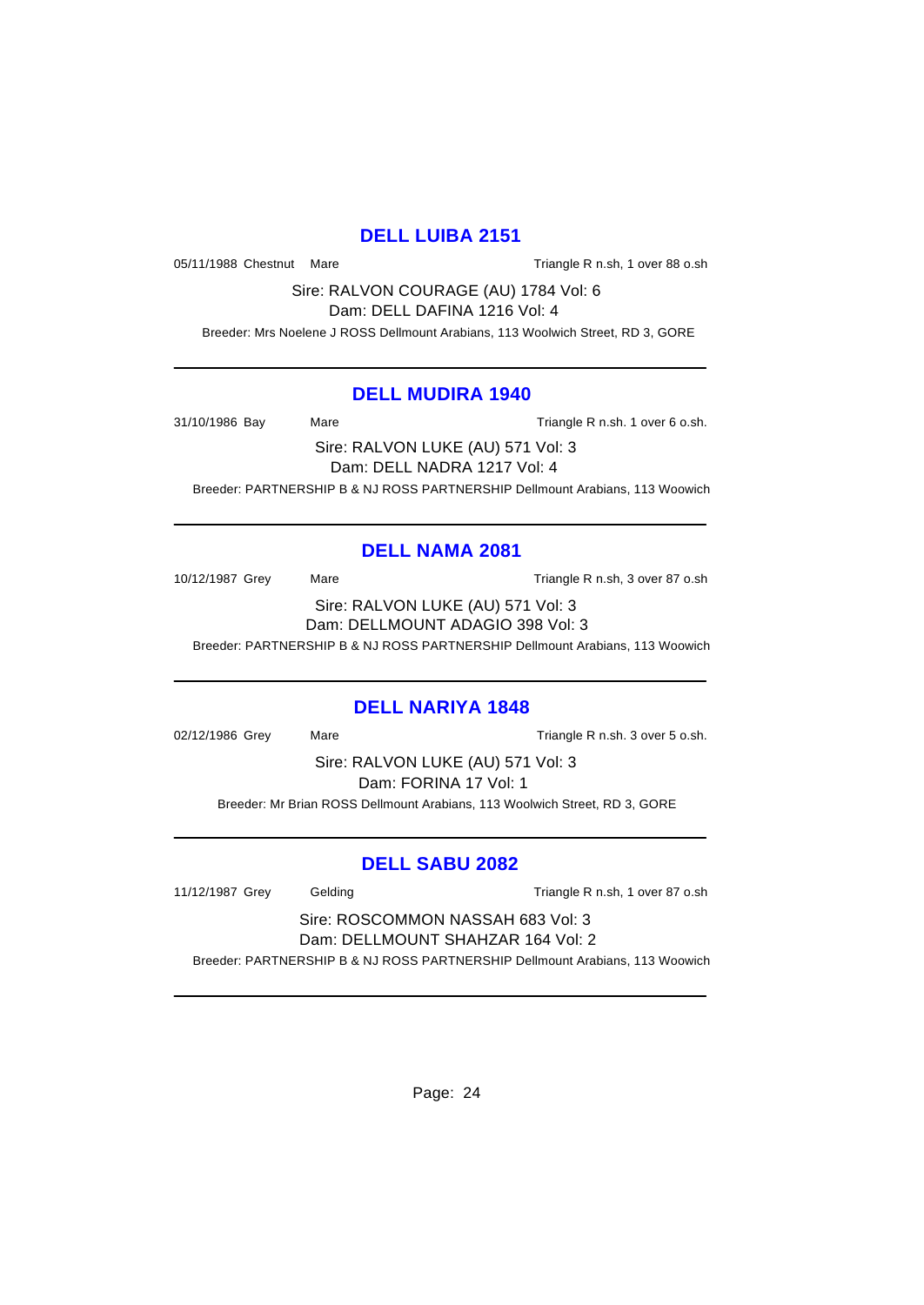# **DELL SAITARA 2150**

02/12/1988 Chestnut Mare Triangle R n.sh, 3 over 88 o.sh

Sire: DELLMOUNT SUDANI 715 Vol: 3 Dam: DELL TOSCA 923 Vol: 4

Breeder: PARTNERSHIP B & NJ ROSS PARTNERSHIP Dellmount Arabians, 113 Woowich

#### **DELL SHAHDENE 2274**

22/11/1989 Grey Mare Triangle R n.sh, 2 over 89 o.sh

Sire: DELLMOUNT SUDANI 715 Vol: 3 Dam: DELLMOUNT SHAHZAR 164 Vol: 2 Breeder: PARTNERSHIP B & NJ ROSS PARTNERSHIP Dellmount Arabians, 113 Woowich

# **DELL SHARIFA 2148**

21/11/1988 Grey Mare Mare Triangle R n.sh, 2 over 88 o.sh Sire: DELLMOUNT SUDANI 715 Vol: 3 Dam: DELLMOUNT ADAGIO 398 Vol: 3

Breeder: PARTNERSHIP B & NJ ROSS PARTNERSHIP Dellmount Arabians, 113 Woowich

# **DELL SHARIKA 2152**

15/11/1988 Chestnut Mare Triangle R n.sh, 4 over 88 o.sh

Sire: RALVON COURAGE (AU) 1784 Vol: 6 Dam: DELLMOUNT NAFISA 712 Vol: 3 Breeder: Mrs Noelene J ROSS Dellmount Arabians, 113 Woolwich Street, RD 3, GORE

# **DELL VALWIN 1939**

22/11/1986 Grey Mare Mare Triangle R n.sh. 2 over 6 o.sh.

Sire: RALVON LUKE (AU) 571 Vol: 3 Dam: DELLMOUNT ADAGIO 398 Vol: 3

Breeder: PARTNERSHIP B & NJ ROSS PARTNERSHIP Dellmount Arabians, 113 Woowich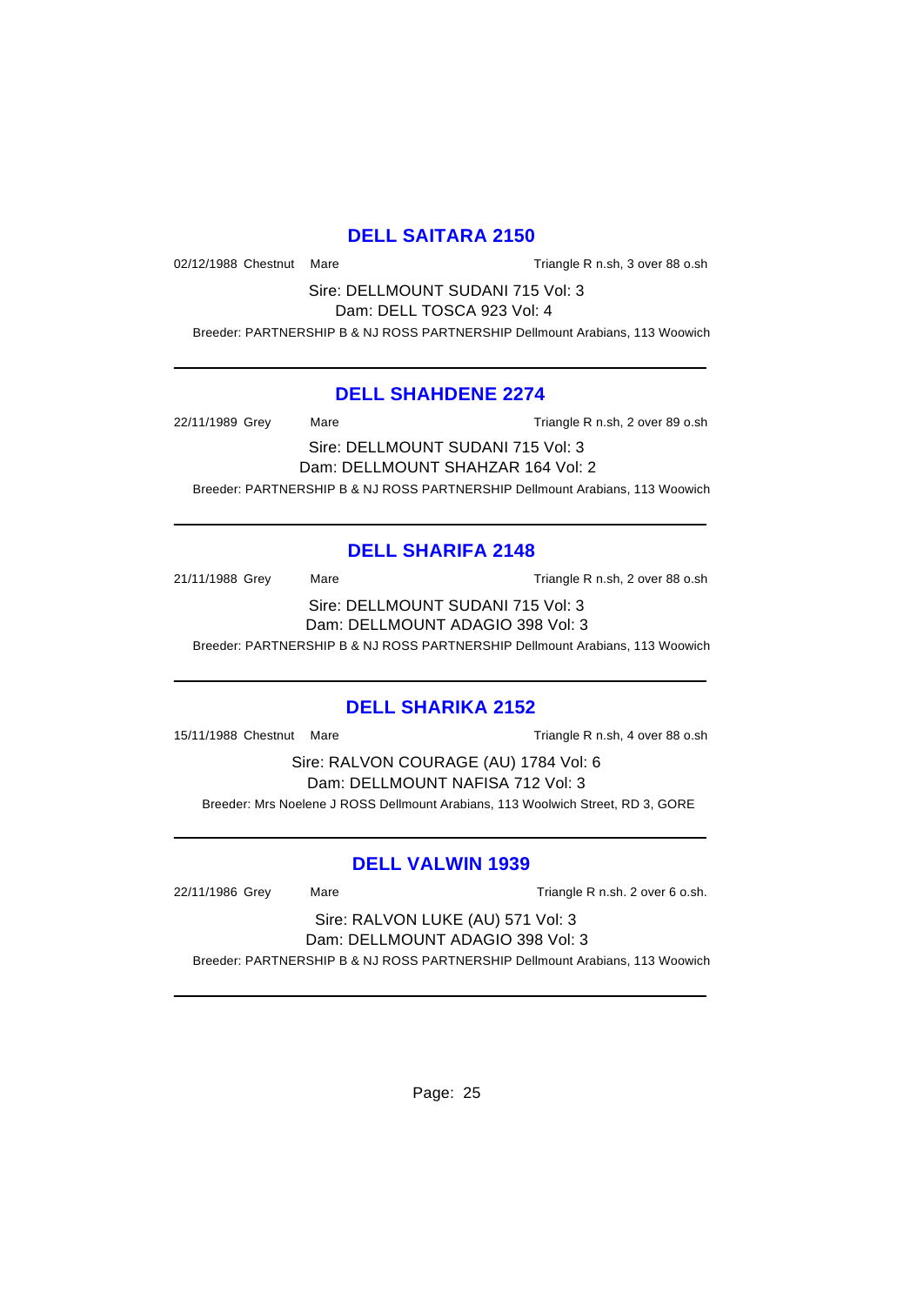## **DELRAYE 2164**

24/10/1988 Chestnut Mare **Market Accord 12-10** HF conj. n.sh, 4 over 8 o.sh

Sire: NAADDEL (AU) S106 Vol: 2 Dam: DELL MIRIYA 1362 Vol: 5 Breeder: Mr David B MARSHALL Holly Farm, Harmans Road, RD 2, LEESTON 7682

#### **DOUBLETE 1968**

| 11/09/1986 Grey | Mare |                           | HF conj. n.sh. 2 over 6 o.sh. |
|-----------------|------|---------------------------|-------------------------------|
|                 |      | Sire: KHAMIN 1310 Vol: 5  |                               |
|                 |      | Dam: KARINA 980 Vol: 4    |                               |
|                 |      | Breeder: Mr L.M. MARSHALL |                               |

# **DUNWINGERI KAHLIL (AU) 1978**

| 10/11/1985 Bay | Stallion | d conj. arrow up n.sh. 3 over 5 o.sh. |
|----------------|----------|---------------------------------------|
|                |          | Sire: AL KARIM SIRHALIMA AU 2021AAHSB |
|                |          | Dam: TALIKA REFLECTION AU 2813AAHSB   |
|                |          | Breeder: DUNWINGERI PTY LTD Australia |

Importer: Mrs V M CALDWELL P.O. Box 22 HAWERA.

# **DUNWINGERI SUWARI (AU) 2224**

20/08/1983 Chestnut Mare d conj. arrow up n.sh, 4 over 3 o.sh

Sire: ANSATA EL MASRI AU 3267AAHSB Dam: SAMURA AU 2834AAHSB

Breeder: DUNWINGERI PTY LTD Australia

Importer: Mrs V M CALDWELL P.O. Box 22 HAWERA.

# **DURDAN CAMILLA 1919**

18/10/1986 Grey Mare Mare AD conj. n.sh. 1 over 6 o.sh.

Sire: DELLMOUNT SANTEA S81 Vol: 2 Dam: CYMBAL 150 Vol: 2

Breeder: Mr C.C.L "Leo" OLDHAM 4 Dame Street Waikouaiti OTAGO.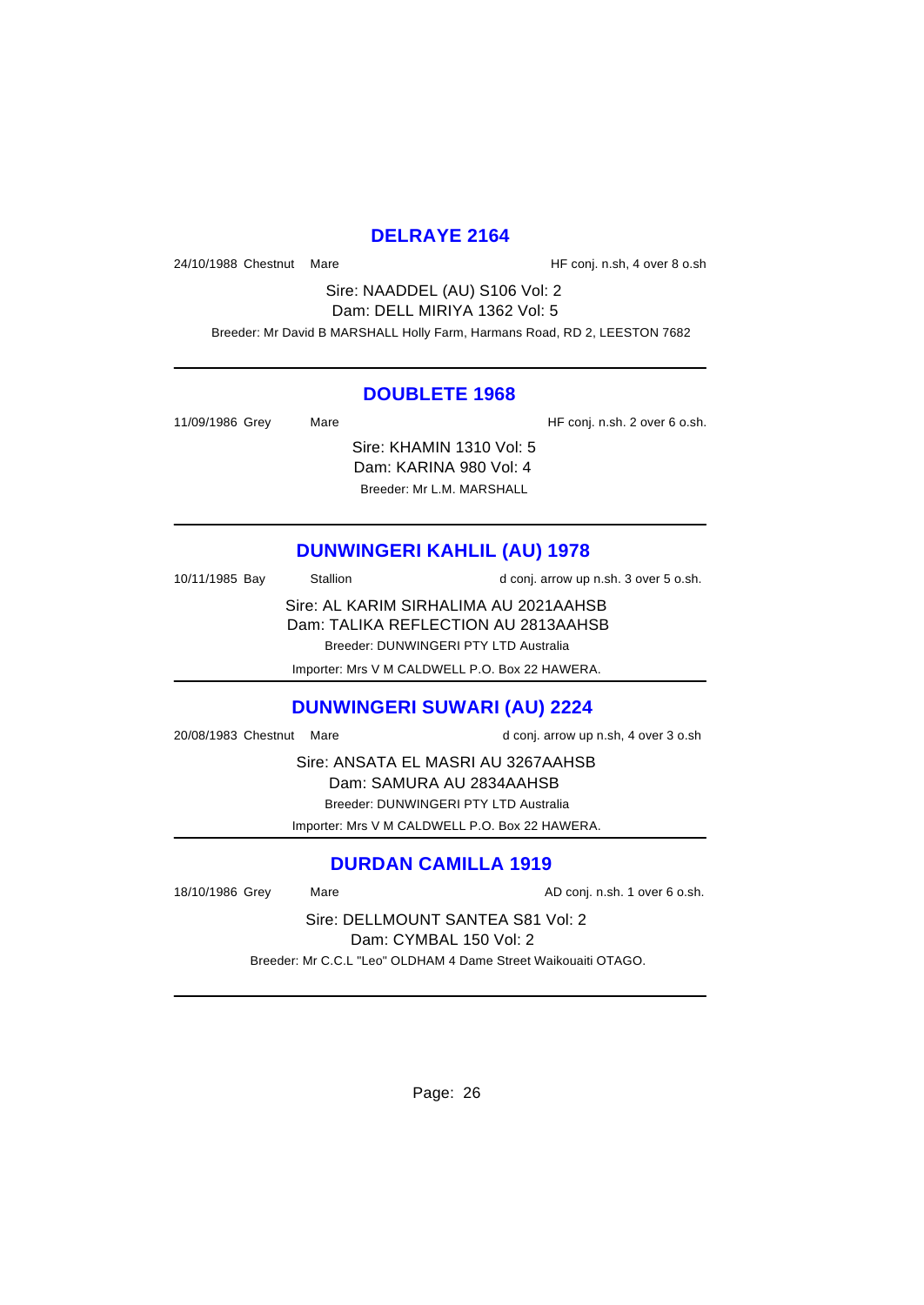# **DURDAN DIVINITY 2227**

04/11/1989 Chestnut Mare **AD** conj. n.sh, 1 over 9 o.sh

Sire: RALVON COURAGE (AU) 1784 Vol: 6 Dam: FARA DIVA 458 Vol: 3

Breeder: Mr C.C.L "Leo" OLDHAM 4 Dame Street Waikouaiti OTAGO.

## **DURDAN DORCAS 1860**

06/11/1985 Grey Mare Mare AD conj. n.sh. 2 over 5 o.sh.

Sire: DELLMOUNT SANTEA S81 Vol: 2 Dam: DORCAS 300 Vol: 2 Breeder: Mr C.C.L "Leo" OLDHAM 4 Dame Street Waikouaiti OTAGO.

# **DURDAN IZORA 1861**

12/09/1985 Grey Mare Mare AD conj. n.sh. 1 over 5 o.sh. Sire: DELLMOUNT SANTEA S81 Vol: 2

Dam: ZORRETTA 771 Vol: 4

Breeder: Mr C.C.L "Leo" OLDHAM 4 Dame Street Waikouaiti OTAGO.

# **DURDAN LEYLA 1778**

08/11/1984 Grey Mare Mare AD conj. n.sh. 1 over 4 o.sh.

Sire: DELLMOUNT SANTEA S81 Vol: 2 Dam: EL ROSE 426 Vol: 3 Breeder: Mr C.C.L "Leo" OLDHAM 4 Dame Street Waikouaiti OTAGO.

# **DURDAN OTHELLO 2073**

29/11/1987 Grey Gelding Conj. n.sh, 2 over 7 o.sh

Sire: EL ZADOK 235 Vol: 2 Dam: FARA DIVA 458 Vol: 3

Breeder: Mr C.C.L "Leo" OLDHAM 4 Dame Street Waikouaiti OTAGO.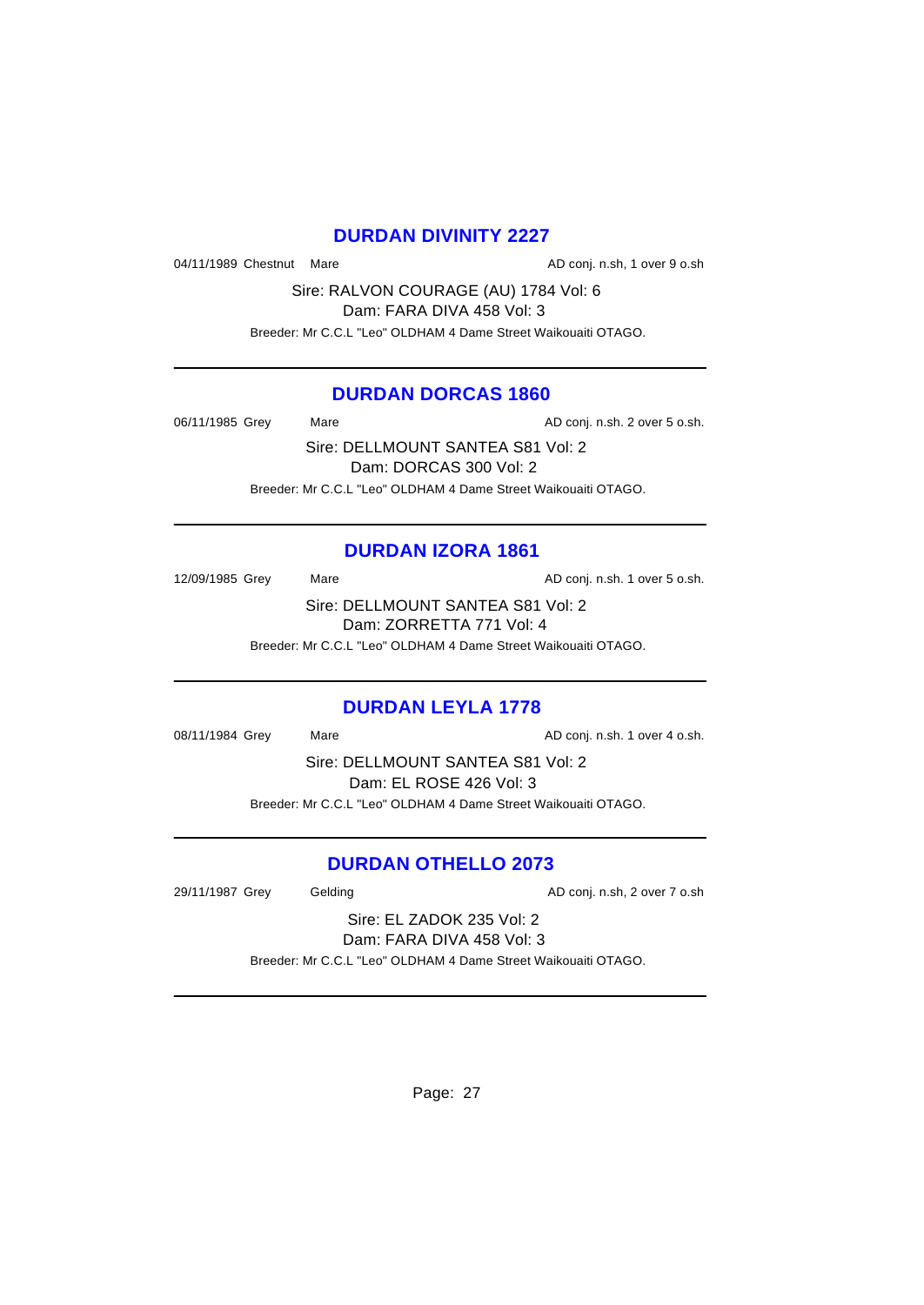## **DURDAN PRINCESS BEATRICE 2176**

01/10/1988 Chestnut Mare **AD** conj. n.sh, 2 over 8 o.sh

Sire: DELLMOUNT SANTEA S81 Vol: 2 Dam: DORCAS 300 Vol: 2

Breeder: Mr C.C.L "Leo" OLDHAM 4 Dame Street Waikouaiti OTAGO.

## **DURDAN ROSLAND 1918**

01/11/1986 Grey Gelding Conj. n.sh. 2 over 6 o.sh.

Sire: DELLMOUNT SANTEA S81 Vol: 2 Dam: EL ROSE 426 Vol: 3 Breeder: Mr C.C.L "Leo" OLDHAM 4 Dame Street Waikouaiti OTAGO.

## **DURDAN SANTEA 2177**

15/10/1988 Chestnut Gelding and and the AD conj. n.sh, 1 over 8 o.sh

Sire: DELLMOUNT SANTEA S81 Vol: 2 Dam: EL ROSE 426 Vol: 3

Breeder: Mr C.C.L "Leo" OLDHAM 4 Dame Street Waikouaiti OTAGO.

#### **DURDAN TAMMUZ 2074**

12/10/1987 Grey Gelding Conj. n.sh, 1 over 7 o.sh

Sire: DELLMOUNT SANTEA S81 Vol: 2 Dam: EL ROSE 426 Vol: 3 Breeder: Mr C.C.L "Leo" OLDHAM 4 Dame Street Waikouaiti OTAGO.

## **DURDAN TINDER BOX 1917**

24/11/1986 Grey Mare Mare AD conj. n.sh. 4 over 6 o.sh.

Sire: DELLMOUNT SANTEA S81 Vol: 2 Dam: DORCAS 300 Vol: 2

Breeder: Mr C.C.L "Leo" OLDHAM 4 Dame Street Waikouaiti OTAGO.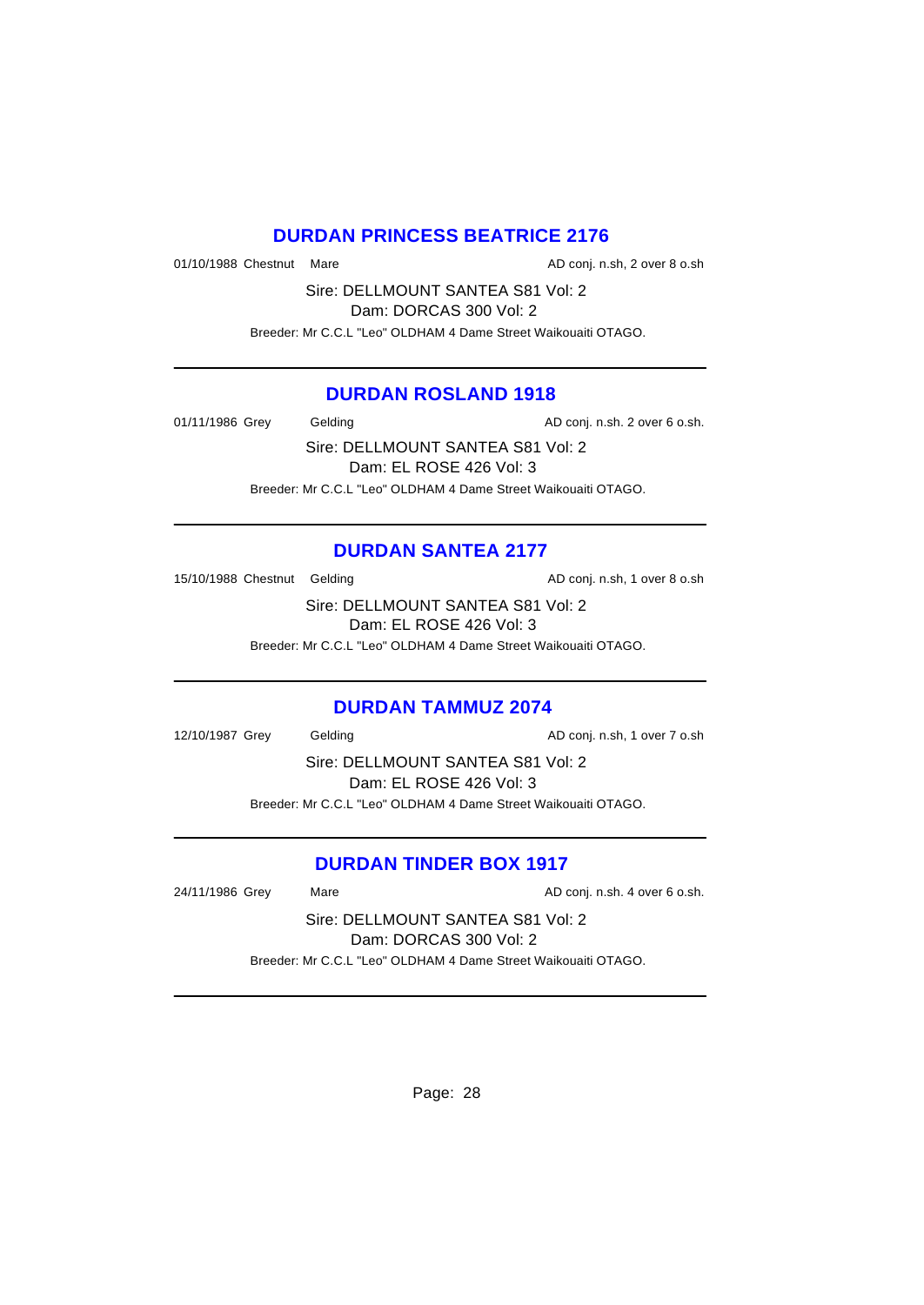## **DURDAN ZORRENDA 1916**

10/11/1986 Grey Gelding Conj. n.sh. 3 over 6 o.sh.

Sire: DELLMOUNT SANTEA S81 Vol: 2 Dam: ZORRETTA 771 Vol: 4

Breeder: Mr C.C.L "Leo" OLDHAM 4 Dame Street Waikouaiti OTAGO.

#### **E`ARLIA JAIRIM (AU) 2002**

09/09/1984 Chestnut Stallion Stallion Supervisory Small DB conj. n.sh. 1 over 4 o.sh.

Sire: RALVON PILGRIM (AU) EXP 729 Vol: 3 Dam: JACEL AU 524AAHSB Breeder: B. & D. GORDON & CLARKE Australia

Importer: Mr Raymond H ADAMSON 388 Kahikatea Flat Road, RD 1, KAUKAPAKAPA 0871

# **ECHOLADE (US) 2070**

04/05/1986 Bay Stallion Station Station Station Station Station Station NIL

Sire: ALADDINN ECHO US 216804US Dam: RIES JOY US 170825US Breeder: PARTNERSHIP GALLETT SCHWIEDER USA

Importer: Mr R M GUBB 188 Racecourse Road, RD 1, CAMBRIDGE 3493

# **EL ESHKAR MEZARIM 2234**

10/11/1989 Chestnut Gelding EE conj. n.sh, 1 over 9 o.sh

Sire: NAADDEL (AU) S106 Vol: 2 Dam: MASHENKA 520 Vol: 3

Breeder: Mrs D M WATSON Homebush Road, Courtnay, R.D. 1, CHRISTCHURCH.

# **EL KHEIR BACHISSE 2170**

22/12/1988 Chestnut Gelding EK n.sh, 47 o.sh

Sire: HY-WYNNE SHAKA (US) 1286 Vol: 5 Dam: EL DIAMOND SPARKLE 74 Vol: 2

Breeder: Mr Allan W SKINNER El Kheir Stud Ltd, 77 Gearon Rd, RD 1, WAIUKU 2681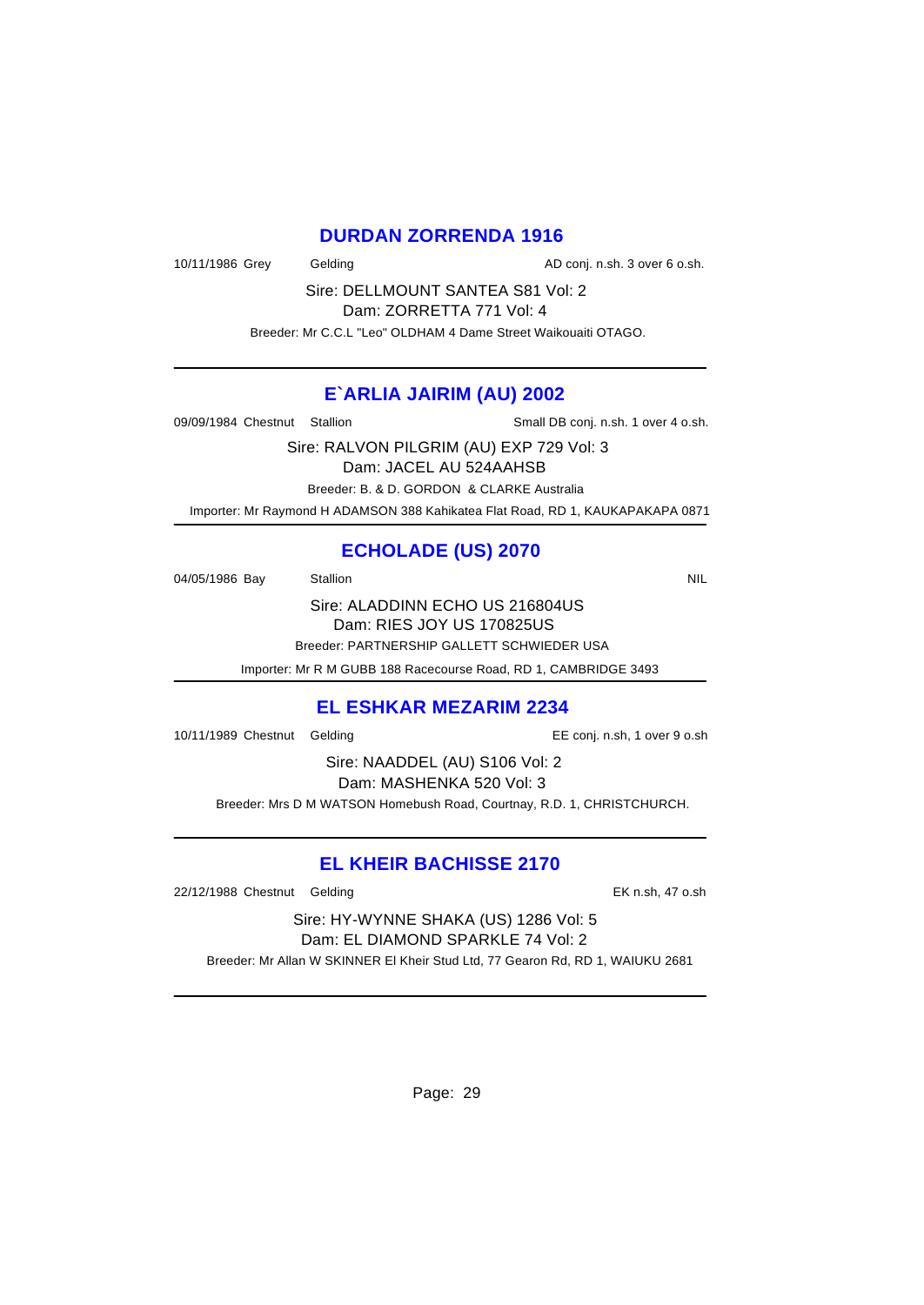# **EL KHEIR BINT SHAKA 2259**

17/12/1989 Chestnut Mare **EX n.sh, 48 o.sh** 

Sire: HY-WYNNE SHAKA (US) 1286 Vol: 5 Dam: EL DIAMOND SPARKLE 74 Vol: 2 Breeder: Mr Allan W SKINNER El Kheir Stud Ltd, 77 Gearon Rd, RD 1, WAIUKU 2681

## **EL KHEIR SHAKELLE 1865**

29/10/1985 Chestnut Mare EK n.sh. 41 o.sh.

Sire: HY-WYNNE SHAKA (US) 1286 Vol: 5 Dam: EL FIRE GODESS 536 Vol: 3 Breeder: Mr Allan W SKINNER El Kheir Stud Ltd, 77 Gearon Rd, RD 1, WAIUKU 2681

# **EL KHEIR SHAKEZ 1864**

05/11/1985 Chestnut Gelding Character Control of the EK n sh 145 o sh

Sire: HY-WYNNE SHAKA (US) 1286 Vol: 5 Dam: EL DIAMOND SPARKLE 74 Vol: 2

Breeder: Mrs CHERYL SKINNER 77 Gearon Road, Glenbrook, RD 1, WAIUKU 2681

## **EL KHEIR SHAKINA 1866**

18/10/1986 Chestnut Mare EK n.sh. 40 o.sh.

Sire: HY-WYNNE SHAKA (US) 1286 Vol: 5 Dam: EL GOLDEN SPARKLE 75 Vol: 2 Breeder: Mr Allan W SKINNER El Kheir Stud Ltd, 77 Gearon Rd, RD 1, WAIUKU 2681

# **EL KHEIR SHALAKO 2258**

29/12/1989 Chestnut Gelding EK n.sh, 49 o.sh

Sire: HY-WYNNE SHAKA (US) 1286 Vol: 5 Dam: EL FIRE GODESS 536 Vol: 3 Breeder: Mr Allan W SKINNER El Kheir Stud Ltd, 77 Gearon Rd, RD 1, WAIUKU 2681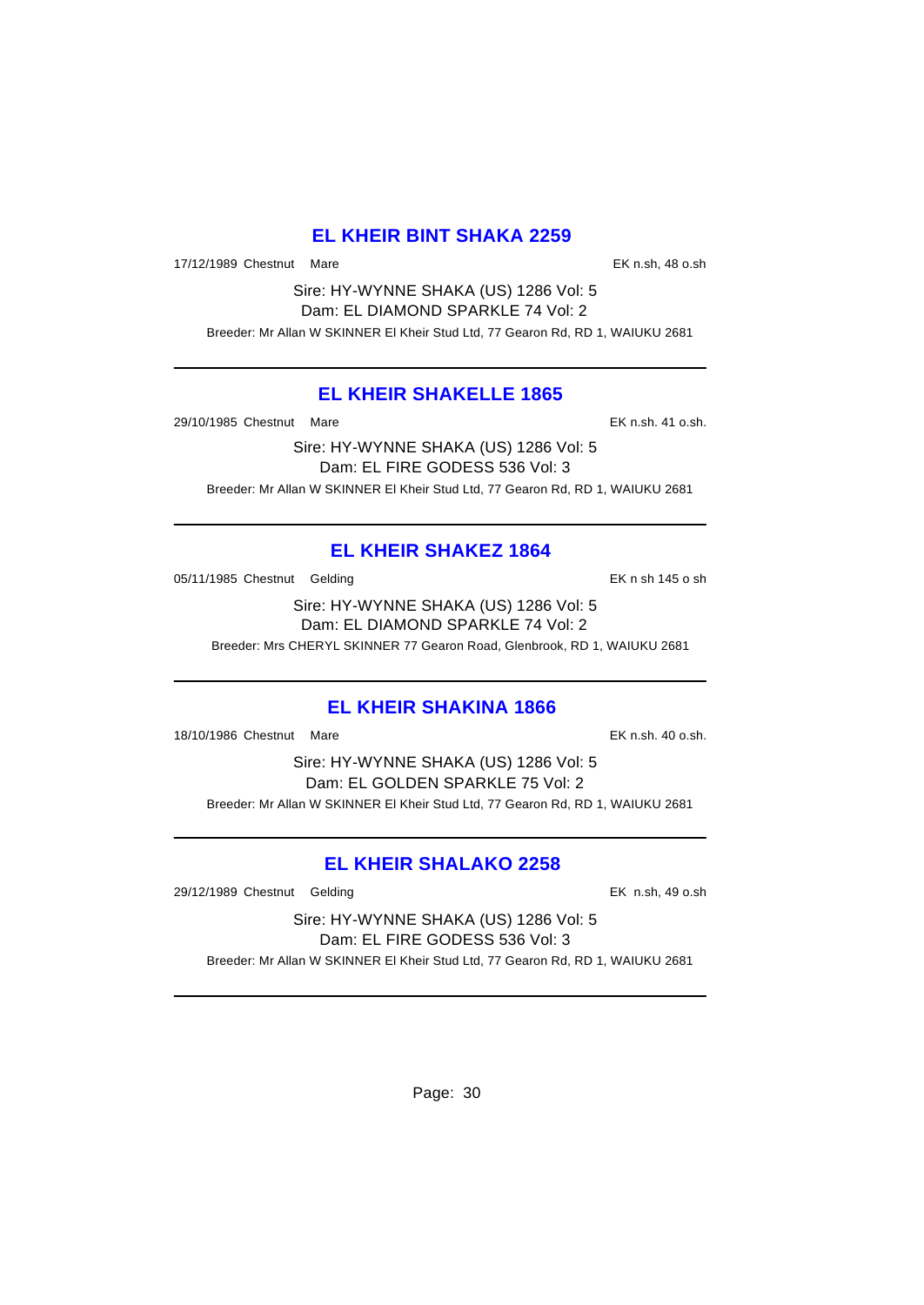## **EL KHEIR SHAMAH 2168**

09/11/1988 Chestnut Gelding Changes Chestnut Gelding Changes Chestnut Celding Changes Chestnut Chestnut Chestnu

Sire: HY-WYNNE SHAKA (US) 1286 Vol: 5 Dam: EL GOLDEN SPARKLE 75 Vol: 2 Breeder: Mr Allan W SKINNER El Kheir Stud Ltd, 77 Gearon Rd, RD 1, WAIUKU 2681

## **EL KHEIR SHAMAINE 2169**

30/11/1988 Chestnut Mare EK n.sh, 46 o.sh

Sire: HY-WYNNE SHAKA (US) 1286 Vol: 5 Dam: EL FIRE GODESS 536 Vol: 3 Breeder: Mr Allan W SKINNER El Kheir Stud Ltd, 77 Gearon Rd, RD 1, WAIUKU 2681

# **EL KHEIR SHAZWAH 2144**

09/12/1987 Chestnut Gelding Character Construction Construction CR No. 3h

Sire: HY-WYNNE SHAKA (US) 1286 Vol: 5 Dam: EL DIAMOND SPARKLE 74 Vol: 2

Breeder: Mr Allan W SKINNER El Kheir Stud Ltd, 77 Gearon Rd, RD 1, WAIUKU 2681

# **EL MAHDI 1943**

15/10/1986 Grey Gelding D in C n.sh. 2 over 6 o.sh.

Sire: TORRYBURN RAHSUL (AU) 1279 Vol: 5 Dam: ZAN ZARA 941 Vol: 4 Breeder: Mr Russell A LIGGETT 19 Robertson Street Frankton QUEENSTOWN

# **EL-CLASSIQUE MAGIC PEARL 1883**

05/10/1985 Chestnut Mare EL over C in diamond n.sh. 1 over 85 o.sh.

Sire: DELLMOUNT IBN PILGRIM 716 Vol: 3 Dam: SILVER MAADDELLA 992 Vol: 4 Breeder: Mrs Lyn HODGSON Imperial Park Summerhill RD RANGIORA.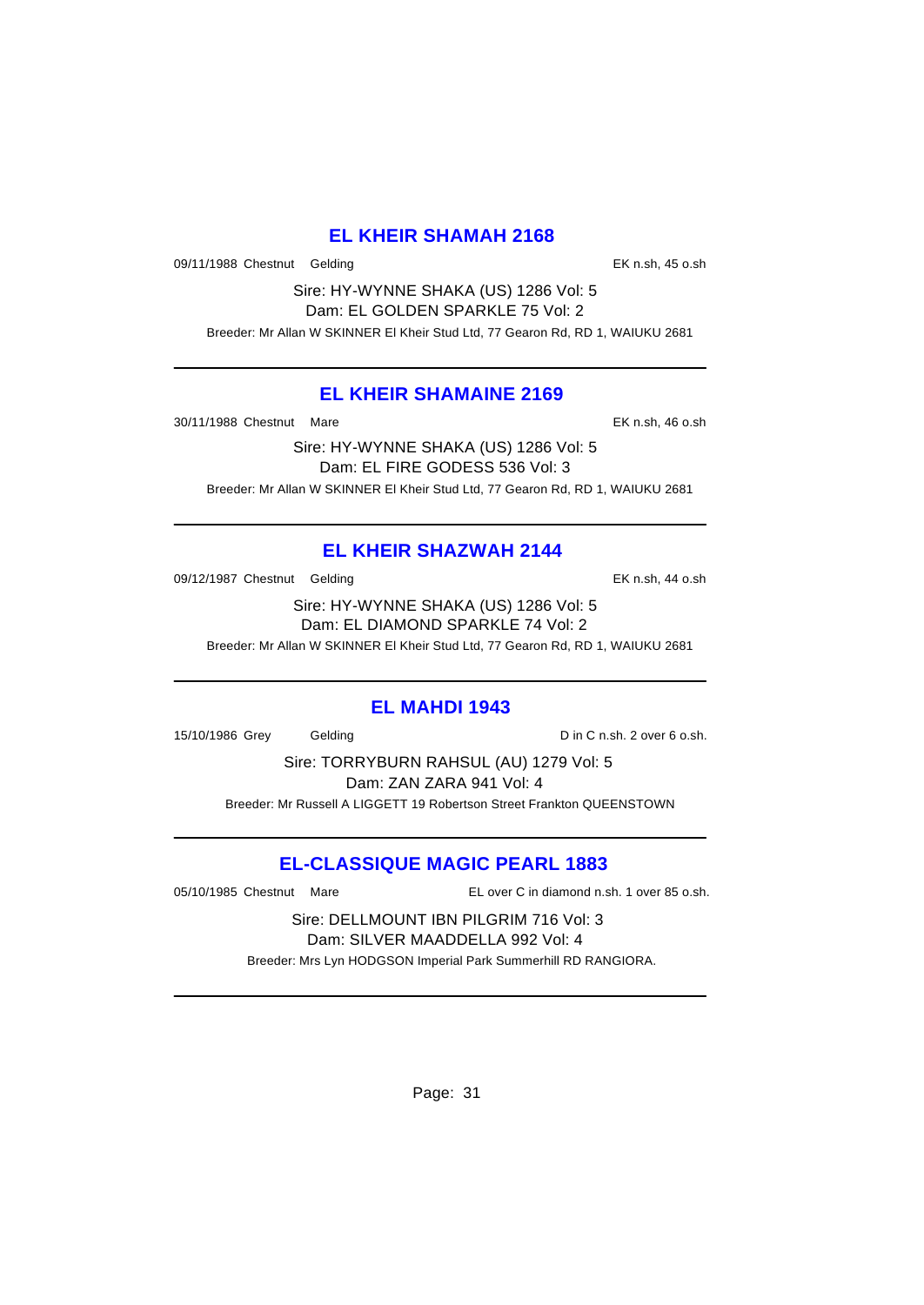## **EL-KHIDEV FIREBIRD 1983**

11/09/1986 Chestnut Mare **KM** n.sh. 1 over 6 o.nk.

Sire: ARABESQUE EL BEKAA (AU) S131 Vol: 2 Dam: FANTASY 1277 Vol: 5

Breeder: Mrs K M MCLENNAN Lee Canal Road R.D. 1, Outram OTAGO.

## **EL-KHIDEV RAHMIN 2084**

09/02/1988 Chestnut Stallion **Channel Communist Chestnut** KM n.sh, 1 over 7 o.nk

Sire: NISAB (AU) 766 Vol: 4 Dam: RAMAH (AU) 147 Vol: 2 Breeder: Mrs K M MCLENNAN Lee Canal Road R.D. 1, Outram OTAGO.

# **EL-KHIDEV THOR 1877**

10/08/1985 Grey Gelding Carrier Controller and Muscom Controller Controller Muscom Controller Gelding

Sire: ARABESQUE EL BEKAA (AU) S131 Vol: 2 Dam: FANTASY 1277 Vol: 5

Breeder: Mrs K M MCLENNAN Lee Canal Road R.D. 1, Outram OTAGO.

#### **ESMERALDA 2000**

08/12/1986 Chestnut Mare T with bar n.sh. 1 over 6 o.sh.

Sire: EL INDIAN FIREGOLD 877 Vol: 4 Dam: GIANNA 376 Vol: 3 Breeder: Mr M JOHNSON R.D. 1 Ohaeawai NORTHLAND.

# **FABIAN OF CAPPADOCIA 1797**

23/10/1985 Chestnut Gelding Flying U n.sh. 1 over 5 o.sh.

Sire: NGAPA MIRAVICH 632 Vol: 3 Dam: NGAPA MAVIS 89 Vol: 2 Breeder: Mr G D RATTRAY C/- Post Office OTOROHANGA.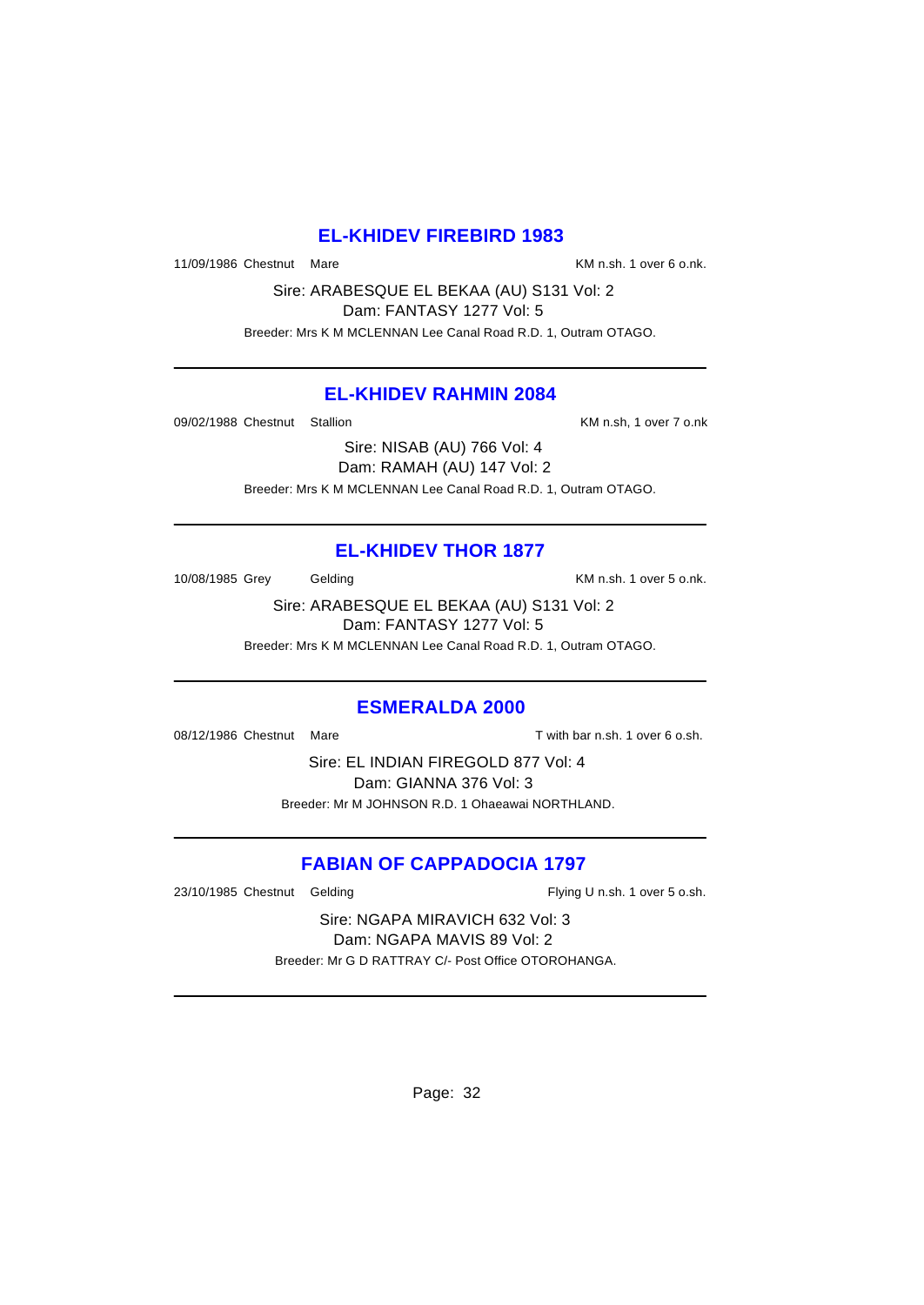## **FERNBANK SHARLARKA 1997**

16/10/1986 Grey Gelding Triangle P conj. n.sh. 2 over 86 o.sh.

Sire: IBN NAADDEL 753 Vol: 4 Dam: JUDAR 1359 Vol: 5

Breeder: Mr S J PULLMAN R.D. 12 Pleasant Point SOUTH CANTERBURY.

## **FERNBANK SILVER FANTASY 1998**

| 04/08/1986 Grey              | Mare | Triangle P conj. n.sh. 1 over 86 o.sh.               |  |
|------------------------------|------|------------------------------------------------------|--|
| Sire: IBN NAADDEL 753 Vol: 4 |      |                                                      |  |
|                              |      | $D = 0$ $\cup$ $D = 0$ $\cup$ $D = 0$ $\cup$ $D = 0$ |  |

Dam: SILVER FLAME 542 Vol: 3 Breeder: Mrs S J PULLMAN R.D. 12 Pleasant Point SOUTH CANTERBURY.

# **FESTIVE FIELDS ACCOLADE 2210**

| 11/11/1989 Grey | <b>Stallion</b>                                       | FF n.sh, 1 over 89 o.sh |
|-----------------|-------------------------------------------------------|-------------------------|
|                 | Sire: DELLMOUNT SUDANI 715 Vol: 3                     |                         |
|                 | Dam: DELL LUFINA 917 Vol: 4                           |                         |
|                 | Breeder: Mr Michael J GOODWIN Riversdale R.D. 6 GORE. |                         |

# **FESTIVE FIELDS AMANDA 2209**

11/12/1989 Grey Mare Mare FF n.sh, 2 over 89 o.sh

Sire: ILIAD S118 Vol: 2 Dam: DELL VALWIN 1939 Vol: 6 Breeder: Mr Michael J GOODWIN Riversdale R.D. 6 GORE.

## **FIVE-R AMIGO 1834**

17/10/1985 Grey Gelding 5R n.sh. 2 over 5 o.sh.

Sire: WAIMEHA ECLIPSE 475 Vol: 3 Dam: FIVE-R DANCING CHARM 582 Vol: 3

Breeder: Mrs Dawn E ROCHFORD Hermans Road, CURRA Via Gympie QUEENSLAND 4570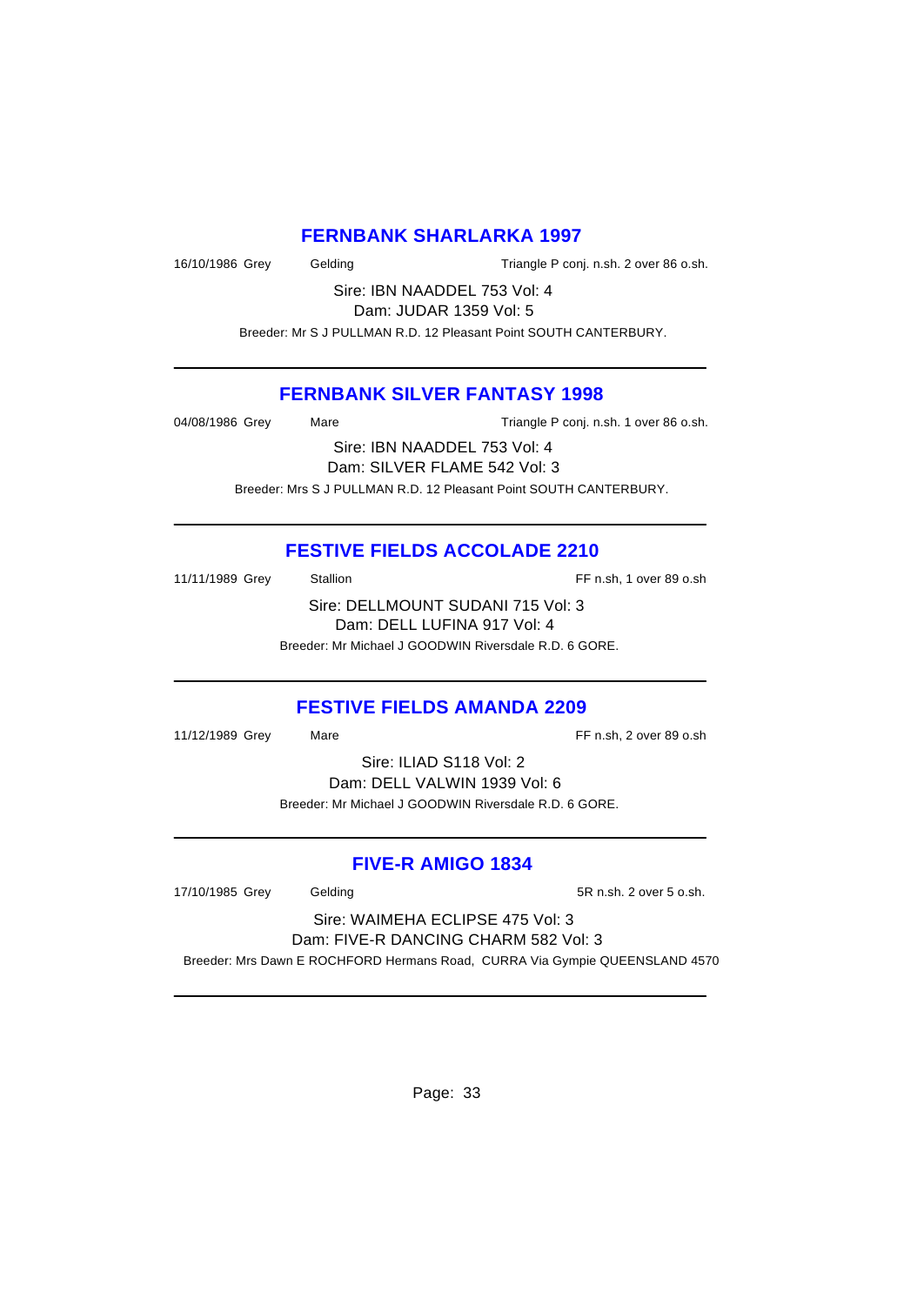## **FIVE-R MEHREZ 2031**

15/11/1987 Chestnut Mare 5R n.sh, 1 over 7 o.sh

Sire: WAIMEHA ECLIPSE 475 Vol: 3 Dam: EL DANCING TREASURE 330 Vol: 2

Breeder: Mrs Dawn E ROCHFORD Hermans Road, CURRA Via Gympie QUEENSLAND 4570

## **FIVE-R OMAR 1833**

04/10/1985 Grey Gelding 5R n.sh. 1 over 5 o.sh.

Sire: WAIMEHA ECLIPSE 475 Vol: 3 Dam: EL DANCING TREASURE 330 Vol: 2 Breeder: Mrs Dawn E ROCHFORD Hermans Road, CURRA Via Gympie QUEENSLAND 4570

# **FIVE-R QUERIDA 2030**

03/11/1987 Chestnut Mare 63/11/1987 Chestnut Mare 5R n.sh, 2 over 7 o.sh

Sire: WAIMEHA ECLIPSE 475 Vol: 3 Dam: FIVE-R DANCING CHARM 582 Vol: 3 Breeder: Mrs Dawn E ROCHFORD Hermans Road, CURRA Via Gympie QUEENSLAND 4570

# **FOUR WINDS ASAAD 2246**

03/11/1989 Chestnut Gelding Cross with Arrow n.sh, 2 over 9 o.sh

Sire: ROYAL GOLD TREASURE (AU) S53 Vol: 2 Dam: A`FAK 1427 Vol: 5 Breeder: Mrs V M CALDWELL P.O. Box 22 HAWERA.

# **FOUR WINDS ASHAN 2205**

03/11/1988 Chestnut Gelding Cross with Arrow n.sh, 2 over 8 o.sh

Sire: ROYAL GOLD TREASURE (AU) S53 Vol: 2 Dam: A`FAK 1427 Vol: 5 Breeder: Mrs V M CALDWELL P.O. Box 22 HAWERA.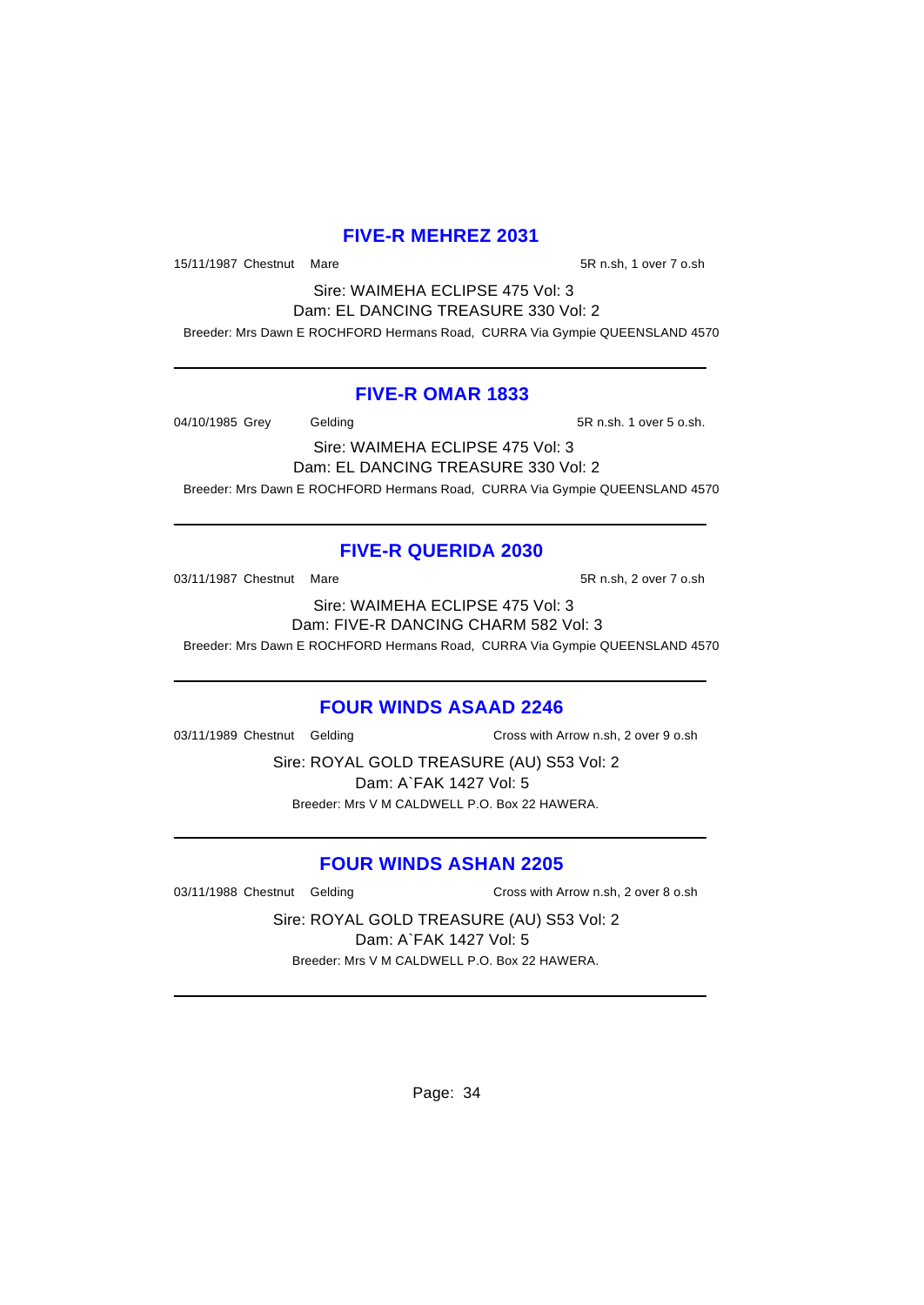### **FOUR WINDS AZAHRA 1977**

10/10/1986 Chestnut Mare Cross with arrow n.sh. 1 over 6 o.sh.

Sire: ROYAL GOLD TREASURE (AU) S53 Vol: 2 Dam: A`FAK 1427 Vol: 5 Breeder: Mrs V M CALDWELL P.O. Box 22 HAWERA.

## **FOUR WINDS BUSYANA 2054**

05/10/1987 Grey Mare Mare Cross with Arrow n.sh, 1 over 7 o.sh

Sire: ROYAL GOLD TREASURE (AU) S53 Vol: 2 Dam: FIVE-R BREEZE 1349 Vol: 5 Breeder: Mrs V M CALDWELL P.O. Box 22 HAWERA.

# **FOUR WINDS DALAL 2245**

05/12/1989 Grey Gelding Cross with Arrow n.sh, 1 over 9 o.sh Sire: DUNWINGERI KAHLIL (AU) 1978 Vol: 6 Dam: FIVE-R GYPSY DAWN 581 Vol: 3

Breeder: Mrs V M CALDWELL P.O. Box 22 HAWERA.

#### **FOUR WINDS GAYZA 1776**

21/10/1984 Chestnut Mare Cross with arrow n.sh. 1 over 4 o.sh.

Sire: SAUDI CAPRICE (AU) 570 Vol: 3 Dam: ARALEIGH GAIETY 369 Vol: 3 Breeder: Mrs V M CALDWELL P.O. Box 22 HAWERA.

# **FOUR WINDS GRANAHDA 2244**

07/11/1989 Bay Gelding Cross with Arrow n.sh, 3 over 9 o.sh

Sire: BUSHLAND SUNADO 1503 Vol: 5 Dam: FOUR WINDS GAYZA 1776 Vol: 6 Breeder: Mrs V M CALDWELL P.O. Box 22 HAWERA.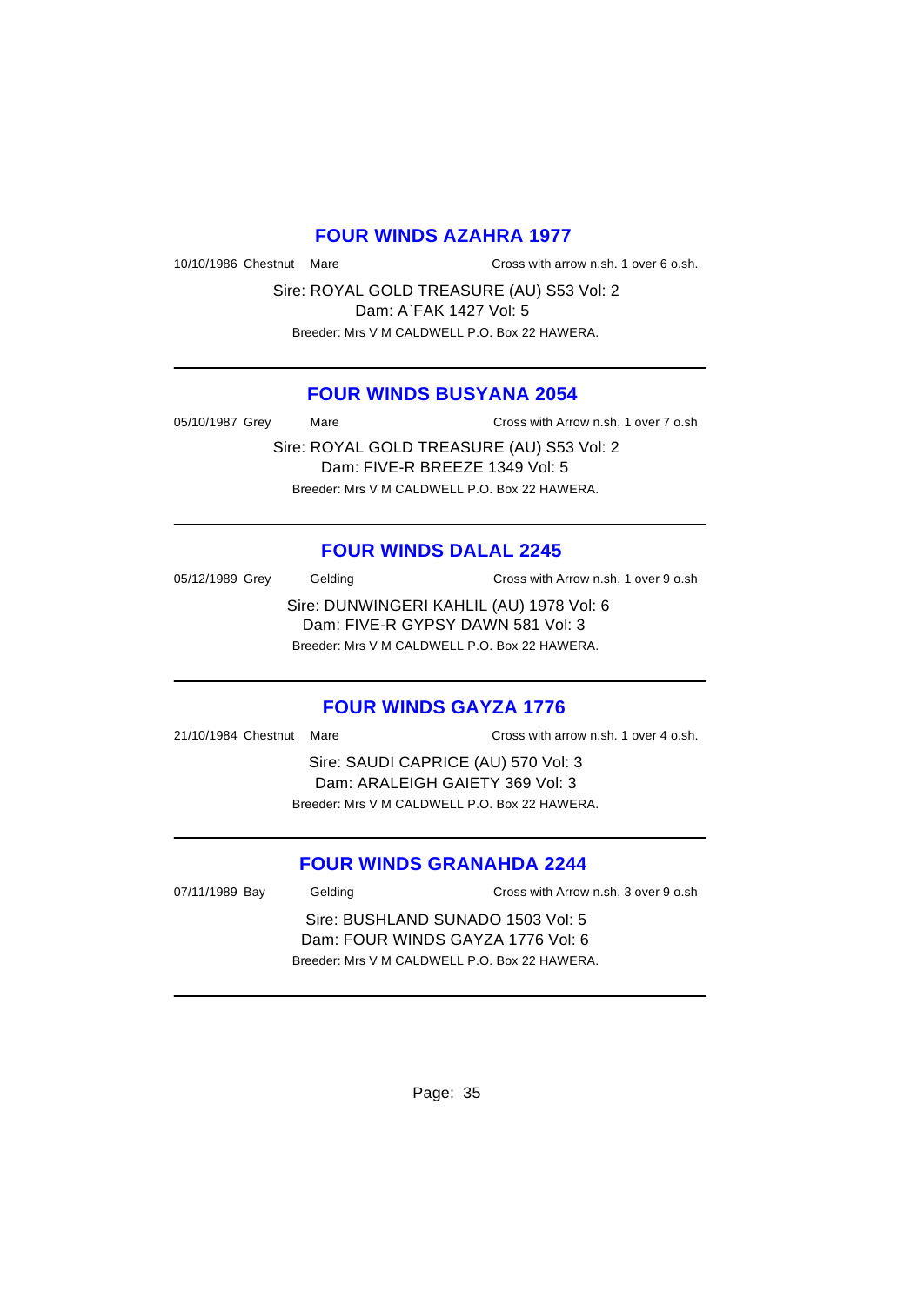# **FOUR WINDS HALARI 2241**

23/10/1989 Chestnut Mare Cross with Arrow n.sh, 4 over 9 o.sh

Sire: DUNWINGERI KAHLIL (AU) 1978 Vol: 6 Dam: SHULIMAYA 428 Vol: 3 Breeder: Mrs V M CALDWELL P.O. Box 22 HAWERA.

## **FOUR WINDS JALANA 2243**

24/11/1989 Chestnut Mare Cross with Arrow n.sh, 6 over 9 o.sh

Sire: ROYAL GOLD TREASURE (AU) S53 Vol: 2 Dam: NERISSA 32 Vol: 1 Breeder: Mrs V M CALDWELL P.O. Box 22 HAWERA.

#### **FOUR WINDS JOBANA 2206**

29/11/1988 Chestnut Mare Cross with Arrow n.sh, 1 over 8 o.sh

Sire: ROYAL GOLD TREASURE (AU) S53 Vol: 2 Dam: NERISSA 32 Vol: 1 Breeder: Mrs V M CALDWELL P.O. Box 22 HAWERA.

#### **FOUR WINDS MALIK 2055**

15/09/1987 Chestnut Stallion Cross with Arrow n.sh, 2 over 7 o.sh

Sire: ROYAL GOLD TREASURE (AU) S53 Vol: 2 Dam: NERISSA 32 Vol: 1 Breeder: Mrs V M CALDWELL P.O. Box 22 HAWERA.

## **FOUR WINDS NERIYA 1777**

23/10/1984 Grey Mare Cross with arrow n.sh. 2 over 4 o.sh.

Sire: DYNAMIT (NL) 238 Vol: 2 Dam: WAIMEHA NERINA 149 Vol: 2 Breeder: Mrs V M CALDWELL P.O. Box 22 HAWERA.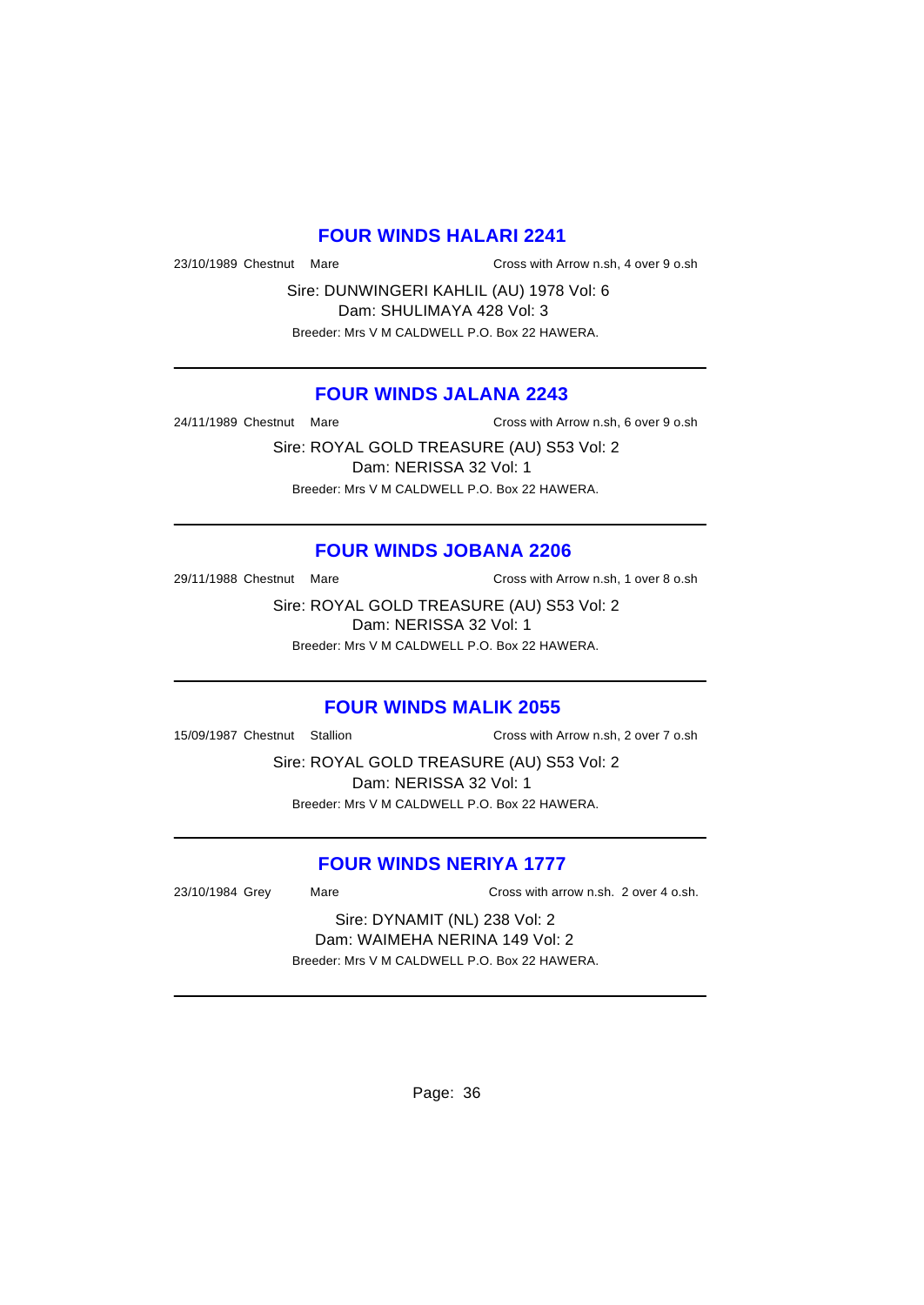#### **FOUR WINDS TAYR 2242**

09/10/1989 Chestnut Mare Cross with Arrow n.sh, 5 over 9 o.sh

Sire: ROYAL GOLD TREASURE (AU) S53 Vol: 2 Dam: TRINKET 1632 Vol: 5 Breeder: Mrs V M CALDWELL P.O. Box 22 HAWERA.

#### **FRANLI 2117**

22/10/1988 Chestnut Mare Sthru W over 45 n.sh

Sire: KANDAHAR IBN KAZRA (GB) 1208 Vol: 4 Dam: KALINKA 420 Vol: 3 Breeder: Mrs Suzanne W SPRATT Maketu Road R.D. 9 TE PUKE.

# **GABLE (AU) 1982**

06/01/1986 Chestnut Stallion Lazy G 90 n.sh. 6 over 5 o.sh.

Sire: SIMEON SHAGRIR AU 7450AAHSB Dam: GUINELLE AU 6040AAHSB

Breeder: PARTNERSHIP BRADNEY AND TANCRED Australia

Importer: Mr Allan T RUDOLPH Ruapekapeka Road R.D. 2 HIKURANGI.

# **GALAXY DESERT WARRIOR 2069**

22/09/1987 Bay Gelding Gelding G over S to left of 1 over 7 o.sh

Sire: NAADDEL (AU) S106 Vol: 2 Dam: MASHENKA 520 Vol: 3

Breeder: Mrs Sheryll E SANDFORD 368B Churchill East Road RD 2 TE KAUWHATA 3782

# **GALAXY NAAMISHKA 1816**

08/12/1985 Bay Stallion Gover S 1 over 5 o.sh.

Sire: NAADDEL (AU) S106 Vol: 2 Dam: MASHENKA 520 Vol: 3

Breeder: Mrs Sheryll E SANDFORD 368B Churchill East Road RD 2 TE KAUWHATA 3782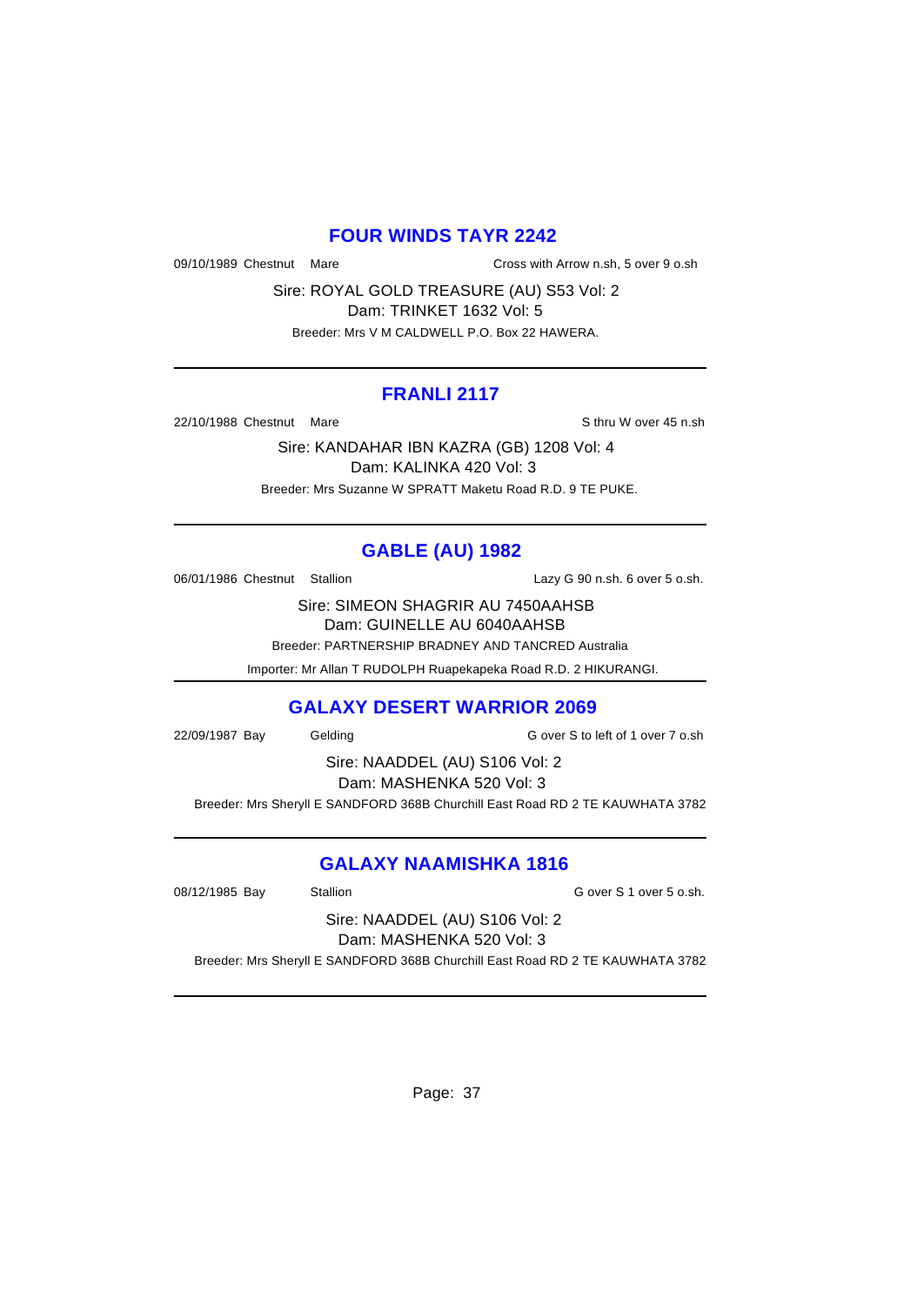### **GAYLA 2086**

20/11/1987 Bay Mare Mare SS n.sh, 3 over 87 o.nk

Sire: SILVER IMPERIAL 979 Vol: 4 Dam: SAPPHIRE 789 Vol: 4 Breeder: Mr W SCORGIE "Avalee" R.D. 2, Outram OTAGO.

#### **GDANSK 2174**

10/12/1988 Chestnut Stallion States of SS n.sh, 3 over 8 o.nk

Sire: SABI DRIFT S101 Vol: 2 Dam: SAPPHIRE 789 Vol: 4 Breeder: Mr W SCORGIE "Avalee" R.D. 2, Outram OTAGO.

#### **GEMINI 1932**

11/11/1986 Grey Stallion State State SS n.sh. 1 over 6 o.nk. Sire: SABI DRIFT S101 Vol: 2 Dam: SAPPHIRE 789 Vol: 4

Breeder: Mr W SCORGIE "Avalee" R.D. 2, Outram OTAGO.

#### **GLENMARIS SKYE 2125**

26/11/1988 Grey Mare Mare 26/11/1988 Grey Mare Sire: SILVER REFLECTION 647 Vol: 3 Dam: NGAPA ISIS 495 Vol: 3 Breeder: Mrs Dale V JOHNSON Awaiti R.D. 2 PAEROA.

# **GLENVAR ANDROMEDA 1989**

| 05/11/1986 Bay                                                              | Mare | X in circle n.sh. 2 over 6 o.sh. |  |
|-----------------------------------------------------------------------------|------|----------------------------------|--|
| Sire: ARABIAN PARK BANDERO (AU) S59 Vol: 2                                  |      |                                  |  |
| Dam: MISS MICHELLE 187 Vol: 2                                               |      |                                  |  |
| Breeder: Mr Kevin CHOLMONDELEY SMITH 279 Airfield Road, RD 2, PAPAKURA 2582 |      |                                  |  |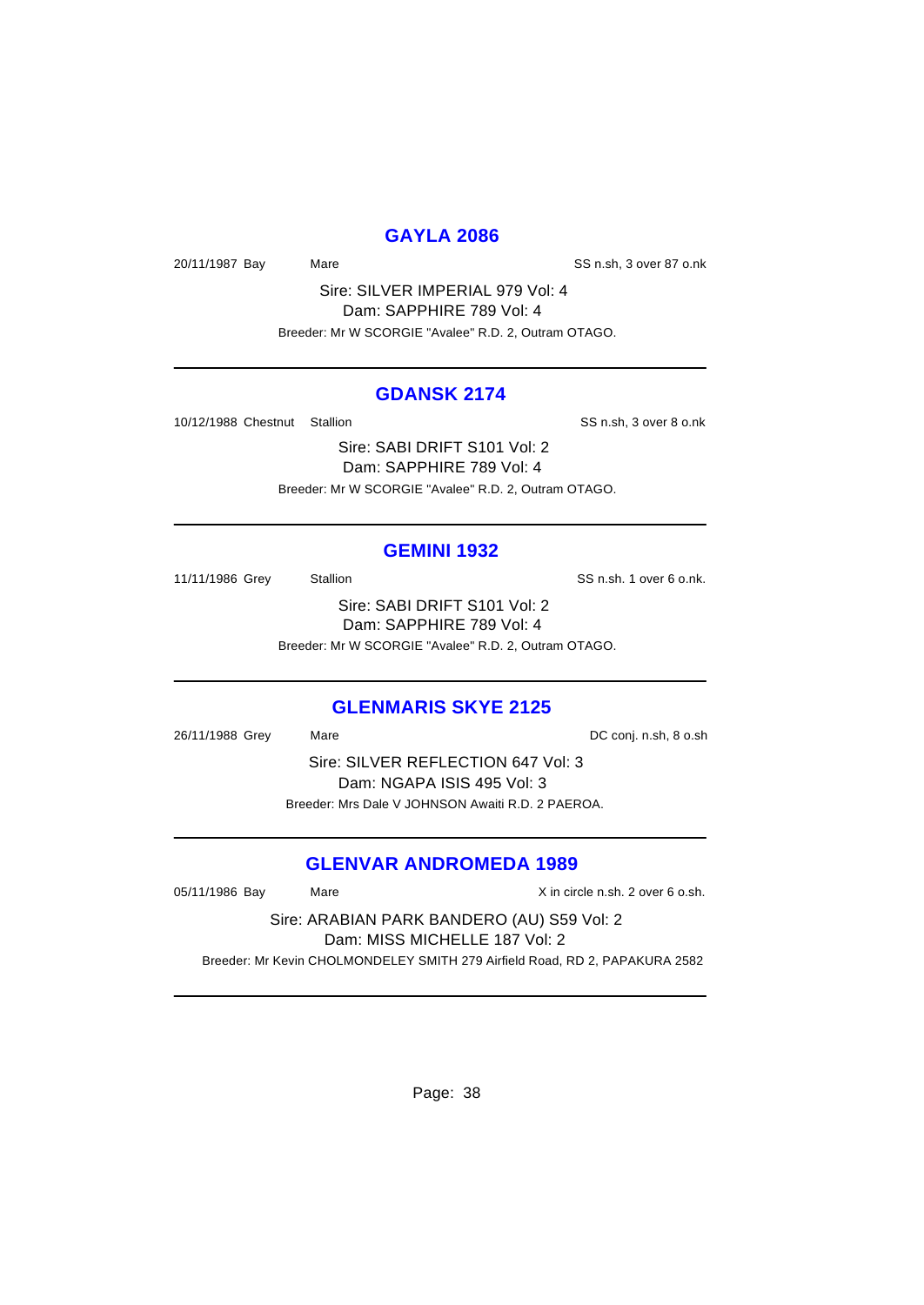### **GLENVAR APPLAUDING 1782**

17/12/1984 Grey Mare Mare X in circle n.sh. 9 over 4 o.sh.

Sire: ARABIAN PARK BANDERO (AU) S59 Vol: 2 Dam: ARALEIGH AQUALINA 85 Vol: 2 Breeder: Mr Kevin CHOLMONDELEY SMITH 279 Airfield Road, RD 2, PAPAKURA 2582

### **GLENVAR CORTEZ 1990**

19/09/1986 Grey Gelding The State of American State Construction of America State of America State of America S

Sire: ARABIAN PARK BANDERO (AU) S59 Vol: 2 Dam: GLENVAR AQUITAINE 573 Vol: 3 Breeder: Mr Kevin CHOLMONDELEY SMITH 279 Airfield Road, RD 2, PAPAKURA 2582

# **GLENVAR CZAR 1783**

05/02/1985 Grey Gelding Contact Contact Contact Contact Contact Contact Contact Contact Contact Contact Contact Contact Contact Contact Contact Contact Contact Contact Contact Contact Contact Contact Contact Contact Contac

Sire: ARABIAN PARK BANDERO (AU) S59 Vol: 2 Dam: GLENVAR AQUITAINE 573 Vol: 3

Breeder: Mr Kevin CHOLMONDELEY SMITH 279 Airfield Road, RD 2, PAPAKURA 2582

# **GLENVAR EHIZAR 2098**

28/11/1987 Grey Mare Mare X in Circle n.sh, 1 over 87 o.sh

Sire: GAI CADET (US) 730 Vol: 3 Dam: GLENVAR ACLAIM 1274 Vol: 5 Breeder: Mr Kevin CHOLMONDELEY SMITH 279 Airfield Road, RD 2, PAPAKURA 2582

# **GOBI 2192**

27/11/1989 Bay Gelding State SS n.sh, 3 over 89 o.nk

Sire: SERADON 329 Vol: 2 Dam: SAPPHIRE 789 Vol: 4 Breeder: Mr W SCORGIE "Avalee" R.D. 2, Outram OTAGO.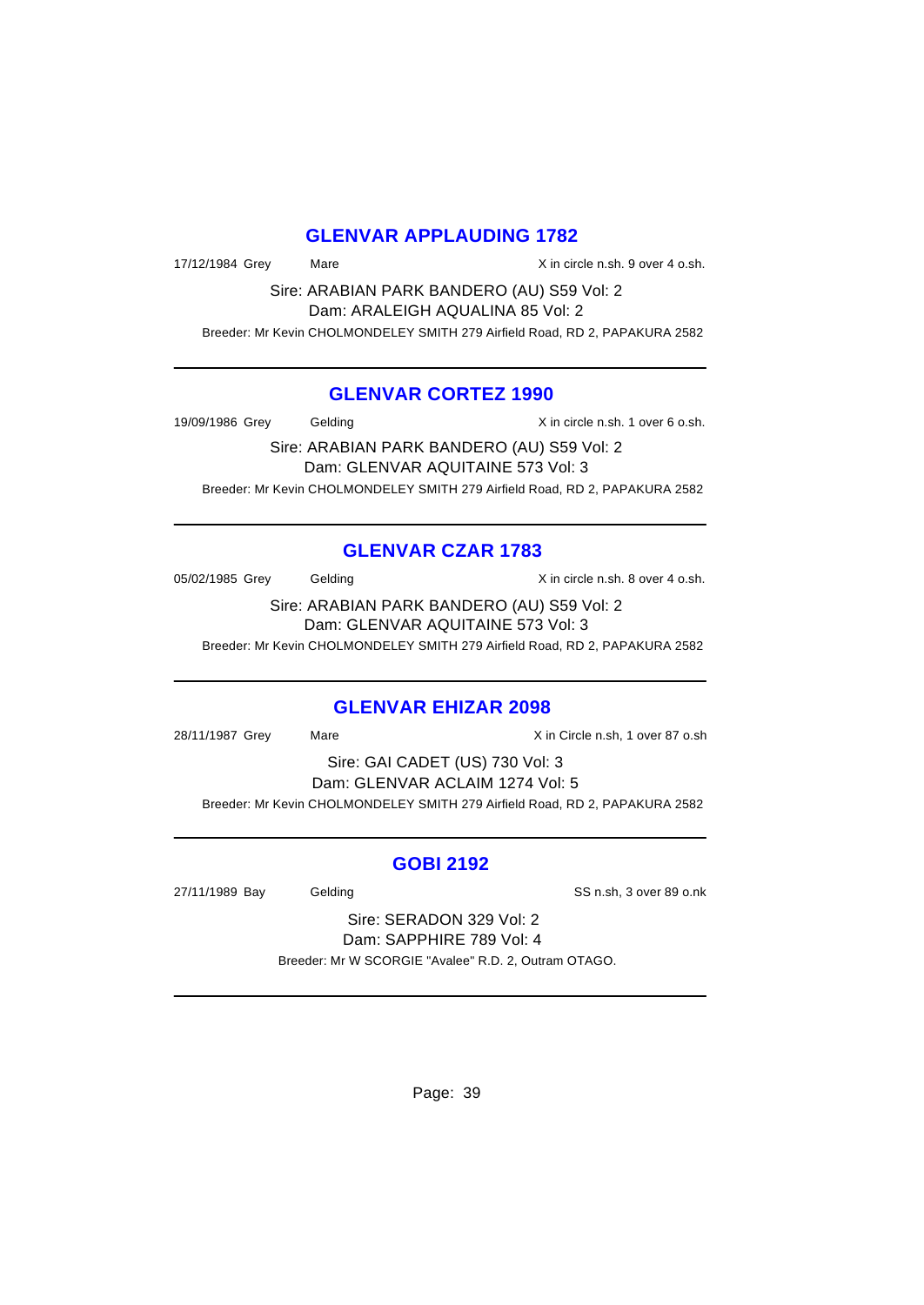#### **GOLD KANIAL 2049**

18/10/1987 Chestnut Mare **Market Accord 18/10/1987** Chestnut Mare

Sire: JABAL S16 Vol: 1 Dam: SILVER KANIAL 983 Vol: 4 Breeder: Mr David B MARSHALL Holly Farm, Harmans Road, RD 2, LEESTON 7682

#### **GOLD MAID 2048**

23/10/1987 Chestnut Mare **Market Accord Figure 33/10/1987** Chestnut Mare

Sire: JABAL S16 Vol: 1 Dam: SILVER MAID 51 Vol: 1 Breeder: Mr David B MARSHALL Holly Farm, Harmans Road, RD 2, LEESTON 7682

# **GOLDEN CRYSTAL 1791**

19/11/1985 Chestnut Mare **Market Except Controller HF** conj. n.sh. 8 over 5 o.sh.

Sire: WHITESTONES CRYSTAL SPARK 996 Vol: 4 Dam: SILVER NAAZIRA 1116 Vol: 4

Breeder: Mr David B MARSHALL Holly Farm, Harmans Road, RD 2, LEESTON 7682

#### **GOLDEN RAZALI 1952**

18/12/1986 Chestnut Mare Sigma in Omega n.sh. 1.6 o.nk.

Sire: NGAPA GOLDEN LAD S83 Vol: 2 Dam: TAREAM 281 Vol: 2 Breeder: Mrs Lesley C TILYARD 3 Taverner Street Carterton WAIRARAPA

# **GOLDEN SHELTER SAYF JEWEL 1995**

06/10/1986 Grey Gelding Gash GS n.sh. 0 over 6 o.sh.

Sire: MARAMA SAYF SAMIRA 859 Vol: 4 Dam: KHALIFA 393 Vol: 3

Breeder: Mrs Jenny KLEMRA 389 Hursthouse Road, RD 9, INGLEWOOD 4389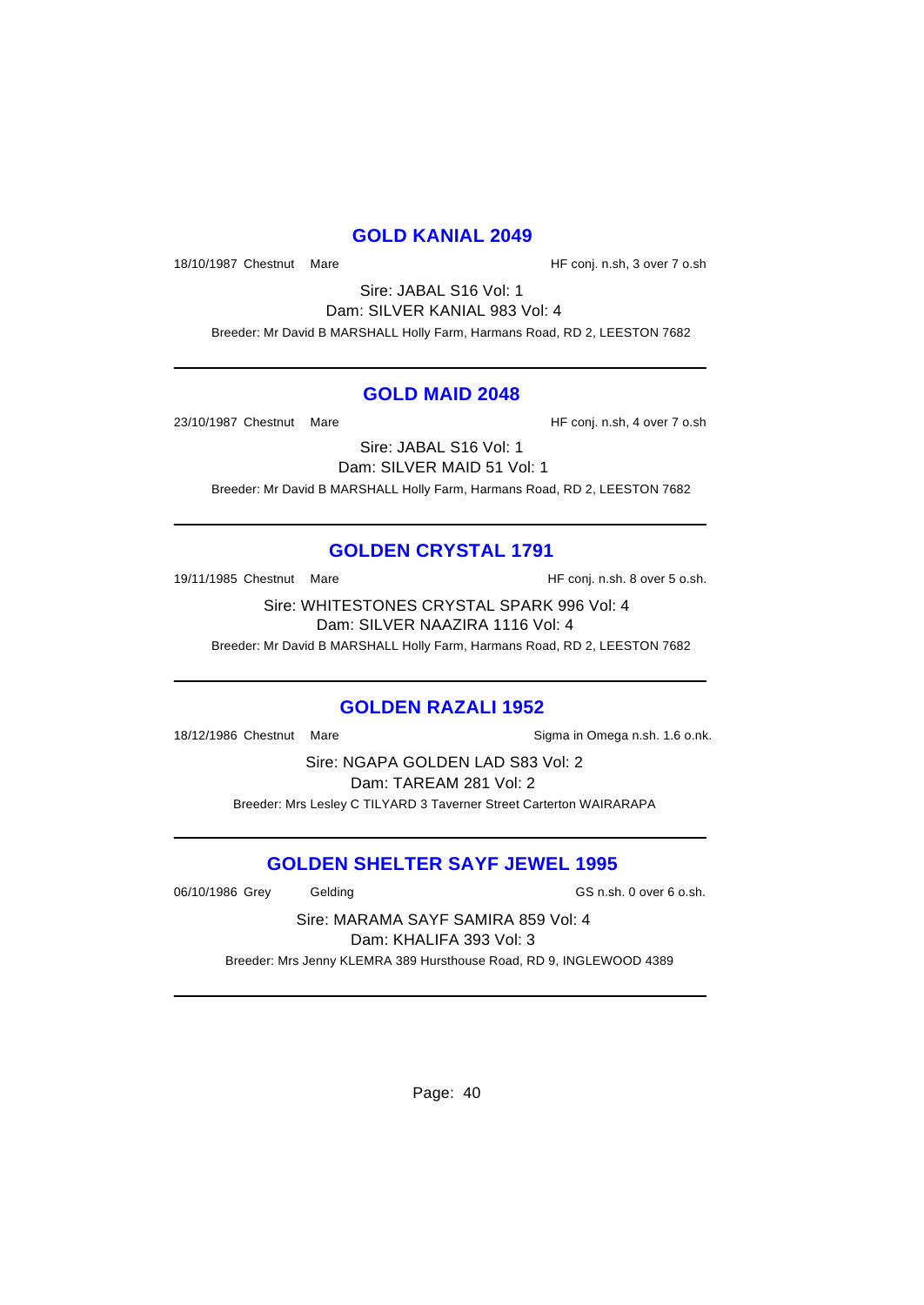### **GOLDEN SHELTER SAYF SHAHMA 1856**

12/09/1985 Grey Gelding GS n.sh. 1 over 5 o.sh.

Sire: MARAMA SAYF SAMIRA 859 Vol: 4 Dam: KHALIFA 393 Vol: 3

Breeder: Mrs Jenny KLEMRA 389 Hursthouse Road, RD 9, INGLEWOOD 4389

#### **GS MONIET EL NEFOUS 2231**

07/11/1989 Grey Mare Mare GS n.sh, 1 over 9 o.sh

Sire: GAI CADET (US) 730 Vol: 3 Dam: GOLDEN SHELTER NAJMA EL NEFOUS 1175 Vol: 4 Breeder: Mrs Jenny KLEMRA 389 Hursthouse Road, RD 9, INGLEWOOD 4389

# **GS SAYF JAZAAR 2141**

01/12/1988 Chestnut Stallion GS n.sh, 2 over 8 o.sh

Sire: MARAMA SAYF SAMIRA 859 Vol: 4 Dam: WAIMEHA FARRAH 601 Vol: 3

Breeder: Mrs Jenny KLEMRA 389 Hursthouse Road, RD 9, INGLEWOOD 4389

#### **HAMAZAT 2023**

23/09/1987 Chestnut Gelding Sthru W over 42 n.sh

Sire: KANDAHAR IBN KAZRA (GB) 1208 Vol: 4 Dam: KALINKA 420 Vol: 3 Breeder: Mrs Suzanne W SPRATT Maketu Road R.D. 9 TE PUKE.

# **HAMPSHIRE PARKS ANSAYRII NAUFALI 2001**

06/10/1986 Chestnut Mare CMF conj. n.sh. 7 over 6 o.sh.

Sire: MARAMA SAYF SAMIRA 859 Vol: 4 Dam: KAYLOF AIDA 421 Vol: 3 Breeder: Mrs Carroll P FUGETT 2 Olson Street, RD 6, INGLEWOOD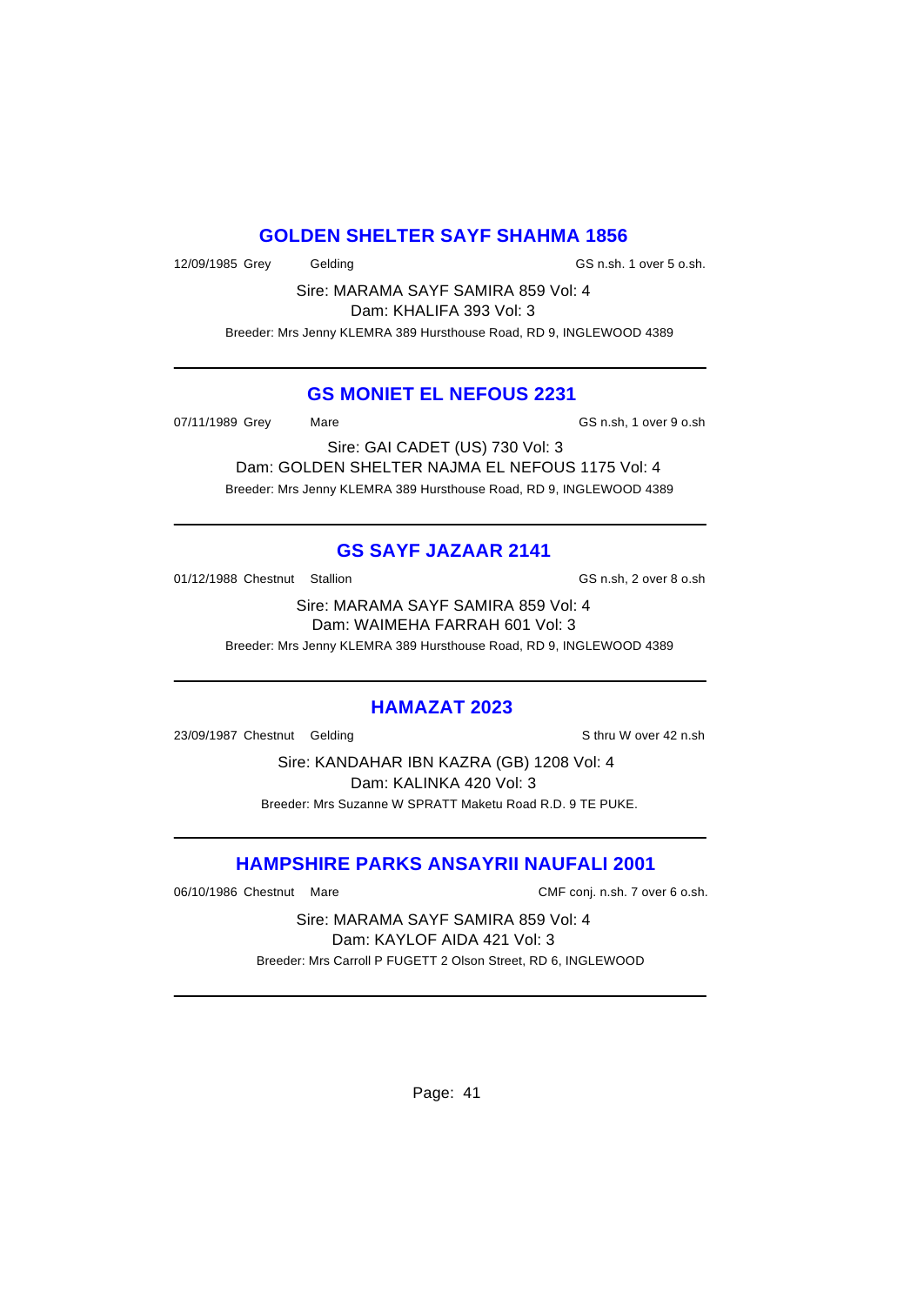### **HASSAN CONMAN 1971**

09/10/1986 Grey Stallion Mover V n.sh. 1 over 86 o.sh.

Sire: ROSCOMMON NASSAH 683 Vol: 3 Dam: THALIA 950 Vol: 4

Breeder: Mrs N T CONNELLY 25 Lydbrook Place Otumoetai TAURANGA.

#### **HAZELDEAN BANMIRA (AU) 2096**

27/10/1986 Chestnut Mare Arrow to right thru H over T n.sh, 3 over 6 o.sh

Sire: AMIR EL SHAKLAN GB 5017AAHSB Dam: BANRELA AU 2040AAHSB Breeder: G.O & C.F FERGUSON Hazeldean, South Gundagai, AUSTRALIA. Importer: Mrs L Rosemary SHAW Okoroire Road 179, RD 2, TIRAU

### **HESTBANK ATASH 2093**

04/11/1987 Chestnut Stallion H bar conj. n.sh, 1 over 7 o.sh

Sire: MILANDS ROYAL FASHION (AU) S105 Vol: 2 Dam: HADLEY RILLE 144 Vol: 2 Breeder: Mrs D R PALLESEN 121 Nile Street NELSON.

#### **HESTBANK CHLOE 1910**

11/10/1986 Chestnut Mare **H** bar conj. n.sh. 1 over 6 o.sh.

Sire: MILANDS ROYAL FASHION (AU) S105 Vol: 2 Dam: HADLEY RILLE 144 Vol: 2 Breeder: Mrs D R PALLESEN 121 Nile Street NELSON.

### **HESTBANK NIOBE 2165**

23/10/1988 Chestnut Mare **H** bar conj. n.sh, 1 over 8 o.sh

Sire: MILANDS ROYAL FASHION (AU) S105 Vol: 2 Dam: CASSINI 553 Vol: 3 Breeder: Mr D L PALLESEN 20 Greer Cres Tawa WELLINGTON.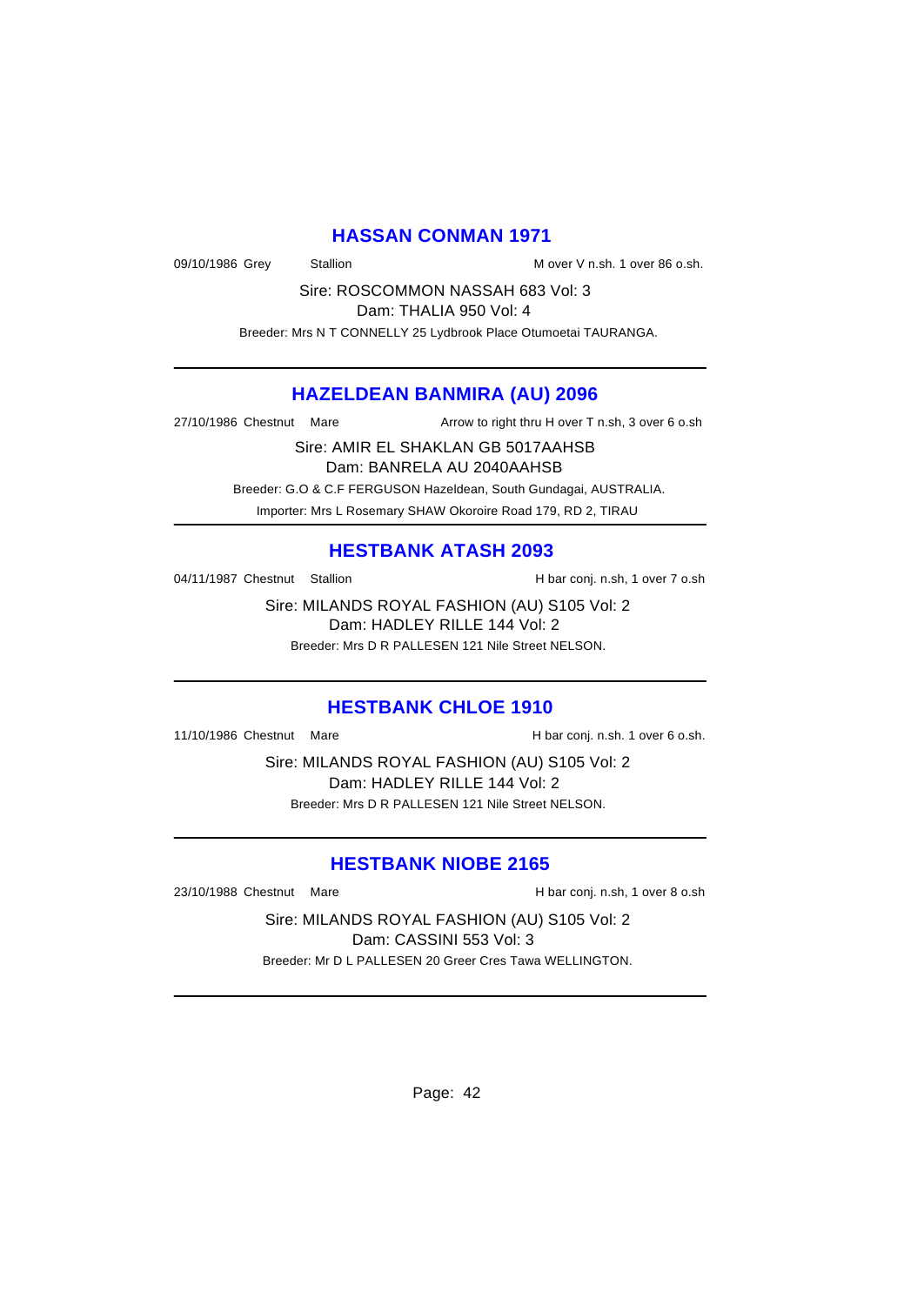### **HESTBANK ZARINAH 2247**

14/11/1989 Chestnut Mare **H** bar conj. n.sh, 1 over 9 o.sh

Sire: MILANDS ROYAL FASHION (AU) S105 Vol: 2 Dam: ZARAH 1020 Vol: 4 Breeder: Mrs D R PALLESEN 121 Nile Street NELSON.

#### **HIGH-TAIL IT 2045**

19/09/1987 Grey Mare Mare Dot within a Circle n.sh, 7 o.sh

Sire: COTTONTAIL 1371 Vol: 5 Dam: HILAND ROSE 193 Vol: 2 Breeder: Miss Anna JENKINS PO Box 136, Waitara, TARANAKI

#### **HILLVIEW EQUALISER 1813**

11/09/1985 Chestnut Stallion H in diamond n.sh. 2 over 5 o.sh.

Sire: WAIMEHA MANDATE 1193 Vol: 4 Dam: WAIMEHA PAMELA 68 Vol: 1 Breeder: Mr Noel W RITCHIE Main Road R.D. 1 WAIUKU.

# **HILLVIEW FULTAN DREAM 1814**

01/09/1985 Chestnut Stallion Hindiamond n.sh. 1 over 5 o.sh.

Sire: WAIMEHA MANDATE 1193 Vol: 4 Dam: CEPHALYN 10 Vol: 1 Breeder: Mr Noel W RITCHIE Main Road R.D. 1 WAIUKU.

### **HILLVIEW NENA 2127**

16/10/1988 Grey Mare Hin diamond n.sh, 2 over 8 o.sh

Sire: ERHARD 349 Vol: 3 Dam: WAIMEHA DENA 260 Vol: 2

Breeder: Mr Noel W RITCHIE Main Road R.D. 1 WAIUKU.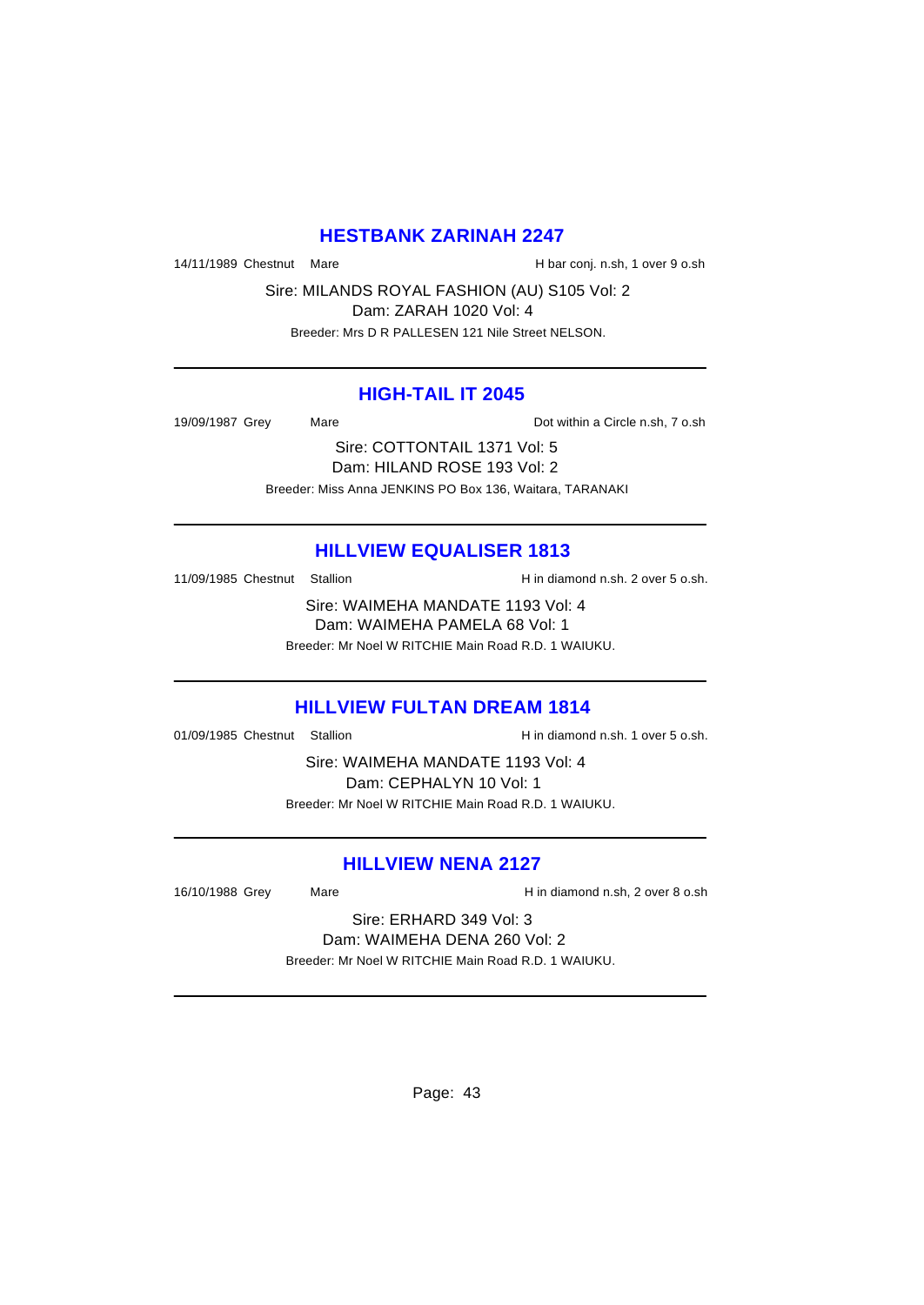# **HILLVIEW PAM 2235**

07/12/1989 Grey Mare Mare H in diamond n.sh, 1 over 9 o.sh

Sire: WAIMEHA MANDATE 1193 Vol: 4 Dam: WAIMEHA PAMELA 68 Vol: 1 Breeder: Mr Noel W RITCHIE Main Road R.D. 1 WAIUKU.

#### **HILLVIEW SHILEDA 2126**

17/10/1988 Grey Mare Hin diamond n.sh, 1 over 8 o.sh Sire: WAIMEHA MANDATE 1193 Vol: 4 Dam: WAIMEHA PAMELA 68 Vol: 1

Breeder: Mr Noel W RITCHIE Main Road R.D. 1 WAIUKU.

#### **HOSNI MUBARAK 1815**

23/09/1985 Bay Gelding Gelding V on side n.sh. 1 over 85 o.sh.

Sire: ANWAR SADAT 1196 Vol: 4 Dam: DELL BASIQ 1218 Vol: 4 Breeder: Mr R J KERR Springston Road R.D. 4 CHRISTCHURCH.

#### **HOU DAT 1818**

06/10/1985 Grey Gelding Construction Consumer D in C n.sh. 2 over 5 o.sh.

Sire: TORRYBURN RAHSUL (AU) 1279 Vol: 5 Dam: ARABIAN LASS 169 Vol: 2 Breeder: Mrs Cindy L LIGGETT 19 Robertson Street Frankton QUEENSTOWN

### **IBN EL BEKAA 2106**

28/10/1988 Grey Stallion Letter t with two legs n.sh, 1 over 8 o.sh

Sire: ARABESQUE EL BEKAA (AU) S131 Vol: 2 Dam: FANTASY 1277 Vol: 5 Breeder: Mr Gary J FOSTER 197 Oxford Street ASHHURST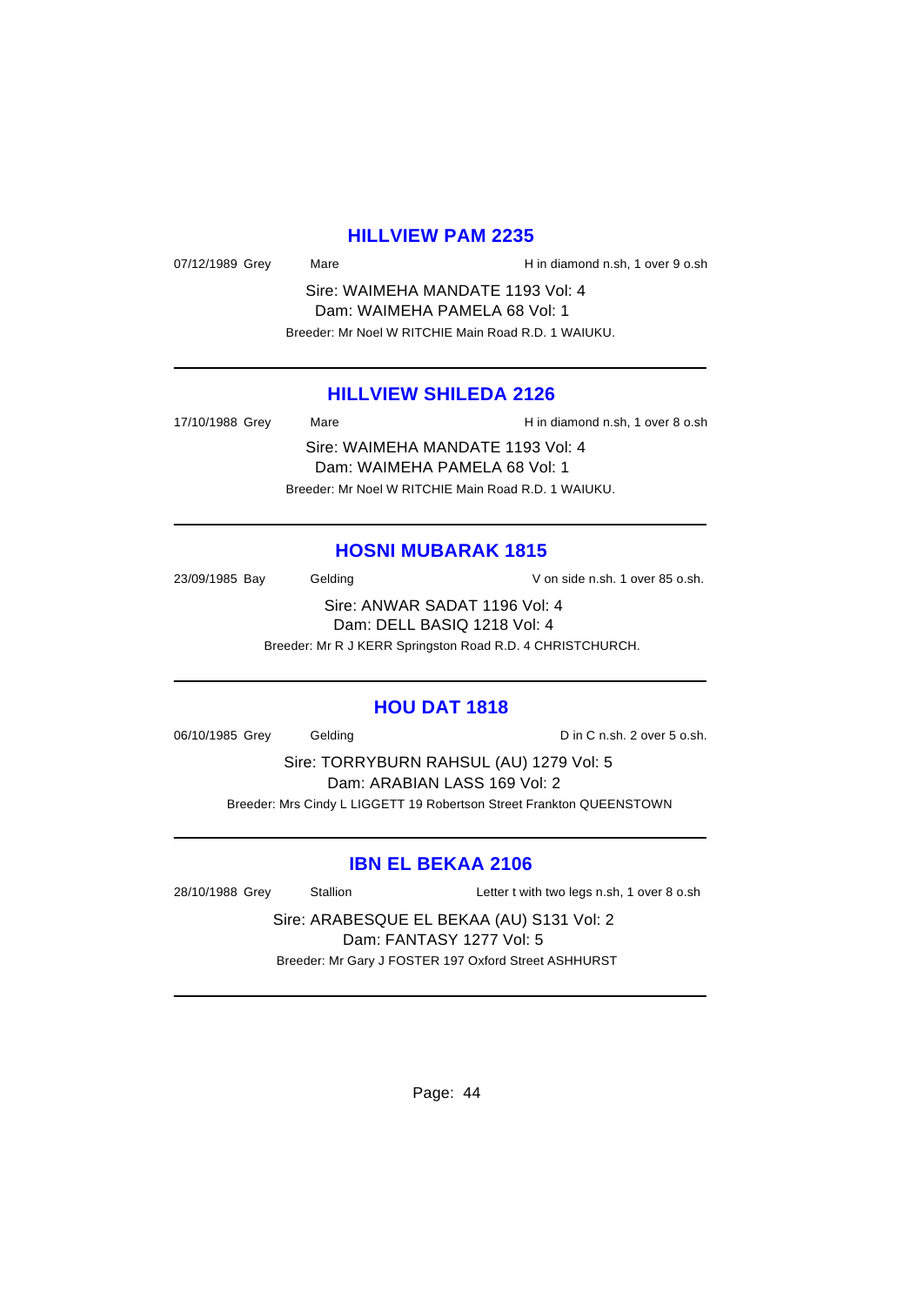# **IBN EZRAH 1934**

28/11/1986 Grey Gelding Casset Controller R over bar n.sh. 1 over 6 o.sh.

Sire: SARACEN KARIM (CA) S119 Vol: 2 Dam: BINT EZRINA 762 Vol: 4

Breeder: Miss Jennifer RUSSELL 27 Augustine Street, WAIMATE 7924

#### **IMPERALINA 1965**

03/10/1986 Grey Mare Mare HF conj. n.sh. 5 over 6 o.sh. Sire: SILVER IMPERIAL 979 Vol: 4 Dam: SARINA 649 Vol: 3

Breeder: Mr L.M. MARSHALL

#### **IMPERIAL 2087**

01/11/1987 Grey Gelding Gelding SS n.sh, 1 over 87 o.nk Sire: SILVER IMPERIAL 979 Vol: 4 Dam: TE QUILLA 1337 Vol: 5 Breeder: Mr W SCORGIE "Avalee" R.D. 2, Outram OTAGO.

### **IMPERIAL GOLD 2052**

23/09/1987 Chestnut Mare **Market Accord Figure 12-10 and HF** conj. n.sh, 1 over 7 o.sh

Sire: SILVER IMPERIAL 979 Vol: 4 Dam: KILLALA 155 Vol: 2 Breeder: Mr David B MARSHALL Holly Farm, Harmans Road, RD 2, LEESTON 7682

#### **IMPULSE 1887**

25/10/1985 Chestnut Mare L over bar n.sh. 1 over 5 o.sh.

Sire: IMPETUOUS 457 Vol: 3 Dam: GAE-JANDY 1111 Vol: 4 Breeder: Mrs A LITTLE Maniatutu Road R.D. 6 TE PUKE.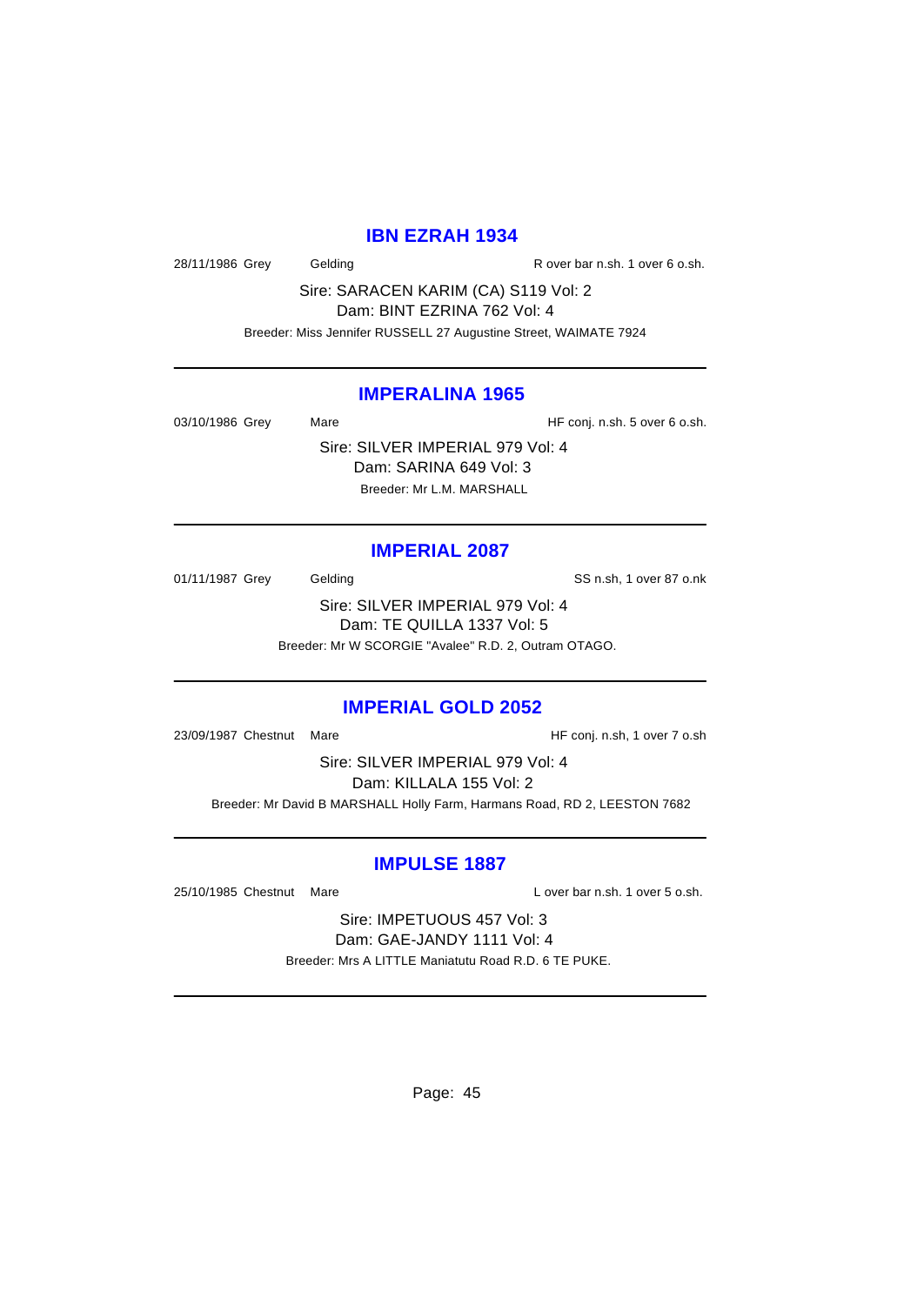### **ISMAR 2113**

11/11/1988 Chestnut Gelding Character SS n.sh, 1 over 8 o.nk

Sire: SERADON 329 Vol: 2 Dam: TE QUILLA 1337 Vol: 5 Breeder: Mr W SCORGIE "Avalee" R.D. 2, Outram OTAGO.

#### **JA FAREED 2186**

11/09/1989 Grey Mare Mare AR over bar n.sh, 1 over 9 o.sh

Sire: GAI CADET (US) 730 Vol: 3 Dam: EL KHEIR SHAKELLE 1865 Vol: 6 Breeder: Mrs Angela ROGERS 47 Ludbrook Road, Pakaraka, RD 2, KAIKOHE 0472

# **JAAZAL 2275**

22/09/1989 Grey Gelding Gelding HF conj. n.sh, 1 over 9 o.sh

Sire: JABAL S16 Vol: 1 Dam: NAAZIRI 504 Vol: 3

Breeder: Mr David B MARSHALL Holly Farm, Harmans Road, RD 2, LEESTON 7682

# **JADU 2173**

09/11/1988 Chestnut Gelding SS n.sh, 2 over 8 o.nk

Sire: SABI DRIFT S101 Vol: 2 Dam: VALOR 232 Vol: 2 Breeder: Mr W SCORGIE "Avalee" R.D. 2, Outram OTAGO.

# **JAFFIF 1933**

05/11/1986 Chestnut Mare SS n.sh. 2 over 6 o.nk.

Sire: SABI DRIFT S101 Vol: 2 Dam: VALOR 232 Vol: 2 Breeder: Mr W SCORGIE "Avalee" R.D. 2, Outram OTAGO.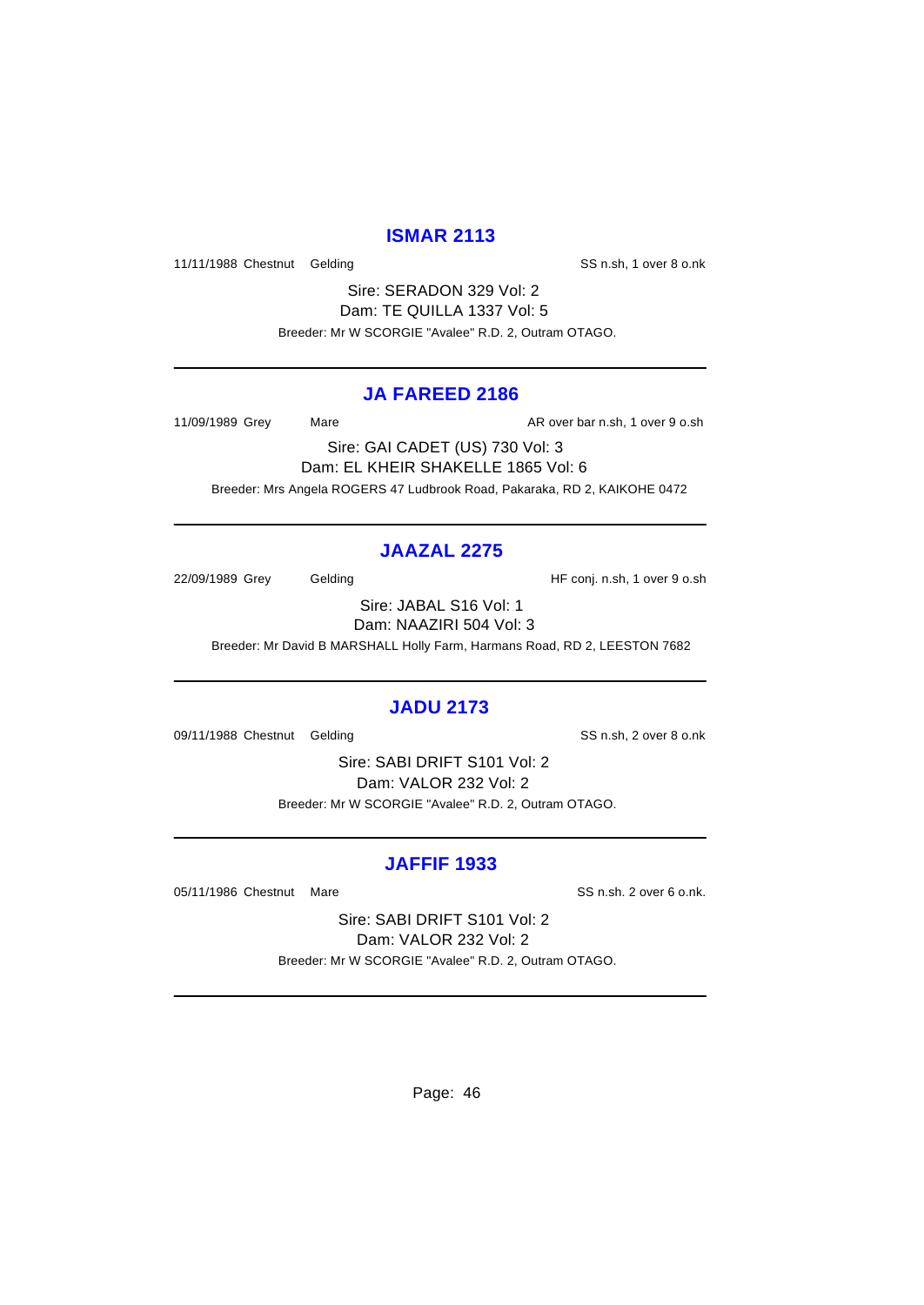### **JAMEEL WAHED 2008**

15/11/1987 Grey Gelding Casset Controller and AR in box n.sh 1 over 7 o.sh

Sire: RIBLAH 381 Vol: 3 Dam: JANDY 455 Vol: 3

Breeder: Mrs Angela ROGERS 47 Ludbrook Road, Pakaraka, RD 2, KAIKOHE 0472

#### **JAPHIAH 1962**

27/10/1986 Grey Mare Mare HF conj. n.sh. 9 over 6 o.sh.

Sire: SARACEN KARIM (CA) S119 Vol: 2 Dam: JARINA 156 Vol: 2 Breeder: Mr L.M. MARSHALL

# **JAZIRAH 2261**

21/12/1989 Grey Gelding Gelding F over bar n.sh, 1 over 9 o.sh

Sire: NAADDEL (AU) S106 Vol: 2 Dam: ZELINA 1715 Vol: 5

Breeder: Mrs Sharon A MASON Fenelon Wolffs Road R.D. 1 RANGIORA.

#### **JIBBAH 1821**

16/10/1985 Chestnut Mare D in C n.sh. 6 over 5 o.sh.

Sire: TORRYBURN RAHSUL (AU) 1279 Vol: 5 Dam: JABINA 153 Vol: 2 Breeder: Mrs Cindy L LIGGETT 19 Robertson Street Frankton QUEENSTOWN

# **JUST A DASH 2038**

19/09/1987 Grey Mare EW conj. n.sh, 2 over 7 o.sh

Sire: TOUCH OF MAGIC (AU) S103 Vol: 2 Dam: MALTON JUST SO 1412 Vol: 5 Breeder: Mrs Barbara P WILSON PO Box 34, Mossburn, SOUTHLAND 9747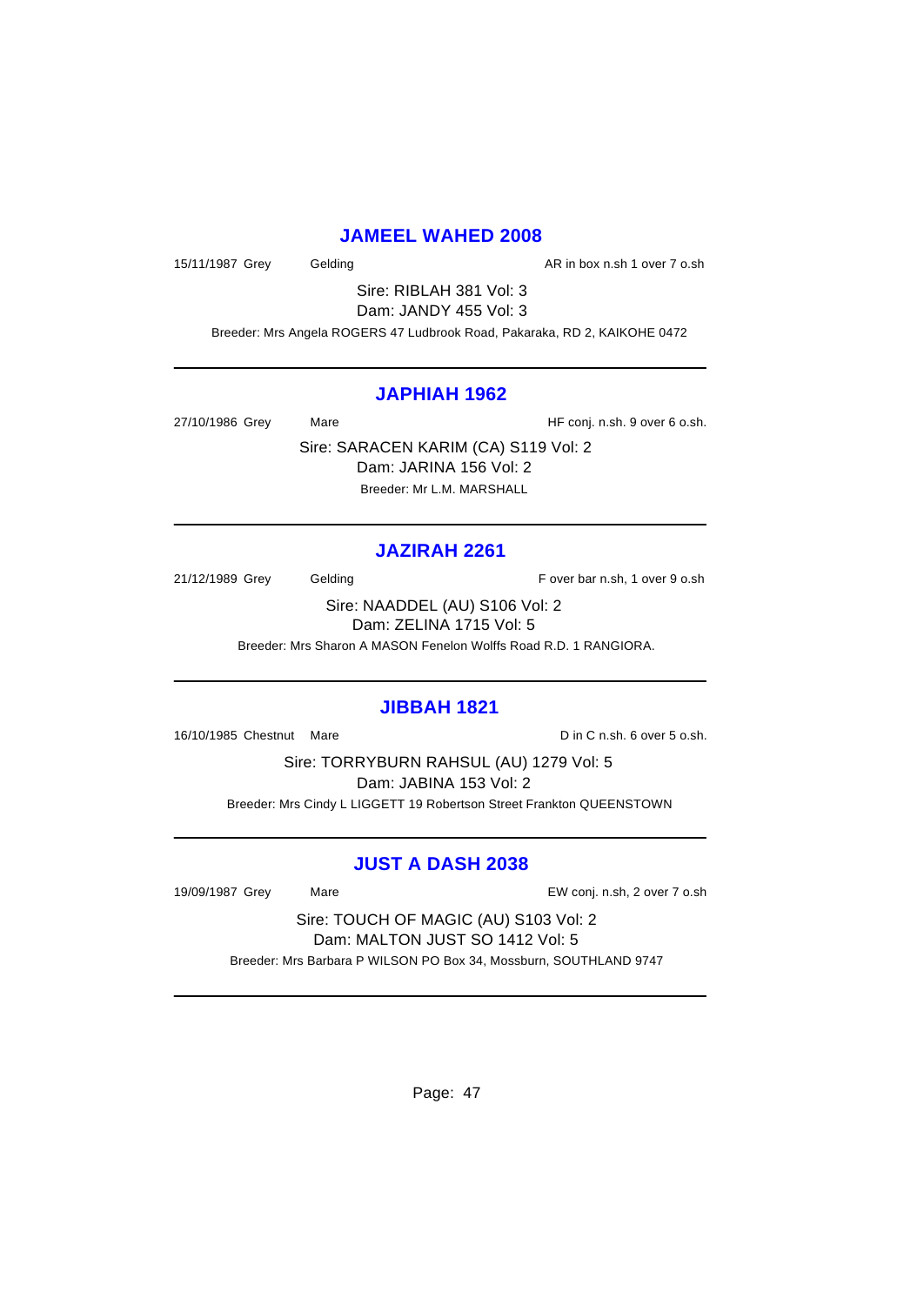### **KADENCE 2042**

26/10/1987 Chestnut Gelding Din C n.sh, 2 over 7 o.sh

Sire: DELLMOUNT KALLAM 549 Vol: 3

Dam: RAMINA 459 Vol: 3

Breeder: Mrs Cindy L LIGGETT 19 Robertson Street Frankton QUEENSTOWN

#### **KAHN 2017**

10/11/1987 Grey Stallion TG n.sh, 1 over 7 o.sh

Sire: KOSCIUSKO (AU) 1650 Vol: 5 Dam: KARAH 1027 Vol: 4 Breeder: Mr T G GLIDDON Irwell R.D.3, Leeston CHRISTCHURCH.

### **KAHRAN 1935**

11/10/1986 Grey Mare Mare TG n.sh. 1 over 6 o.sh. Sire: KOSCIUSKO (AU) 1650 Vol: 5 Dam: KAREEMA (GB) 130 Vol: 2 Breeder: Mr T G GLIDDON Irwell R.D.3, Leeston CHRISTCHURCH.

#### **KAILA 1794**

07/11/1985 Grey Mare Mare HF conj. n.sh. 7 over 5 o.sh.

Sire: SARACEN KARIM (CA) S119 Vol: 2 Dam: JARINA 156 Vol: 2 Breeder: Mr L.M. MARSHALL

### **KARAMA 2024**

17/10/1987 Bay Mare Sthru W over 41 n.sh

Sire: KANDAHAR IBN KAZRA (GB) 1208 Vol: 4 Dam: KANTARA 1206 Vol: 4 Breeder: Mrs Suzanne W SPRATT Maketu Road R.D. 9 TE PUKE.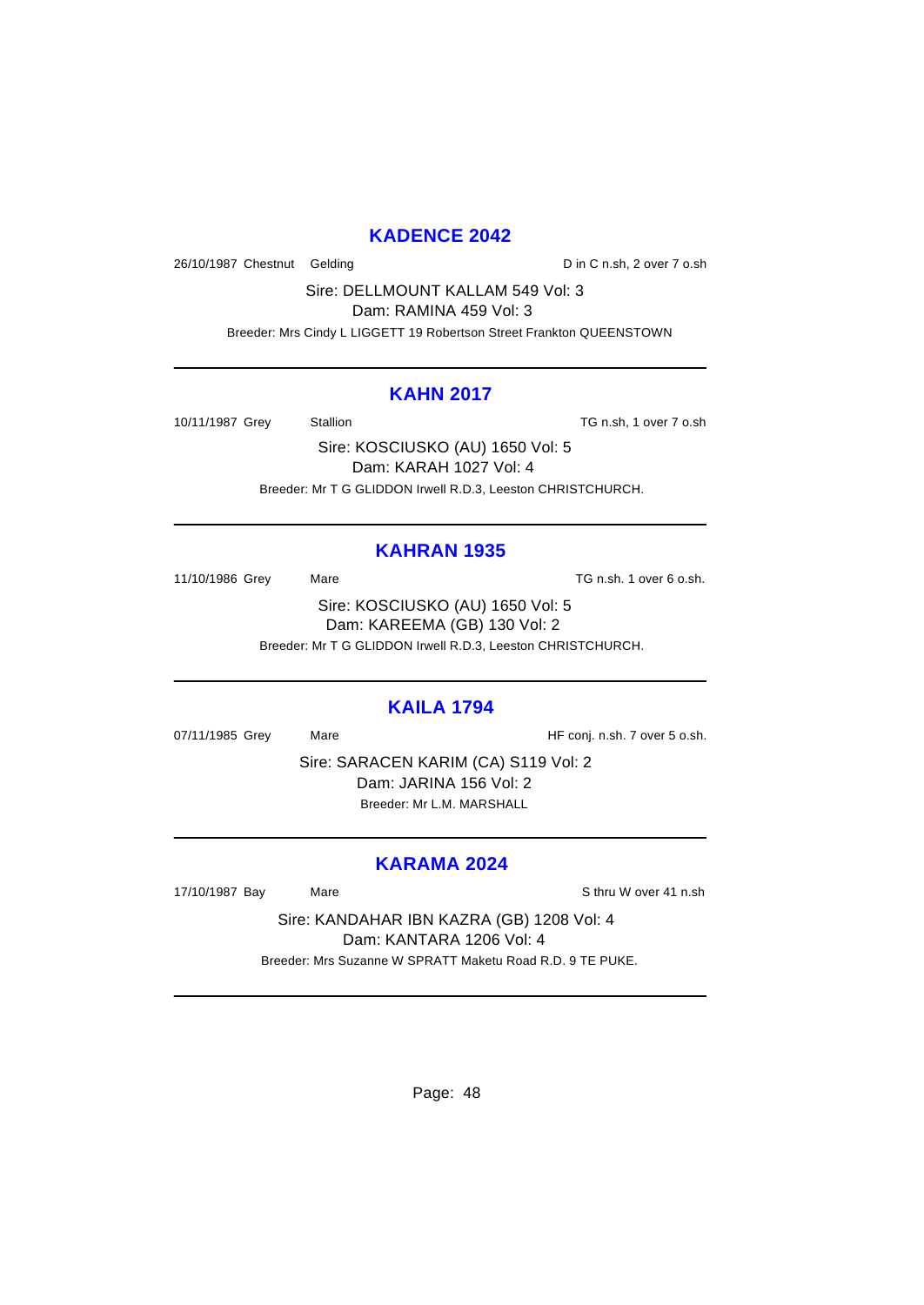### **KARAMEA ARIA 1853**

10/10/1985 Grey Mare Mare AR conj. n.sh. 1 over 5 o.sh.

Sire: ARALEIGH KAVANNA 371 Vol: 3 Dam: KARAMEA FARAH 464 Vol: 3 Breeder: Mrs Alison B STEWARD Waikare Road, RD 3, KAWAKAWA 0283

### **KARAMEA BANDITO 2129**

27/10/1988 Grey Gelding Cash Conj. n.sh, 30 over 8 o.sh Sire: ARALEIGH KAVANNA 371 Vol: 3 Dam: KARAMEA EVITA 1432 Vol: 5 Breeder: Mrs Alison B STEWARD Waikare Road, RD 3, KAWAKAWA 0283

# **KARAMEA FALAHNA 2060**

20/11/1987 Grey Mare Mare AR conj. n.sh, 29 over 7 o.sh Sire: EL KHEIR GALAL 1690 Vol: 5 Dam: KARAMEA FARAH 464 Vol: 3 Breeder: Mrs Alison B STEWARD Waikare Road, RD 3, KAWAKAWA 0283

# **KARAMEA FALCO 1951**

30/11/1986 Grey Gelding Construction AR conj. n.sh. 27 over 6 o.sh. Sire: ARALEIGH KAVANNA 371 Vol: 3 Dam: KARAMEA EVITA 1432 Vol: 5 Breeder: Mrs Alison B STEWARD Waikare Road, RD 3, KAWAKAWA 0283

# **KARAMEA GALA 2059**

20/09/1987 Chestnut Mare **AR conj. n.sh, 28 over 7 o.sh** 

Sire: EL KHEIR GALAL 1690 Vol: 5 Dam: KARAMEA GAZELLE 439 Vol: 3

Breeder: Mrs Alison B STEWARD Waikare Road, RD 3, KAWAKAWA 0283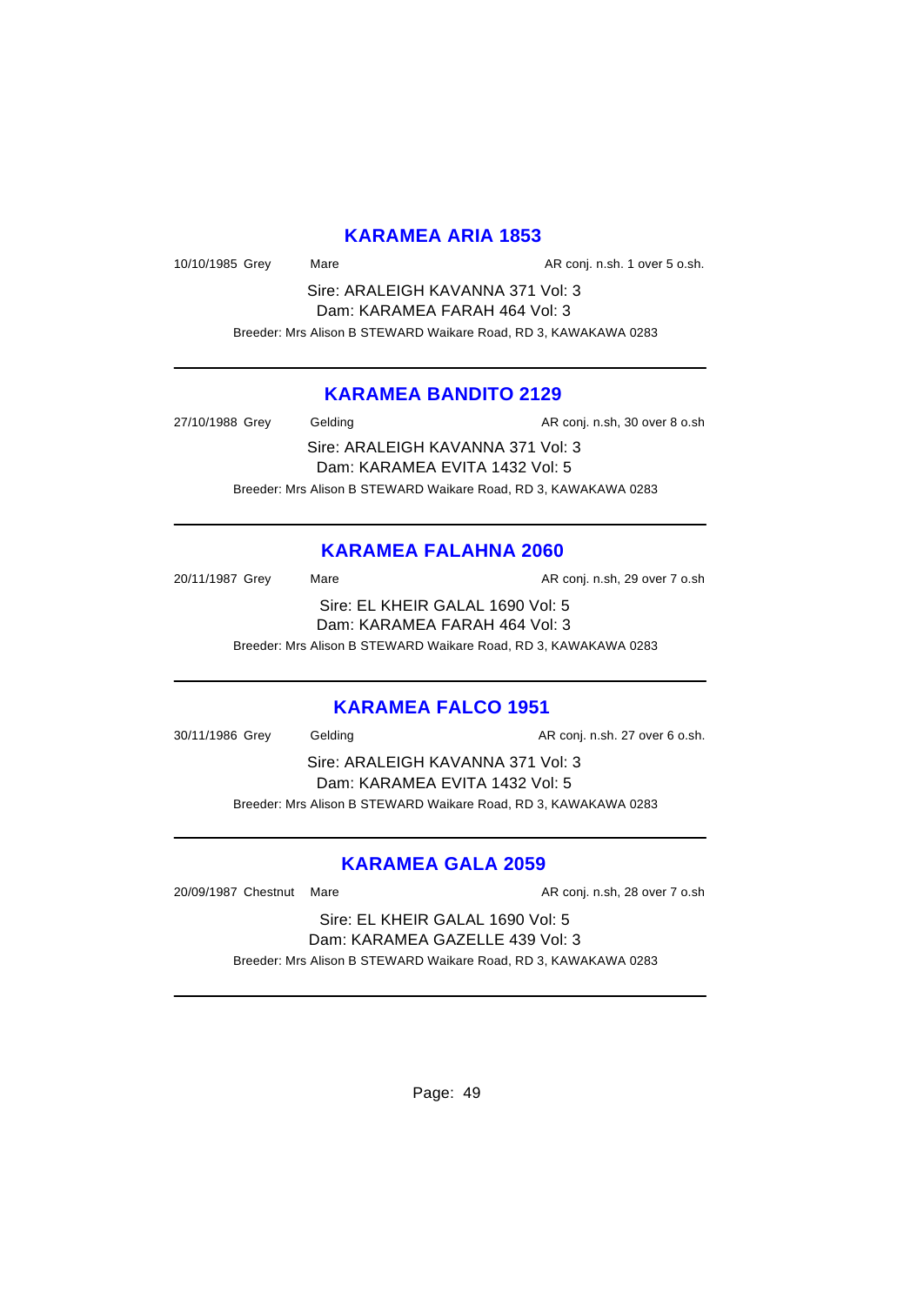# **KARAMEA GAZAL 2217**

24/10/1989 Chestnut Gelding and all and the AR conj. n.sh, 33 over 9 o.sh

Sire: EL KHEIR GALAL 1690 Vol: 5 Dam: KARAMEA GAZELLE 439 Vol: 3 Breeder: Mrs Alison B STEWARD Waikare Road, RD 3, KAWAKAWA 0283

### **KARAMEA HAVANNA 2128**

27/10/1988 Chestnut Gelding and area are also as AR conj. n.sh, 31 over 8 o.sh

Sire: EL KHEIR GALAL 1690 Vol: 5 Dam: ARALEIGH KRISTO 311 Vol: 2 Breeder: Mrs Alison B STEWARD Waikare Road, RD 3, KAWAKAWA 0283

# **KARAMEA KALILAH 2216**

22/10/1989 Grey Mare Mare AR conj. n.sh, 32 over 9 o.sh Sire: EL KHEIR GALAL 1690 Vol: 5 Dam: KARAMEA FARAH 464 Vol: 3 Breeder: Mrs Alison B STEWARD Waikare Road, RD 3, KAWAKAWA 0283

#### **KARAMEA MIRA 1950**

19/09/1986 Grey Mare Mare AR conj. n.sh. 25 over 6 o.sh. Sire: ARALEIGH KAVANNA 371 Vol: 3 Dam: KARAMEA GAZELLE 439 Vol: 3 Breeder: Mrs Alison B STEWARD Waikare Road, RD 3, KAWAKAWA 0283

# **KARAMEA SAVANNAH 1949**

| 28/10/1986 Grey | Gelding                                                         | AR conj. n.sh. 26 over 6 o.sh. |  |
|-----------------|-----------------------------------------------------------------|--------------------------------|--|
|                 | Sire: ARALEIGH KAVANNA 371 Vol: 3                               |                                |  |
|                 | Dam: KARAMEA SARITA 1431 Vol: 5                                 |                                |  |
|                 | Breeder: Mrs Alison B STEWARD Waikare Road, RD 3, KAWAKAWA 0283 |                                |  |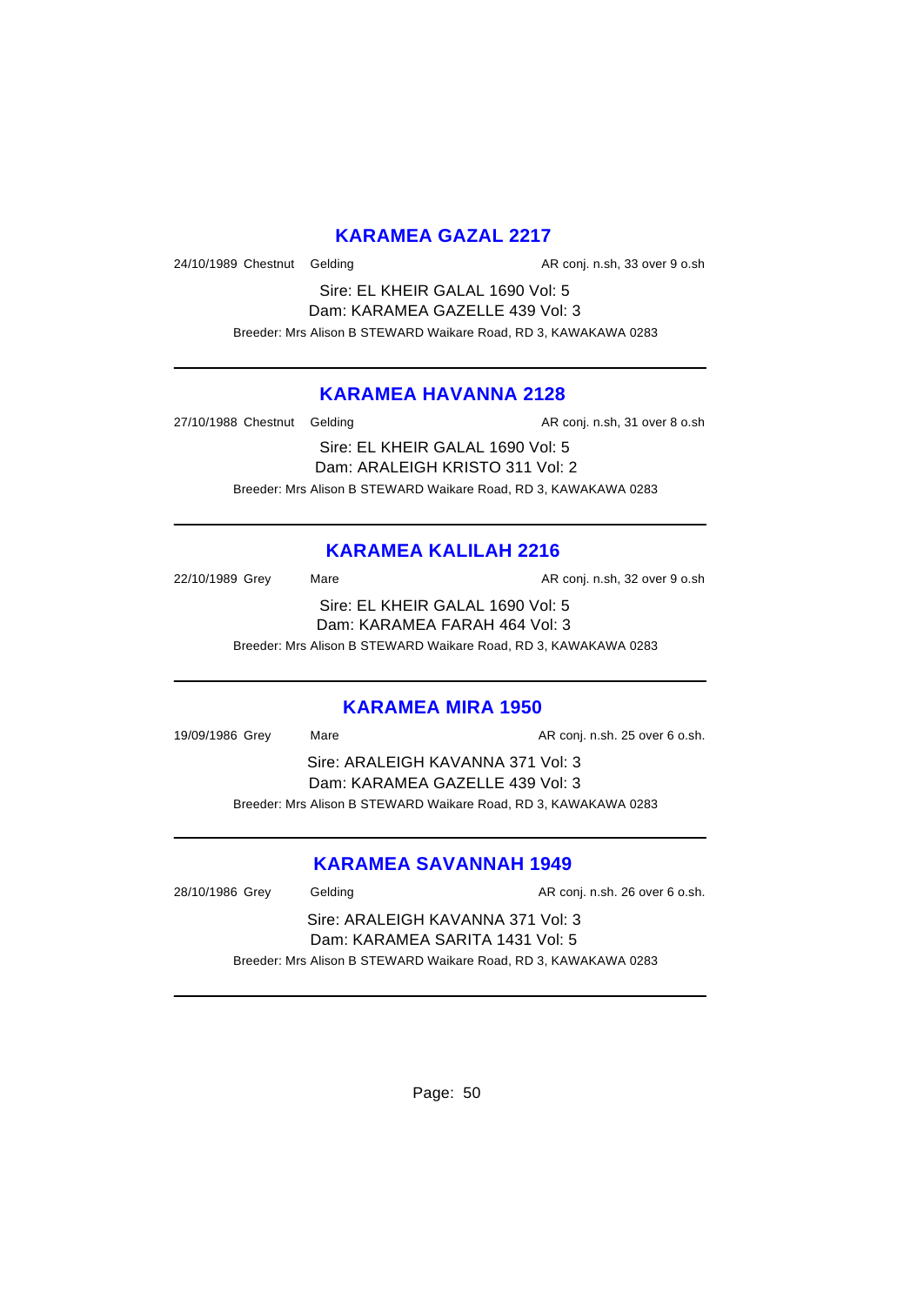### **KARESS 1822**

25/10/1985 Grey Mare Mare Din C n.sh. 7 over 5 o.sh.

Sire: TORRYBURN RAHSUL (AU) 1279 Vol: 5

Dam: KARIMBA 580 Vol: 3

Breeder: Mrs Cindy L LIGGETT 19 Robertson Street Frankton QUEENSTOWN

#### **KASEEM 1837**

14/10/1985 Grey Mare Mare Arrow n.sh. 2 over 5 o.sh.

Sire: DELLMOUNT KALLAM 549 Vol: 3 Dam: DELL JASEEM 920 Vol: 4 Breeder: Mrs C P WILSON Bethels Road R.D. 5 CHRISTCHURCH.

# **KASID 2018**

27/11/1987 Chestnut Stallion Charles Chestnut Stallion TG n.sh, 2 over 7 o.sh

Sire: KOSCIUSKO (AU) 1650 Vol: 5 Dam: BINT KAREEMA 1317 Vol: 5 Breeder: Mr T G GLIDDON Irwell R.D.3, Leeston CHRISTCHURCH.

# **KAVALA 1937**

09/10/1986 Grey Mare Mare TG n.sh. 2 over 5 o.sh.

Sire: CYRASA (GB) 1281 Vol: 5 Dam: KARAH 1027 Vol: 4 Breeder: Mr T G GLIDDON Irwell R.D.3, Leeston CHRISTCHURCH.

# **KHALEB 1795**

24/09/1985 Grey Gelding Gelding HF conj. n.sh. 3 over 5 o.sh.

Sire: SARACEN KARIM (CA) S119 Vol: 2 Dam: NAAZIRI 504 Vol: 3 Breeder: Mr L.M. MARSHALL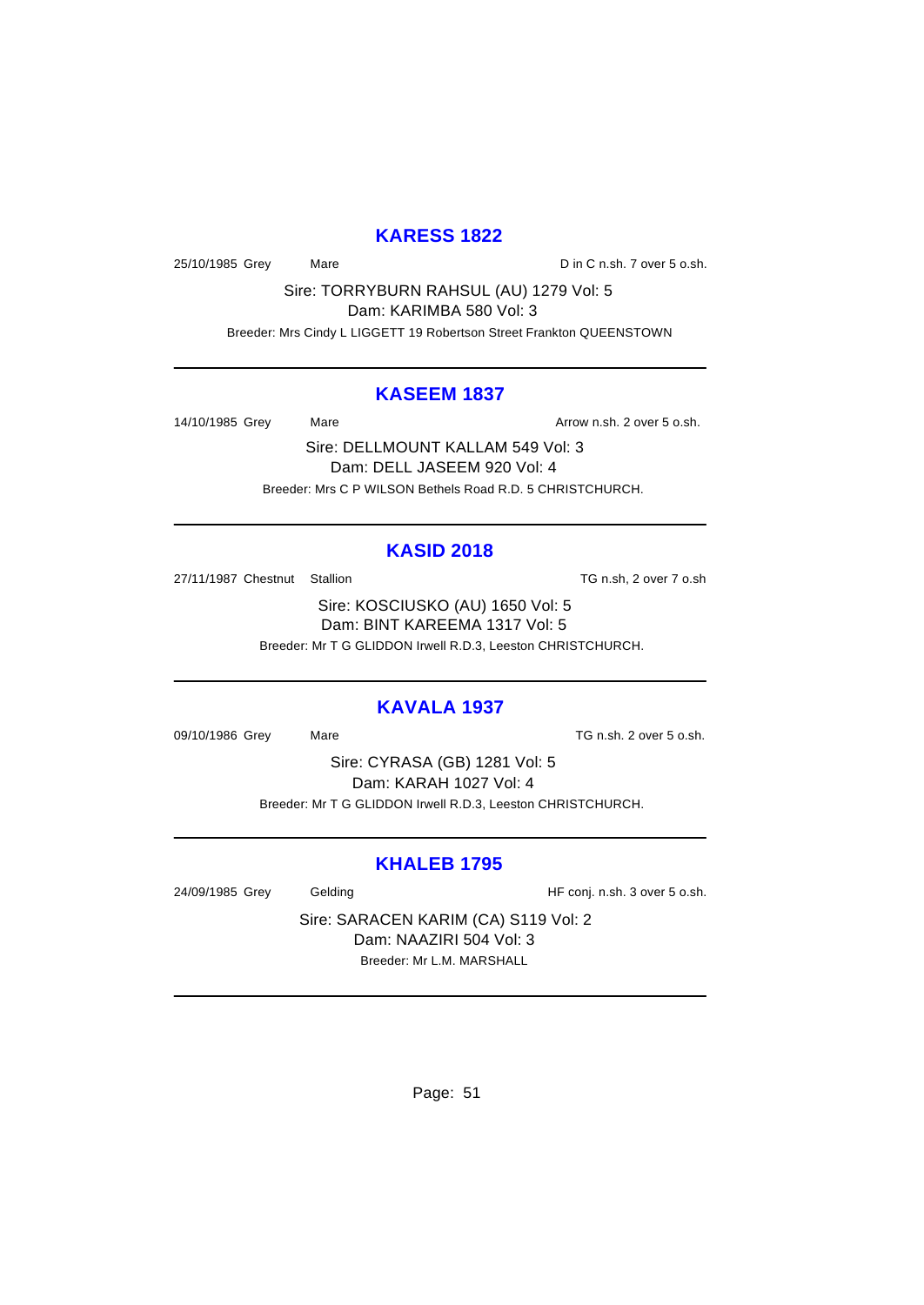### **KHALI MALEK 1871**

20/09/1985 Chestnut Stallion KA conj. n.sh. 1 over 5 o.sh.

Sire: NAADDEL (AU) S106 Vol: 2 Dam: EZRAIN 127 Vol: 2

Breeder: Mr R E STILES 44 Eureka St Wainoni CHRISTCHURCH.

#### **KHARTOUM 2202**

01/03/1989 Grey Gelding Contact D in C n.sh, 1 over 9 o.sh

Sire: DELLMOUNT KALLAM 549 Vol: 3 Dam: RAMINA 459 Vol: 3 Breeder: Mrs Cindy L LIGGETT 19 Robertson Street Frankton QUEENSTOWN

# **KHEMO 1946**

29/10/1986 Grey Gelding Construction D in C n.sh. 5 over 6 o.sh.

Sire: TORRYBURN RAHSUL (AU) 1279 Vol: 5 Dam: KARIMBA 580 Vol: 3

Breeder: Mrs Cindy L LIGGETT 19 Robertson Street Frankton QUEENSTOWN

### **KILLIBINBIN LILA (AU) 2004**

22/11/1986 Bay Mare Reverse question mark n.sh. 5 over 6 o.sh.

Sire: HOLCOT IBN TABA`NA AU 6067AAHSB

Dam: ARJAI TAM`IA AU 2341AAHSB

Breeder: BALJEU PTY. LTD Australia

Importer: Mrs P ENDT 6 Gibson Road TUAKAU.

# **KINAPA 2010**

25/09/1987 Grey Gelding Upturned C ns.back, 0 over 7 os.back

Sire: CASHMERE PEGASUS BAY 1091 Vol: 4

Dam: NOEMA 860 Vol: 4

Breeder: Mrs Belinda J SIMONS 177 Le Bons Bay Rd, RD 3, AKAROA 7583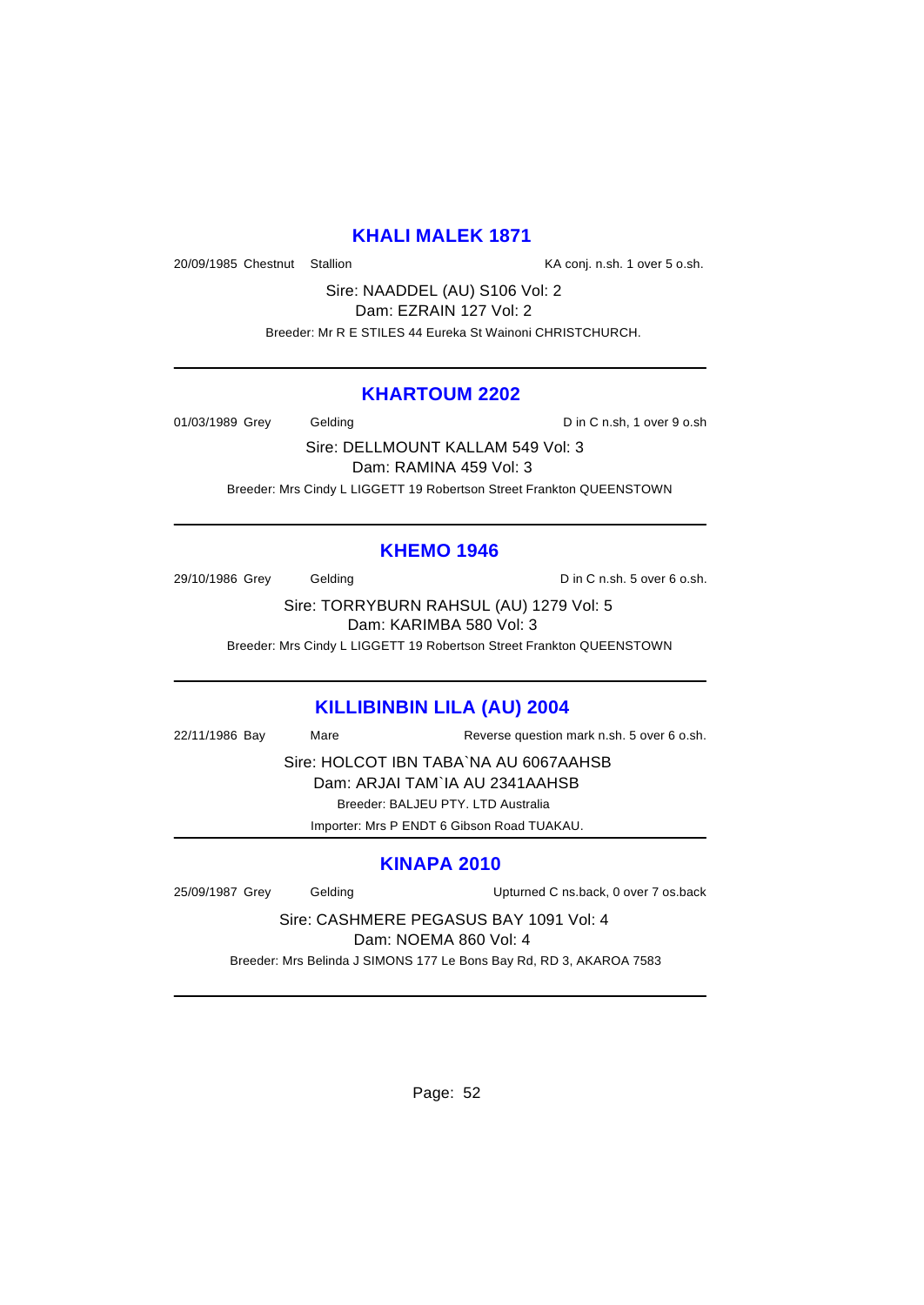# **KIRITEA CHABLIS 2068**

07/10/1987 Grey Mare Mare Circle over K. n.sh, 7 9 o.nk

Sire: WAIMEHA TARKA 322 Vol: 2 Dam: ARALEIGH KRISTINA 6 Vol: 1 Breeder: Mrs L Rosemary SHAW Okoroire Road 179, RD 2, TIRAU

### **KIRITEA CHASSELAS 1902**

| 13/10/1986 Grey | Mare                                                        | O over K n.sh. 68 o.nk. |
|-----------------|-------------------------------------------------------------|-------------------------|
|                 | Sire: WAIMEHA TARKA 322 Vol: 2                              |                         |
|                 | Dam: ARALEIGH KRISTINA 6 Vol: 1                             |                         |
|                 | Breeder: Mrs L Rosemary SHAW Okoroire Road 179, RD 2, TIRAU |                         |

### **KIRITEA DRAMBUIE 1843**

29/09/1985 Grey Gelding Contract Contract Contract Contract Contract O over K n.sh. 57 o.nk. Sire: WAIMEHA TARKA 322 Vol: 2 Dam: ARALEIGH KRISTINA 6 Vol: 1 Breeder: Mrs L Rosemary SHAW Okoroire Road 179, RD 2, TIRAU

#### **KIRITEA FOSTERS 2120**

28/10/1988 Grey Gelding Circle over K n.sh, 8 over 0 o.nk

Sire: WAIMEHA TARKA 322 Vol: 2 Dam: ARALEIGH KRISTINA 6 Vol: 1 Breeder: Mrs L Rosemary SHAW Okoroire Road 179, RD 2, TIRAU

# **KIRITEA MOONSHINE 1826**

29/09/1985 Chestnut Mare **O over K n.sh.** 56 o.nk.

Sire: WAIMEHA TARKA 322 Vol: 2 Dam: BINA (AU) 441 Vol: 3 Breeder: Mrs L Rosemary SHAW Okoroire Road 179, RD 2, TIRAU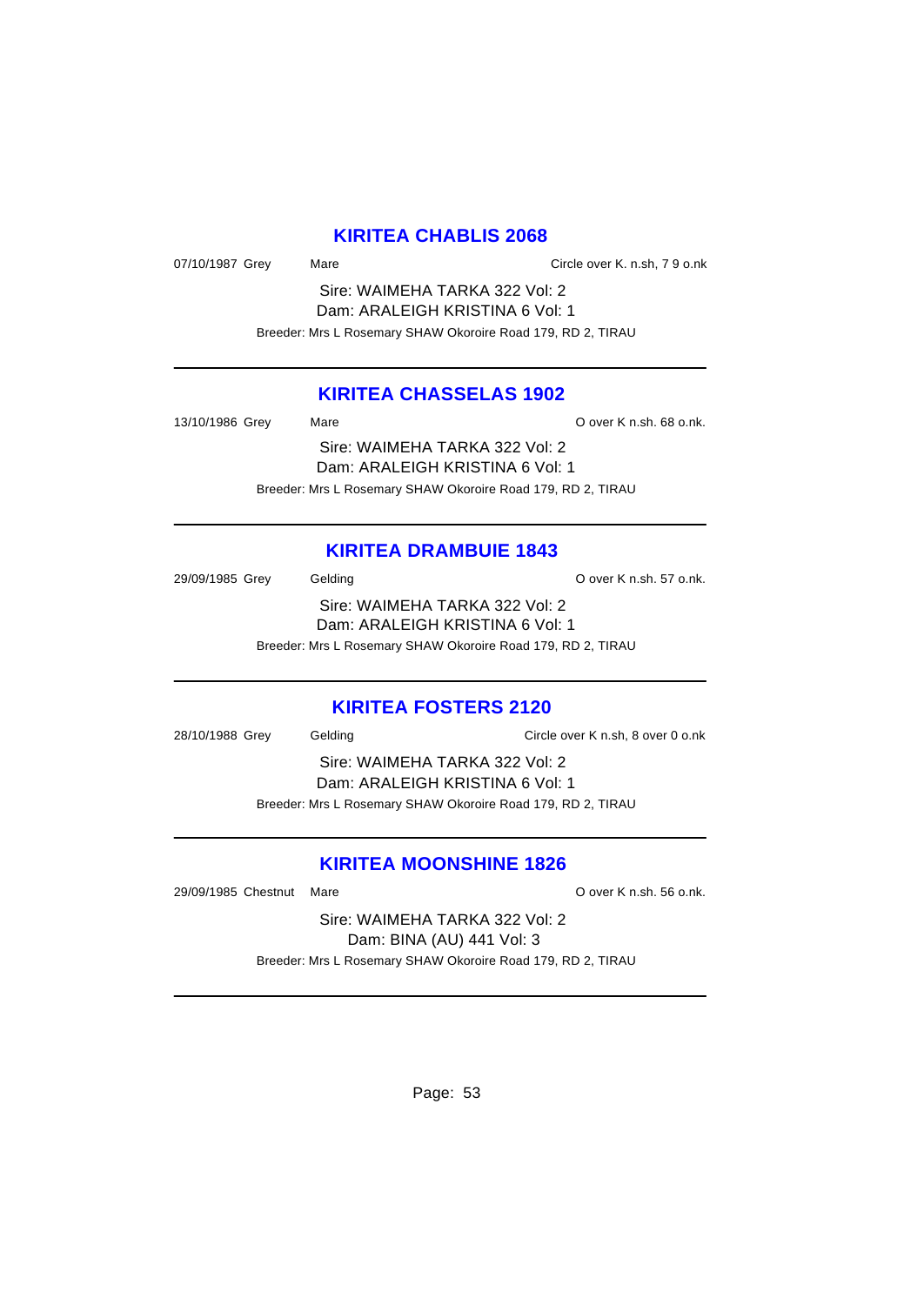### **KISMET 2121**

26/10/1988 Grey Mare Mare Din C n.sh, 1 over 8 o.sh

Sire: DELLMOUNT KALLAM 549 Vol: 3

Dam: KARIMBA 580 Vol: 3

Breeder: Mrs Cindy L LIGGETT 19 Robertson Street Frankton QUEENSTOWN

#### **KORAN 1820**

15/10/1985 Grey Gelding Communication D in C n.sh. 4 over 5 o.sh.

Sire: TORRYBURN RAHSUL (AU) 1279 Vol: 5 Dam: KAZMEEN 1172 Vol: 4 Breeder: Mrs Cindy L LIGGETT 19 Robertson Street Frankton QUEENSTOWN

# **KRYSTAL RAE 2097**

29/09/1987 Chestnut Mare TS o.sh, 7 over 7 n.sh

Sire: LYRIC SADIQ (AU) 576 Vol: 3 Dam: RUTH 783 Vol: 4 Breeder: Mr Rhoderick S GALBRAITH RD 1 TURANGI

# **LA PERLA TAMARA 2064**

10/10/1987 Chestnut Mare LaP n.sh, 1 over 7 o.sh

Sire: TAURERE SUNBIRD 1127 Vol: 4 Dam: CEPHALYN 10 Vol: 1 Breeder: Mr Graham W MCCULLOUGH Te Matai Station RD1 ARIA 2551

# **LA PERLA TESSA 1955**

15/11/1986 Chestnut Mare LaP n.sh. 1 over 6 o.sh.

Sire: TAURERE SUNBIRD 1127 Vol: 4 Dam: WAIMEHA PAMELA 68 Vol: 1 Breeder: Mr Graham W MCCULLOUGH Te Matai Station RD1 ARIA 2551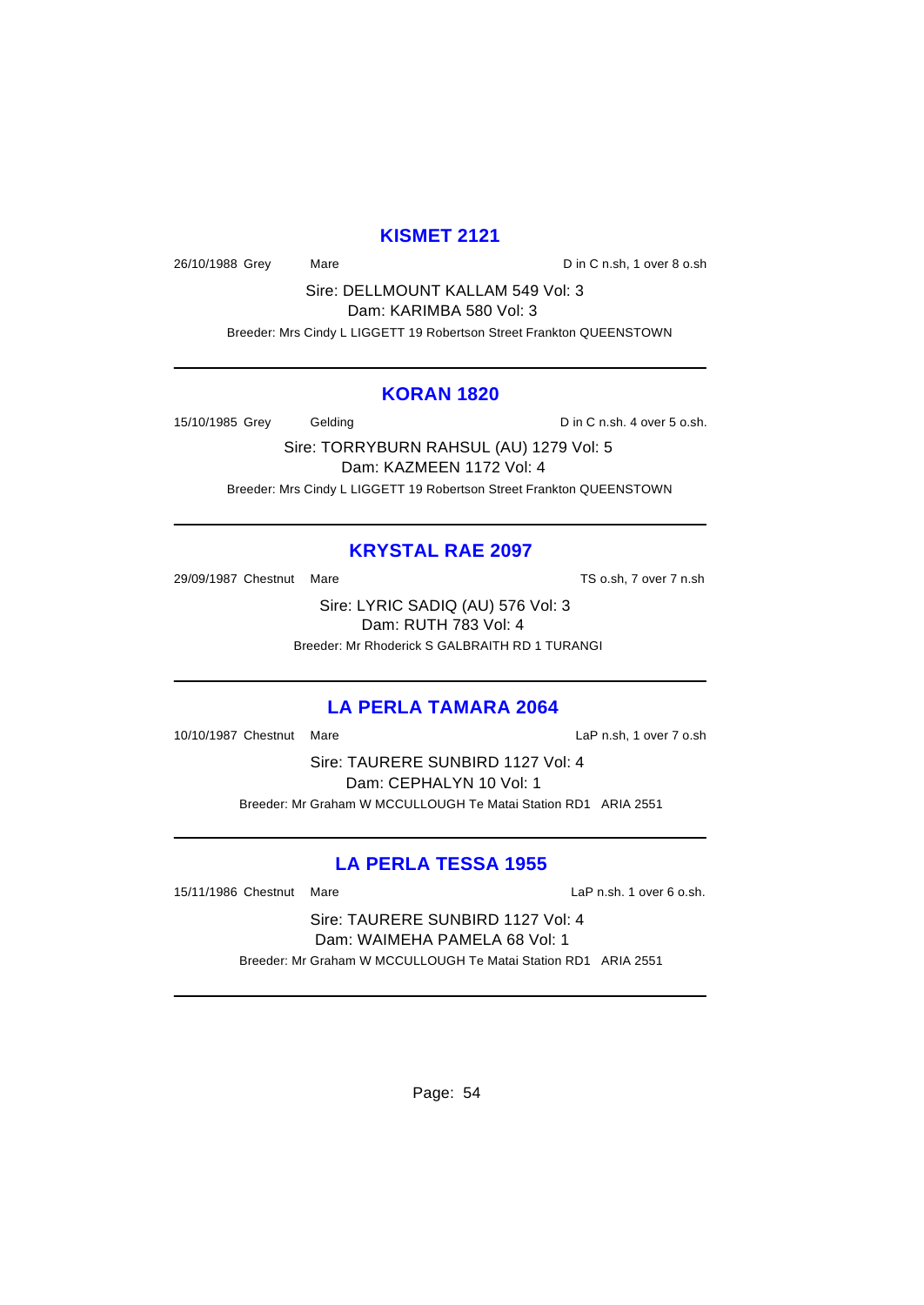### **LANDON FADANA 2153**

20/10/1988 Chestnut Mare Lin Square Box n.sh, 1 over 8 o.sh

Sire: SHALIMAR SHAZAHN 1804 Vol: 6 Dam: DELL NAMISH 1106 Vol: 4

Breeder: Mr Allan J MILMINE Landon Creek, 1 HRD, OAMARU

### **LARK ABU SIMBEL 2139**

16/01/1989 Grey Gelding Care Conj. n.sh, 9 o.sh

Sire: LARK AL KAHIRA 1781 Vol: 6 Dam: NAARAI 385 Vol: 3 Breeder: PARTNERSHIP BELL T & M L Lark Hill Arabians RD3 WAIMAUKU

# **LARK AL KAHIRA 1781**

21/10/1984 Grey Gelding Carrier Conj. n.sh. 6 o.sh.

Sire: GAI CADET (US) 730 Vol: 3 Dam: AMORINO 394 Vol: 3 Breeder: Mr T BELL 108 Woodhill Park Road R.D. 3 WAIMAUKU.

# **LARK ALI YUSUF 1988**

04/10/1986 Grey Gelding Construction Construction Construction Construction Construction Construction Construction Construction Construction Construction Construction Construction Construction Construction Construction Con

Sire: SARACEN KARIM (CA) S119 Vol: 2 Dam: NAARAI 385 Vol: 3 Breeder: PARTNERSHIP BELL T & M L Lark Hill Arabians RD3 WAIMAUKU

# **LARK MELILLA 2063**

11/12/1987 Chestnut Mare **LH** conj. n.sh, 8 o.sh

Sire: DRUMMAA 1308 Vol: 5 Dam: AMORINO 394 Vol: 3 Breeder: Mr T BELL 108 Woodhill Park Road R.D. 3 WAIMAUKU.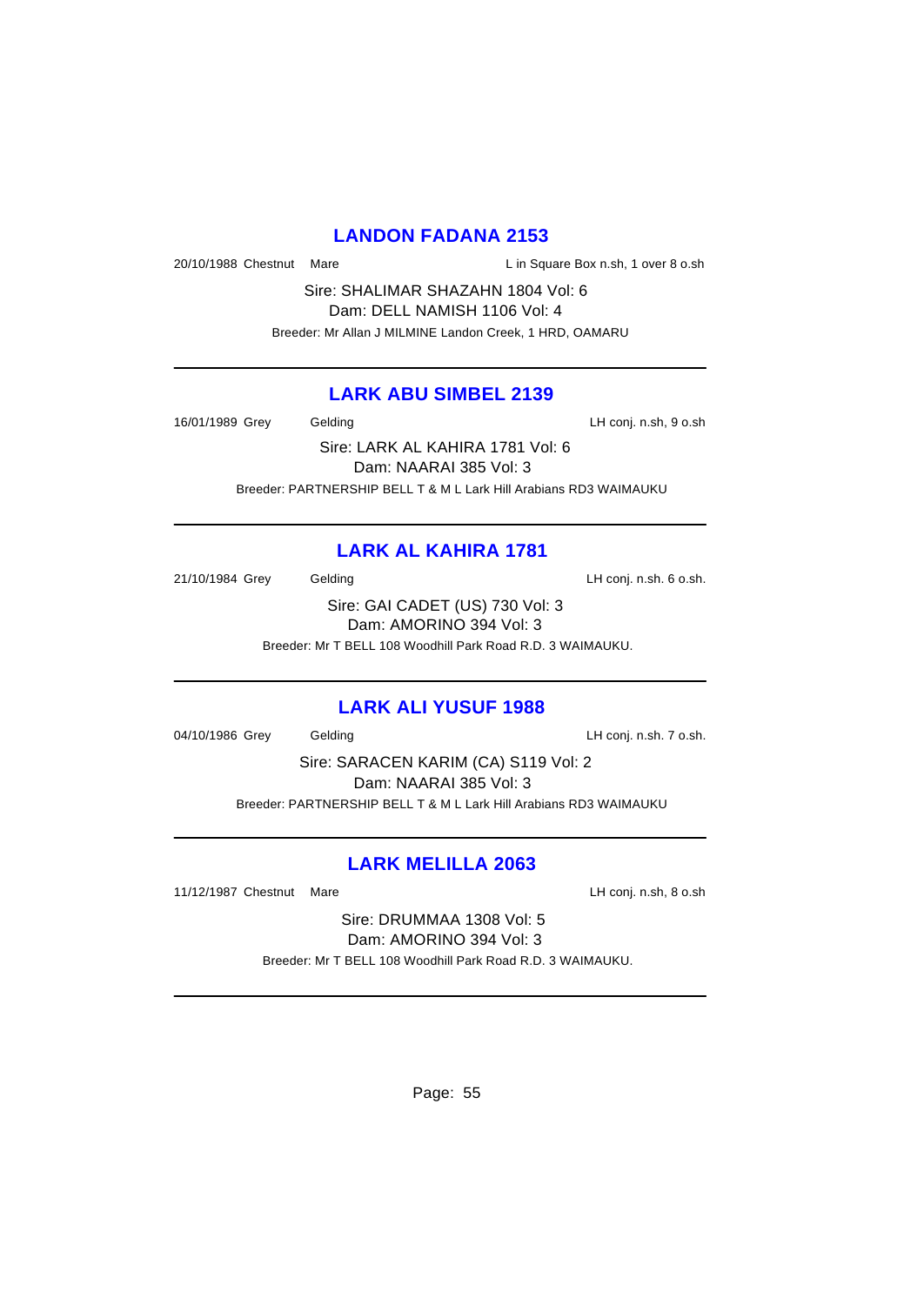### **LARK RAFII 2220**

17/08/1989 Bay Gelding Cash Care Conj. n.sh, 10 o.sh

Sire: ECHOLADE (US) 2070 Vol: 6 Dam: AA JULIET 1453 Vol: 5 Breeder: Mrs M L BELL Woodhill Park Road R.D. 3 WAIMAUKU.

### **LINWOOD KAYLA 2140**

08/11/1988 Grey Mare Mare LW over 1 n.sh

Sire: RIBLAH 381 Vol: 3 Dam: ARALEIGH KAMIN 5 Vol: 1 Breeder: Ms Janelle E LINN 3333 Far North Road RD 4 KAITAIA

# **LUELLE 2270**

19/09/1989 Grey Mare Mare VA n.sh, 9 over 9 o.sh

Sire: SALMAN (GB) 251 Vol: 2 Dam: LUCINDA 137 Vol: 2 Breeder: Mrs P. LESLIE 54 Boundary Road, PAPAKURA.

#### **MALENDIK 2118**

20/10/1988 Chestnut Gelding School and Sthru W over 44 n.sh

Sire: KANDAHAR IBN KAZRA (GB) 1208 Vol: 4 Dam: IBANEZ 292 Vol: 2 Breeder: Mrs Suzanne W SPRATT Maketu Road R.D. 9 TE PUKE.

# **MALENKO 2208**

17/11/1989 Chestnut Gelding SS n.sh, 1 over 89 o.sh

Sire: SERADON 329 Vol: 2 Dam: JINX 1426 Vol: 5 Breeder: Mr W SCORGIE "Avalee" R.D. 2, Outram OTAGO.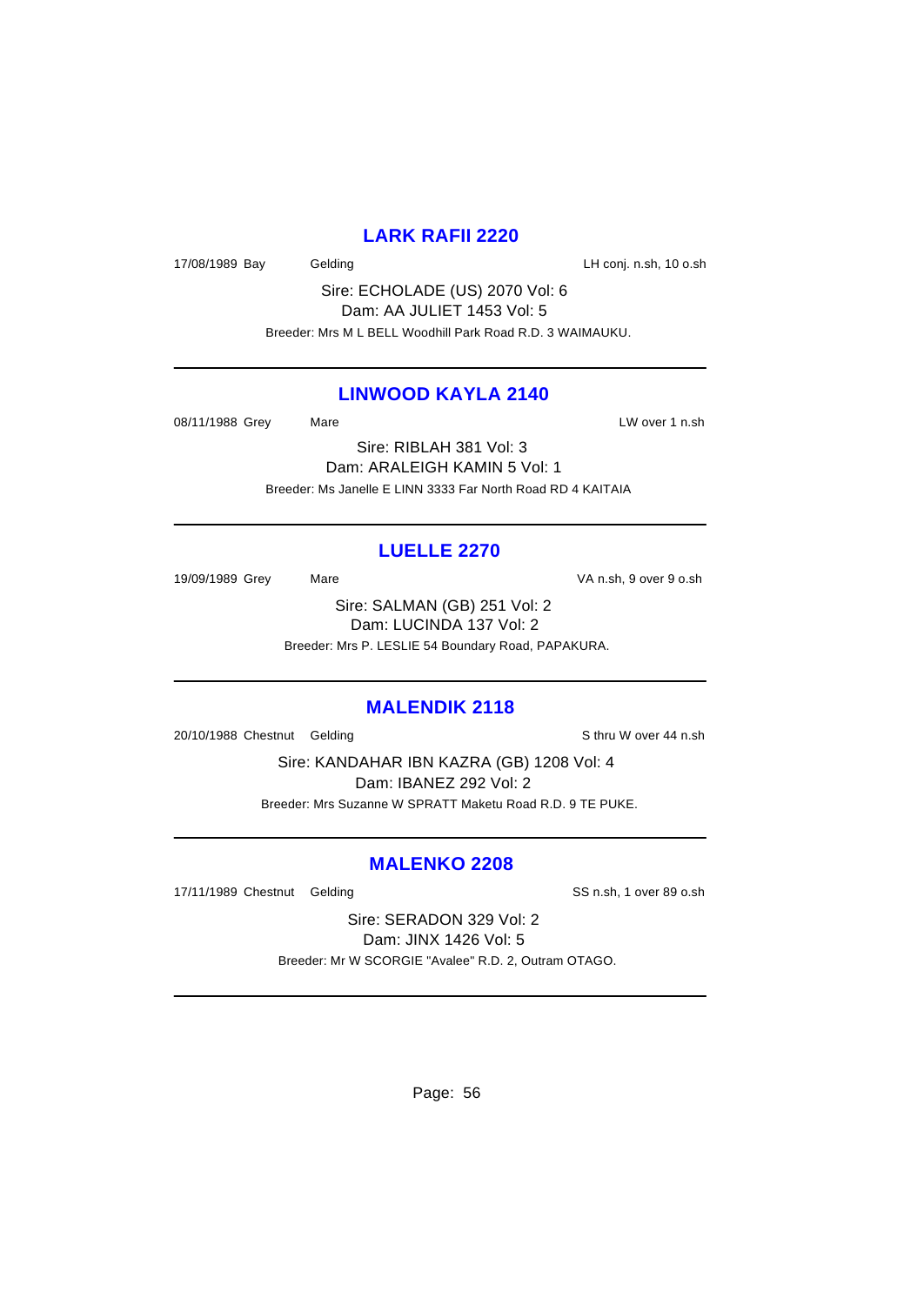### **MALTON BEN HUR 2040**

01/10/1987 Grey Stallion EW conj. n.sh, 4 over 7 o.sh

Sire: TOUCH OF MAGIC (AU) S103 Vol: 2 Dam: NAATINA 380 Vol: 3 Breeder: Mr E W WILSON Mimihau R.D. 2 WYNDHAM.

# **MALTON JIMINY CRICKET 1912**

11/11/1986 Grey Gelding EW conj. n.sh. 2 over 6 o.sh.

Sire: MALTON MASADA 1541 Vol: 5 Dam: AA JULIANNA 1623 Vol: 5 Breeder: Mr E W WILSON Mimihau R.D. 2 WYNDHAM.

### **MALTON JUSTYN TIME 2102**

07/10/1988 Grey Gelding Conj. n.sh, 1 over 8 o.sh Sire: TOUCH OF MAGIC (AU) S103 Vol: 2 Dam: MALTON JUST SO 1412 Vol: 5 Breeder: Mrs Barbara P WILSON PO Box 34, Mossburn, SOUTHLAND 9747

#### **MALTON MAGIC CARPET 1913**

01/06/1986 Grey Stallion EW conj. n.sh. 1 over 6 o.sh. Sire: TOUCH OF MAGIC (AU) S103 Vol: 2 Dam: NAATINA 380 Vol: 3 Breeder: Mr E W WILSON Mimihau R.D. 2 WYNDHAM.

### **MALTON MAZDA 2101**

07/10/1988 Grey Gelding Contact Conj. n.sh, 2 over 8 o.sh

Sire: MALTON MASADA 1541 Vol: 5 Dam: ZING 692 Vol: 3 Breeder: Mr E W WILSON Mimihau R.D. 2 WYNDHAM.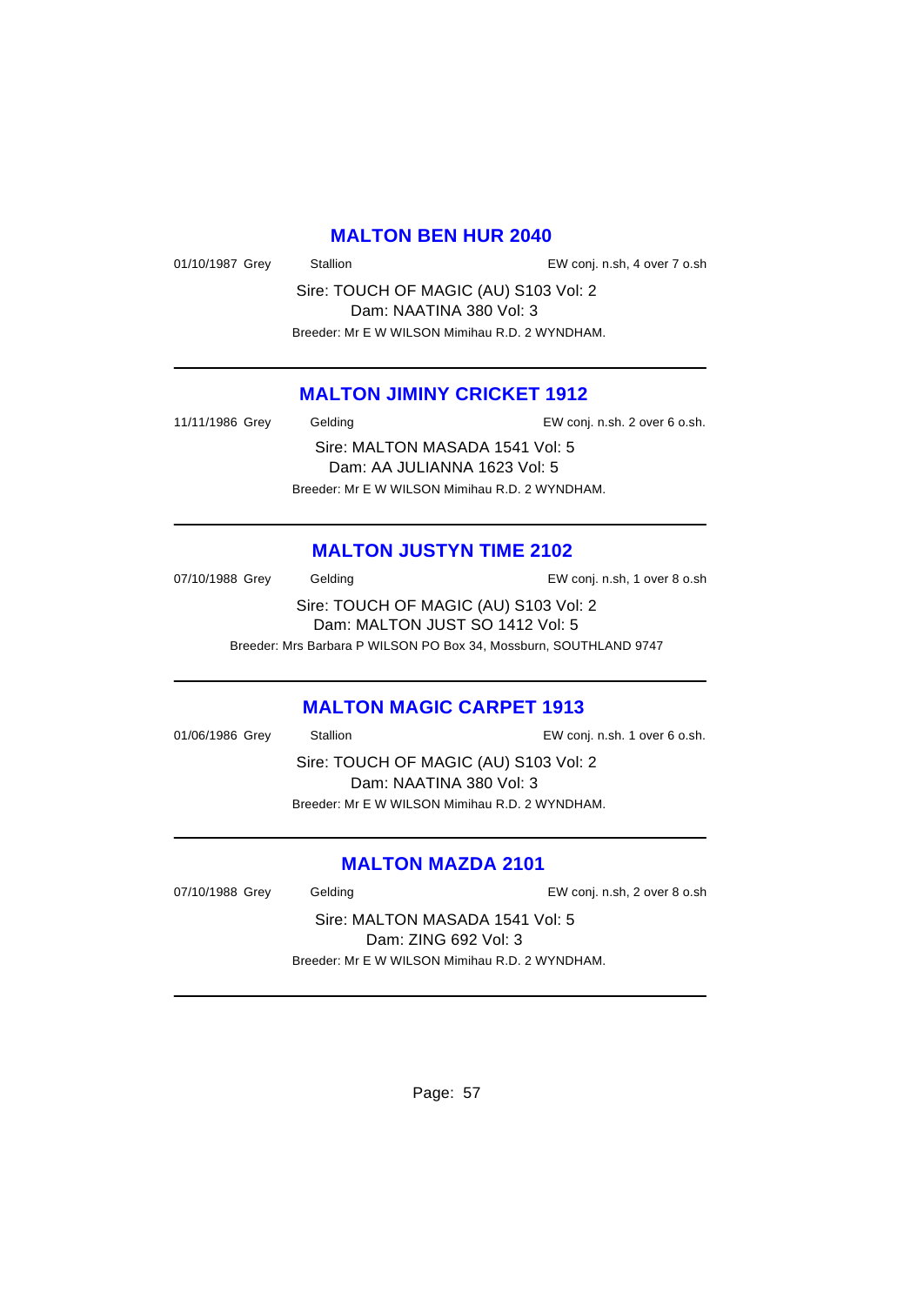# **MALTON NAABOUKA 1825**

03/11/1985 Chestnut Mare **EW** conj. n.sh. 5 over 5 o.sh.

Sire: ROSCOMMON NASSAH 683 Vol: 3

Dam: BABOUKA 554 Vol: 3 Breeder: Mrs Barbara P WILSON PO Box 34, Mossburn, SOUTHLAND 9747

# **MALTON NAAMAN 1823**

01/10/1985 Black Gelding Conj. n.sh. 1 over 5 o.sh.

Sire: ROSCOMMON NASSAH 683 Vol: 3 Dam: THALIA 950 Vol: 4 Breeder: Mrs Barbara P WILSON PO Box 34, Mossburn, SOUTHLAND 9747

# **MALTON NAHZING 2037**

18/09/1987 Chestnut Mare **EW** conj. n.sh, 1 over 7 o.sh

Sire: ROSCOMMON NASSAH 683 Vol: 3 Dam: ZING 692 Vol: 3 Breeder: Mr E W WILSON Mimihau R.D. 2 WYNDHAM.

# **MALTON PANDORA 2100**

13/10/1988 Grey Mare EW conj. n.sh, 3 over 8 o.sh

Sire: TOUCH OF MAGIC (AU) S103 Vol: 2 Dam: NAATINA 380 Vol: 3 Breeder: Mr E W WILSON Mimihau R.D. 2 WYNDHAM.

# **MALTON SWIFT 2039**

23/09/1987 Black Mare EW conj. n.sh, 3 over 7 o.sh

Sire: ROSCOMMON NASSAH 683 Vol: 3 Dam: HAEREMAI 694 Vol: 3 Breeder: Mrs Barbara P WILSON PO Box 34, Mossburn, SOUTHLAND 9747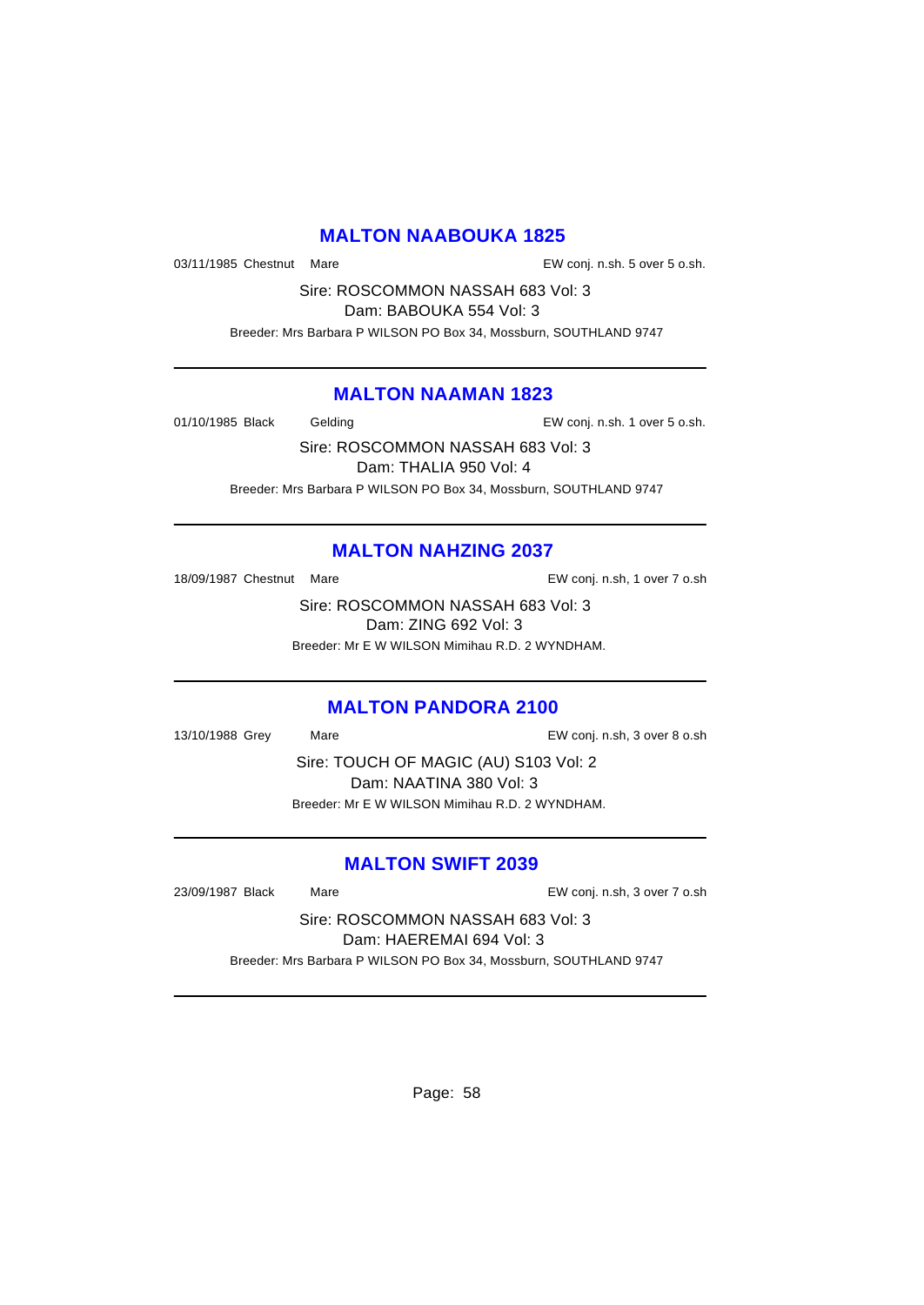### **MALTON ZINGO 1824**

21/11/1985 Bay Stallion EW conj. n.sh. 3 over 5 o.sh.

Sire: ROSCOMMON NASSAH 683 Vol: 3 Dam: ZING 692 Vol: 3 Breeder: Mr E W WILSON Mimihau R.D. 2 WYNDHAM.

#### **MANDAT 1966**

16/09/1986 Grey Gelding Gelding HF conj. n.sh. 4 over 6 o.sh.

Sire: NAADDEL (AU) S106 Vol: 2 Dam: SILVER MAID 51 Vol: 1 Breeder: Mr L.M. MARSHALL

# **MARSIAN 1792**

23/10/1985 Chestnut Gelding The State of HF conj. n.sh. 6 over 5 o.sh.

Sire: GOLD KING S120 Vol: 2 Dam: SPARKLE GOLD 55 Vol: 1 Breeder: Mr L.M. MARSHALL

# **MARTINA 2114**

07/11/1988 Chestnut Mare SS n.sh, 4 over 8 o.nk

Sire: SERADON 329 Vol: 2 Dam: JINX 1426 Vol: 5 Breeder: Mr W SCORGIE "Avalee" R.D. 2, Outram OTAGO.

#### **MARZUQ 1999**

09/10/1986 Grey Stallion Stallion Nunder bar n.sh. 8 over 6 o.sh.

Sire: NGAPA LAD S27 Vol: 1 Dam: BINET EL YAWM 278 Vol: 2 Breeder: Mr G N PAGET R.D. 1 TURANGI.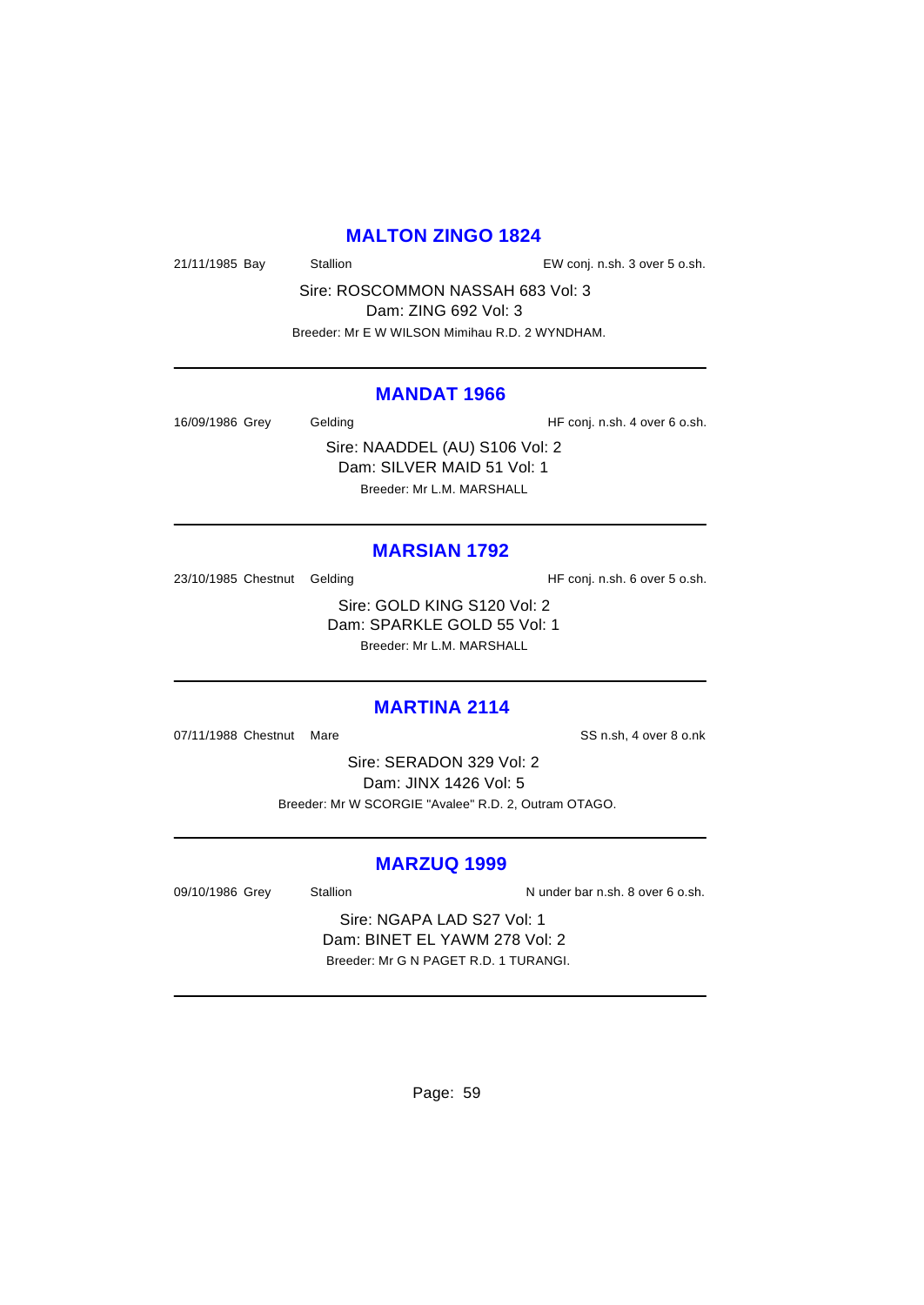### **MAZARA 2219**

06/11/1989 Grey Gelding Gelding JD n.sh, 15 over 9 o.sh

Sire: MALTON MASADA 1541 Vol: 5 Dam: ZING 692 Vol: 3 Breeder: Mrs J A MITCHELL Beaumont, R.D. 1, Lawrence, OTAGO.

#### **MI-FAIRE JESS 2254**

24/09/1989 Grey Mare Mare ME conj. n.sh, 1 over 9 o.sh

Sire: ECHOLADE (US) 2070 Vol: 6 Dam: KARAMEA ZELLA 1257 Vol: 4 Breeder: Mrs Miriam FORBES 202 St Hwy 16 WHENUAPAI.

### **MIZRAIM CUPID 2253**

17/11/1989 Grey Mare Mare JJ n.sh, 1 over 9 o.sh

Sire: NGAPA TANI 1801 Vol: 6 Dam: NGAPA CARLIA 492 Vol: 3

Breeder: Mrs Jeanette M MOORE 478 Hangawera Road, RD 5, MORRINSVILLE 3375

#### **MIZRAIM SHEAL 1885**

25/10/1984 Chestnut Gelding JJ n.sh. 1 over 4 o.sh.

Sire: PUKETAHU KENTUCKY S117 Vol: 2 Dam: NGAPA CARLIA 492 Vol: 3 Breeder: Mrs Jeanette M MOORE 478 Hangawera Road, RD 5, MORRINSVILLE 3375

# **MONEEF 2088**

01/11/1987 Chestnut Gelding SS n.sh, 2 over 87 o.nk

Sire: SILVER IMPERIAL 979 Vol: 4 Dam: JINX 1426 Vol: 5 Breeder: Mr W SCORGIE "Avalee" R.D. 2, Outram OTAGO.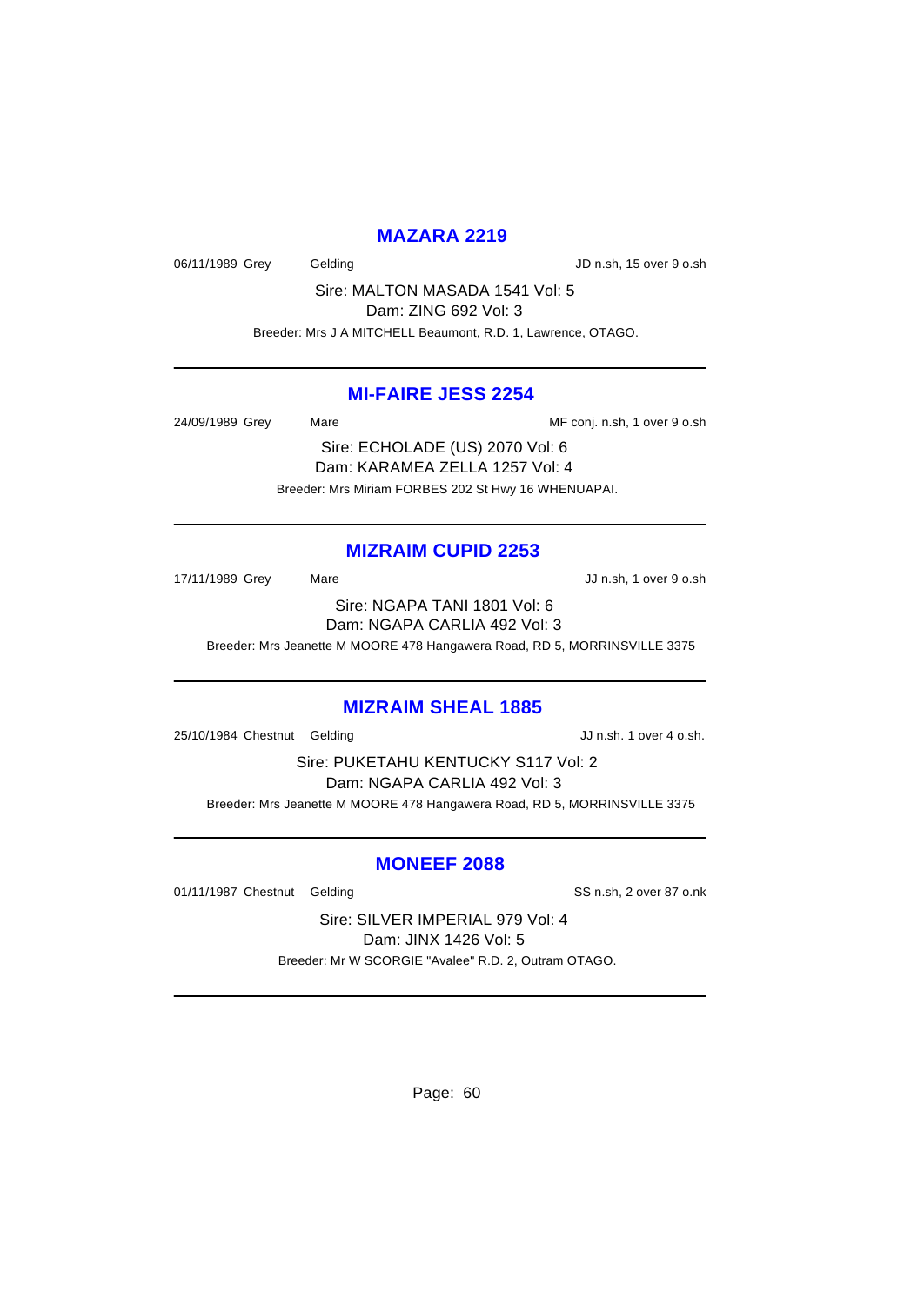### **MR UNIQUE 2122**

04/11/1988 Grey Gelding Constraining D in C n.sh, 2 over 8 o.sh

Sire: DELLMOUNT KALLAM 549 Vol: 3

Dam: KANDITA 1508 Vol: 5

Breeder: Mrs Cindy L LIGGETT 19 Robertson Street Frankton QUEENSTOWN

### **NAADIM 1961**

19/10/1986 Chestnut Gelding The State of HF conj. n.sh. 10 over 6 o.sh.

Sire: NAADDEL (AU) S106 Vol: 2 Dam: KATIMA 1167 Vol: 4 Breeder: Mr L.M. MARSHALL

# **NAAMIRAH 2278**

14/11/1989 Grey Mare Mare HF conj. n.sh, 5 over 9 o.sh

Sire: NAADDEL (AU) S106 Vol: 2 Dam: SARINA 649 Vol: 3

Breeder: Mr David B MARSHALL Holly Farm, Harmans Road, RD 2, LEESTON 7682

# **NAATARAH 1888**

05/10/1986 Bay Mare Mare HF conj. n.sh. 6 over 6 o.sh.

Sire: NAADDEL (AU) S106 Vol: 2 Dam: SHAALTARAH 849 Vol: 4

Breeder: Mr David B MARSHALL Holly Farm, Harmans Road, RD 2, LEESTON 7682

# **NAIBARA HALIMA 2092**

12/11/1987 Grey Mare Bar over inverted horseshoe n.sh, 1 over 7 o.sh

Sire: DELLMOUNT SHALAKO 875 Vol: 4 Dam: TARALEA ALIYA 666 Vol: 3

Breeder: Mrs Lyn O DICKSON Silverdale Farm, 201 Rakaia Selwyn Rd RD 2, LEESTON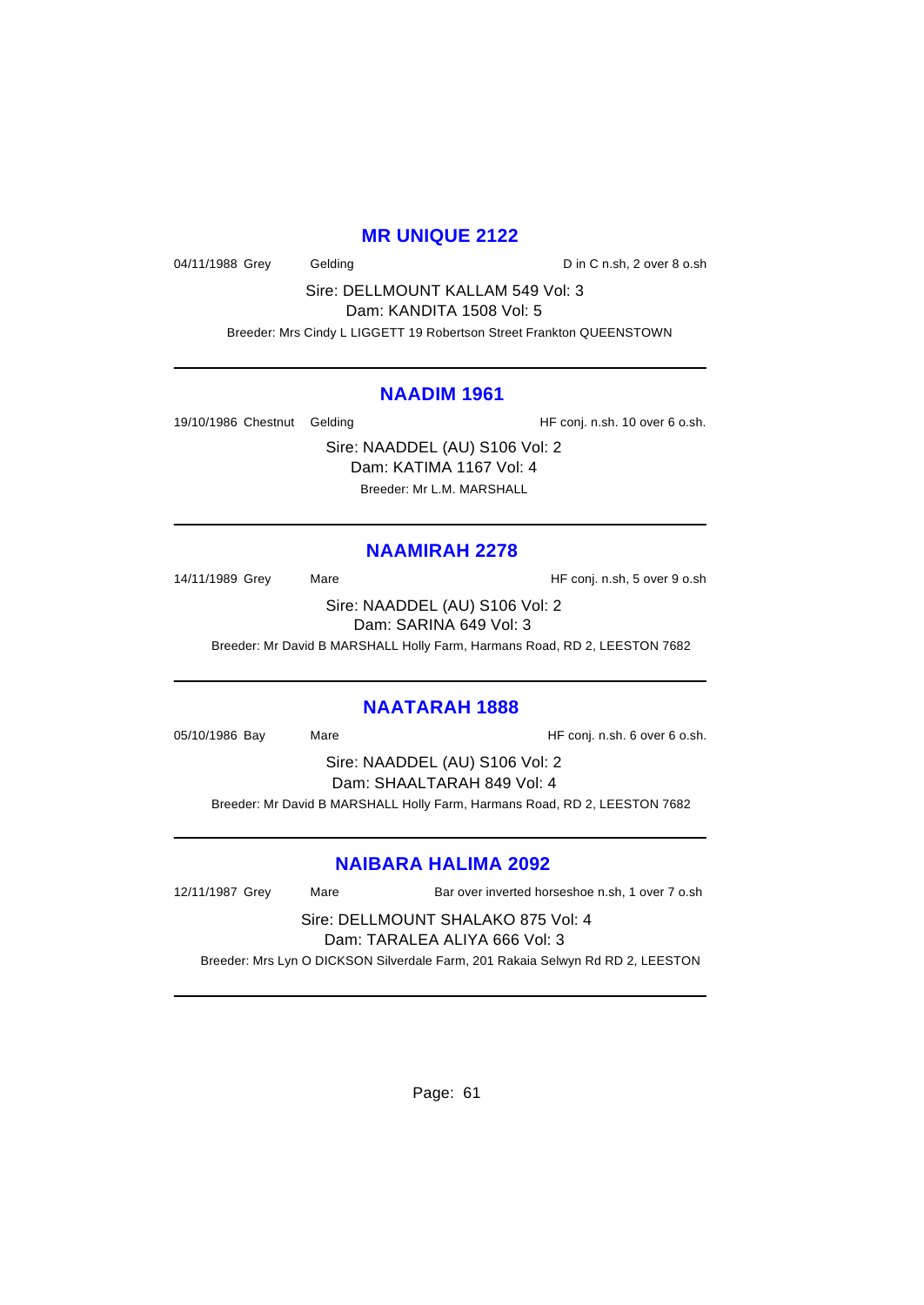### **NAIBARA KAMALA 2145**

04/11/1988 Chestnut Mare Bar over inverted horseshoe n.sh, 1 over 8 o.sh

Sire: DELL HAFID 1847 Vol: 6 Dam: MOANA 1703 Vol: 5

Breeder: Mrs Lyn O DICKSON Silverdale Farm, 201 Rakaia Selwyn Rd RD 2, LEESTON

### **NAIBARA KLASSIC 1975**

27/10/1986 Grey Gelding Bar over inverted horseshoe n.sh. 1 over 6 o.sh.

Sire: DELLMOUNT SHALAKO 875 Vol: 4 Dam: WHITE PINE TAMMAR 633 Vol: 3

Breeder: Mrs Lyn O DICKSON Silverdale Farm, 201 Rakaia Selwyn Rd RD 2, LEESTON

# **NAIBARA RAMAH 1976**

20/09/1986 Chestnut Gelding Bar over inverted horseshoe n.sh. 2 over 86 o.sh.

Sire: DELLMOUNT SHALAKO 875 Vol: 4 Dam: SAPHIR 754 Vol: 4

Breeder: Mrs Lyn O DICKSON Silverdale Farm, 201 Rakaia Selwyn Rd RD 2, LEESTON

#### **NATARANI MENZALA 1879**

29/10/1985 Grey Mare National Markets of NA conj. n.sh. 1 over 5 o.sh. Sire: PUKETAHU MAZADA 490 Vol: 3 Dam: WEE WINDELLA 1134 Vol: 4 Breeder: Mrs J M SMITH South Head R.D. 1 HELENSVILLE.

# **NATARANI PHOENIX 2056**

15/10/1987 Grey Mare Mare NA conj. n.sh, 1 over 7 o.sh

Sire: NGAPA FALCON 631 Vol: 3 Dam: NATARANI BAHARIYA 1357 Vol: 5 Breeder: Mrs J M SMITH South Head R.D. 1 HELENSVILLE.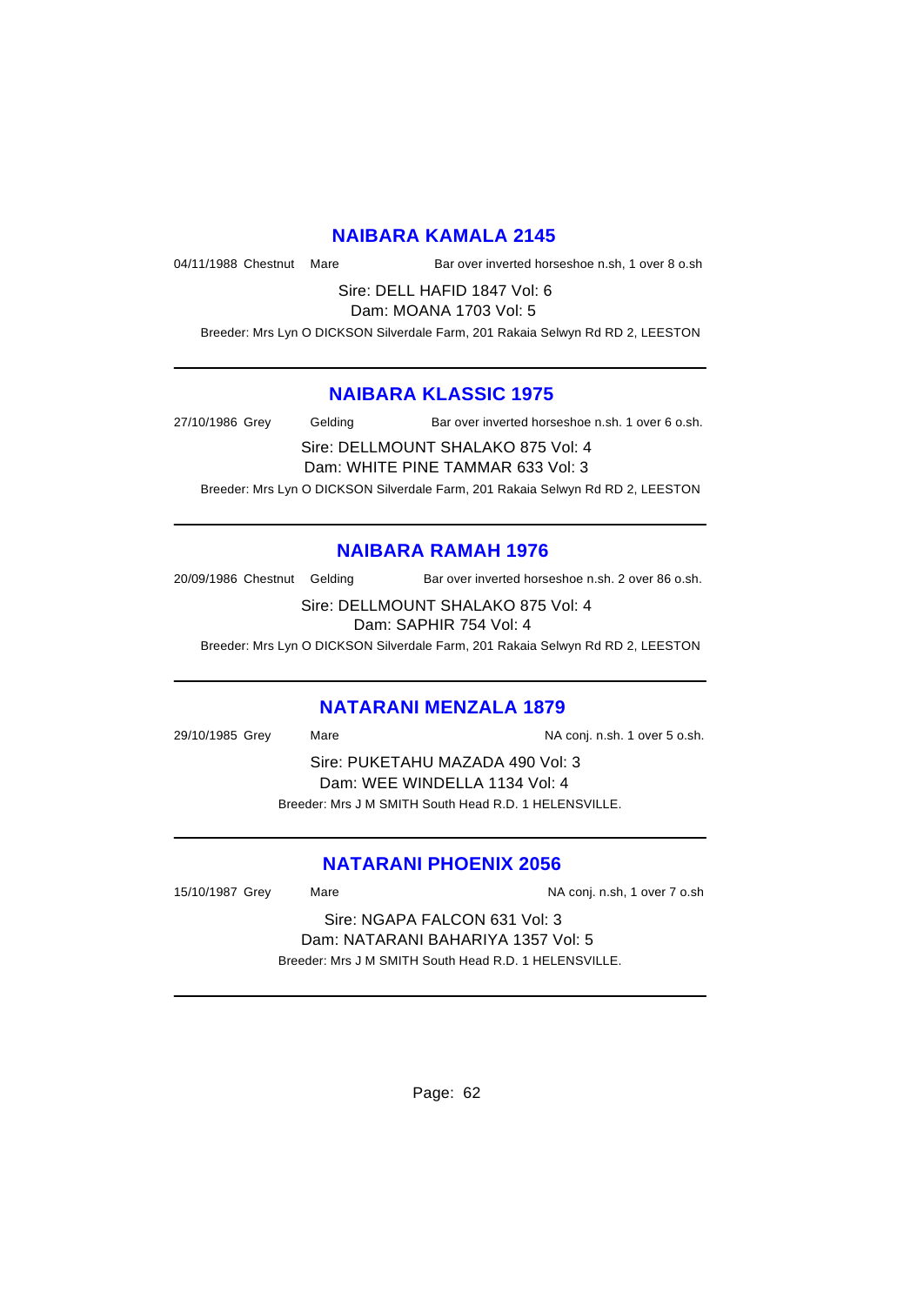### **NGAPA ARIKI 1800**

06/01/1986 Chestnut Mare **E** flying V n.sh. 3 over 5 o.sh.

Sire: PUKETAHU KENTUCKY S117 Vol: 2 Dam: MAGIC WAND 230 Vol: 2 Breeder: Mr A A EDWARD Waiti Road R.D. 3 MORRINSVILLE.

### **NGAPA CLEO 2190**

08/12/1989 Grey Mare Mare E flying V n.sh, 2 over 9 o.sh

Sire: NGAPA TANI 1801 Vol: 6 Dam: NGAPA MOISSOUM 356 Vol: 3 Breeder: Mr A A EDWARD Waiti Road R.D. 3 MORRINSVILLE.

# **NGAPA EFFIE 2189**

29/10/1989 Grey Mare Mare E flying V n.sh, 1 over 9 o.sh Sire: NGAPA TANI 1801 Vol: 6 Dam: NGAPA ETOILE 622 Vol: 3 Breeder: Mr A A EDWARD Waiti Road R.D. 3 MORRINSVILLE.

#### **NGAPA LASSIE 2133**

26/11/1988 Grey Mare E flying V n.sh, 5 over 8 o.sh

Sire: NGAPA TANI 1801 Vol: 6 Dam: NGAPA ESTRELLITA 839 Vol: 4 Breeder: Mr A A EDWARD Waiti Road R.D. 3 MORRINSVILLE.

#### **NGAPA MIRO 1802**

26/11/1985 Bay Gelding Casset Controller E flying V n.sh. 2 over 5 o.sh.

Sire: NGAPA MIRAVICH 632 Vol: 3 Dam: NGAPA VIZIR 541 Vol: 3 Breeder: Mr A A EDWARD Waiti Road R.D. 3 MORRINSVILLE.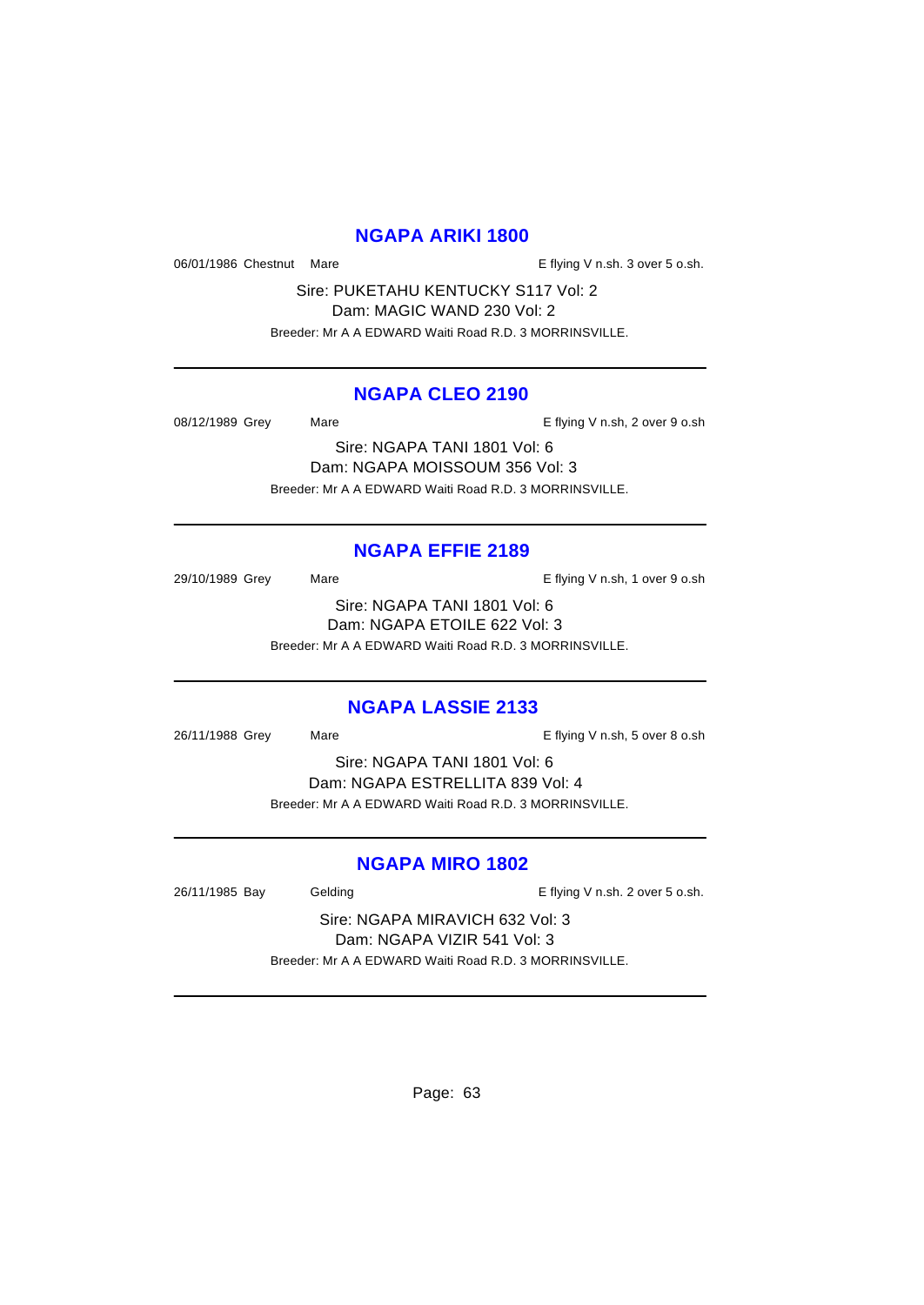### **NGAPA RUNNER 2132**

03/11/1988 Grey Mare Mare E flying V n.sh, 2 over 8 o.sh

Sire: NGAPA TANI 1801 Vol: 6 Dam: NGAPA HATTAL 355 Vol: 3 Breeder: Mr A A EDWARD Waiti Road R.D. 3 MORRINSVILLE.

### **NGAPA SLEEK 2155**

15/11/1988 Chestnut Gelding The State of E flying V n.sh, 4 over 8 o.sh

Sire: NGAPA TANI 1801 Vol: 6 Dam: SILK 773 Vol: 4 Breeder: Mr A A EDWARD Waiti Road R.D. 3 MORRINSVILLE.

#### **NGAPA TANI 1801**

10/11/1985 Grey Stallion **E** flying V n.sh. 1 over 5 o.sh.

Sire: NGAPA MIRAVICH 632 Vol: 3 Dam: NGAPA WAIKI 90 Vol: 2 Breeder: Mr A A EDWARD Waiti Road R.D. 3 MORRINSVILLE.

#### **NGAPA TELL 2134**

31/10/1988 Grey Gelding Gelding E flying V n.sh, 1 over 8 o.sh

Sire: NGAPA TANI 1801 Vol: 6 Dam: NGAPA ESTELLE 159 Vol: 2 Breeder: Mr A A EDWARD Waiti Road R.D. 3 MORRINSVILLE.

#### **NGAPA VISION 2131**

12/11/1988 Chestnut Mare **E** flying V n.sh, 3 over 8 o.sh

Sire: NGAPA TANI 1801 Vol: 6 Dam: NGAPA VIZIR 541 Vol: 3 Breeder: Mr A A EDWARD Waiti Road R.D. 3 MORRINSVILLE.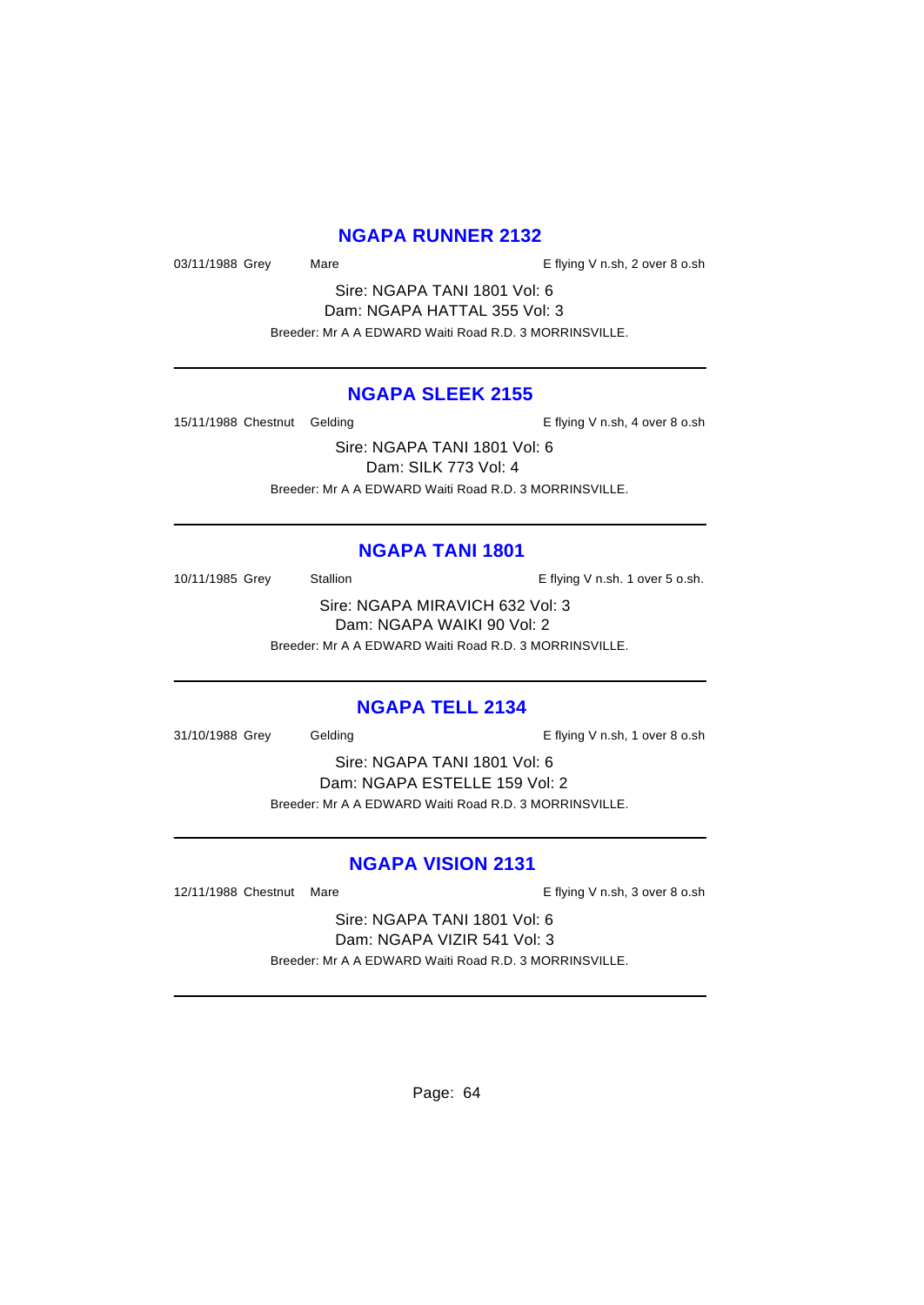### **NIMRIM BATEEK 2053**

16/12/1987 Grey Stallion Stallion State State NR n.sh, 72 o.nk

Sire: MARAMA SAYF SAMIRA 859 Vol: 4 Dam: WAIMEHA WAINA 242 Vol: 2 Breeder: Miss L CLEARWATER R.D. 8 TE KUITI.

#### **NIMRIM NAKEEDA 1901**

14/11/1986 Grey Mare National Markets of the NR n.sh. 61 o.nk.

Sire: DYNAMIT (NL) 238 Vol: 2 Dam: WAIMEHA WAINA 242 Vol: 2 Breeder: Miss L CLEARWATER R.D. 8 TE KUITI.

#### **NIMROD 1854**

01/12/1985 Chestnut Stallion TG n.sh. 2 over 5 o.sh.

Sire: CYRASA (GB) 1281 Vol: 5 Dam: TARSHAH 586 Vol: 3 Breeder: Mr T G GLIDDON Irwell R.D.3, Leeston CHRISTCHURCH.

#### **NUR-UL-AIN 2014**

30/10/1987 Grey Mare W over bar n.sh, 1 over 7 o.sh

Sire: EL NAZEER 575 Vol: 3 Dam: ANTONELLA 732 Vol: 4

Breeder: Mrs W H BROADWAY Smythes Road R.D., Leeston CHRISTCHURCH.

#### **NUTAFADIN 1964**

05/10/1986 Grey Gelding Gelding HF conj. n.sh. 7 over 6 o.sh.

Sire: ARABESQUE CRYSTAL FLAME (AU) S98 Vol: 2 Dam: KARRAN 991 Vol: 4 Breeder: Mr L.M. MARSHALL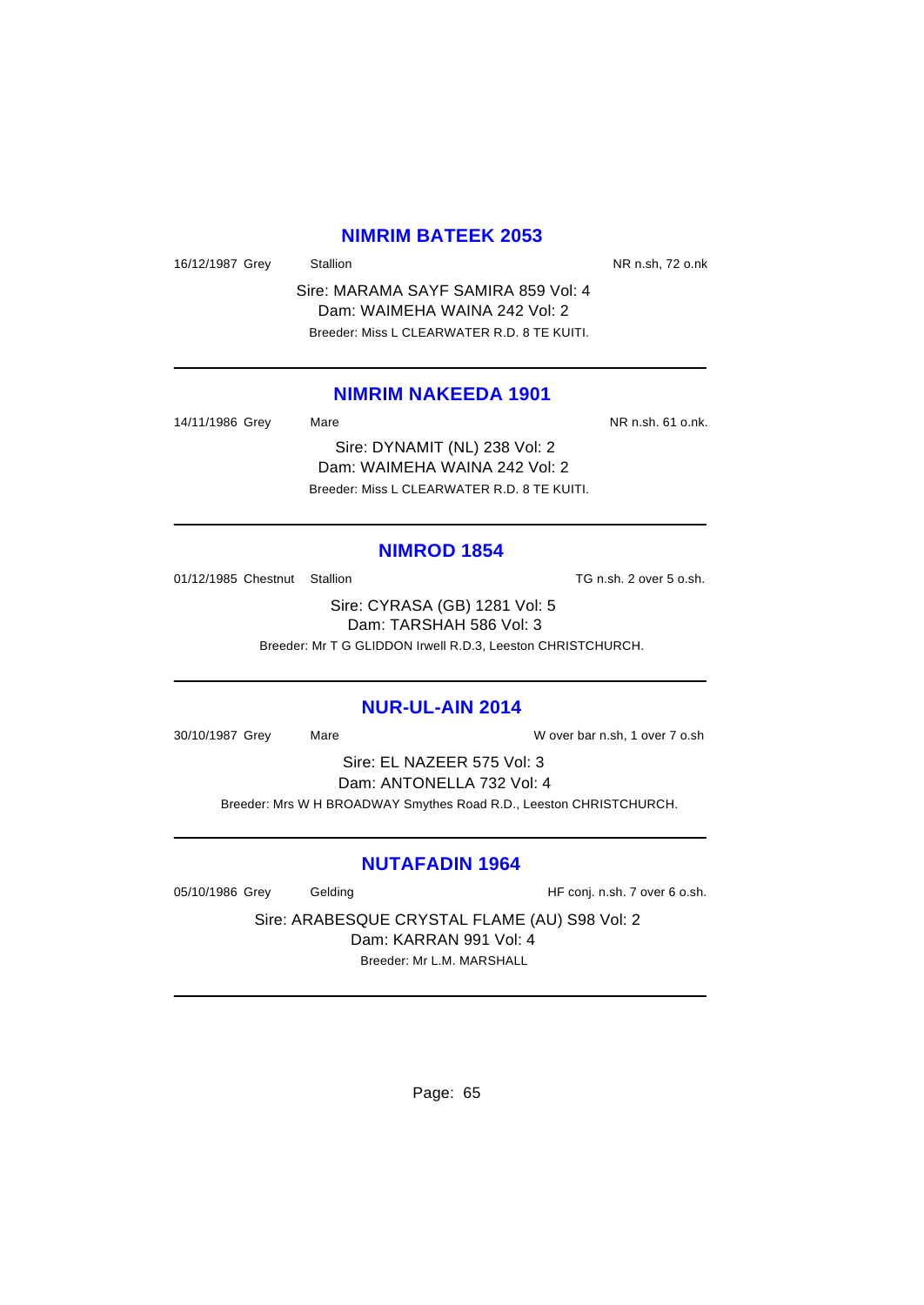## **OCEAN FLIGHT 1920**

03/12/1986 Chestnut Mare **National Constanting Constructs** Upturned C n.sh. 1 over 6 o.sh.

Sire: CASHMERE PEGASUS BAY 1091 Vol: 4 Dam: OCEANIA 449 Vol: 3

Breeder: Mrs Belinda J SIMONS 177 Le Bons Bay Rd, RD 3, AKAROA 7583

#### **OCEAN MIST 2061**

24/11/1987 Chestnut Mare Changes and Muslim Upturned C ns.b, 1 over 7 os.b

Sire: CASHMERE PEGASUS BAY 1091 Vol: 4 Dam: OCEANIA 449 Vol: 3 Breeder: Mrs Belinda J SIMONS 177 Le Bons Bay Rd, RD 3, AKAROA 7583

### **OCEAN SWIRL 2248**

10/11/1989 Grey Gelding Upturned C n.bk, 0 over 9 o.bk

Sire: CASHMERE PEGASUS BAY 1091 Vol: 4 Dam: OCEANIA 449 Vol: 3

Breeder: Mrs Belinda J SIMONS 177 Le Bons Bay Rd, RD 3, AKAROA 7583

#### **OCEAN'S RAIN DANCE 2154**

07/11/1988 Grey Gelding Communication Upturned C n. bk, 0 over 8 o.bk

Sire: CASHMERE PEGASUS BAY 1091 Vol: 4 Dam: OCEANIA 449 Vol: 3 Breeder: Mrs Belinda J SIMONS 177 Le Bons Bay Rd, RD 3, AKAROA 7583

# **ODESSEA 1819**

15/10/1985 Chestnut Gelding Din C n.sh. 3 over 5 o.sh.

Sire: TORRYBURN RAHSUL (AU) 1279 Vol: 5 Dam: RAMINA 459 Vol: 3

Breeder: Mrs Cindy L LIGGETT 19 Robertson Street Frankton QUEENSTOWN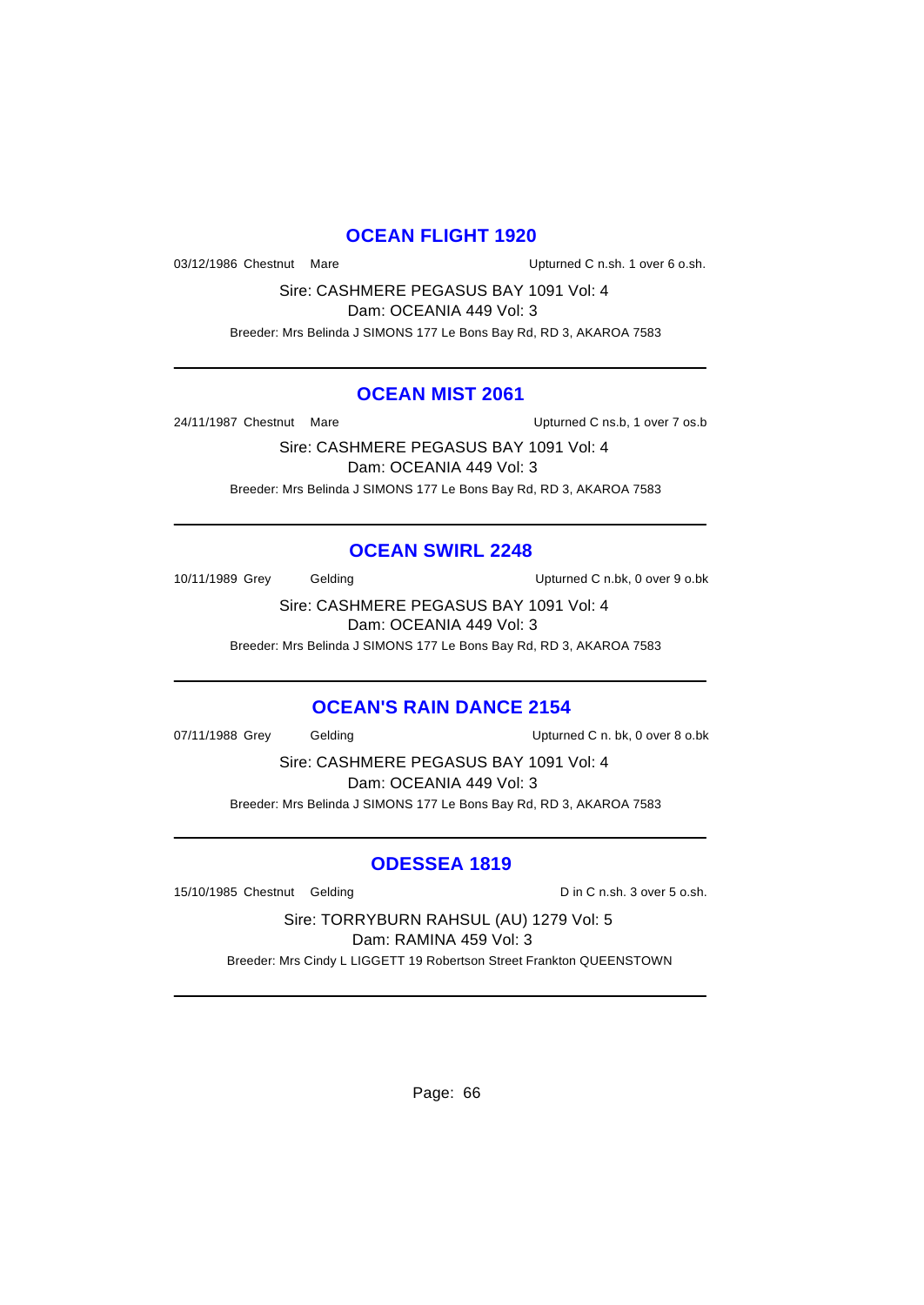### **OFARIM 1994**

17/09/1987 Bay Mare Mare H n.sh. 0 over 7 o.sh.

Sire: CYRASA (GB) 1281 Vol: 5 Dam: KAHLAH 1222 Vol: 4 Breeder: Mrs Helena M PATCHETT-CARTER Grafton, RD 14, RAKAIA

#### **OMAR ZAARIS 2232**

30/08/1989 Grey Stallion O in Diamond n.sh, 2 over 9 o.sh

Sire: ARALEIGH AZARDA 1929 Vol: 6 Dam: PENDELL SHEREDA 1747 Vol: 5 Breeder: Mrs GILL BOOTH 100 Montrose Road RD 3 KERIKERI 0293

#### **OMAR ZEUS 2233**

26/11/1989 Grey Gelding Communication C in Diamond n.sh, 3 over 9 o.sh Sire: ARALEIGH AZARDA 1929 Vol: 6

Dam: PENDELL SHAMARI 739 Vol: 4

Breeder: Mrs GILL BOOTH 100 Montrose Road RD 3 KERIKERI 0293

#### **PATTRONE 2193**

01/12/1989 Chestnut Gelding SS n.sh, 2 over 89 o.nk

Sire: SERADON 329 Vol: 2 Dam: TAMARINSK 1729 Vol: 5 Breeder: Mr W SCORGIE "Avalee" R.D. 2, Outram OTAGO.

### **PAX 2116**

18/10/1988 Grey Mare J over 4 n.sh

Sire: KANDAHAR IBN KAZRA (GB) 1208 Vol: 4 Dam: SEETHA 1446 Vol: 5 Breeder: Miss Beverley A JONES c/- S Spratt 107 Mateku Rd, RD 9 TE PUKE 3189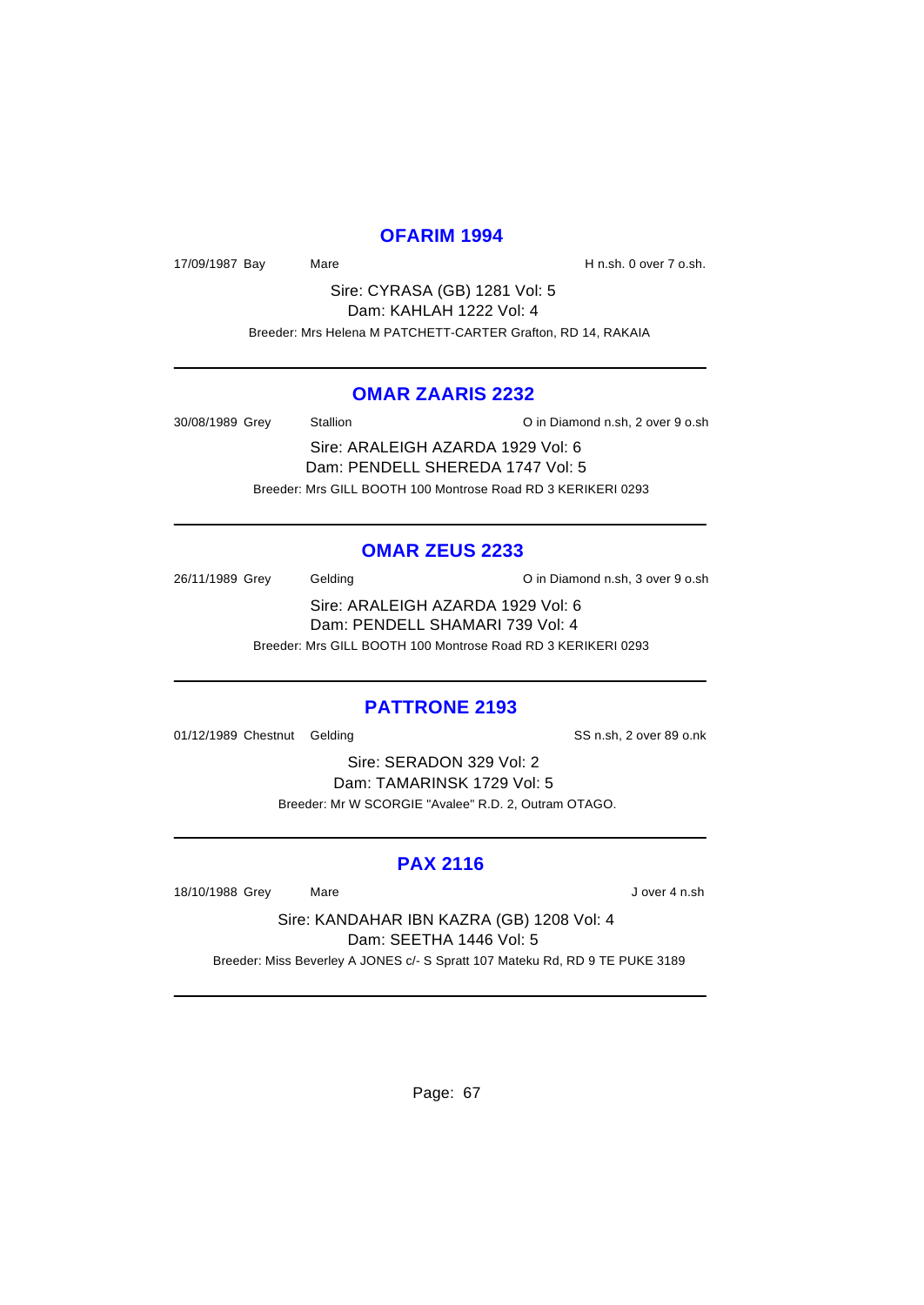# **PENDELL MARISSA 1911**

29/09/1986 Grey Mare 2 M n.sh. 1 over 6 o.sh.

Sire: RIBLAH 381 Vol: 3 Dam: WINDERMERE CHARMING ROSE 117 Vol: 2 Breeder: Mrs Wendy A DANCASTER P O Box 408 KERI KERI

#### **PENYANIS 2119**

14/10/1988 Chestnut Gelding Sthru W over 43 n.sh

Sire: KANDAHAR IBN KAZRA (GB) 1208 Vol: 4 Dam: SUUMAH (IIU) 61 Vol: 1 Breeder: Mrs Suzanne W SPRATT Maketu Road R.D. 9 TE PUKE.

#### **PEROKEDO MALANGA 1806**

15/11/1984 Grey Gelding CR n.sh. 4 over 4 o.sh.

Sire: NGAPA WIN 308 Vol: 2 Dam: DELPH`S GEMMA 691 Vol: 3 Breeder: Mrs J R BRYERS P.O. Box 227 Ostend WAIHEKE ISLAND.

### **PHEOBE DEREGISTERED 2089**

25/11/1987 Grey Mare Same SS n.sh, 4 over 87 o.nk

Sire: SILVER IMPERIAL 979 Vol: 4 Dam: TAMARINSK 1729 Vol: 5 Breeder: Mr W SCORGIE "Avalee" R.D. 2, Outram OTAGO.

# **PINE PARK KARAM 2005**

09/11/1986 Chestnut Gelding **PP n.sh, 1** over 6 o.sh.

Sire: NGAPA LIGHT 309 Vol: 2 Dam: ILANA 228 Vol: 2 Breeder: Mr Ron J KNOX PO Box 3, PAHIATUA 4941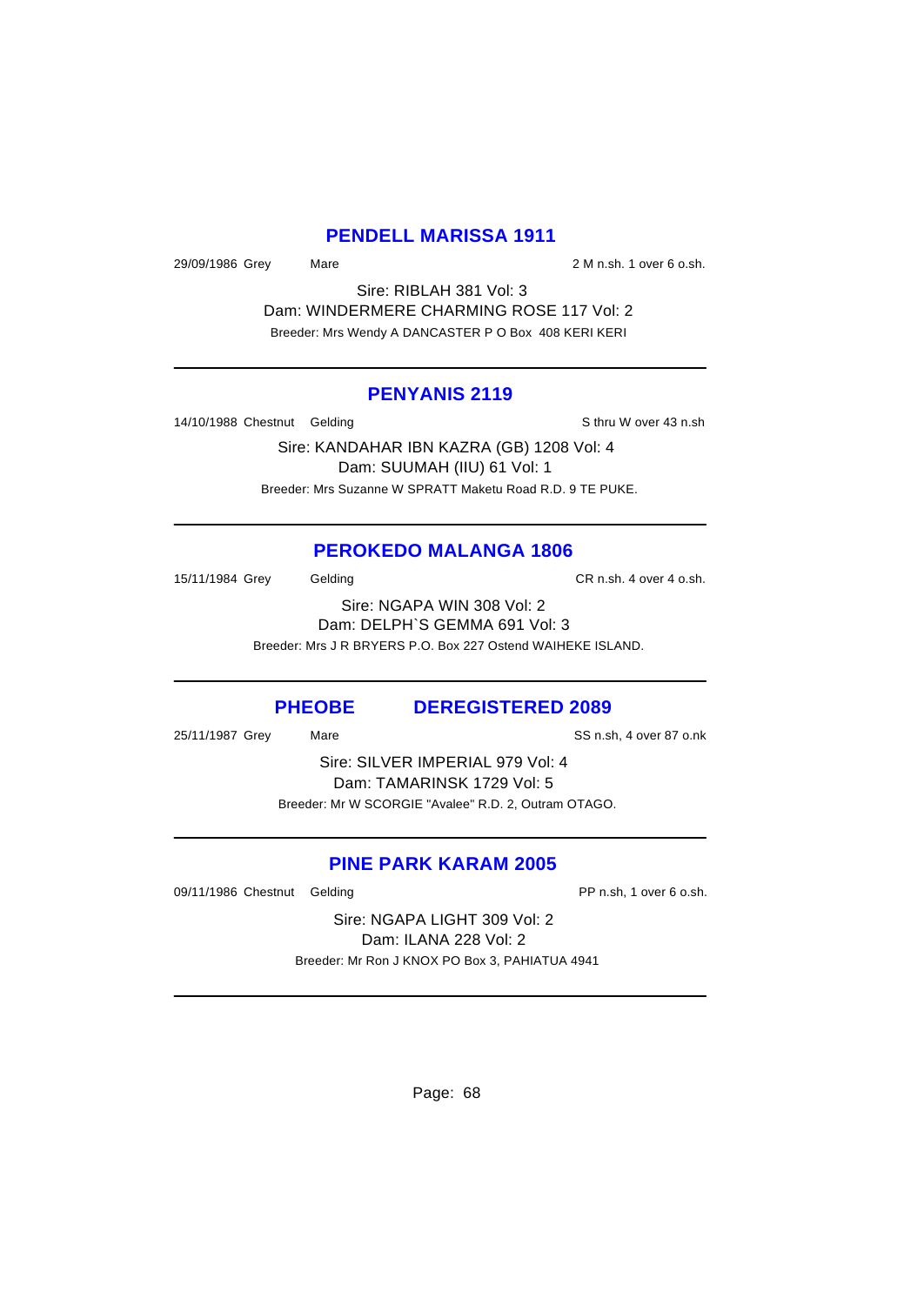### **PINE PARK L'CHAYIM 2006**

15/01/1987 Chestnut Gelding **PP n.sh, 3 over 6 o.sh** 

Sire: NGAPA LIGHT 309 Vol: 2 Dam: ARABIAN PARK VANDHY (AU) 100 Vol: 2 Breeder: Mr Ron J KNOX PO Box 3, PAHIATUA 4941

### **PINE PARK MISS VANITY 2183**

13/01/1989 Chestnut Mare PP n.sh, 1 over 8 o.sh

Sire: NGAPA LIGHT 309 Vol: 2 Dam: ARABIAN PARK VANDHY (AU) 100 Vol: 2 Breeder: Mr Ron J KNOX PO Box 3, PAHIATUA 4941

# **PINE PARK MUSICK 2182**

20/10/1988 Grey Gelding Cash Control of the PP n.sh, 2 over 8 o.sh Sire: NGAPA LIGHT 309 Vol: 2 Dam: NGAPA MOONLIGHT 307 Vol: 2 Breeder: Mr Ron J KNOX PO Box 3, PAHIATUA 4941

#### **POUKEKEWA AMAAHL 2180**

02/02/1989 Grey Stallion P in flying V n.sh, 5 Upside down over 9 o.sh.

Sire: KANDAHAR IBN KAZRA (GB) 1208 Vol: 4 Dam: WAIMEHA MALLENIE 832 Vol: 4 Breeder: Mr Clayton G BAZELEY 1429 Mokau Road, RD 47, URENUI 4378

# **PUKETOI NASRA 2013**

04/11/1987 Grey Gelding PA inc. in circle over 2 over 87 n.sh

Sire: NGAPA JOUSSIF 493 Vol: 3 Dam: RACCA 218 Vol: 2 Breeder: Mrs Eunice M ALGIE 21 Bevan Steet, WOODVILLE 4920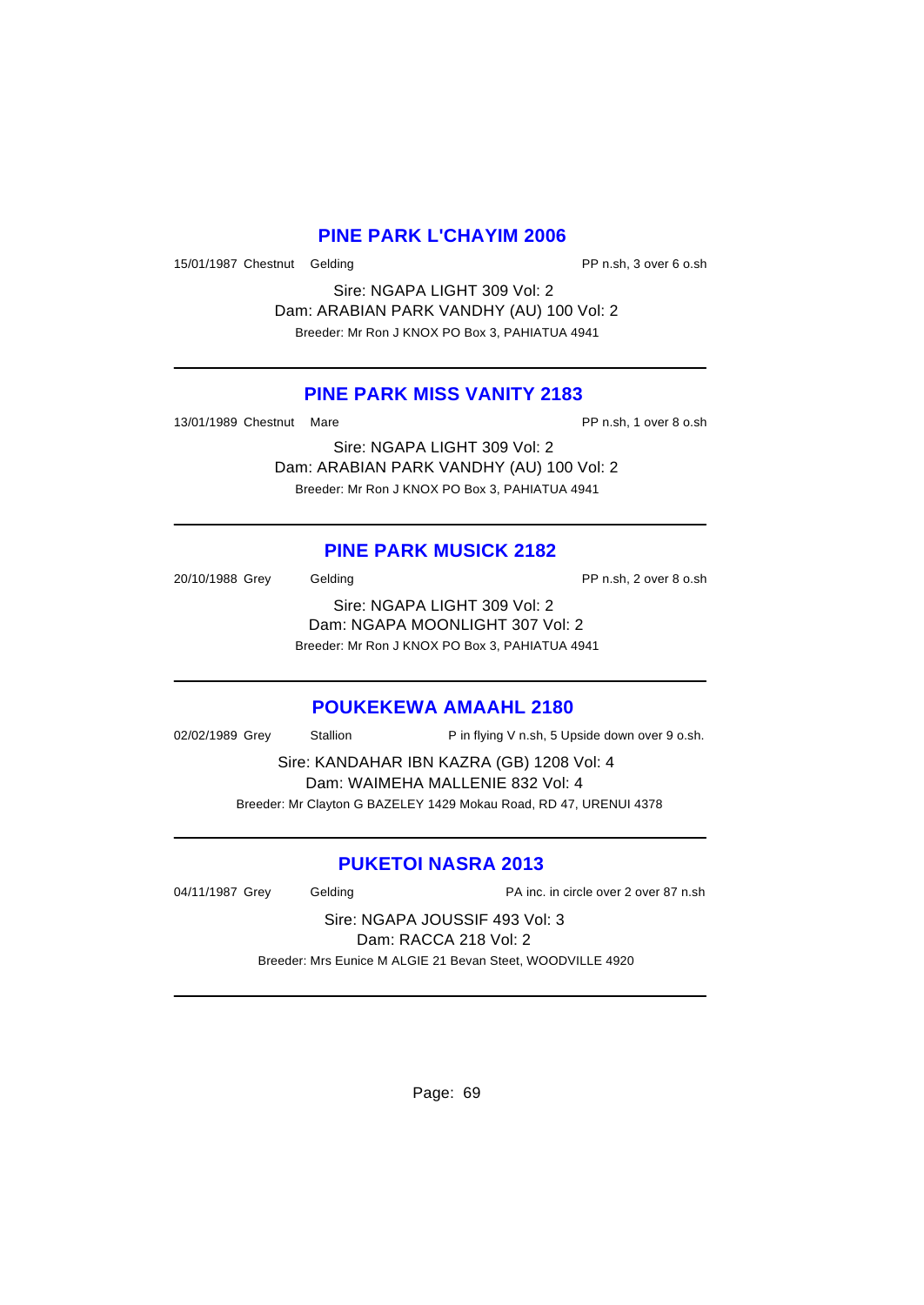# **PUKETOI RAMBO 1811**

02/10/1985 Chestnut Gelding **PA** over 2 over 5 n.sh.

Sire: SHARABI 285 Vol: 2 Dam: MYSTIF 124 Vol: 2

Breeder: Mrs Eunice M ALGIE 21 Bevan Steet, WOODVILLE 4920

### **PUKETOI RIFFAL 2204**

09/12/1989 Grey Gelding PA shaped in a circle over 1 over 89 n.sh

Sire: SHARABI 285 Vol: 2 Dam: TARAPURUHI SILVERLING 253 Vol: 2 Breeder: Mrs Eunice M ALGIE 21 Bevan Steet, WOODVILLE 4920

# **PUKETOI SHARIF 1947**

30/10/1986 Grey Gelding Case Contract PA inc. in circle over 3 over 86 n.sh.

Sire: SHARABI 285 Vol: 2 Dam: MYSTIF 124 Vol: 2

Breeder: Mrs Eunice M ALGIE 21 Bevan Steet, WOODVILLE 4920

# **PURIRI ANAHERA 2036**

04/10/1987 Bay Mare Three curved spokes n.sh, 7 o.sh

Sire: SKY HAWK (GB) 254 Vol: 2 Dam: PURIRI PITOITOI 1430 Vol: 5 Breeder: Miss J M DOBIER Puriri Stud Springston, R.D. 4 CHRISTCHURCH.

# **PURIRI RAWEKE 1785**

08/09/1985 Grey Gelding Three con centre spokes n.sh. 1 over 5 o.sh. Sire: DELLMOUNT KALLAM 549 Vol: 3

Dam: DELLMOUNT ANAH 166 Vol: 2 Breeder: Miss J M DOBIER Puriri Stud Springston, R.D. 4 CHRISTCHURCH.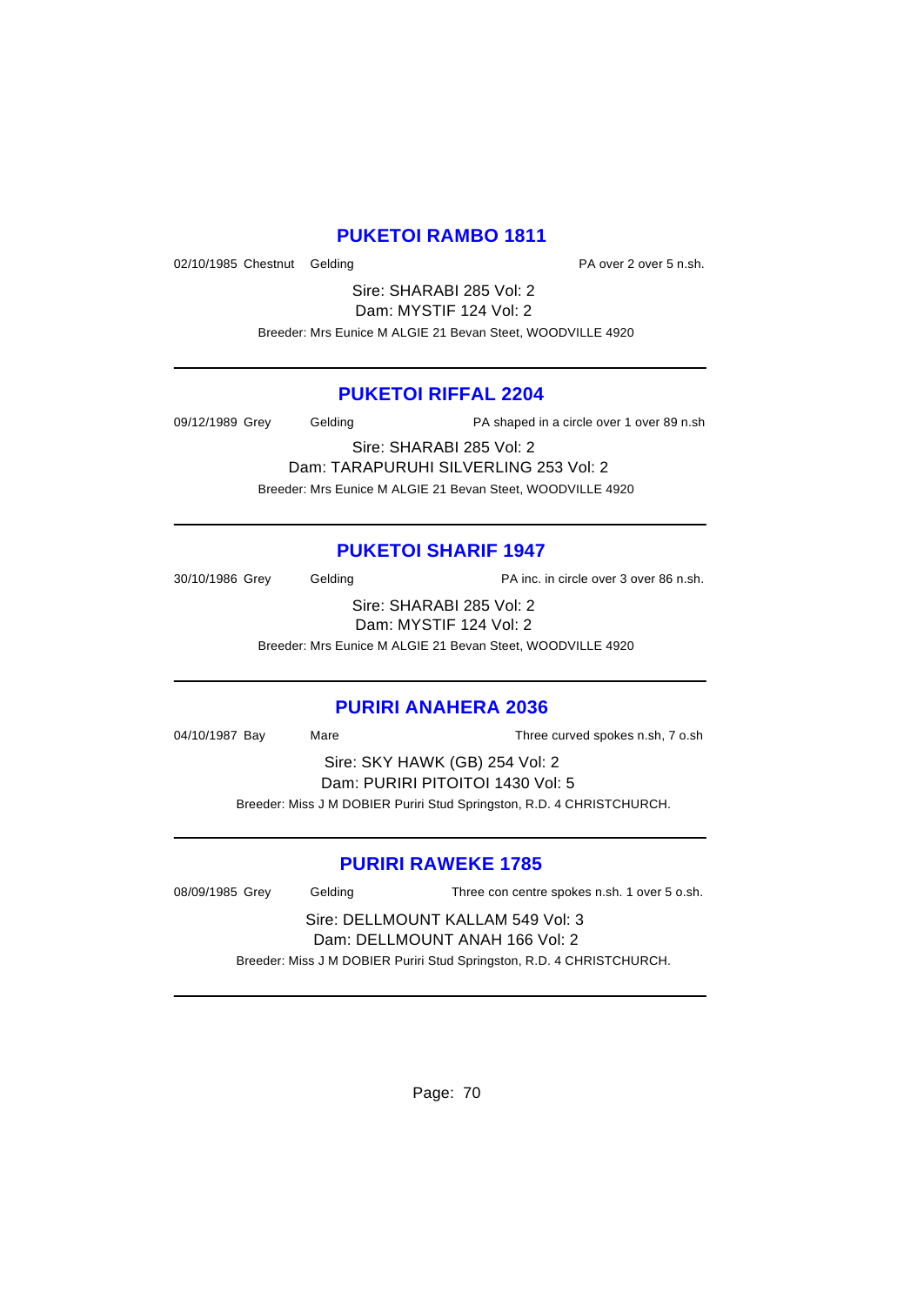#### **PURIRI TAURANGI 1909**

18/11/1986 Bay Stallion Three curved concentric spokes n.sh. 2 over 6 o.sh.

Sire: SKY HAWK (GB) 254 Vol: 2 Dam: PURIRI POTIKI 901 Vol: 4

Breeder: Miss J M DOBIER Puriri Stud Springston, R.D. 4 CHRISTCHURCH.

### **PYLON CHIQUITA 2228**

22/11/1989 Chestnut Mare the state of twith two legs n.sh, 1 over 9 o.sh

Sire: HARI KUMAR 1652 Vol: 5 Dam: FANTASY 1277 Vol: 5 Breeder: Mr Gary J FOSTER 197 Oxford Street ASHHURST

### **R.E. FOHN 1805**

15/12/1985 Grey Mare Mare CN conj. n.sh. 1 over 5 o.sh.

Sire: SARACEN KARIM (CA) S119 Vol: 2 Dam: FIVE-R BREEZE 1349 Vol: 5

Breeder: Miss C R NEWBY 3558 Trafalgar Road Oakville, Ontario L6J HZ2, CANADA.

#### **RACHEL 1807**

05/09/1985 Brown Mare Sincircle over 16 n.sh.

Sire: RHETT 908 Vol: 4 Dam: ARALEIGH MOYRA 179 Vol: 2 Breeder: Mrs E Anne SPARKS 1199 Churchill Road, RD 1, TUAKAU 2696

# **RADEMON KHASEEM 2138**

27/11/1988 Chestnut Gelding RL n.sh, 1 over 8 o.sh

Sire: MARAMA SAYF SAMIRA 859 Vol: 4 Dam: KHALIFA 393 Vol: 3 Breeder: Mrs June HILL 59 Alfred Road RD1 NEW PLYMOUTH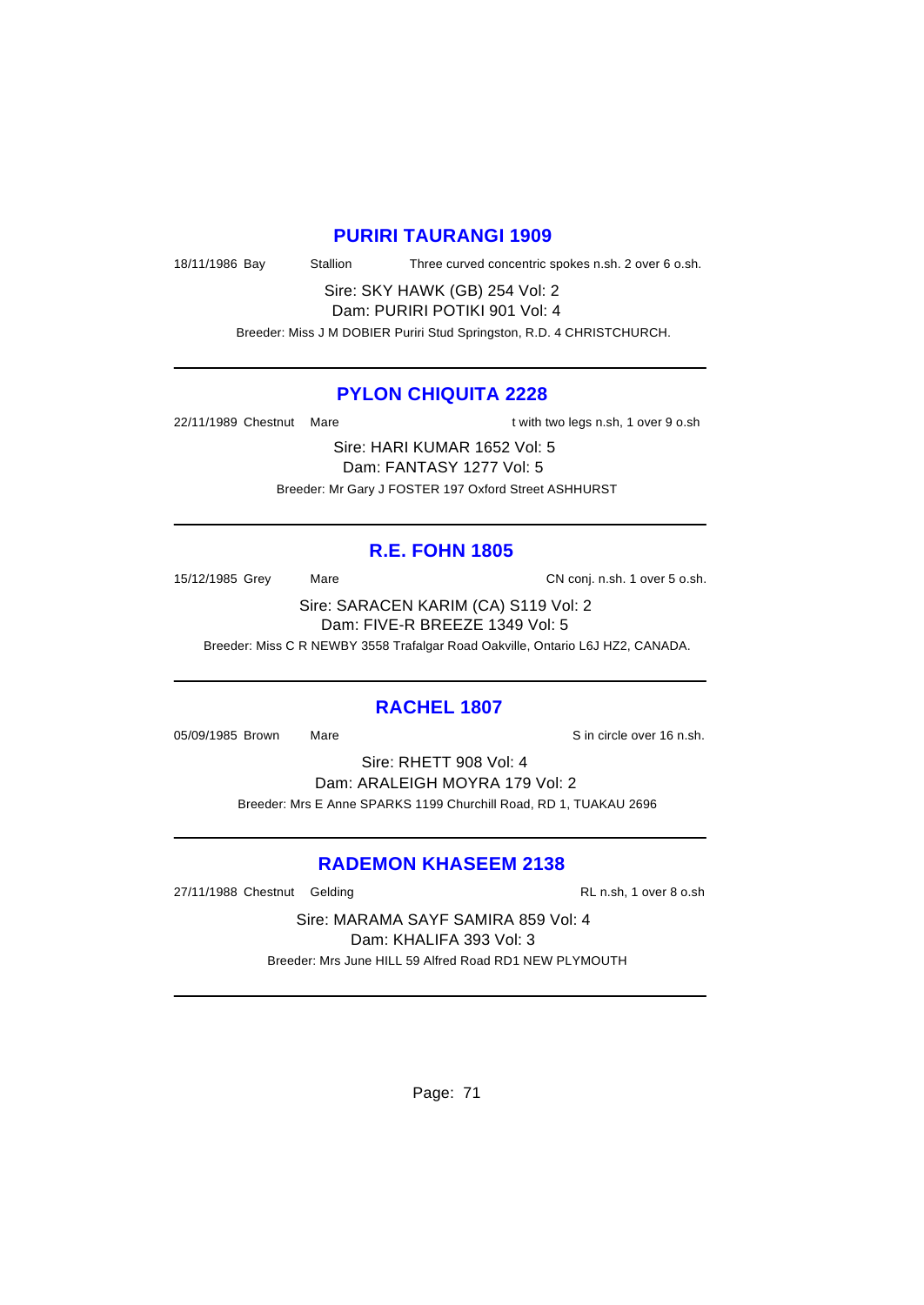# **RALVON COURAGE (AU) 1784**

29/10/1984 Chestnut Stallion Script V over inv. W n.sh. 11 over 4 o.sh.

Sire: RALVON PILGRIM (AU) EXP 729 Vol: 3

Dam: PROMISSA AU 514AAHSB

 Breeder: Mr R MALES Upper Colo Road, Colo, Windsor, NSW, AUSTRALIA Importer: Mrs Gaynor M EVANS Finlays Road R.D. 5 CHRISTCHURCH.

#### **RASHAAM 1790**

17/10/1985 Chestnut Gelding The State of HF conj. n.sh. 4 over 5 o.sh.

Sire: NAADDEL (AU) S106 Vol: 2 Dam: KATIMA 1167 Vol: 4 Breeder: Mr L.M. MARSHALL

# **RAYJAN ALBRECHT 1922**

01/12/1986 Chestnut Gelding Character Chestnut Gelding R n.sh. 2 over 86 o.sh.

Sire: SABI DRIFT S101 Vol: 2 Dam: RAYJAN GISELLE 1265 Vol: 4 Breeder: Mrs Janice H WILSON 147 Dukes Road South, RD 2, MOSGIEL 9092

# **RAYJAN ALICIA 1923**

07/10/1986 Grey Mare R n.sh. 1 over 6 o.sh.

Sire: TOUCH OF MAGIC (AU) S103 Vol: 2 Dam: MALTON DELILAH 1252 Vol: 4 Breeder: Mrs Janice H WILSON 147 Dukes Road South, RD 2, MOSGIEL 9092

# **RAYJAN CHESTER 2058**

20/11/1987 Chestnut Gelding R n.sh, 1 over 7 o.sh

Sire: SABI DRIFT S101 Vol: 2 Dam: RAYJAN GISELLE 1265 Vol: 4

Breeder: Mrs Janice H WILSON 147 Dukes Road South, RD 2, MOSGIEL 9092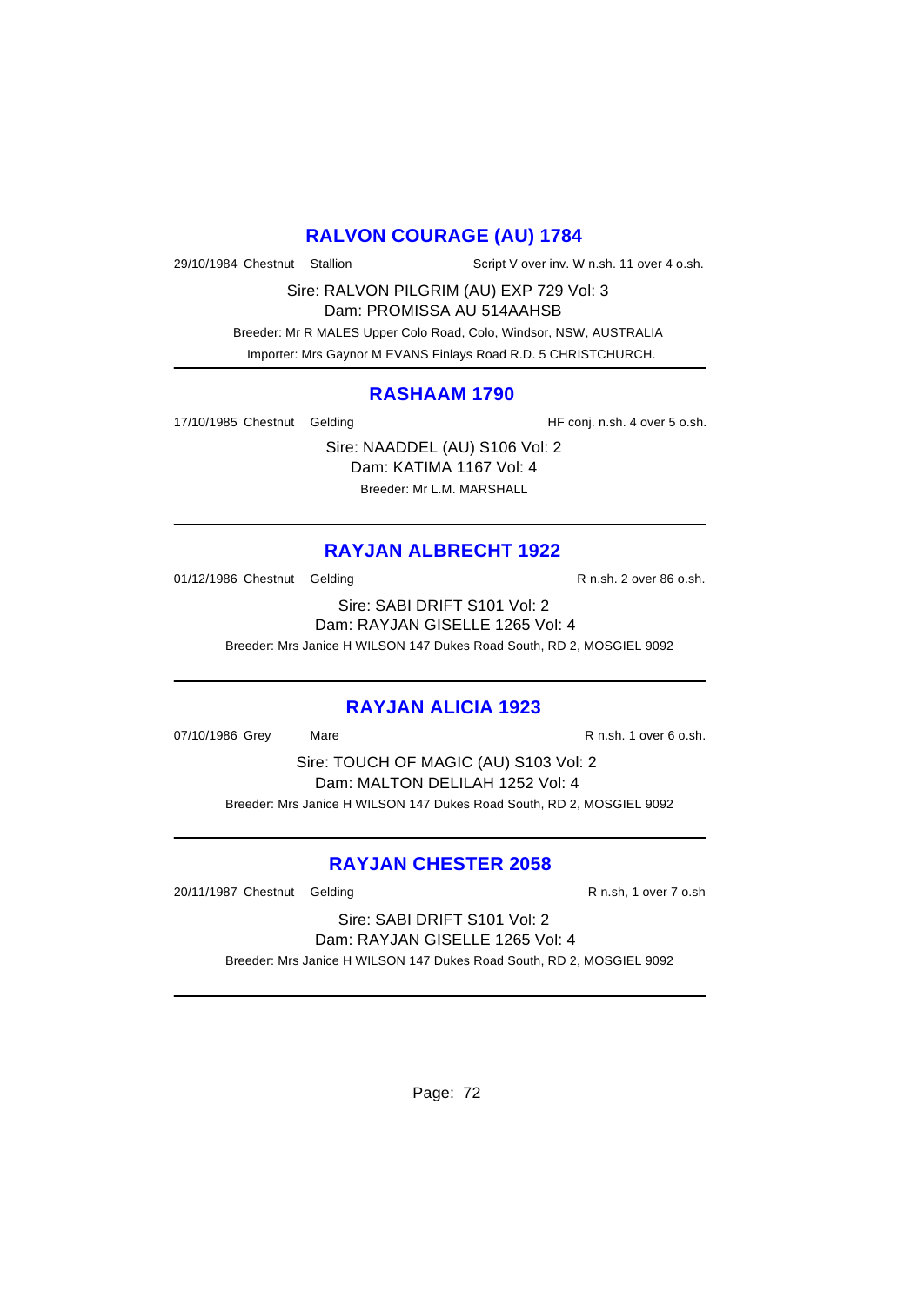### **RAYJAN JOHANNA 2099**

04/11/1988 Grey Mare Mare R n.sh, 1 over 8 o.sh

Sire: SABI DRIFT S101 Vol: 2 Dam: RAYJAN GISELLE 1265 Vol: 4 Breeder: Mrs Janice H WILSON 147 Dukes Road South, RD 2, MOSGIEL 9092

### **RELKO JAFFA 2112**

29/10/1988 Chestnut Mare **Loop on side n.sh, 2 over 8 o.sh** 

Sire: CYDEN SUN 1343 Vol: 5 Dam: FRANGIPANI 135 Vol: 2 Breeder: Mrs Kim A ORLANDO-REEP Pepepe Valley R.D. 2 HUNTLY.

# **RELKO ROUSSALKA 1985**

11/09/1986 Grey Mare Loop on side n.sh. 2 over 6 o.sh.

Sire: SALMAN (GB) 251 Vol: 2 Dam: SAAMEN JADINA 748 Vol: 4 Breeder: Mrs Kim A ORLANDO-REEP Pepepe Valley R.D. 2 HUNTLY.

### **RELKO SHABIKHA 1986**

15/11/1986 Grey Mare Loop on side n.sh. 3 over 6 o.sh.

Sire: SALMAN (GB) 251 Vol: 2 Dam: FRANGIPANI 135 Vol: 2 Breeder: Mrs Kim A ORLANDO-REEP Pepepe Valley R.D. 2 HUNTLY.

### **RELKO WAHID 1984**

17/09/1986 Grey Gelding Loop on side n.sh. 1 over 6 o.sh.

Sire: SALMAN (GB) 251 Vol: 2 Dam: WAIMEHA DAVINA 473 Vol: 3

Breeder: Mrs Kim A ORLANDO-REEP Pepepe Valley R.D. 2 HUNTLY.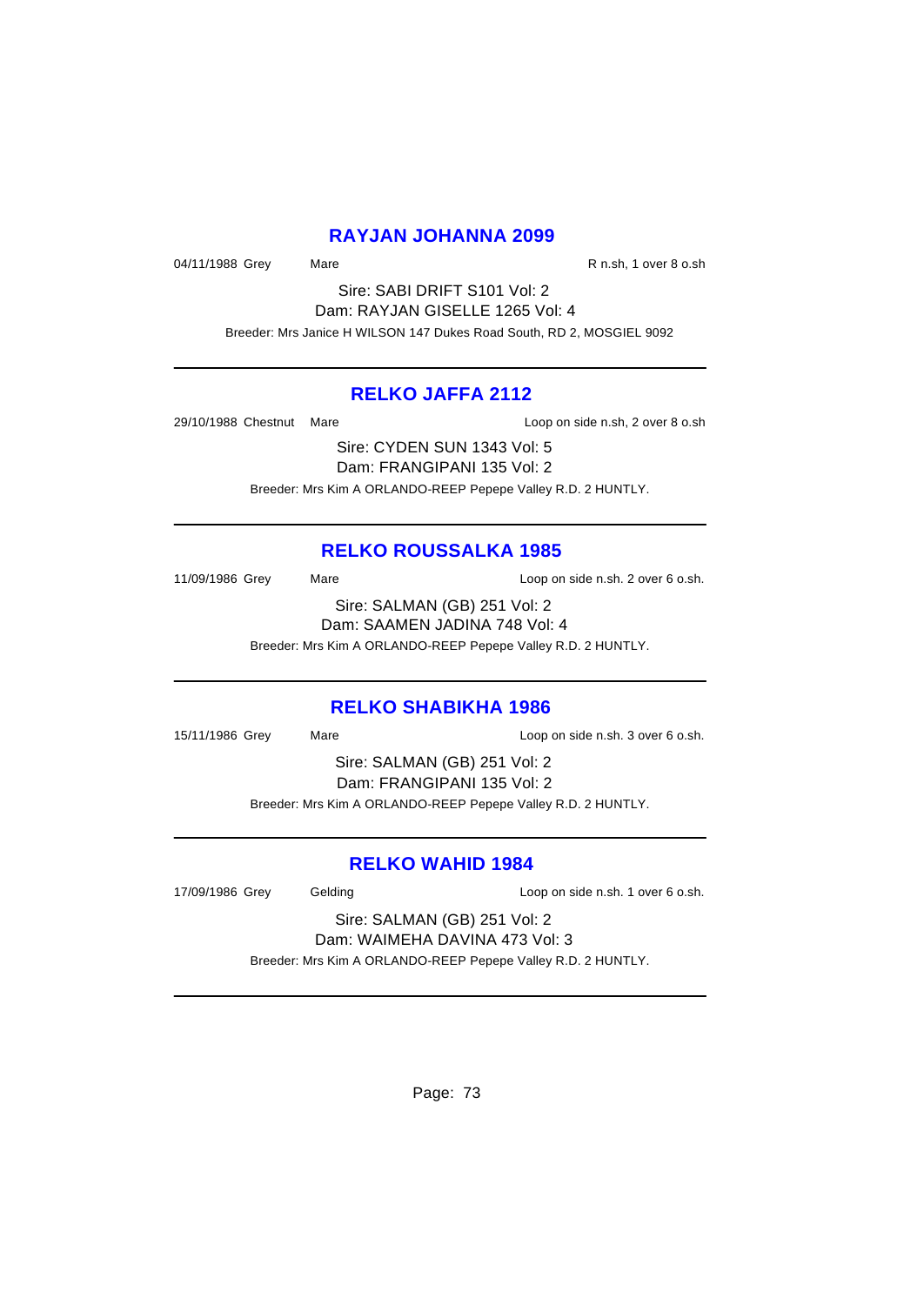# **REMA 1944**

21/10/1986 Chestnut Mare D in C n.sh. 3 over 6 o.sh.

Sire: TORRYBURN RAHSUL (AU) 1279 Vol: 5

Dam: RAMINA 459 Vol: 3

Breeder: Mrs Cindy L LIGGETT 19 Robertson Street Frankton QUEENSTOWN

### **REVELATION SILVER 1845**

20/09/1985 Grey Mare Mare HF conj. n.sh. 1 over 5 o.sh.

Sire: NAADDEL (AU) S106 Vol: 2 Dam: SILVER LADY 50 Vol: 1 Breeder: Mr David B MARSHALL Holly Farm, Harmans Road, RD 2, LEESTON 7682

# **RISHAN 1974**

23/10/1986 Bay Stallion AL conj. over bar over inverted horseshoe n.sh, 5 over 6 o.sh

Sire: THE AMBASSADOR (AU) 1087 Vol: 4 Dam: DELL LUFINA 917 Vol: 4 Breeder: Miss P. A. LEWIS R.D. 3 Leeston CHRISTCHURCH

# **ROBINA KEDEMAH 1924**

10/11/1986 Grey Gelding E & R n.sh. 16 o.nk.

Sire: WAIMEHA TARKA 322 Vol: 2 Dam: ROBINA NALA (AU) 442 Vol: 3 Breeder: Mrs Estelle G EMMETT R.D. 2 OPARAU.

# **ROYAL SILVER 1858**

16/02/1986 Grey Mare Mare A in U n.sh. 1 over 6 o.sh.

Sire: KEDAR 507 Vol: 3 Dam: NAH-TRICIA 1104 Vol: 4 Breeder: Mr A SANGSTER P.O. Box 76 Ward MARLBOROUGH.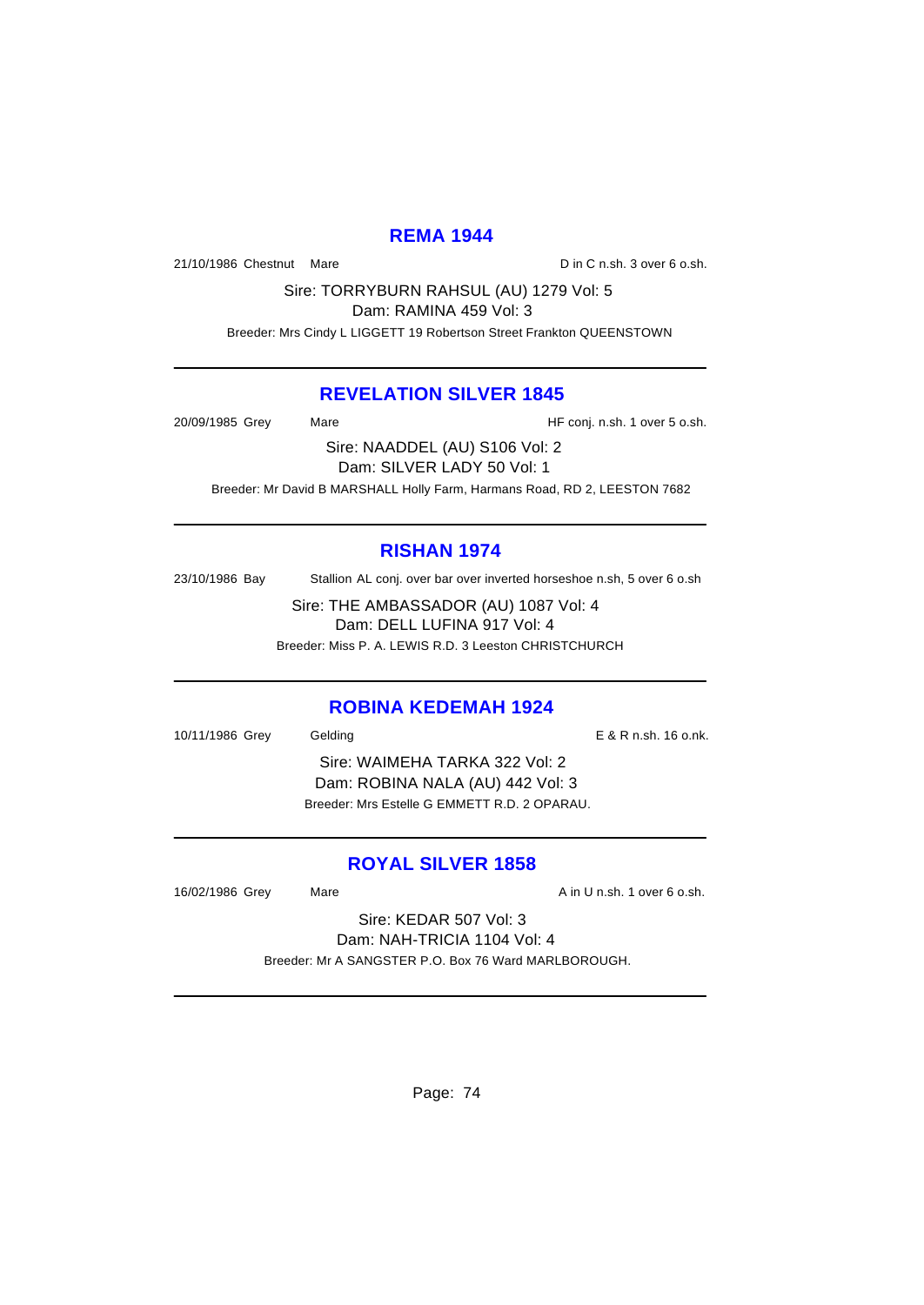### **RUBEYKA 2260**

06/11/1989 Chestnut Mare **EX n.sh, 47 o.sh** 

Sire: HY-WYNNE SHAKA (US) 1286 Vol: 5 Dam: EL DANCING DOLL 689 Vol: 3 Breeder: Mr Allan W SKINNER El Kheir Stud Ltd, 77 Gearon Rd, RD 1, WAIUKU 2681

#### **SADDARA 2044**

07/10/1987 Chestnut Mare Sthru W over 40 n.sh

Sire: KANDAHAR IBN KAZRA (GB) 1208 Vol: 4 Dam: SUUMAH (IIU) 61 Vol: 1 Breeder: Mrs Suzanne W SPRATT Maketu Road R.D. 9 TE PUKE.

# **SAFI 1793**

23/09/1985 Grey Mare Mare HF conj. n.sh. 2 over 5 o.sh.

Sire: SARACEN KARIM (CA) S119 Vol: 2 Dam: SARINA 649 Vol: 3 Breeder: Mr L.M. MARSHALL

# **SAPPHIRE CHANTILLY LACE 2029**

26/11/1987 Grey Mare SA over bar n.sh, 1 over 7 o.sh

Sire: ARABESQUE AZIEZE (AU) 574 Vol: 3 Dam: ARALEIGH JUDITH 3 Vol: 1 Breeder: Mrs Robyn LLEWELLYN c/- Mrs I Sinclair 127 Puriri Park WHANGAREI

# **SAPPHIRE CINNABRA 2229**

17/09/1989 Grey Mare SA over bar n.sh, 1 over 9 o.sh

#### Sire: GAI CADET (US) 730 Vol: 3 Dam: SAPPHIRE MAGIC BELLE 1852 Vol: 6

Breeder: Mrs Robyn LLEWELLYN c/- Mrs I Sinclair 127 Puriri Park WHANGAREI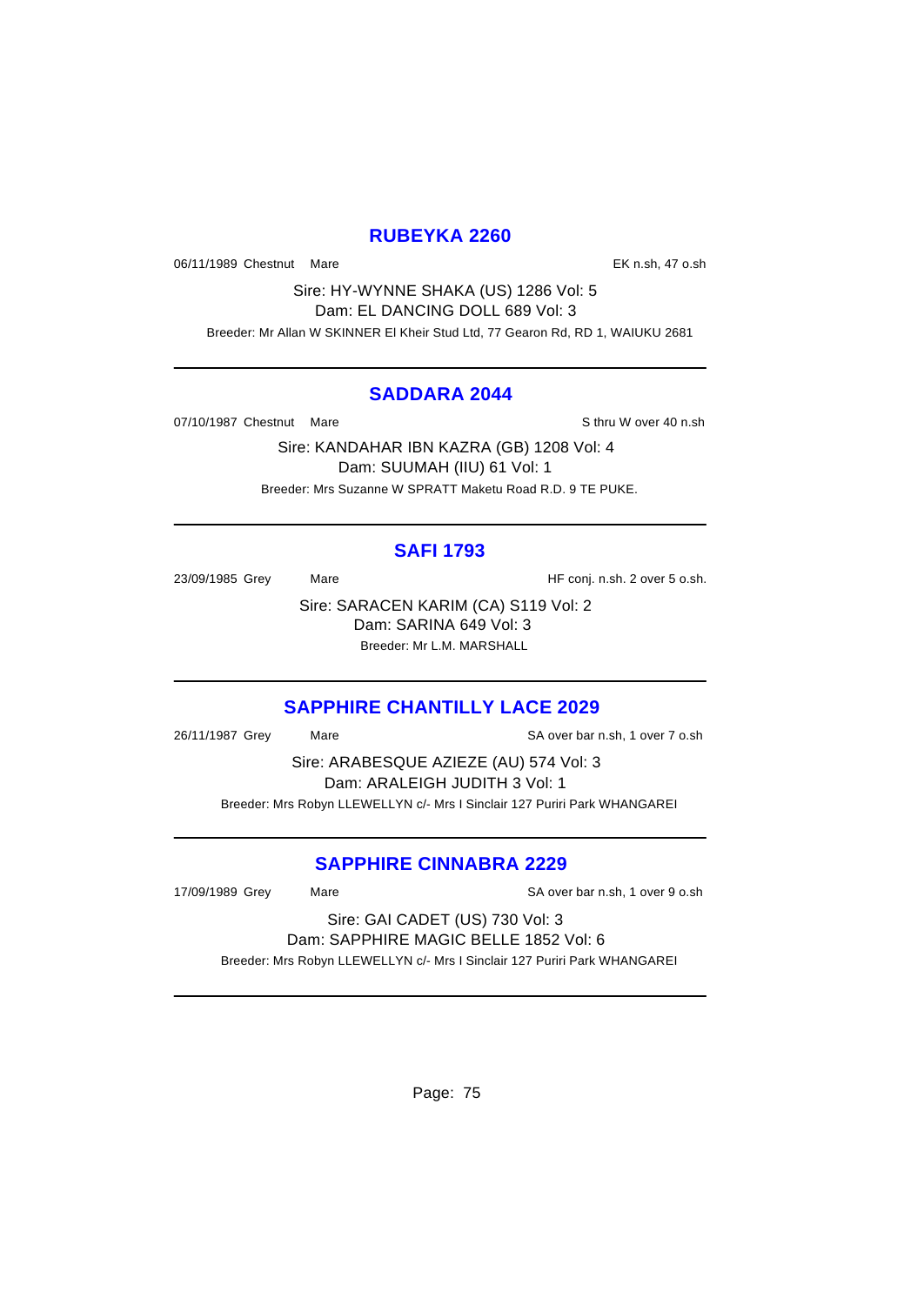## **SAPPHIRE MAGIC BELLE 1852**

13/10/1985 Grey Mare SA over bar n.sh. 1 over 5 o.sh.

Sire: TOUCH OF MAGIC (AU) S103 Vol: 2 Dam: KARAMEA ZELLA 1257 Vol: 4

Breeder: Mrs Robyn LLEWELLYN c/- Mrs I Sinclair 127 Puriri Park WHANGAREI

#### **SAPPHIRE MARQUIS 1851**

17/10/1985 Grey Gelding SA over bar n.sh. 2 over 5 o.sh.

Sire: ARALEIGH KAVANNA 371 Vol: 3 Dam: ARALEIGH JUDITH 3 Vol: 1 Breeder: Mrs Robyn LLEWELLYN c/- Mrs I Sinclair 127 Puriri Park WHANGAREI

# **SAPPHIRE PANACHE 2062**

30/11/1987 Grey Mare Mare SA over bar n.sh, 2 over 7 o.sh

Sire: ARABESQUE AZIEZE (AU) 574 Vol: 3 Dam: KARAMEA ZELLA 1257 Vol: 4

Breeder: Mrs Robyn LLEWELLYN c/- Mrs I Sinclair 127 Puriri Park WHANGAREI

### **SAPPHIRE SIRI 1906**

15/11/1986 Grey Mare SA over bar n.sh. 1 over 6 o.sh.

Sire: ARABESQUE AZIEZE (AU) 574 Vol: 3 Dam: ARALEIGH JUDITH 3 Vol: 1 Breeder: Mrs Robyn LLEWELLYN c/- Mrs I Sinclair 127 Puriri Park WHANGAREI

# **SAPPHIRE STATESMAN 2250**

13/11/1989 Grey Gelding SA over bar n.sh, 2 over 9 o.sh

Sire: ARABESQUE AZIEZE (AU) 574 Vol: 3 Dam: ARALEIGH JUDITH 3 Vol: 1

Breeder: Mrs Robyn LLEWELLYN c/- Mrs I Sinclair 127 Puriri Park WHANGAREI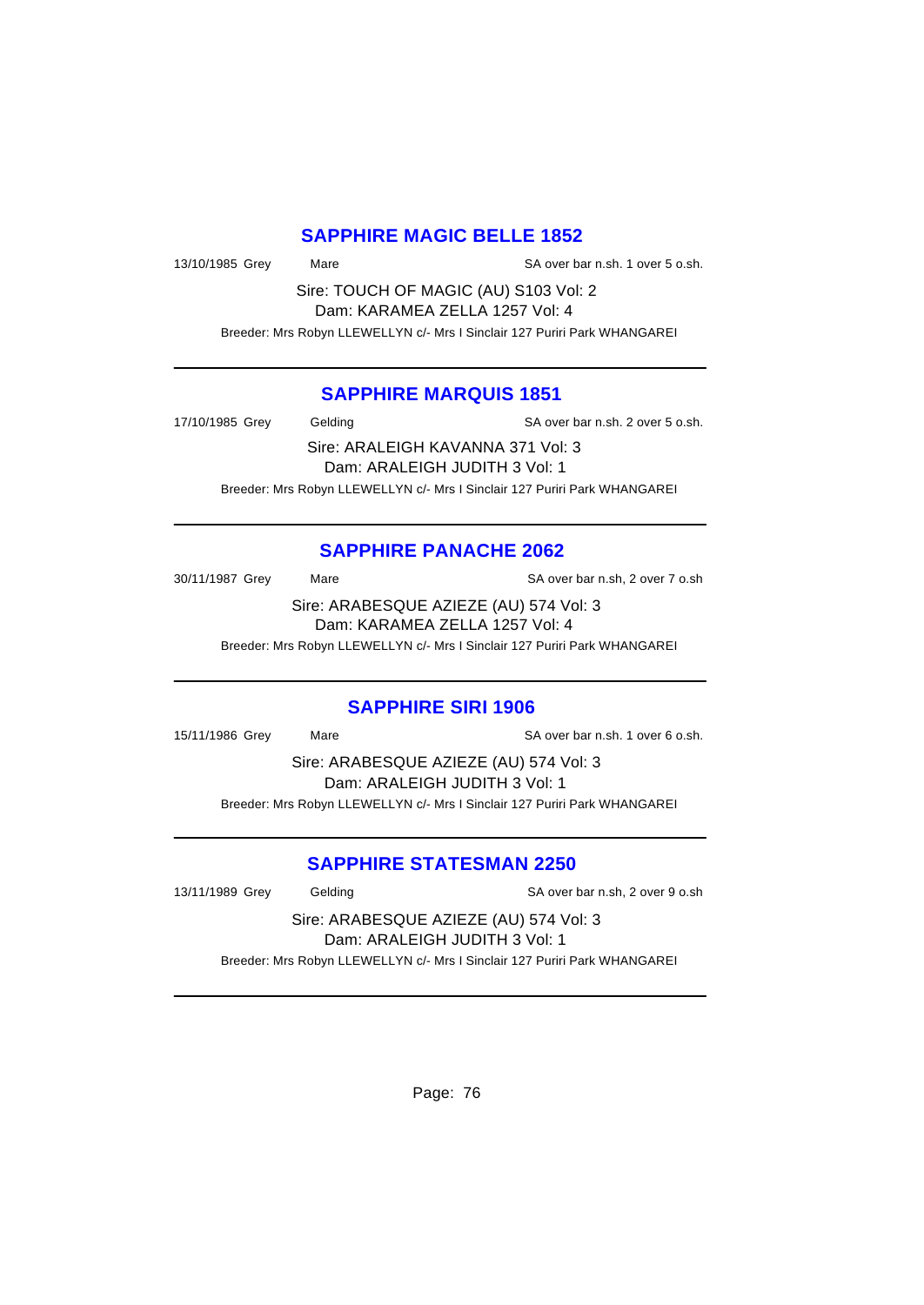# **SAPPHIRE TALISMAN 2142**

03/12/1988 Grey Gelding Gelding SA over bar n.sh, 1 over 8 o.sh

Sire: ARABESQUE AZIEZE (AU) 574 Vol: 3 Dam: ARALEIGH JUDITH 3 Vol: 1

Breeder: Mrs Robyn LLEWELLYN c/- Mrs I Sinclair 127 Puriri Park WHANGAREI

#### **SARNEEM 1969**

09/09/1986 Grey Gelding Gelding HF conj. n.sh. 1 over 6 o.sh.

Sire: SARACEN KARIM (CA) S119 Vol: 2 Dam: SILVER ANNA 757 Vol: 4 Breeder: Mr L.M. MARSHALL

# **SARONETT ISTAFTARA 2207**

01/12/1989 Chestnut Stallion MS n.sh, 9 o.sh

Sire: HILLVIEW EQUALISER 1813 Vol: 6 Dam: WAIMEHA SURELLA 602 Vol: 3 Breeder: Ms. M A BENNETT P.O. Box 29, MORRINSVILLE.

# **SEVEN ARROWS MIAHEYYUN 2156**

29/09/1988 Grey Stallion Arrow to right thru' 7 n.sh, 1 over 88 o.sh

Sire: DYNAMIT (NL) 238 Vol: 2 Dam: MAJESKA 463 Vol: 3 Breeder: Mr K G MANSON White Pine Bush Road R.D. 1 WHAKATANE.

# **SHAALBANAH 2047**

02/10/1987 Chestnut Mare **Mark 1988** HF conj. n.sh, 2 over 7 o.sh

Sire: NAADDEL (AU) S106 Vol: 2 Dam: SHAALTARAH 849 Vol: 4

Breeder: Mr David B MARSHALL Holly Farm, Harmans Road, RD 2, LEESTON 7682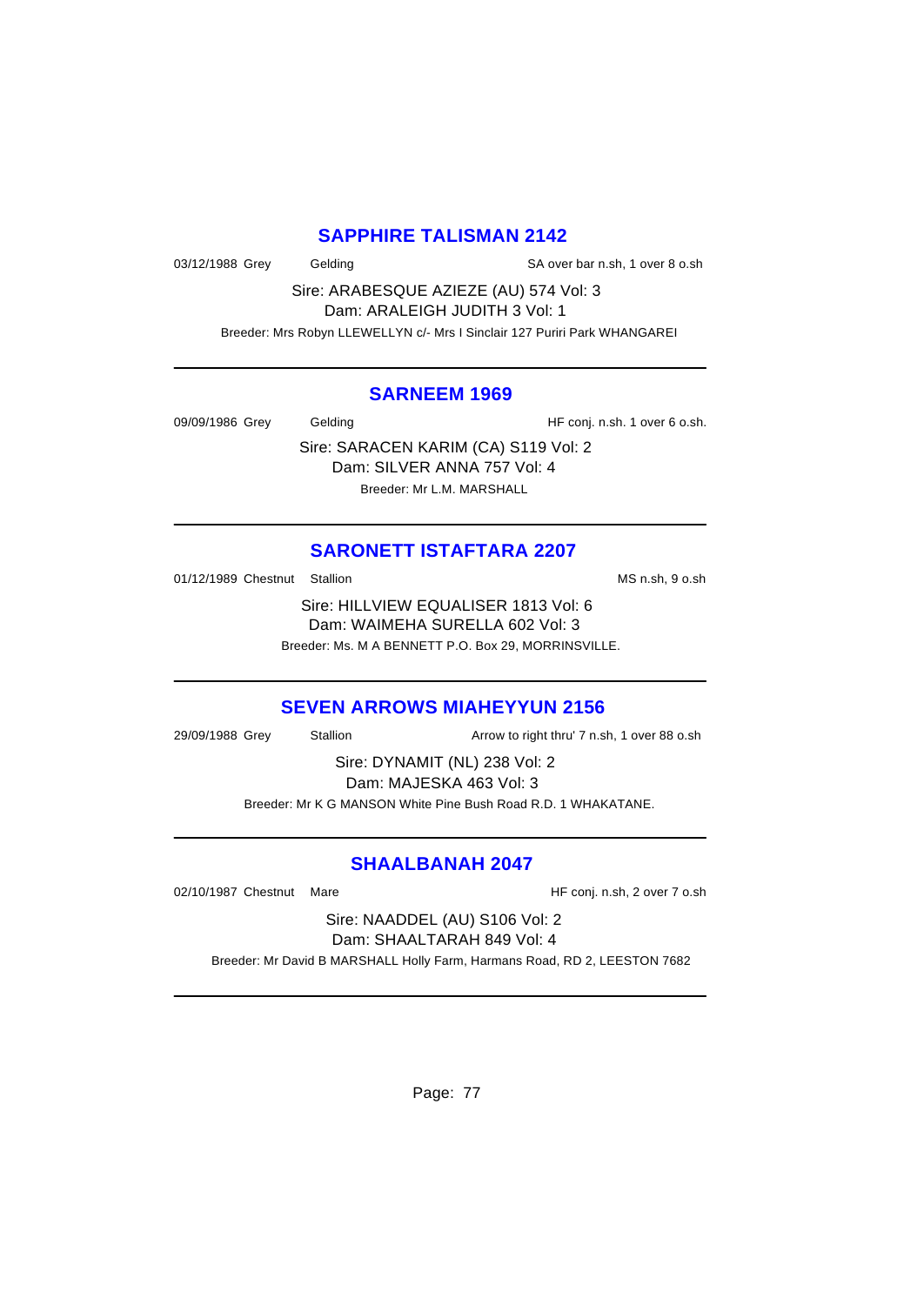### **SHAKI DARI 1981**

24/09/1986 Grey Mare Mare IX n.sh. 1 over 6 o.sh.

Sire: IBN KARIM 758 Vol: 4 Dam: EMBLIM 508 Vol: 3 Breeder: Mr A R CAMERON R.D. 11 FOXTON.

### **SHAKI KALLALA 1979**

| 26/10/1986 Grey | Mare                                    | IK n.sh. 2 over 6 o.sh. |
|-----------------|-----------------------------------------|-------------------------|
|                 | Sire: IBN KARIM 758 Vol: 4              |                         |
|                 | Dam: BINT KILLALA 642 Vol: 3            |                         |
|                 | Breeder: Mr A R CAMERON R.D. 11 FOXTON. |                         |

#### **SHAKI KARIM 1980**

21/10/1986 Grey Stallion Stallion State State State State State State State State State State State State State Sire: IBN KARIM 758 Vol: 4 Dam: SHEMA GOLD 987 Vol: 4 Breeder: Mr A R CAMERON R.D. 11 FOXTON.

**SHAKLAN MAGIC (AU) 2095**

26/08/1986 Chestnut Stallion Arrow to right through H over T n.sh, 1 over 6 o.sh

Sire: AMIR EL SHAKLAN GB 5017AAHSB Dam: SKY LYN AU 3575AAHSB

 Breeder: G.O & C.F FERGUSON Hazeldean, South Gundagai, AUSTRALIA. Importer: Mrs L Rosemary SHAW Okoroire Road 179, RD 2, TIRAU

# **SHALIMAR KASSA 2110**

26/10/1988 Chestnut Mare W on side n.sh, 3 over 8 o.sh

Sire: SABRE 648 Vol: 3 Dam: SILVER FERN FALIMA 1129 Vol: 4 Breeder: Mr Graeme J THOMPSON Fairton RD 2 ASHBURTON 7772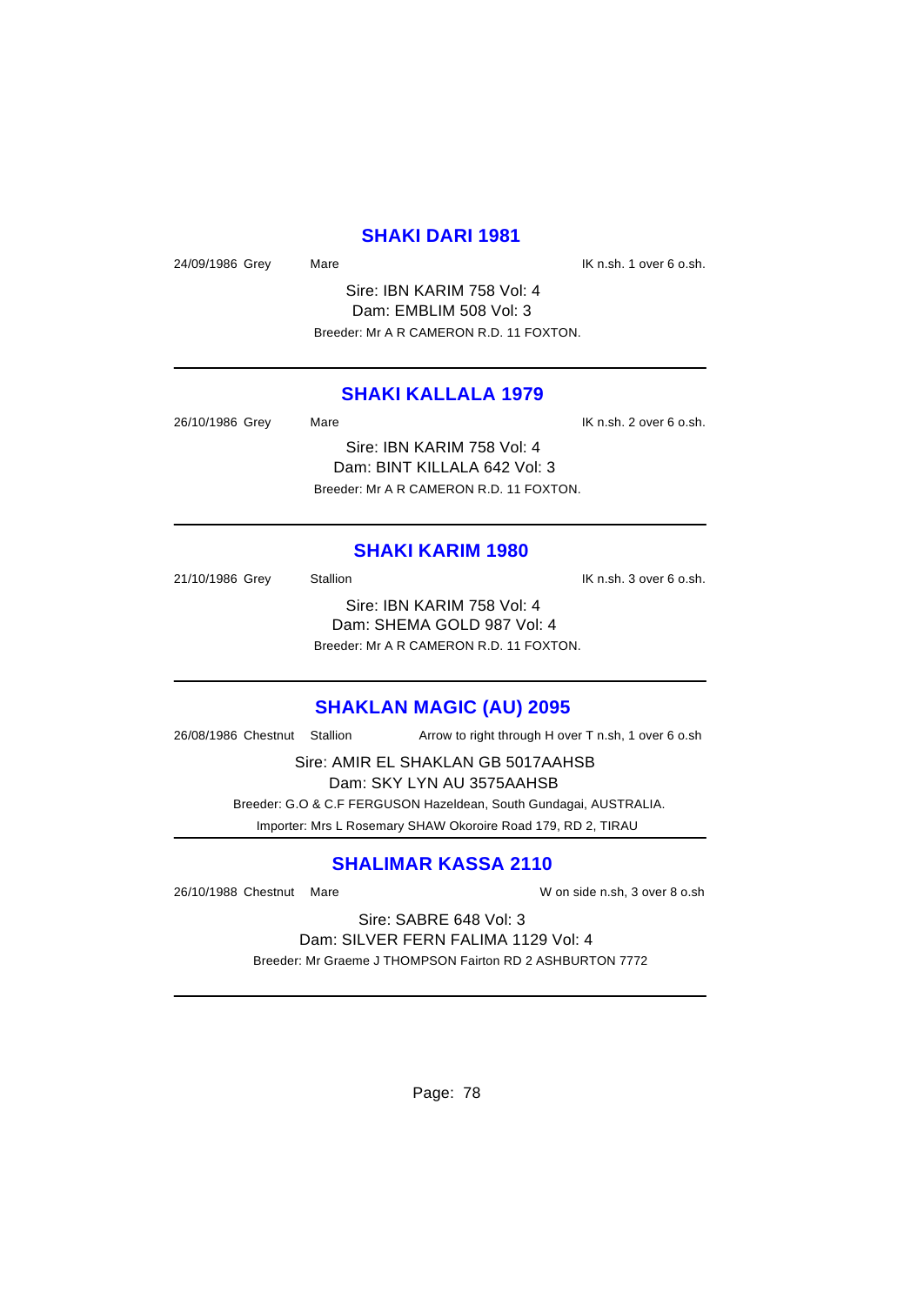### **SHALIMAR SHAZAHN 1804**

08/09/1985 Chestnut Stallion W on side n.sh. 2 over 5 o.sh.

Sire: SABRE 648 Vol: 3 Dam: SILVER FERN FALIMA 1129 Vol: 4 Breeder: Mr Graeme J THOMPSON Fairton RD 2 ASHBURTON 7772

### **SHALOM LA ISH (CA) 2223**

10/02/1985 Grey Stallion Stallion States States Assembly NB n.sh, 5 o.sh

Sire: IBN AMOURA CA 167740CA Dam: SHALOM HA YONAH CA 220413CA

Breeder: SHALOM FARM ARABIANS Gormley, Ontario, CANADA

Importer: Partnership MORRIS G.E. & V.J

# **SHAMIR BAANARD 2160**

13/11/1988 Chestnut Gelding The State of HF conj. n.sh, 5 over 8 o.sh

Sire: CYRASA (GB) 1281 Vol: 5 Dam: SHAALTARAH 849 Vol: 4

Breeder: Mr David B MARSHALL Holly Farm, Harmans Road, RD 2, LEESTON 7682

# **SHARVEL KHALIFA (AU) 1880**

29/10/1979 Bay Gelding S over V n.sh. 1 over 9 o.sh.

Sire: MASHOUR AU 3471AAHSB Dam: LEYLANI AU 2706AAHSB Breeder: WEBBER G & C AUSTRALIA

Importer: Miss Jacquie M WEBBY 25 Don Street, OAMARU 9400

# **SHASA 2025**

18/10/1987 Grey Gelding Gelding J over 3 n.sh

Sire: KANDAHAR IBN KAZRA (GB) 1208 Vol: 4 Dam: SEETHA 1446 Vol: 5

Breeder: Miss Beverley A JONES c/- S Spratt 107 Mateku Rd, RD 9 TE PUKE 3189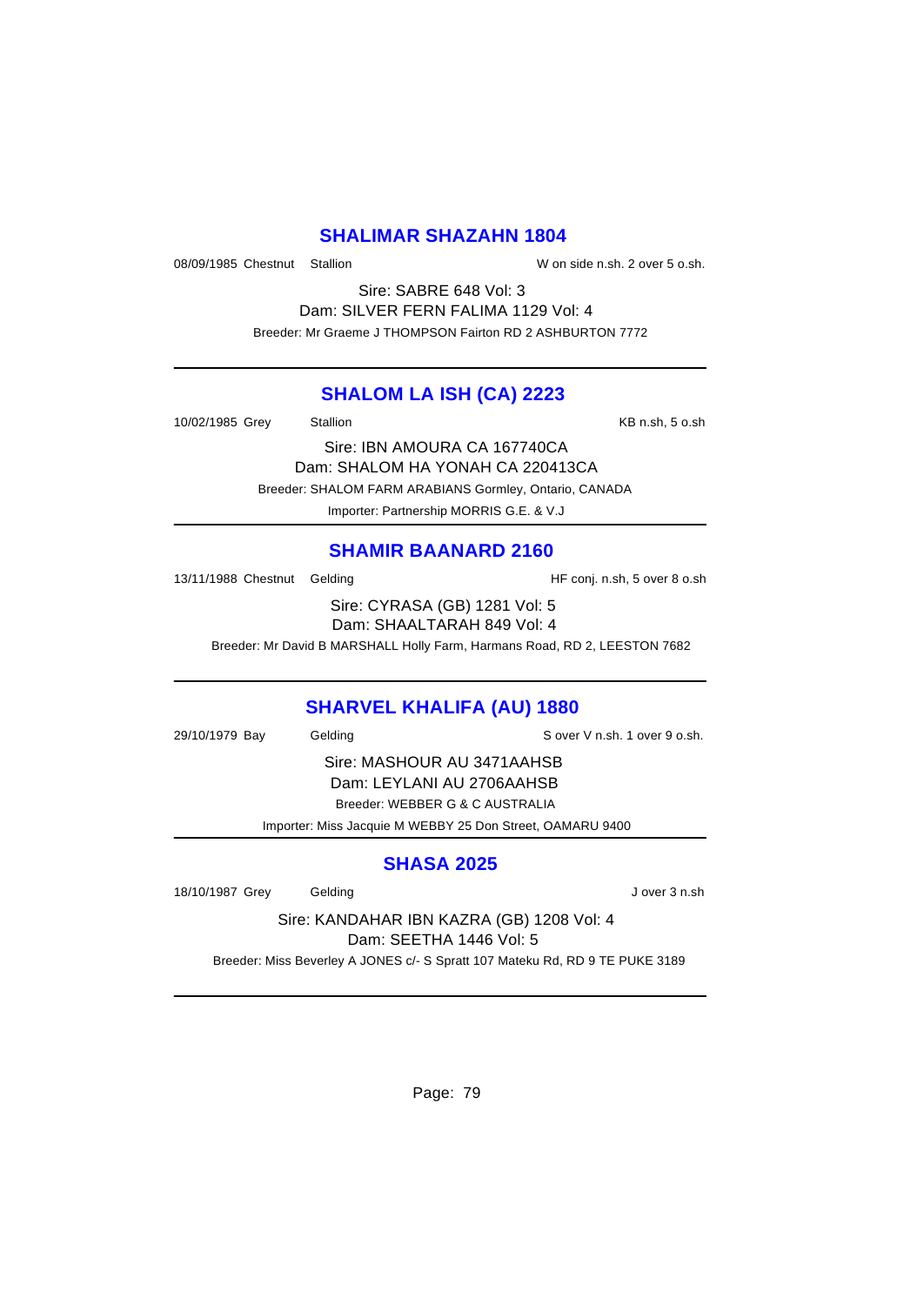### **SHAULA 1830**

22/08/1985 Grey Mare Diamond n.sh. 1 over 5 o.sh.

Sire: DELLMOUNT IBN PILGRIM 716 Vol: 3 Dam: E`ARLIA USIYA (AU) 572 Vol: 3 Breeder: Mrs Heather F RINGLAND Flat 4 9 Kipling Street CHRISTCHURCH 8024

### **SHAVADA FLAME 2171**

11/10/1988 Chestnut Mare **JS n.sh, 8 o.sh** 

Sire: ERHARD 349 Vol: 3 Dam: NGAPA ATAIR 1509 Vol: 5 Breeder: Mr D J STEVENSON Te Poi Road, R.D. 2, TIRAU.

### **SHERWOOD ADRIA 2281**

14/12/1989 Bay Mare Mare HB conj. n.sh, 4 over 9 o.sh

Sire: JABAL S16 Vol: 1 Dam: SHERWOOD A`ISHA 678 Vol: 3 Breeder: Miss Helen A BRAY 174 O'Hallorans Road, RD 1, OXFORD 7495

### **SHERWOOD CHALDEA 1803**

02/01/1986 Bay Mare Mare HB conj. n.sh. 2 over 5 o.sh.

Sire: SKY HAWK (GB) 254 Vol: 2 Dam: TARALEA CHAUNTEL 1016 Vol: 4 Breeder: Miss Helen A BRAY 174 O'Hallorans Road, RD 1, OXFORD 7495

### **SHERWOOD SHALISHA 2076**

13/10/1987 Bay Mare Mare HB conj. n.sh, 1 over 7 o.sh

Sire: SKY HAWK (GB) 254 Vol: 2 Dam: FARAWAY VE'ERA (AU) 1604 Vol: 5 Breeder: Miss Helen A BRAY 174 O'Hallorans Road, RD 1, OXFORD 7495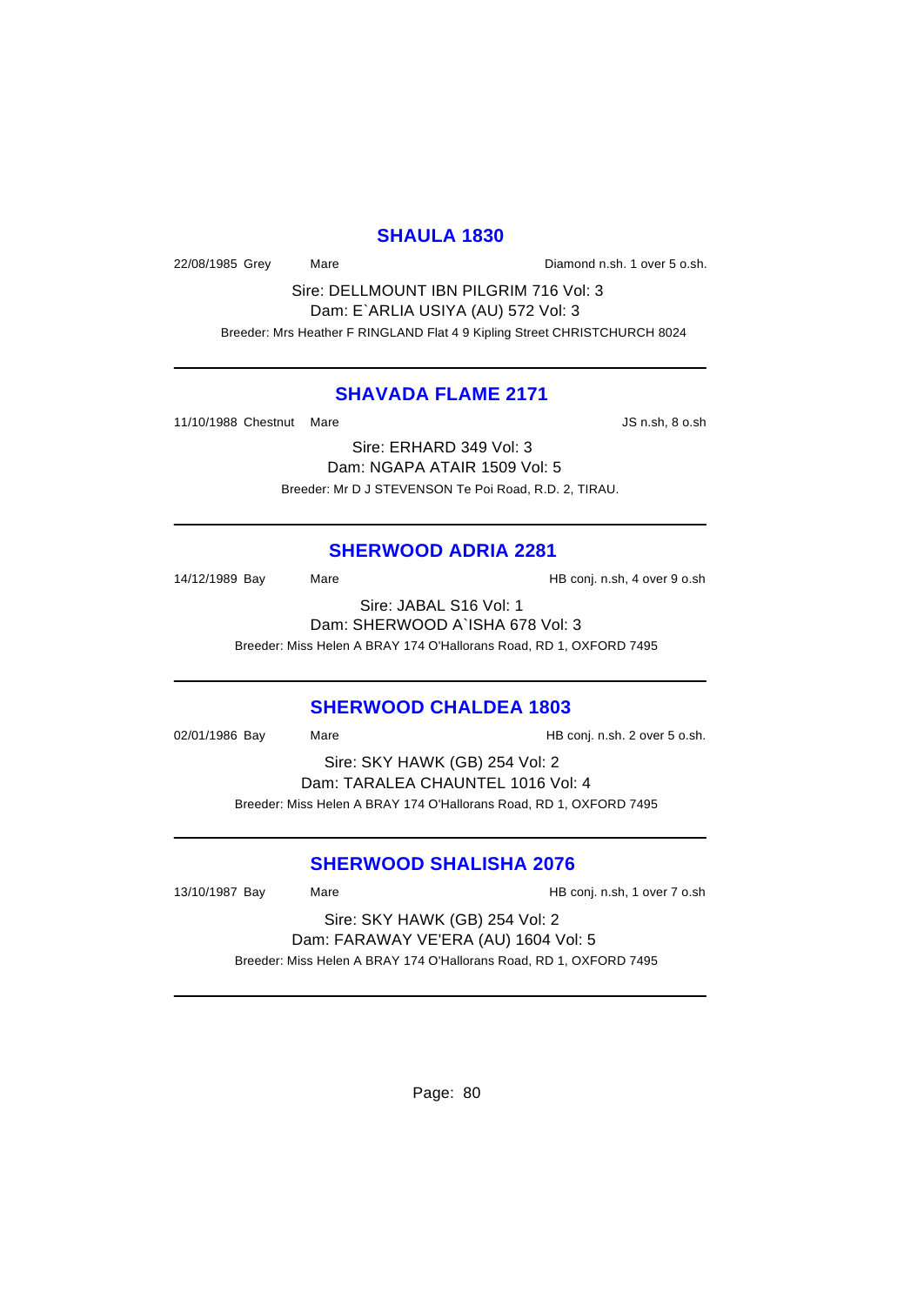#### **SHERWOOD SHARAIM 2280**

01/11/1989 Bay Mare Mare HB conj. n.sh, 1 over 9 o.sh

Sire: SKY HAWK (GB) 254 Vol: 2 Dam: FARAWAY VE'ERA (AU) 1604 Vol: 5 Breeder: Miss Helen A BRAY 174 O'Hallorans Road, RD 1, OXFORD 7495

#### **SHERWOOD SHARIYA 1948**

11/10/1986 Bay Mare HB conj. n.sh. 2 over 6 o.sh.

Sire: SKY HAWK (GB) 254 Vol: 2 Dam: FARAWAY VE'ERA (AU) 1604 Vol: 5 Breeder: Miss Helen A BRAY 174 O'Hallorans Road, RD 1, OXFORD 7495

#### **SHERWOOD TAMMUZ 2279**

09/11/1989 Chestnut Stallion HB conj. n.sh, 2 over 9 o.sh

Sire: LYRIC 299 Vol: 2 Dam: ANATOLIA 342 Vol: 3

Breeder: Miss Helen A BRAY 174 O'Hallorans Road, RD 1, OXFORD 7495

### **SHEVA 2200**

24/05/1989 Bay Mare Mare Din C n.sh, 2 over 9 o.sh

Sire: TORRYBURN RAHSUL (AU) 1279 Vol: 5 Dam: ZAMORA 1536 Vol: 5 Breeder: Mr Russell A LIGGETT 19 Robertson Street Frankton QUEENSTOWN

### **SILVER AZELLE 2163**

16/11/1988 Grey Mare Mare HF conj. n.sh, 3 over 8 o.sh

Sire: NAADDEL (AU) S106 Vol: 2 Dam: GOLDEN EMBER 154 Vol: 2

Breeder: Mr David B MARSHALL Holly Farm, Harmans Road, RD 2, LEESTON 7682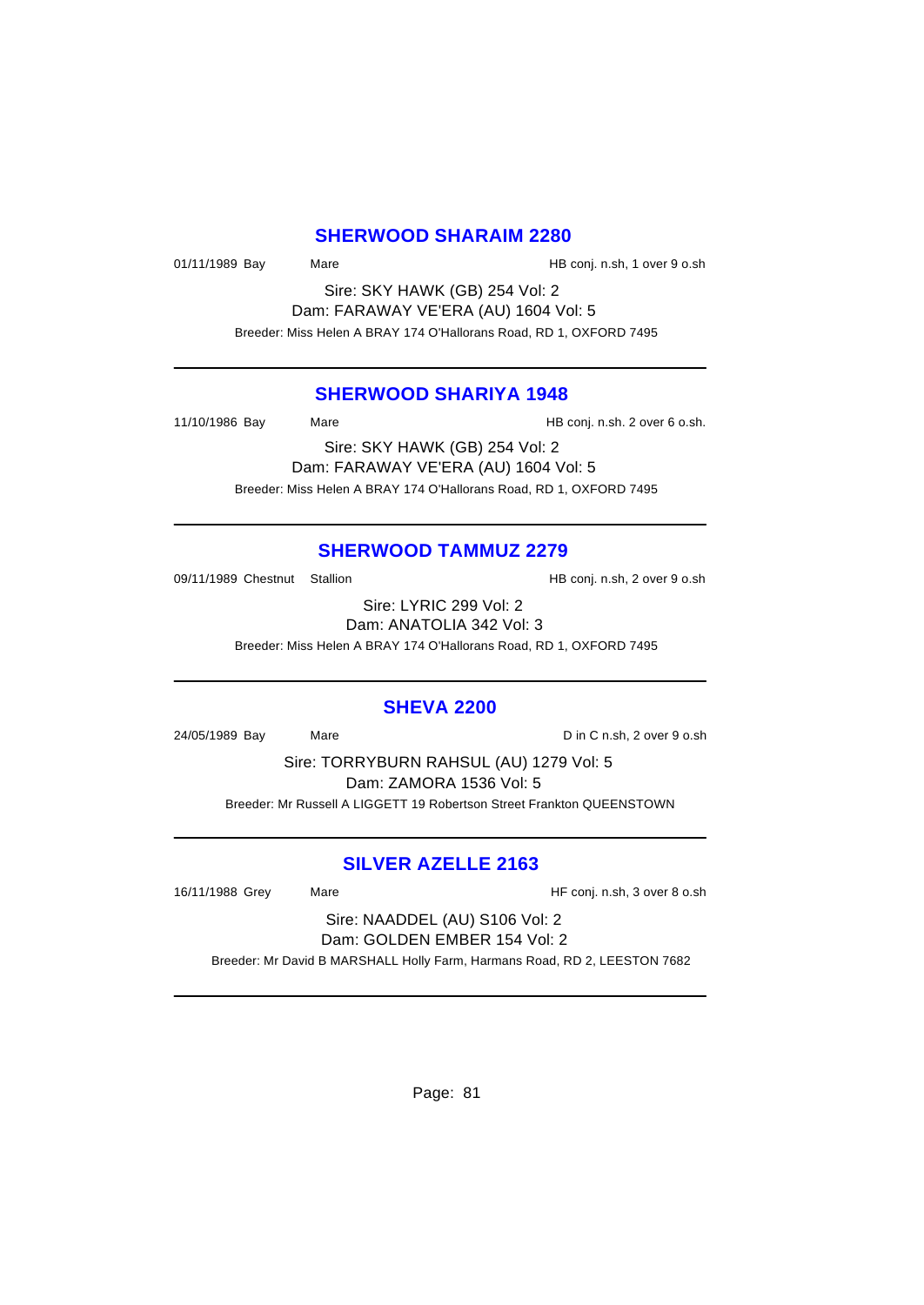### **SILVER IMPRESS 2162**

28/10/1988 Grey Mare Mare HF conj. n.sh, 2 over 8 o.sh

Sire: SILVER IMPERIAL 979 Vol: 4 Dam: NAZARITE 505 Vol: 3

Breeder: Mr David B MARSHALL Holly Farm, Harmans Road, RD 2, LEESTON 7682

### **SILVER JABALZON 2103**

10/11/1988 Grey Gelding Gelding HF conj. n.sh, 1 over 8 o.sh

Sire: JABAL S16 Vol: 1 Dam: SILVER ANNA 757 Vol: 4 Breeder: Mr David B MARSHALL Holly Farm, Harmans Road, RD 2, LEESTON 7682

### **SILVER KARIM 1849**

24/10/1985 Grey Stallion 31 States States States 1K n.sh. 1 over 5 o.sh. Sire: SARACEN KARIM (CA) S119 Vol: 2 Dam: BINT KILLALA 642 Vol: 3 Breeder: Mr A R CAMERON R.D. 11 FOXTON.

### **SILVER NAADIAH 2256**

30/10/1989 Grey Mare HF conj. n.sh, 4 over 9 o.sh Sire: NAADDEL (AU) S106 Vol: 2 Dam: SILVER MAID 51 Vol: 1 Breeder: Mr David B MARSHALL Holly Farm, Harmans Road, RD 2, LEESTON 7682

### **SILVER NAARIANNE 2161**

25/10/1988 Grey Mare Mare HF conj. n.sh, 1 over 8 o.sh

Sire: SILVER IMPERIAL 979 Vol: 4 Dam: KARRAN 991 Vol: 4

Breeder: Mr David B MARSHALL Holly Farm, Harmans Road, RD 2, LEESTON 7682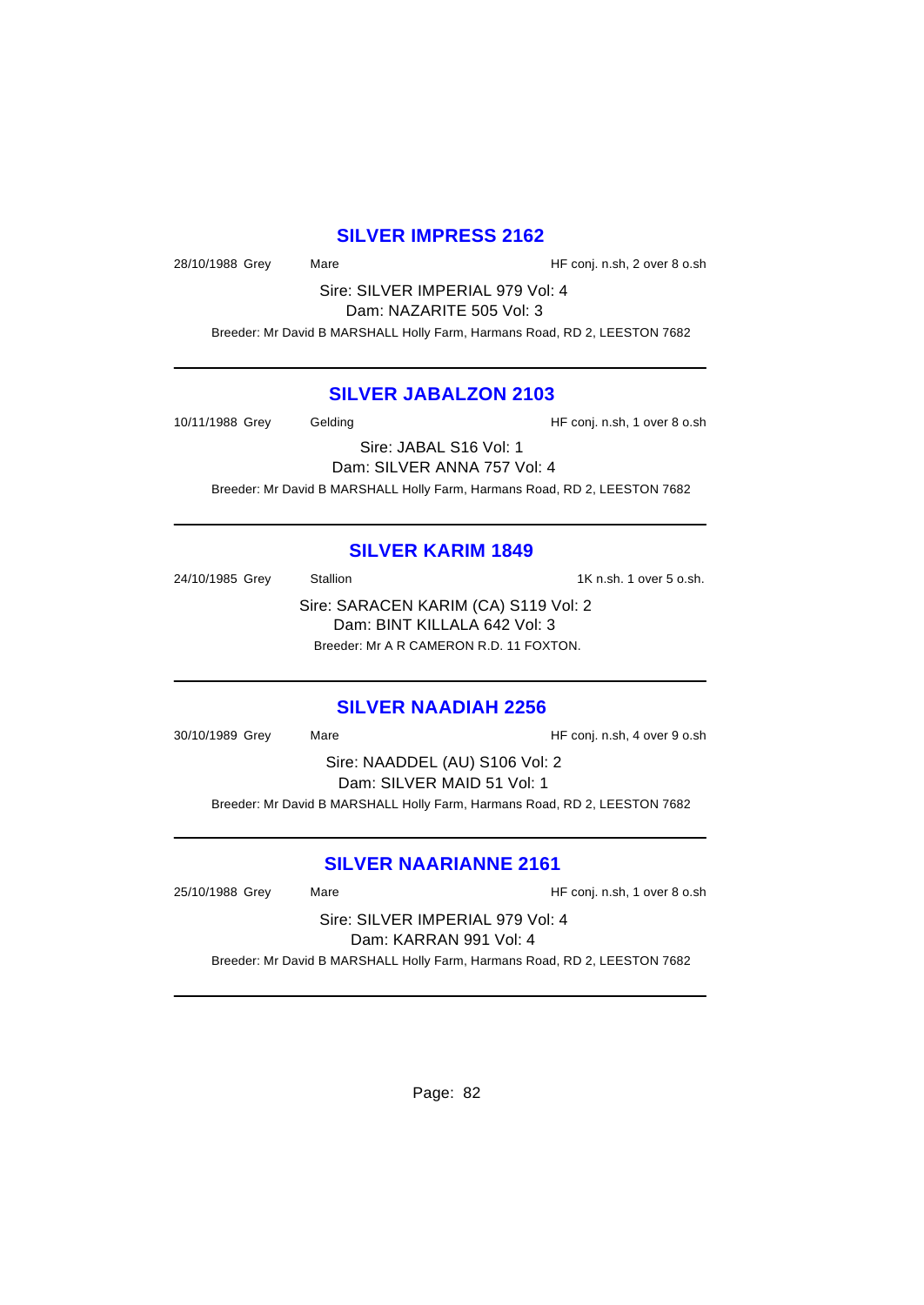### **SILVER SATIN 2051**

31/12/1987 Grey Mare Mare HF conj. n.sh, 5 over 7 o.sh

Sire: JABAL S16 Vol: 1 Dam: SILVER LADY 50 Vol: 1 Breeder: Mr David B MARSHALL Holly Farm, Harmans Road, RD 2, LEESTON 7682

#### **SILVER TINAH 2276**

18/11/1989 Grey Mare Mare HF conj. n.sh, 2 over 9 o.sh

Sire: SILVER IMPERIAL 979 Vol: 4 Dam: KATIMA 1167 Vol: 4 Breeder: Mr David B MARSHALL Holly Farm, Harmans Road, RD 2, LEESTON 7682

### **SIMBAR 2015**

28/10/1987 Grey Gelding Gelding Sin circle over 20 n.sh Sire: HILAND CHIEF (AU) S85 Vol: 2 Dam: SERANA 419 Vol: 3

Breeder: Mrs E Anne SPARKS 1199 Churchill Road, RD 1, TUAKAU 2696

### **SIMEON SHOMER (AU) 2090**

20/08/1986 Bay Stallion Triangle over lazy P n.sh, 2 over 6 o.sh Sire: SIMEON SA'AR GB 4182AAHSB Dam: SIMEON SHIRLI AU 3616AAHSB Breeder: SIMON & RICHMOND AUSTRALIA.

Importer: Mrs Suzanne W SPRATT Maketu Road R.D. 9 TE PUKE.

# **SJ FLAME 1905**

25/10/1986 Chestnut Gelding 1 over SJA n.sh.

Sire: KANDAHAR IBN KAZRA (GB) 1208 Vol: 4 Dam: ZENOBIA 655 Vol: 3 Breeder: Miss S MURDOCH 33 Muricata Ave MT MAUNGANUI.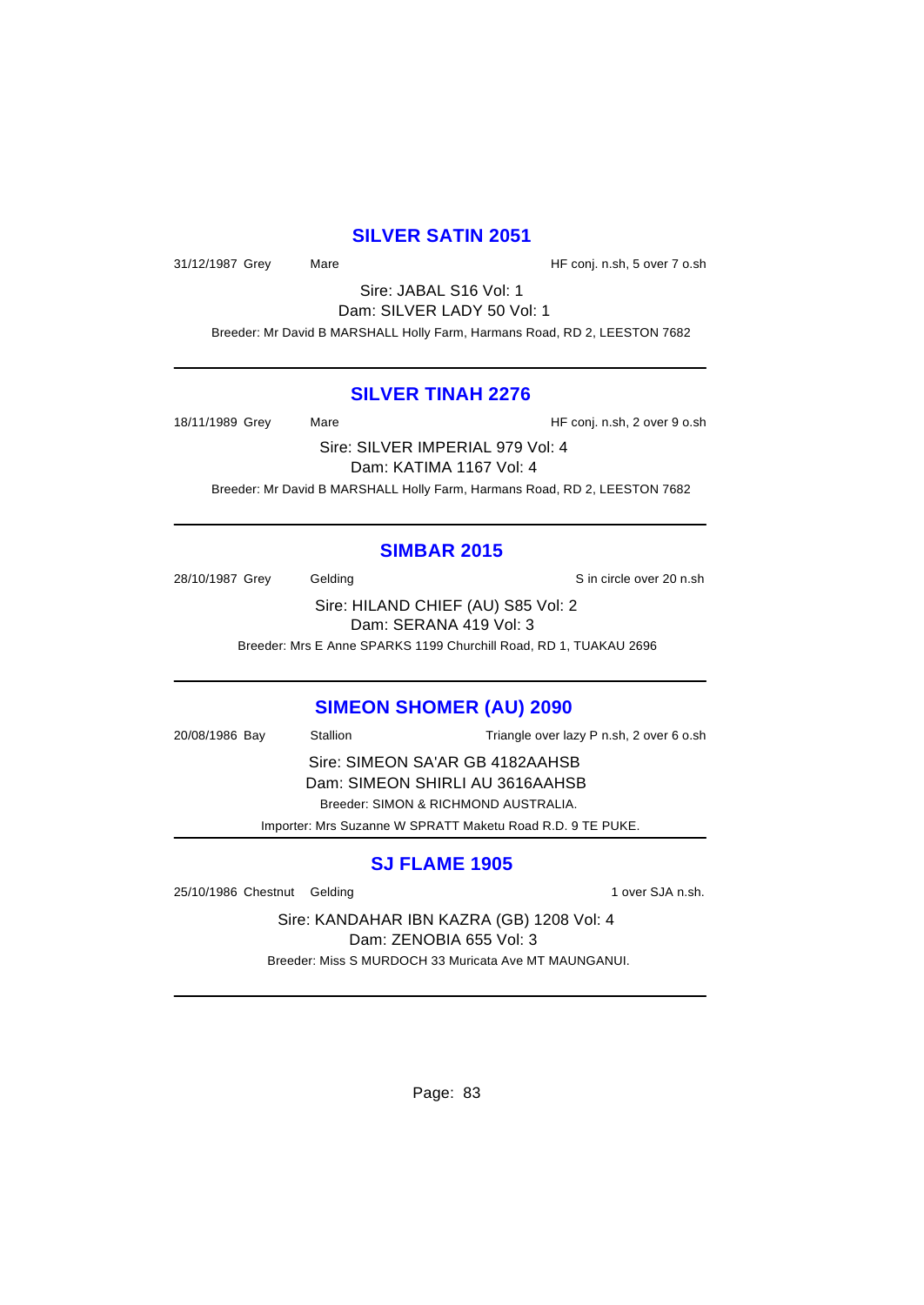## **SJ JASON 2020**

13/10/1987 Grey Gelding Care Contact Contact Contact Contact Contact Contact Contact Contact Contact Contact Contact Contact Contact Contact Contact Contact Contact Contact Contact Contact Contact Contact Contact Contact C

Sire: KANDAHAR IBN KAZRA (GB) 1208 Vol: 4 Dam: SAYIDAH 746 Vol: 4 Breeder: Miss S MURDOCH 33 Muricata Ave MT MAUNGANUI.

#### **SONOMA 1945**

23/10/1986 Chestnut Mare **D** in C n.sh. 4 over 6 o.sh.

Sire: TORRYBURN RAHSUL (AU) 1279 Vol: 5 Dam: NARMINA 1171 Vol: 4 Breeder: Mrs Cindy L LIGGETT 19 Robertson Street Frankton QUEENSTOWN

### **SS AZZIZAM 2211**

24/10/1989 Bay Mare Mare Share Sthru W over 45 n.sh

Sire: SIMEON SHOMER (AU) 2090 Vol: 6 Dam: ALIA 1788 Vol: 6 Breeder: Mrs Suzanne W SPRATT Maketu Road R.D. 9 TE PUKE.

#### **SS MAHTOB 2212**

18/10/1989 Bay Mare Sthru W over 46 n.sh

Sire: SIMEON SHOMER (AU) 2090 Vol: 6 Dam: FARRAH 559 Vol: 3 Breeder: Mrs Suzanne W SPRATT Maketu Road R.D. 9 TE PUKE.

### **SS SHAKARN 2213**

29/10/1989 Chestnut Gelding School and Sthru W over 47 n.sh

Sire: SIMEON SHOMER (AU) 2090 Vol: 6 Dam: KALINKA 420 Vol: 3 Breeder: Mrs Suzanne W SPRATT Maketu Road R.D. 9 TE PUKE.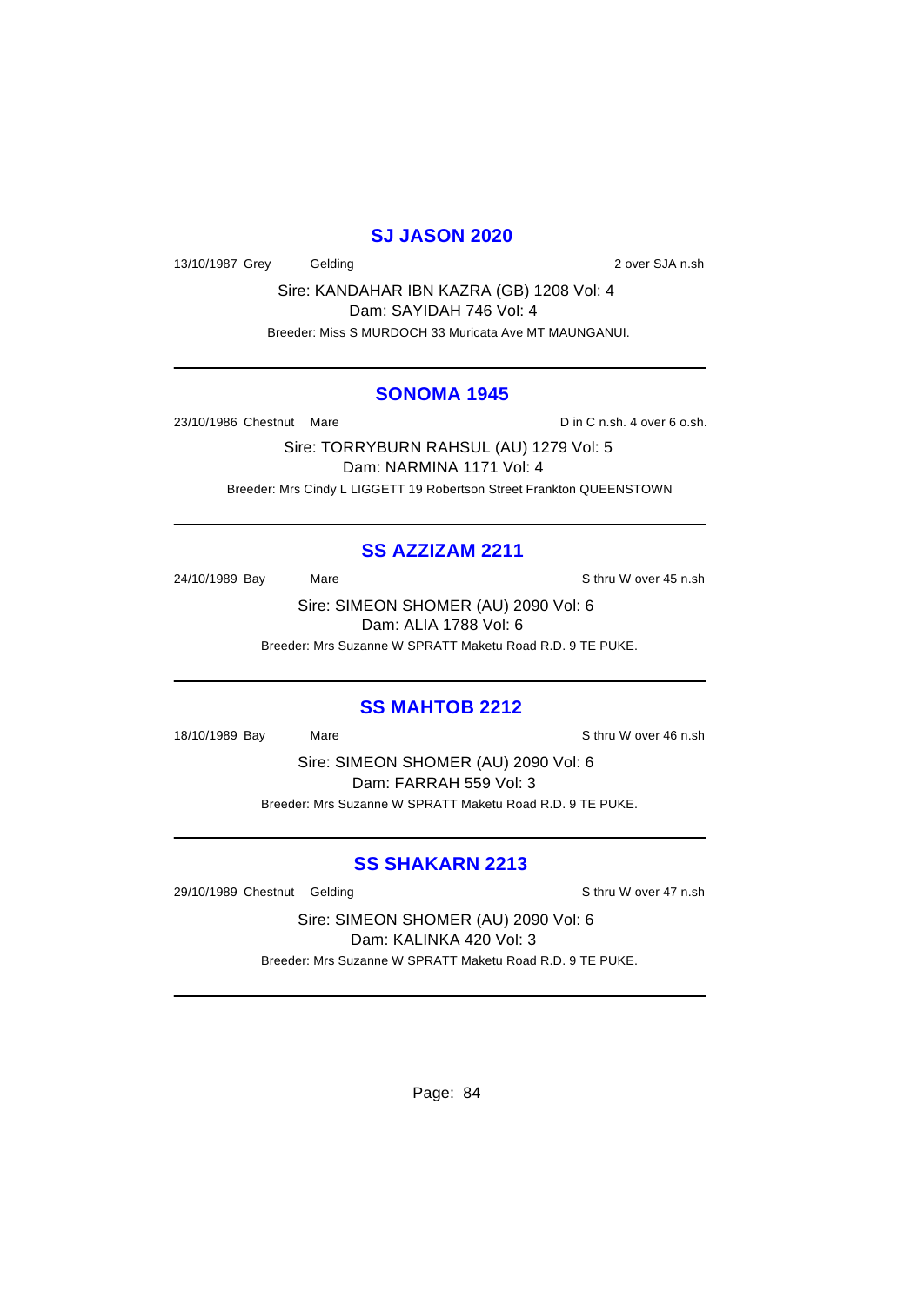### **SUNGLOW ECO 2105**

04/12/1988 Chestnut Gelding Lin horseshoe n.sh, 1 over 8 o.sh

Sire: EL ZADOK 235 Vol: 2 Dam: FATIHA 880 Vol: 4

Breeder: Mrs L HINTON Blackman Road R.D. 1 ALEXANDRA.

### **SUNGLOW KAMAR 2011**

27/10/1987 Grey Mare L in horseshoe n.sh 1 over 7 o.sh

Sire: RALVON LUKE (AU) 571 Vol: 3 Dam: DELLMOUNT JAMIL 546 Vol: 3 Breeder: Mrs L HINTON Blackman Road R.D. 1 ALEXANDRA.

# **SUNGLOW SPARKLING LAD 2184**

02/10/1989 Grey Gelding Contact L in horseshoe n.sh, 1 over 9 o.sh

Sire: RALVON COURAGE (AU) 1784 Vol: 6 Dam: DELL FARIDA 1596 Vol: 5

Breeder: Mrs L HINTON Blackman Road R.D. 1 ALEXANDRA.

# **SUNNY BRAE ANNABEL 1812**

25/09/1985 Chestnut Mare SB n.sh. 1 over 85 o.sh.

Sire: CZARAK S97 Vol: 2 Dam: DELLMOUNT ATASSI 105 Vol: 2 Breeder: Mrs Mary R BROSNAHAN 48 Webbs Road, Springbrook, RD 2, TIMARU 7972

# **SUNNY BRAE ATLANTA 2115**

19/08/1988 Grey Mare SB n.sh, 1 over 88 o.sh

Sire: CZARAK S97 Vol: 2 Dam: DELLMOUNT ATASSI 105 Vol: 2 Breeder: Mrs M A BROSNAHAN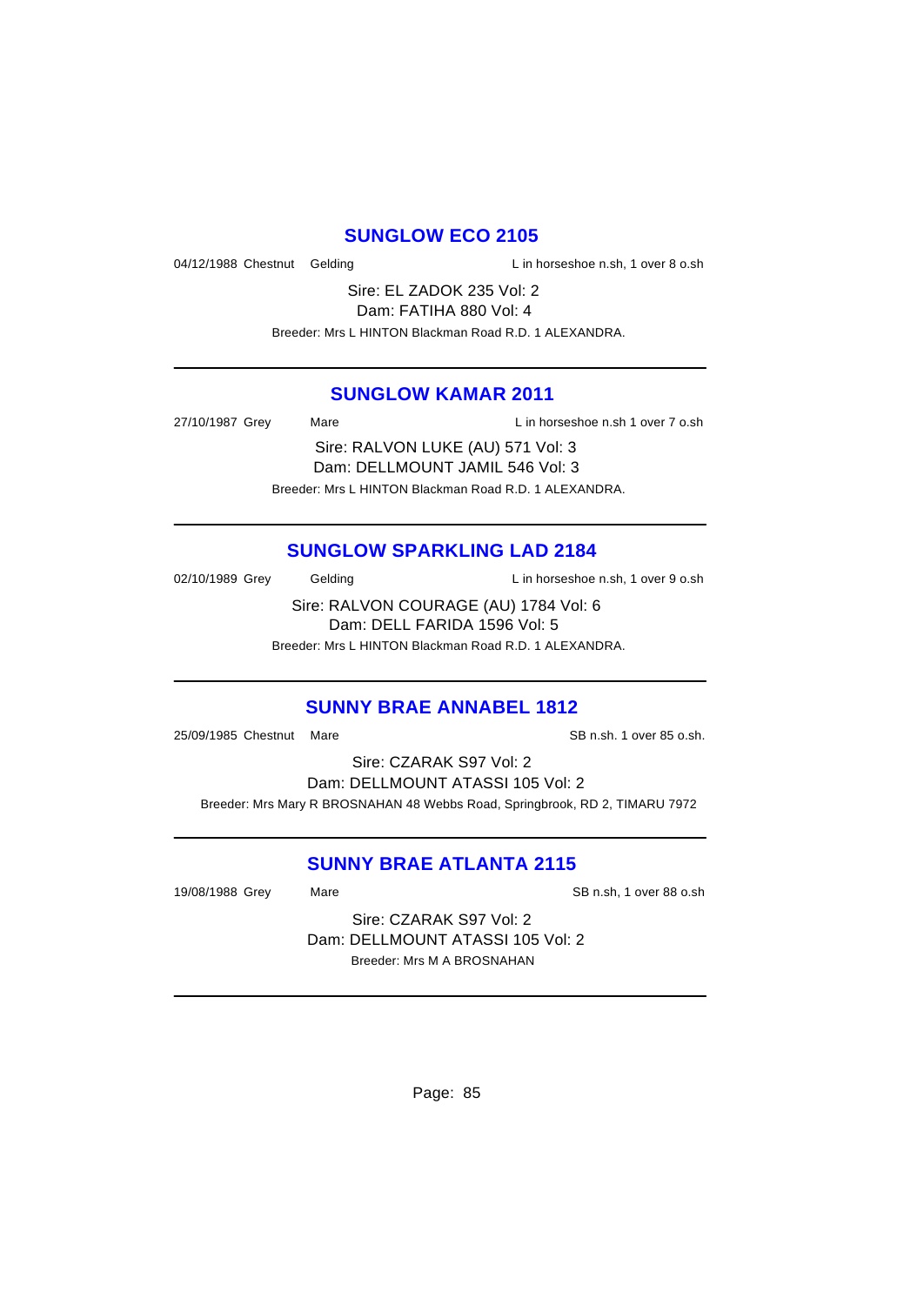### **SUNNY BRAE SHAHEIL 1904**

10/09/1986 Chestnut Mare SB n.sh. 1 over 86 o.sh.

Sire: CZARAK S97 Vol: 2 Dam: DELLMOUNT DREAM GIRL 876 Vol: 4 Breeder: Mrs M A BROSNAHAN

### **SUNNYBANK AKALYA 1780**

27/10/1984 Grey Mare Same SB n.sh. 2 over 4 o.sh.

Sire: LYRIC 299 Vol: 2 Dam: SUNNYBANK ADANYA 1233 Vol: 4 Breeder: Mrs M A HULME Ngarino Rd, Kai Iwi, R.D. 4 WANGANUI.

# **SUNNYBANK ANALINA 1779**

25/10/1984 Bay Mare Mare SB n.sh. 1 over 4 o.sh. Sire: LYRIC 299 Vol: 2

Dam: ANATOLIA 342 Vol: 3

Breeder: Mrs M A HULME Ngarino Rd, Kai Iwi, R.D. 4 WANGANUI.

### **SUNNYBANK ANALINDA 1886**

28/10/1985 Bay Mare Same SB n.sh. 1 over 5 o.sh.

Sire: LYRIC 299 Vol: 2

Dam: SUNNYBANK ANARITA 1444 Vol: 5 Breeder: Mrs M A HULME Ngarino Rd, Kai Iwi, R.D. 4 WANGANUI.

# **SUNNYBANK ANASHELLE 2075**

14/10/1987 Chestnut Mare SB n.sh, 1 over 7 o.sh

Sire: LYRIC 299 Vol: 2 Dam: ANATOLIA 342 Vol: 3 Breeder: Mrs M A HULME Ngarino Rd, Kai Iwi, R.D. 4 WANGANUI.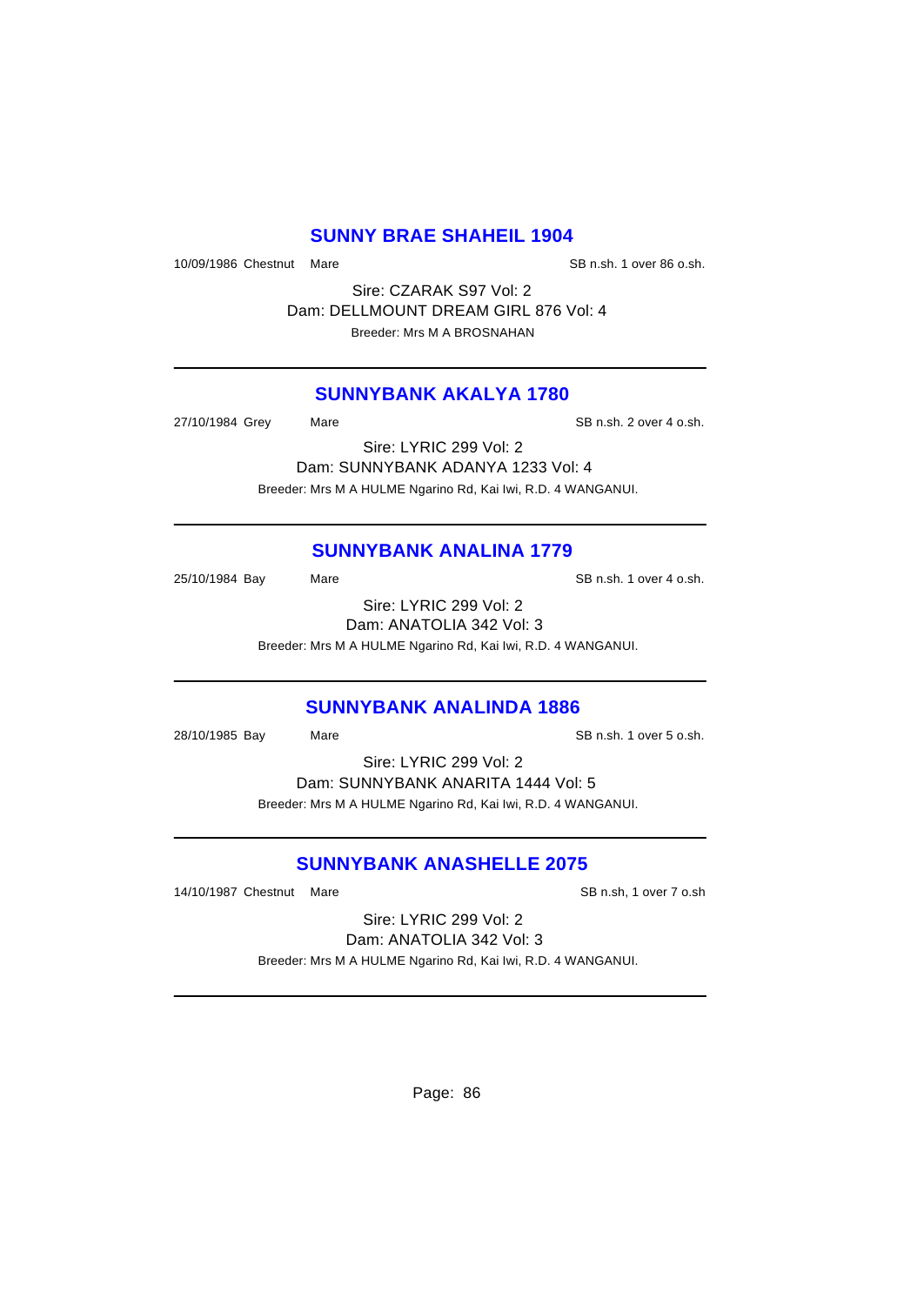### **SUNNYBANK ANTONITA 1889**

26/10/1986 Chestnut Mare Same SB n.sh. 1 over 6 o.sh.

Sire: LYRIC 299 Vol: 2 Dam: ANATOLIA 342 Vol: 3 Breeder: Mrs M A HULME Ngarino Rd, Kai Iwi, R.D. 4 WANGANUI.

### **SWEET SHERALEE 2166**

24/10/1988 Chestnut Mare A under half circle n.sh, 2 over 8 o.sh

Sire: PUKETAHU MAZADA 490 Vol: 3 Dam: SHERRY 97 Vol: 2 Breeder: Mrs Christine J LORD P.O. Box 796 MASTERTON.

### **TAHIRA NASMAH 2178**

16/02/1988 Chestnut Mare M in diamond n.sh, 1 over 7 o.sh

Sire: WAIMEHA FRANCHISE S125 Vol: 2 Dam: SALIHA 1205 Vol: 4 Breeder: Mrs Pamela J GLEESON 1928 Pipiwai Road, RD 6, WHANGAREI 0176

### **TAHIRA SANHEDRIN 2251**

16/12/1989 Grey Gelding T over V n.sh, 2 over 9 o.nk

Sire: WAIMEHA FRANCHISE S125 Vol: 2 Dam: SALIHA 1205 Vol: 4 Breeder: Mrs Pamela J GLEESON 1928 Pipiwai Road, RD 6, WHANGAREI 0176

# **TANDARA TAMARISK 2147**

01/10/1988 Grey Mare Mare TD conj. n.sh, 1 over 8 o.sh

Sire: THE AMBASSADOR (AU) 1087 Vol: 4

Dam: PEPUERE 719 Vol: 3

Breeder: Mrs Sandra M HIGHT 273 Leadleys Road, Ladbrooks, RD 4, CHRISTCHURCH 7674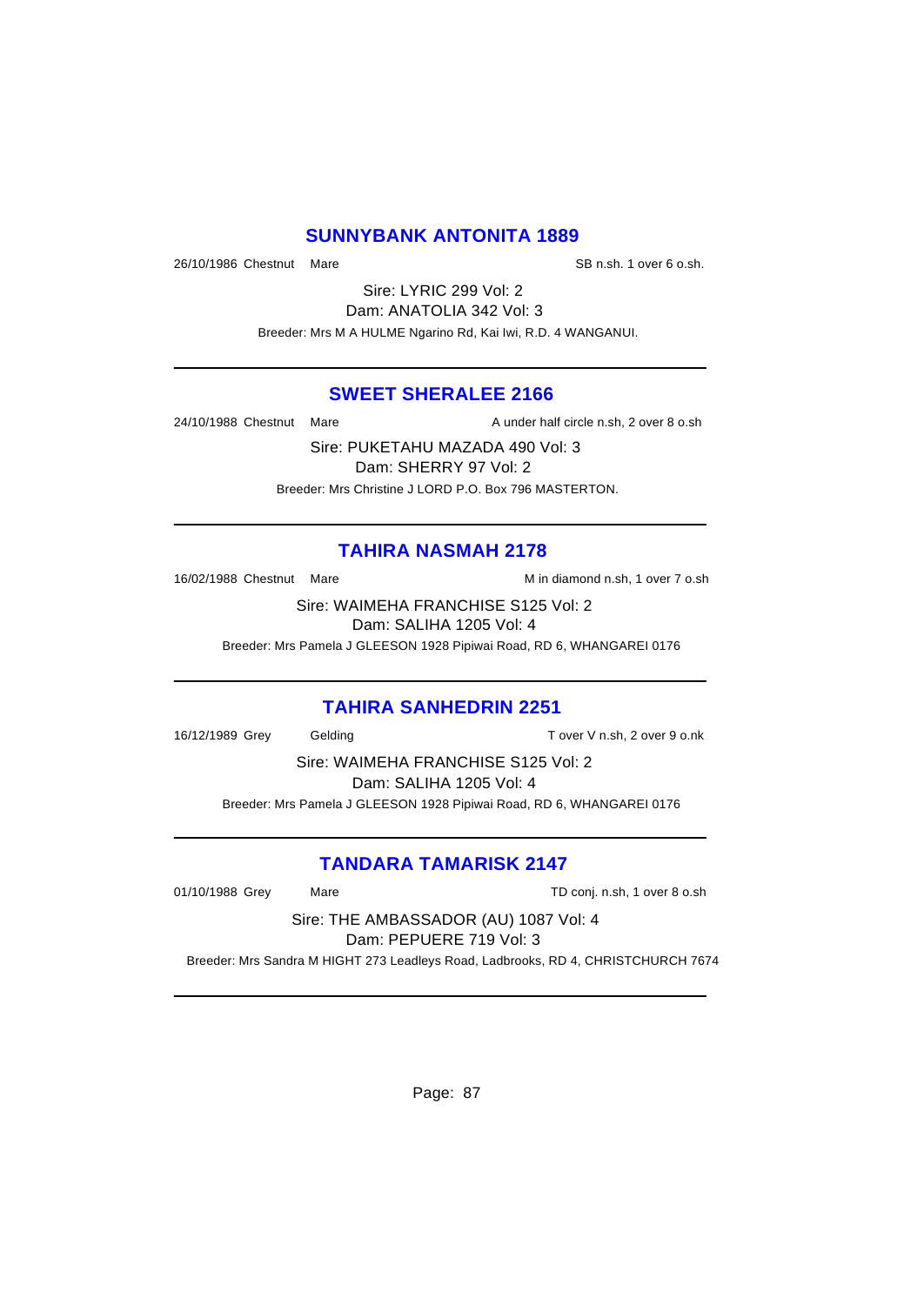# **TARALEA ALLEGREE 1829**

11/01/1986 Bay Mare Mare Manuel MB conj. n.sh. 5 over 5 o.sh.

Sire: THE AMBASSADOR (AU) 1087 Vol: 4 Dam: NAHZELLA 446 Vol: 3

Breeder: Mr John P MORRISSEY 89 Dyers Pass Road, Cashmere, CHRISTCHURCH

### **TARALEA AMREIKA 1828**

11/11/1985 Chestnut Mare MB conj. n.sh. 1 over 5 o.sh.

Sire: THE AMBASSADOR (AU) 1087 Vol: 4 Dam: TARALEA RASHEIKA (AU) 737 Vol: 4 Breeder: Mrs Beverley A MORRISSEY 89 Dyers Pass Road, Cashmere, CHRISTCHURCH

# **TARALEA APOLLO 1897**

19/10/1986 Bay Gelding Gelding MB conj. n.sh. 3 over 6 o.sh.

Sire: THE AMBASSADOR (AU) 1087 Vol: 4 Dam: GOLD RASHEIYA (GB) 736 Vol: 4

Breeder: Mrs Beverley A MORRISSEY 89 Dyers Pass Road, Cashmere, CHRISTCHURCH

# **TARALEA KHADIJA 1899**

08/10/1986 Grey Mare Mare Mate MB conj. n.sh. 1 over 6 o.sh. Sire: DELLMOUNT KALLAM 549 Vol: 3 Dam: TARALEA JEMINE 665 Vol: 3 Breeder: Mrs Beverley A MORRISSEY 89 Dyers Pass Road, Cashmere, CHRISTCHURCH

# **TARALEA RAJA 1898**

29/11/1986 Grey Gelding Conj. n.sh. 4 over 6 o.sh.

Sire: NAADDEL (AU) S106 Vol: 2 Dam: TARALEA RASHEIKA (AU) 737 Vol: 4

Breeder: Mrs Beverley A MORRISSEY 89 Dyers Pass Road, Cashmere, CHRISTCHURCH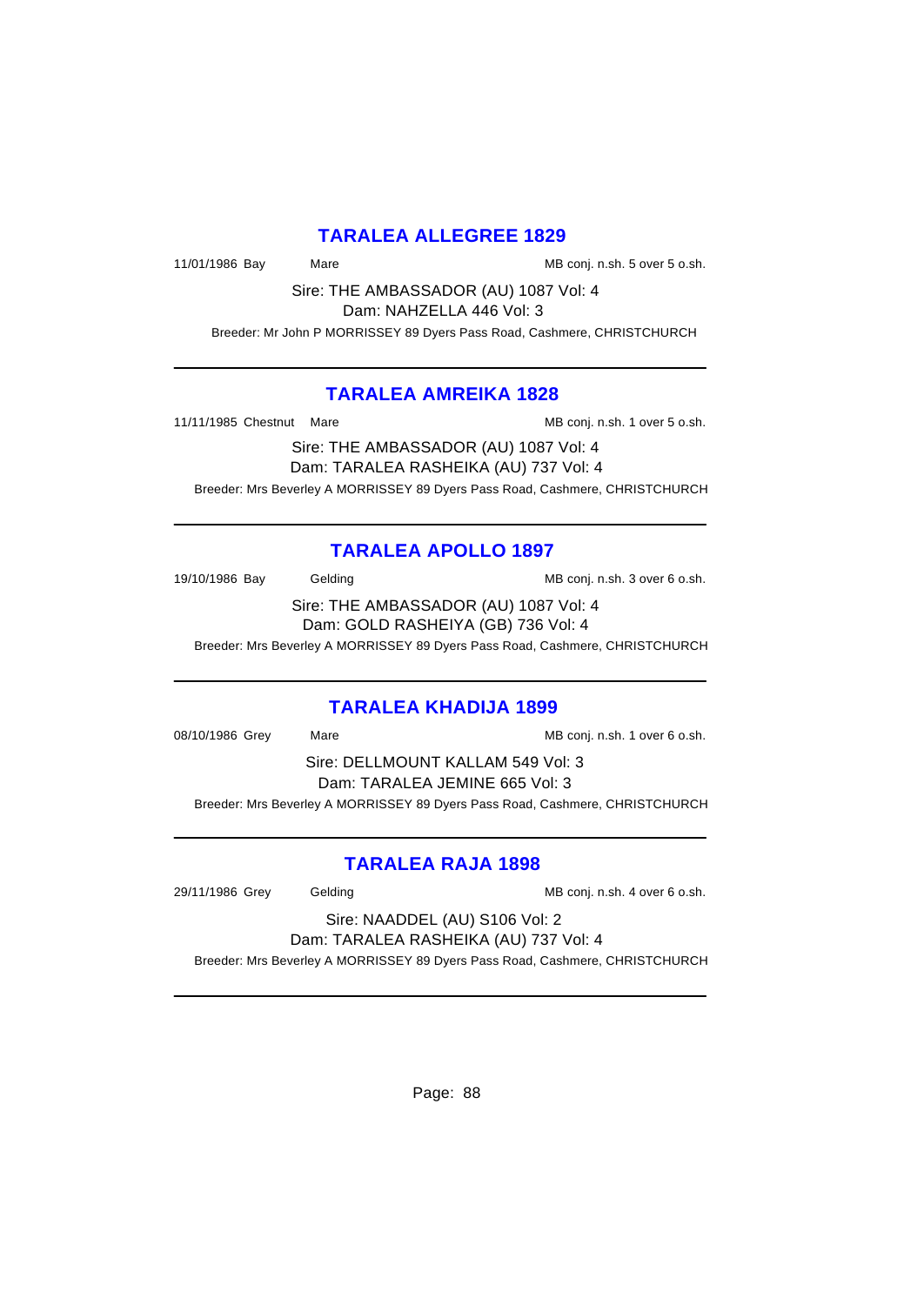### **TARITAH 2019**

08/11/1987 Bay Mare Mare TG n.sh, 3 over 7 o.sh

Sire: KOSCIUSKO (AU) 1650 Vol: 5 Dam: TARSHAH 586 Vol: 3 Breeder: Mr T G GLIDDON Irwell R.D.3, Leeston CHRISTCHURCH.

### **TASHAHRI 1895**

15/09/1986 Bay Mare Rack to back R n.sh. 1 over 6 o.sh.

Sire: KOSCIUSKO (AU) 1650 Vol: 5 Dam: TARALEA SHAHRIE 899 Vol: 4 Breeder: Mrs Robyn D RICHARDSON 354 Terrace Road Amberley, R.D. 1 CHRISTCHURCH.

# **TAURERE JACINTA 1870**

29/11/1985 Grey Mare Mare S over double bar n.sh, 2 over 5 o.sh

Sire: PUKETAHU KENTUCKY S117 Vol: 2 Dam: NGAPA VELVET 160 Vol: 2

Breeder: Mrs Sharley A HADDON Pakiri, RD 2, WELLSFORD 0972

# **TAURERE KILIM 2016**

05/12/1987 Grey Stallion Stallion Server double bar n.sh, 1 over 7 o.sh

Sire: RIBLAH 381 Vol: 3 Dam: NGAPA VELVET 160 Vol: 2 Breeder: Mrs Sharley A HADDON Pakiri, RD 2, WELLSFORD 0972

# **TAURERE RIBA 2065**

31/01/1988 Grey Mare S over double bar n.sh, 2 over 7 o.sh

Sire: RIBLAH 381 Vol: 3 Dam: JENNIFER (AU) 115 Vol: 2 Breeder: Mrs Sharley A HADDON Pakiri, RD 2, WELLSFORD 0972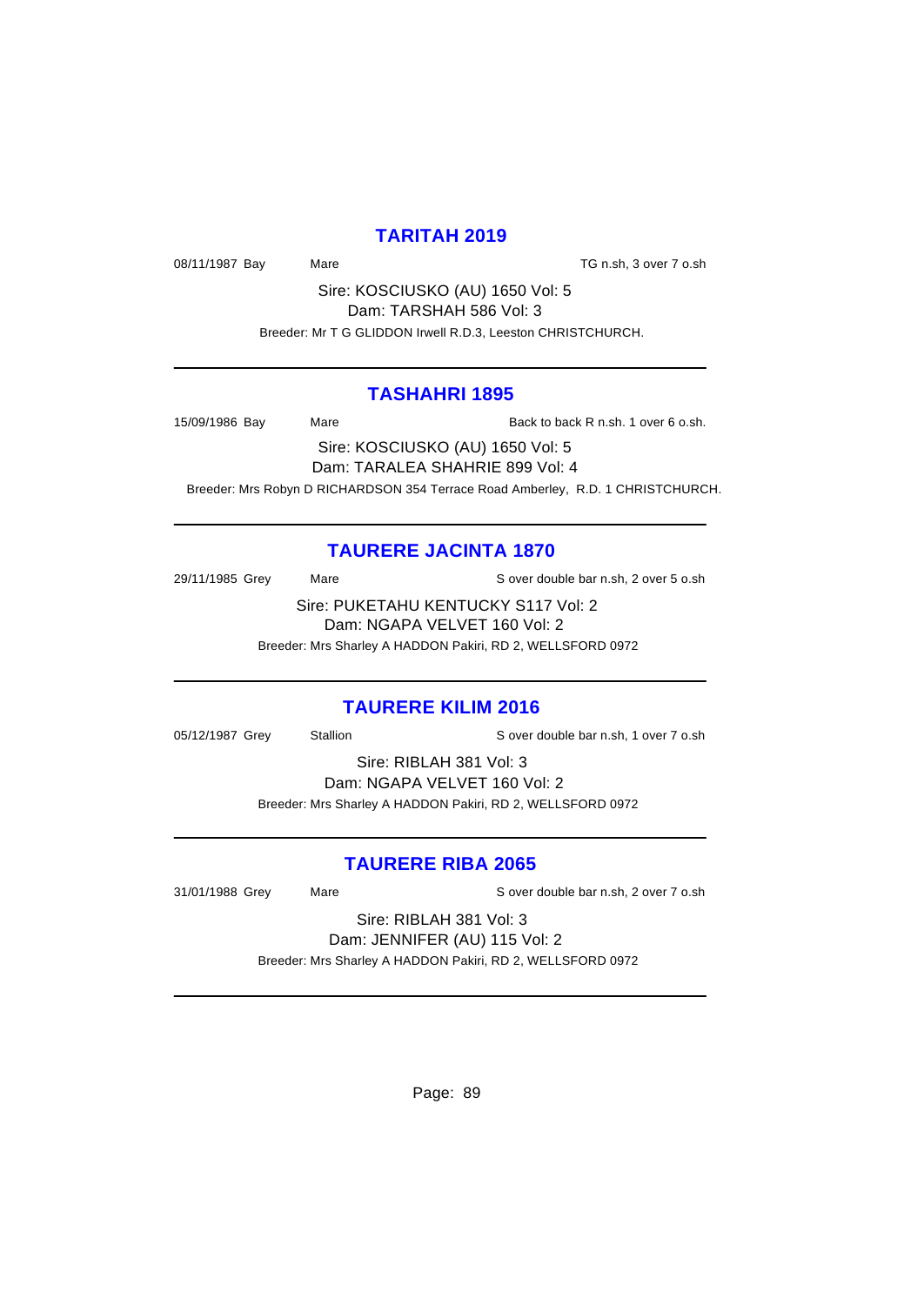## **TAURERE SILVER RIBBON 2185**

19/11/1989 Grey Stallion S over double bar n.sh, 1 over 9 o.sh

Sire: RIBLAH 381 Vol: 3 Dam: JENNIFER (AU) 115 Vol: 2 Breeder: Mrs Sharley A HADDON Pakiri, RD 2, WELLSFORD 0972

### **TAURERE SUNDYNA 1869**

07/11/1985 Grey Mare Sover double bar n.sh. 1 over 5 o.sh. Sire: DYNAMIT (NL) 238 Vol: 2 Dam: ALFA SUNZAH 673 Vol: 3 Breeder: Mrs Sharley A HADDON Pakiri, RD 2, WELLSFORD 0972

### **TAXSIN AMEIL 2240**

07/01/1990 Grey Mare Mare Reversed RB conj. n.sh, 28 over 9 o.sh

Sire: GABLE (AU) 1982 Vol: 6 Dam: NGAPA ISABELLE 88 Vol: 2

Breeder: Mr Allan T RUDOLPH Ruapekapeka Road R.D. 2 HIKURANGI.

### **TAXSIN ARMISTAR 1841**

25/12/1985 Grey Stallion Back to front RB conj. n.sh. 15 over 5 o.sh.

Sire: MARAMA SABBAH EL NEFOUS 1278 Vol: 5 Dam: MONIQUE 1242 Vol: 4

Breeder: Mr Allan T RUDOLPH Ruapekapeka Road R.D. 2 HIKURANGI.

# **TAXSIN BELAIR 1959**

13/11/1986 Grey Stallion Back to front RB conj. n.sh. 20 over 6 o.sh.

Sire: JESMOND KAMAHL 639 Vol: 3 Dam: NGAPA ISABELLE 88 Vol: 2

Breeder: Mr Allan T RUDOLPH Ruapekapeka Road R.D. 2 HIKURANGI.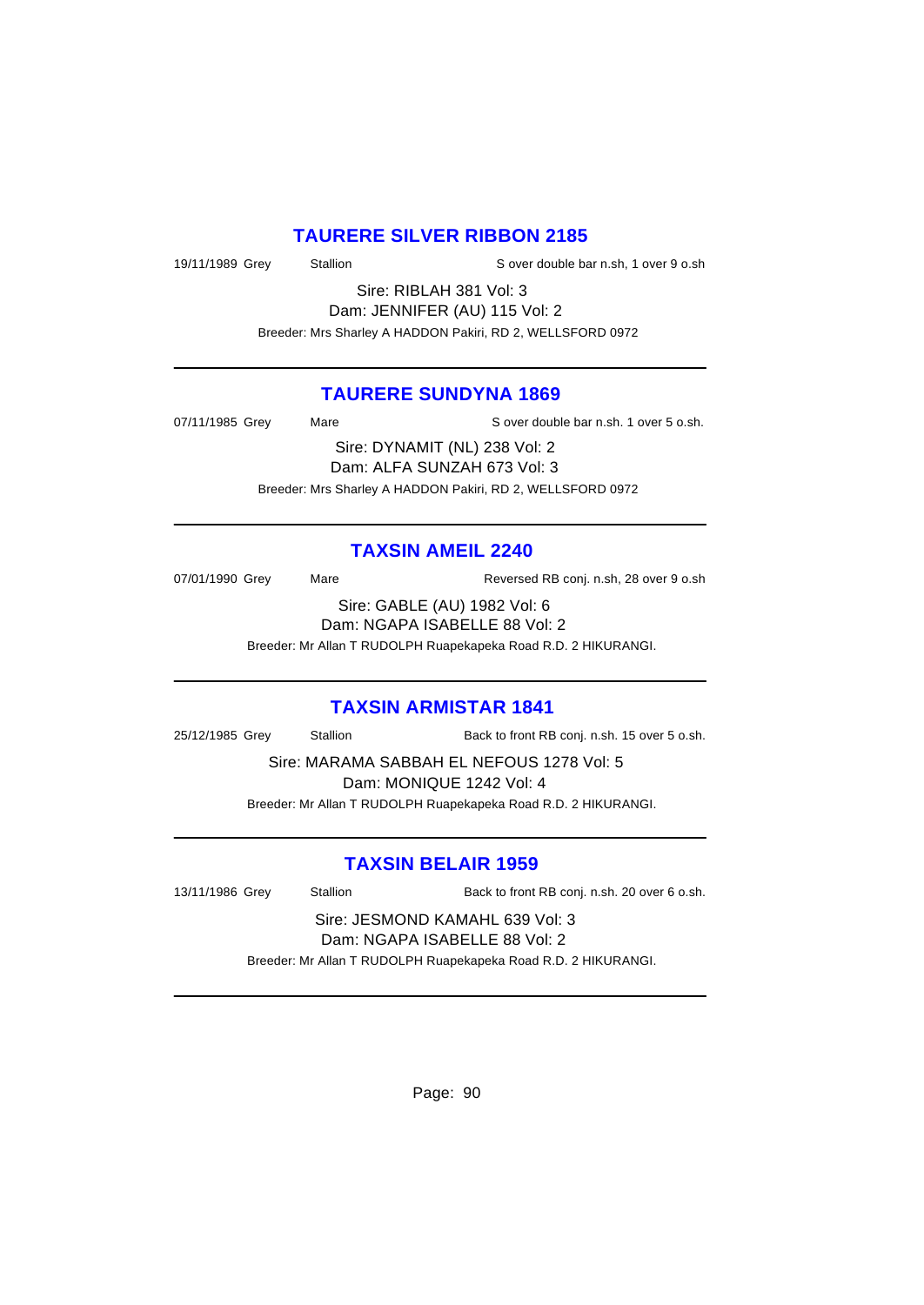#### **TAXSIN CANTINO 1960**

29/10/1986 Grey Mare Back to front RB conj. n.sh. 21 over 6 o.sh.

Sire: JESMOND KAMAHL 639 Vol: 3 Dam: ARALEIGH TASEYN 708 Vol: 3

Breeder: Mr Allan T RUDOLPH Ruapekapeka Road R.D. 2 HIKURANGI.

# **TAXSIN CARLYLE 2239**

25/12/1989 Grey Gelding Reversed RB conj. n.sh, 27 over 9 o.sh

Sire: GABLE (AU) 1982 Vol: 6

Dam: AA MARIA 847 Vol: 4

Breeder: Mr Allan T RUDOLPH Ruapekapeka Road R.D. 2 HIKURANGI.

### **TAXSIN ESTELLA 1956**

11/11/1986 Chestnut Mare Back to front RB conj. n.sh. 19 over 6 o.sh.

Sire: MARAMA SABBAH EL NEFOUS 1278 Vol: 5 Dam: BEULAH 1241 Vol: 4

Breeder: Mr Allan T RUDOLPH Ruapekapeka Road R.D. 2 HIKURANGI.

#### **TAXSIN GABELLINE 2104**

23/01/1989 Grey Mare Mare Reversed RB conj. n.sh, 23 over 8 o.sh

Sire: GABLE (AU) 1982 Vol: 6 Dam: AA MARIA 847 Vol: 4

Breeder: Mr Allan T RUDOLPH Ruapekapeka Road R.D. 2 HIKURANGI.

# **TAXSIN GABRIELLE 1958**

31/10/1986 Bay Mare Back to front RB conj. n.sh. 17 over 6 o.sh.

Sire: MARAMA SABBAH EL NEFOUS 1278 Vol: 5 Dam: AA MARIA 847 Vol: 4

Breeder: Mr Allan T RUDOLPH Ruapekapeka Road R.D. 2 HIKURANGI.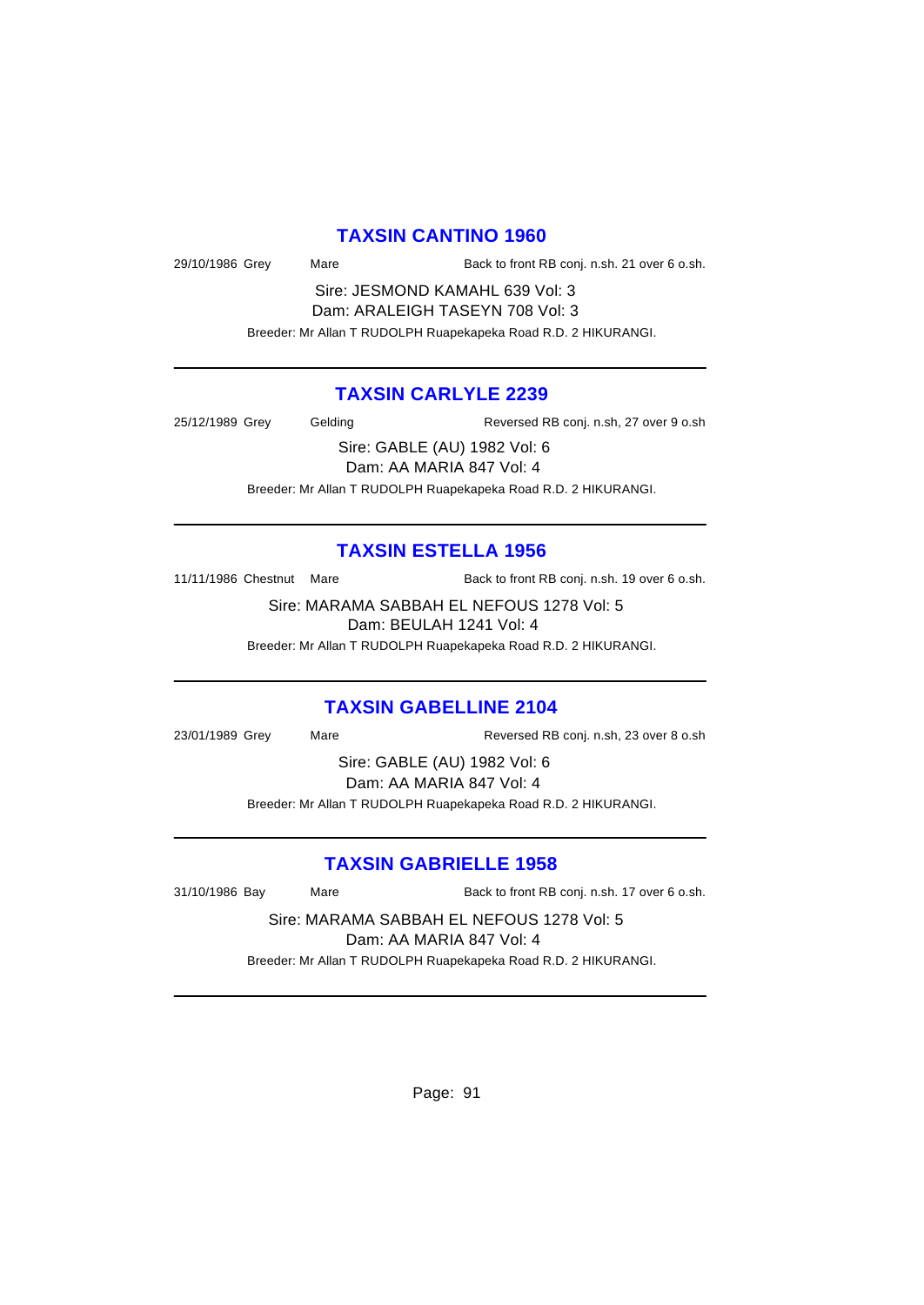#### **TAXSIN GALLANT 2236**

03/11/1989 Grey Gelding Reversed RB conj. n.sh, 25 over 9 o.sh

Sire: GABLE (AU) 1982 Vol: 6 Dam: MONIQUE 1242 Vol: 4

Breeder: Mr Allan T RUDOLPH Ruapekapeka Road R.D. 2 HIKURANGI.

### **TAXSIN JENN-AIR 1839**

08/10/1985 Grey Mare Back to front RB conj. n.sh. 11 over 5 o.sh.

Sire: MARAMA SABBAH EL NEFOUS 1278 Vol: 5 Dam: ARALEIGH TASEYN 708 Vol: 3 Breeder: Mr Allan T RUDOLPH Ruapekapeka Road R.D. 2 HIKURANGI.

### **TAXSIN MALAINE 1957**

30/10/1986 Grey Mare Back to front RB conj. n.sh. 18 over 6 o.sh.

Sire: MARAMA SABBAH EL NEFOUS 1278 Vol: 5 Dam: KAURI MARINE 1243 Vol: 4

Breeder: Mr Allan T RUDOLPH Ruapekapeka Road R.D. 2 HIKURANGI.

# **TAXSIN MOSELLE 1842**

12/01/1986 Grey Mare Back to front RB conj. n.sh. 14 over 5 o.sh.

Sire: MARAMA SABBAH EL NEFOUS 1278 Vol: 5 Dam: RHU ARDEN BEGUM 896 Vol: 4

Breeder: Mr Allan T RUDOLPH Ruapekapeka Road R.D. 2 HIKURANGI.

# **TAXSIN ROSOLIND 2238**

17/11/1989 Bay Mare Mare Reversed RB conj. n.sh, 26 over 9 o.sh

#### Sire: GABLE (AU) 1982 Vol: 6 Dam: ARALEIGH MOYRA 179 Vol: 2

Breeder: Mr Allan T RUDOLPH Ruapekapeka Road R.D. 2 HIKURANGI.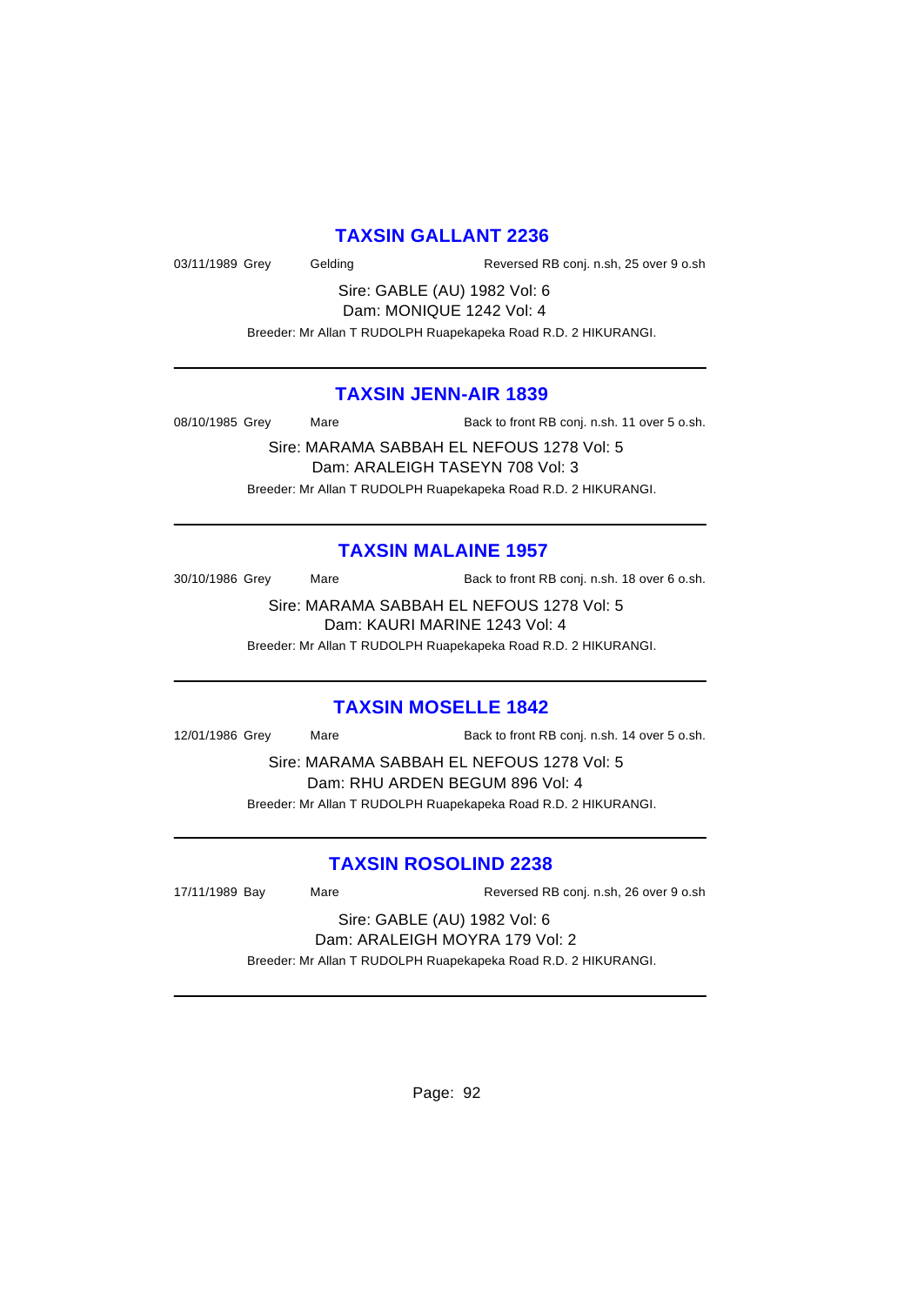#### **TAXSIN SHARMI 2079**

31/12/1987 Grey Mare Reversed R B conj. n.sh, 22 over 7 o.sh

Sire: MARAMA SABBAH EL NEFOUS 1278 Vol: 5 Dam: NGAPA ISABELLE 88 Vol: 2

Breeder: Mr Allan T RUDOLPH Ruapekapeka Road R.D. 2 HIKURANGI.

#### **TAXSIN SYRUS 2237**

28/09/1989 Chestnut Gelding Reversed RB conj. n.sh, 24 over 9 o.sh

Sire: GABLE (AU) 1982 Vol: 6 Dam: TAXSIN KARAMI 1712 Vol: 5 Breeder: Mr Allan T RUDOLPH Ruapekapeka Road R.D. 2 HIKURANGI.

#### **TAXSIN VELLETTA 1840**

13/10/1985 Bay Mare Back to front RB conj. n.sh. 12 over 5 o.sh.

Sire: MARAMA SABBAH EL NEFOUS 1278 Vol: 5 Dam: AA MARIA 847 Vol: 4

Breeder: Mr Allan T RUDOLPH Ruapekapeka Road R.D. 2 HIKURANGI.

### **TITAN OF WESTON LODGE 1972**

17/11/1986 Chestnut Stallion **RG 100 Chestnut** Stallion RG n.sh. 1 over 6 o.nk.

Sire: NISAB (AU) 766 Vol: 4 Dam: RAMAH (AU) 147 Vol: 2 Breeder: Mrs R J GORDON P.O.Box 44 Manukau LEVIN.

# **TJ`S MI FANCI 1836**

03/12/1985 Chestnut Mare T.J. n.sh. 3 over 5 o.sh.

Sire: SHAHMAL 585 Vol: 3 Dam: HOUDOO 128 Vol: 2

Breeder: Mr T J HASKELL 55 Christian Road Swanson AUCKLAND 8.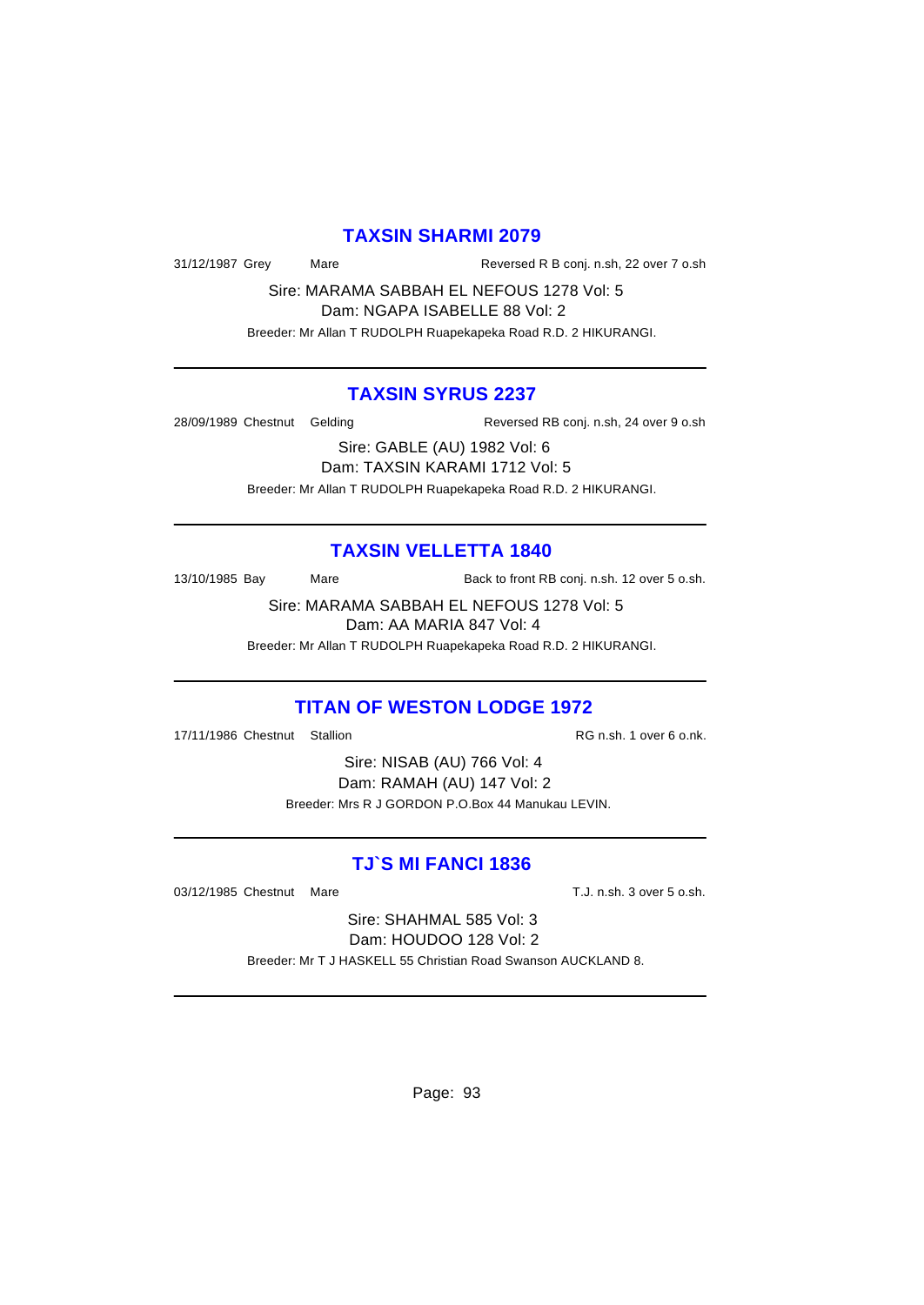# **TJ`S SUR NEET 1835**

10/12/1985 Chestnut Gelding TJ n.sh. 4 over 5 o.sh.

Sire: SHAHMAL 585 Vol: 3 Dam: ASALI 1029 Vol: 4

Breeder: Mr T J HASKELL 55 Christian Road Swanson AUCKLAND 8.

# **TOCCARA'S TRADITION (AU) 2249**

18/12/1987 Bay Stallion GM9 n.sh, 3 over 7 o.sh

Sire: COOLMUNDA TOCCARA AU 8010AAHSB Dam: WANAMARA GYPSY AU 9686AAHSB Breeder: Mr G C BRADOW 156 Chambers Flat Rd Waterford West 4133 AUSTRALIA

Importer: Miss Tracey G RHODES 232 Hamptons Road, RD 6, CHRISTCHURCH 7676

# **TOUCH OF CLASS 2214**

26/10/1989 Grey Gelding EW conj. n.sh, 1 over 9 o.sh

Sire: TOUCH OF MAGIC (AU) S103 Vol: 2 Dam: NAATINA 380 Vol: 3 Breeder: Mr E W WILSON Mimihau R.D. 2 WYNDHAM.

# **TROY 1799**

26/01/1986 Chestnut Gelding SS n.sh. 1 over 5 o.nk.

Sire: SABI DRIFT S101 Vol: 2 Dam: JIDDAH 723 Vol: 3 Breeder: Mr W SCORGIE "Avalee" R.D. 2, Outram OTAGO.

# **WAIMEHA CASPAR 1875**

21/11/1985 Grey Gelding Cast Controller Triangle under bar n.sh. 59 o.nk.

#### Sire: DYNAMIT (NL) 238 Vol: 2 Dam: WAIMEHA MAREE 1186 Vol: 4

Breeder: Mr B SISAM C/- Sisam & Sons R.D. 1 WHAKATANE.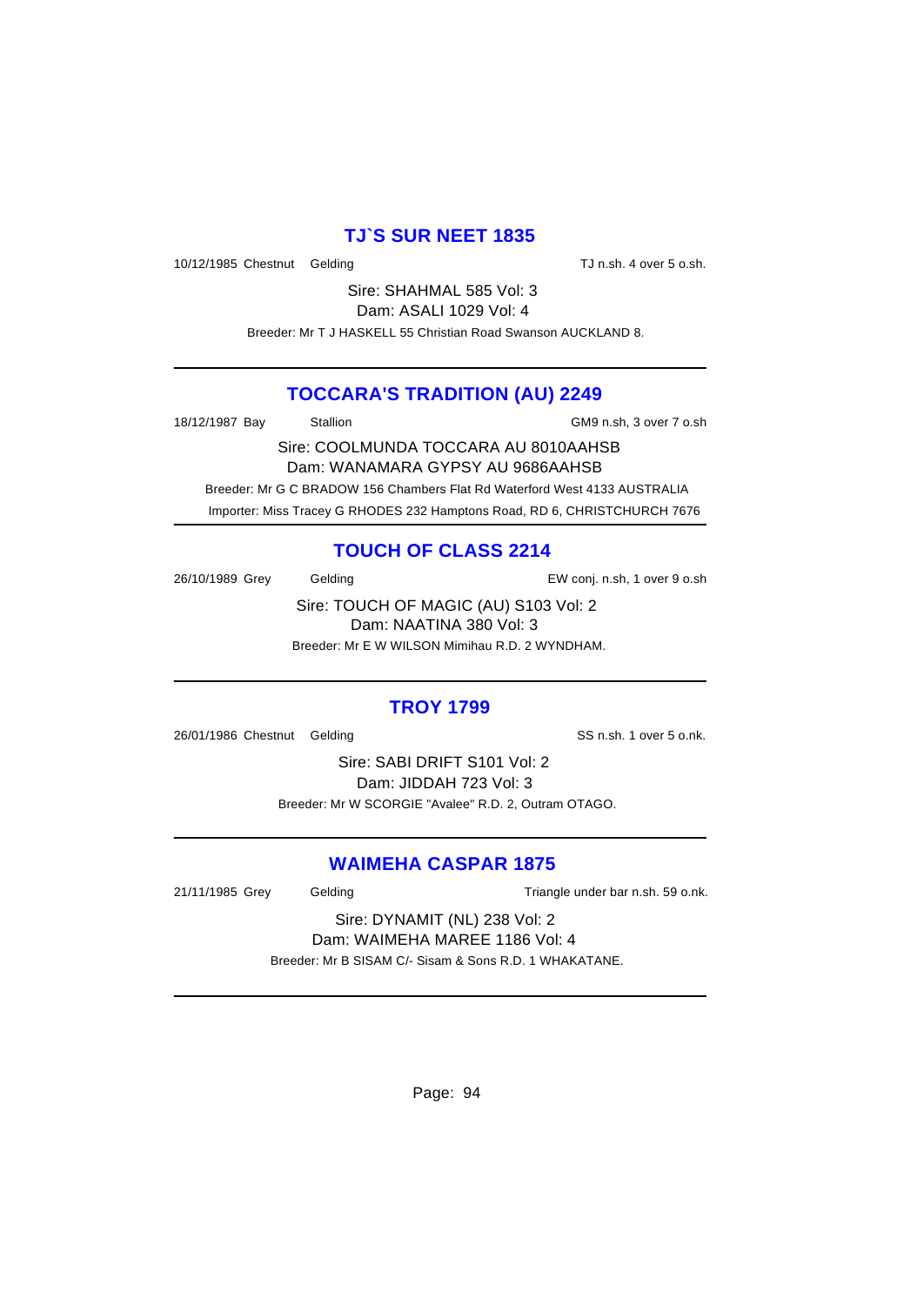### **WAIMEHA COLETTE 1892**

30/10/1986 Grey Mare Mare Triangle under bar n.sh. 63 o.nk.

Sire: DYNAMIT (NL) 238 Vol: 2 Dam: WAIMEHA MICHELLE 241 Vol: 2 Breeder: Mr B SISAM C/- Sisam & Sons R.D. 1 WHAKATANE.

### **WAIMEHA DETONATOR 1893**

25/10/1986 Grey Stallion Stallion Triangle under bar n.sh. 62 o.nk.

Sire: DYNAMIT (NL) 238 Vol: 2 Dam: WAIMEHA MERMAID 472 Vol: 3 Breeder: Mr B SISAM C/- Sisam & Sons R.D. 1 WHAKATANE.

### **WAIMEHA DIMONA 2033**

12/11/1987 Grey Mare Mare Triangle under Bar n.sh, 69 o.nk

Sire: DYNAMIT (NL) 238 Vol: 2 Dam: MARILYN 29 Vol: 1

Breeder: Mr B SISAM C/- Sisam & Sons R.D. 1 WHAKATANE.

### **WAIMEHA DYAK 1894**

30/09/1986 Grey Gelding Gelding Triangle under bar n.sh. 61 o. nk.

Sire: DYNAMIT (NL) 238 Vol: 2 Dam: WAIMEHA PAMETTE 599 Vol: 3 Breeder: Mr B SISAM C/- Sisam & Sons R.D. 1 WHAKATANE.

# **WAIMEHA GAZELLE 1872**

14/09/1985 Grey Mare Mare Triangle under bar n.sh. 56 o.nk.

Sire: DYNAMIT (NL) 238 Vol: 2 Dam: WAIMEHA MERMAID 472 Vol: 3

Breeder: Mr B SISAM C/- Sisam & Sons R.D. 1 WHAKATANE.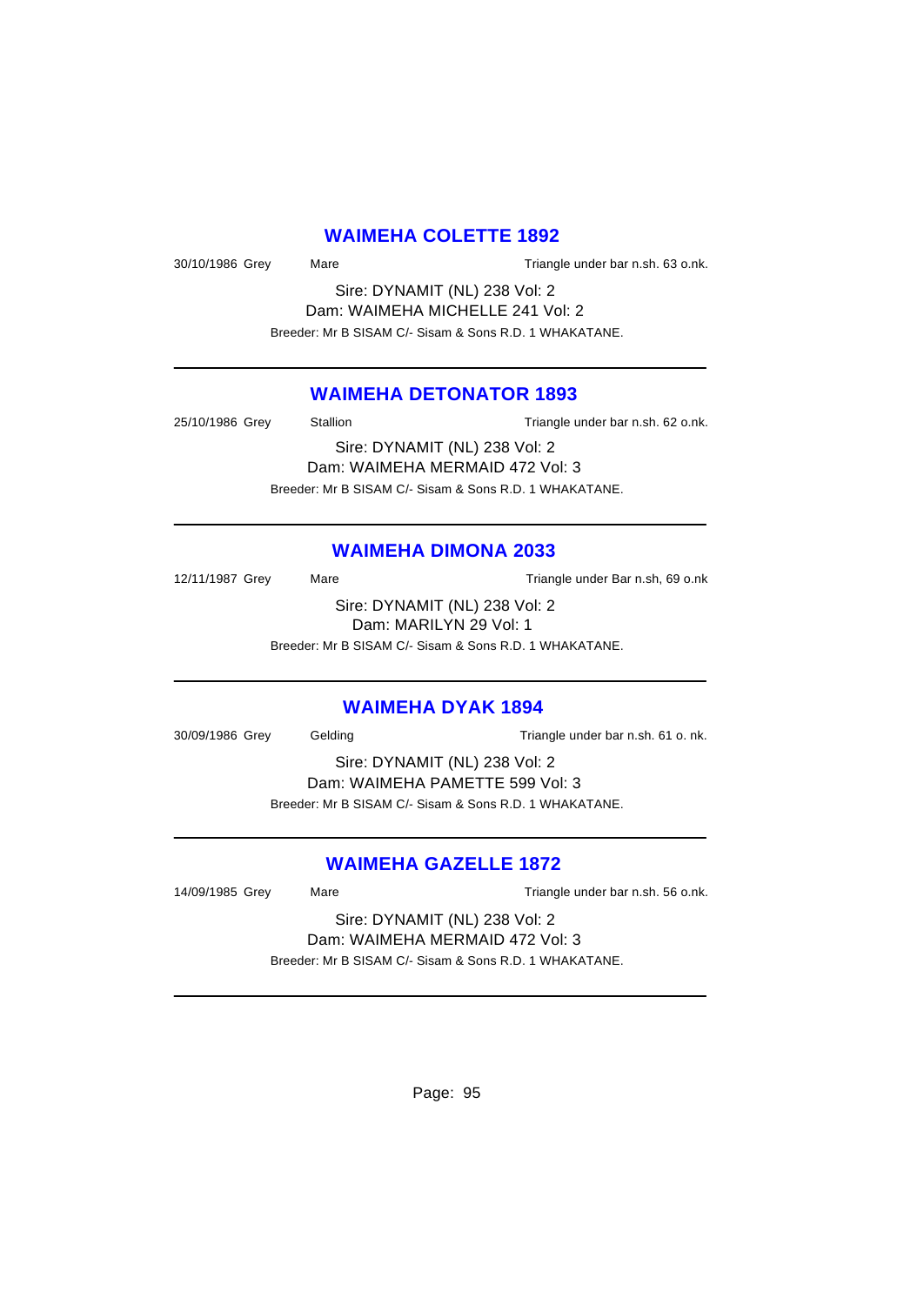### **WAIMEHA MAJEER 1876**

27/09/1985 Grey Gelding Gelding Triangle under bar n.sh. 57 o.nk.

Sire: DYNAMIT (NL) 238 Vol: 2 Dam: WAIMEHA PAMETTE 599 Vol: 3 Breeder: Mr B SISAM C/- Sisam & Sons R.D. 1 WHAKATANE.

### **WAIMEHA MARCELLE 1890**

20/11/1986 Grey Mare Mare Triangle under bar n.sh. 65 o.nk. Sire: DYNAMIT (NL) 238 Vol: 2

Dam: MARILYN 29 Vol: 1 Breeder: Mr B SISAM C/- Sisam & Sons R.D. 1 WHAKATANE.

### **WAIMEHA MARION 1873**

28/11/1985 Grey Mare Mare Triangle under bar n.sh. 60 o.nk. Sire: DYNAMIT (NL) 238 Vol: 2

Dam: MARILYN 29 Vol: 1

Breeder: Mr B SISAM C/- Sisam & Sons R.D. 1 WHAKATANE.

### **WAIMEHA TRAZARDA 1874**

09/10/1985 Grey Gelding Gelding Triangle under bar n.sh. 58 o.nk.

Sire: DYNAMIT (NL) 238 Vol: 2 Dam: WAIMEHA VARDA 327 Vol: 2 Breeder: Mr B SISAM C/- Sisam & Sons R.D. 1 WHAKATANE.

# **WAIMEHA VAMPIRE 1891**

05/11/1986 Grey Gelding Contact Triangle under bar n.sh. 64 o.nk.

Sire: DYNAMIT (NL) 238 Vol: 2 Dam: WAIMEHA VARDA 327 Vol: 2

Breeder: Mr B SISAM C/- Sisam & Sons R.D. 1 WHAKATANE.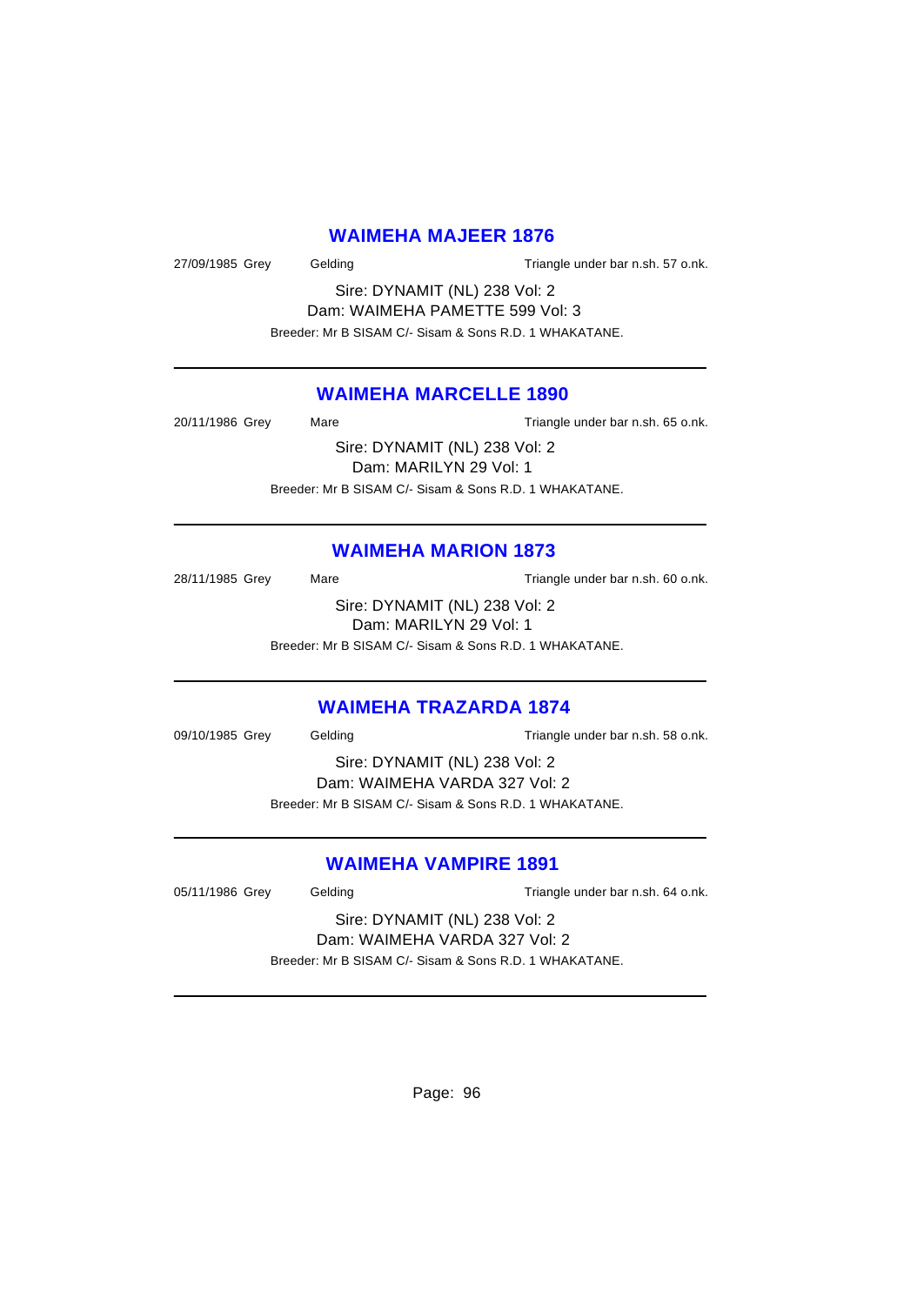#### **WAIMEHA ZHOLA 2032**

30/10/1987 Grey Mare Mare Triangle under Bar n.sh, 67 o.nk

Sire: DYNAMIT (NL) 238 Vol: 2 Dam: WAIMEHA VARDA 327 Vol: 2 Breeder: Mr B SISAM C/- Sisam & Sons R.D. 1 WHAKATANE.

### **WAIMEHA ZHUDI 2035**

03/11/1987 Grey Stallion Stallion Triangle under Bar n.sh, 68 o.nk

Sire: DYNAMIT (NL) 238 Vol: 2 Dam: WAIMEHA MICHELLE 241 Vol: 2 Breeder: Mr B SISAM C/- Sisam & Sons R.D. 1 WHAKATANE.

#### **WAIMEHA ZIMBOR 2034**

12/10/1987 Grey Stallion Stallion Triangle under Bar n.sh, 66 o.nk Sire: DYNAMIT (NL) 238 Vol: 2

Dam: WAIMEHA PAMETTE 599 Vol: 3 Breeder: Mr B SISAM C/- Sisam & Sons R.D. 1 WHAKATANE.

#### **WAITAKERE SILKA 2043**

26/10/1987 Chestnut Mare **PT n.sh, 1 over 7 o.sh** 

Sire: DRUMMAA 1308 Vol: 5 Dam: JAUNTY 663 Vol: 3 Breeder: Mr G J WITTMER R.D. 1 HENDERSON.

### **WANDARRI SHUELLE (AU) 2003**

24/09/1984 Bay Mare W \$ n.sh. 3 over 4 o.sh. Sire: BLUE CIRCLE SHALU AU 270AAHSB Dam: NAAMAN CHANTELLE AU 3020AAHSB Breeder: M.M. CORBETT Australia Importer: Mrs D M RYBURN P.O. Box 32 TE KAUWHATA.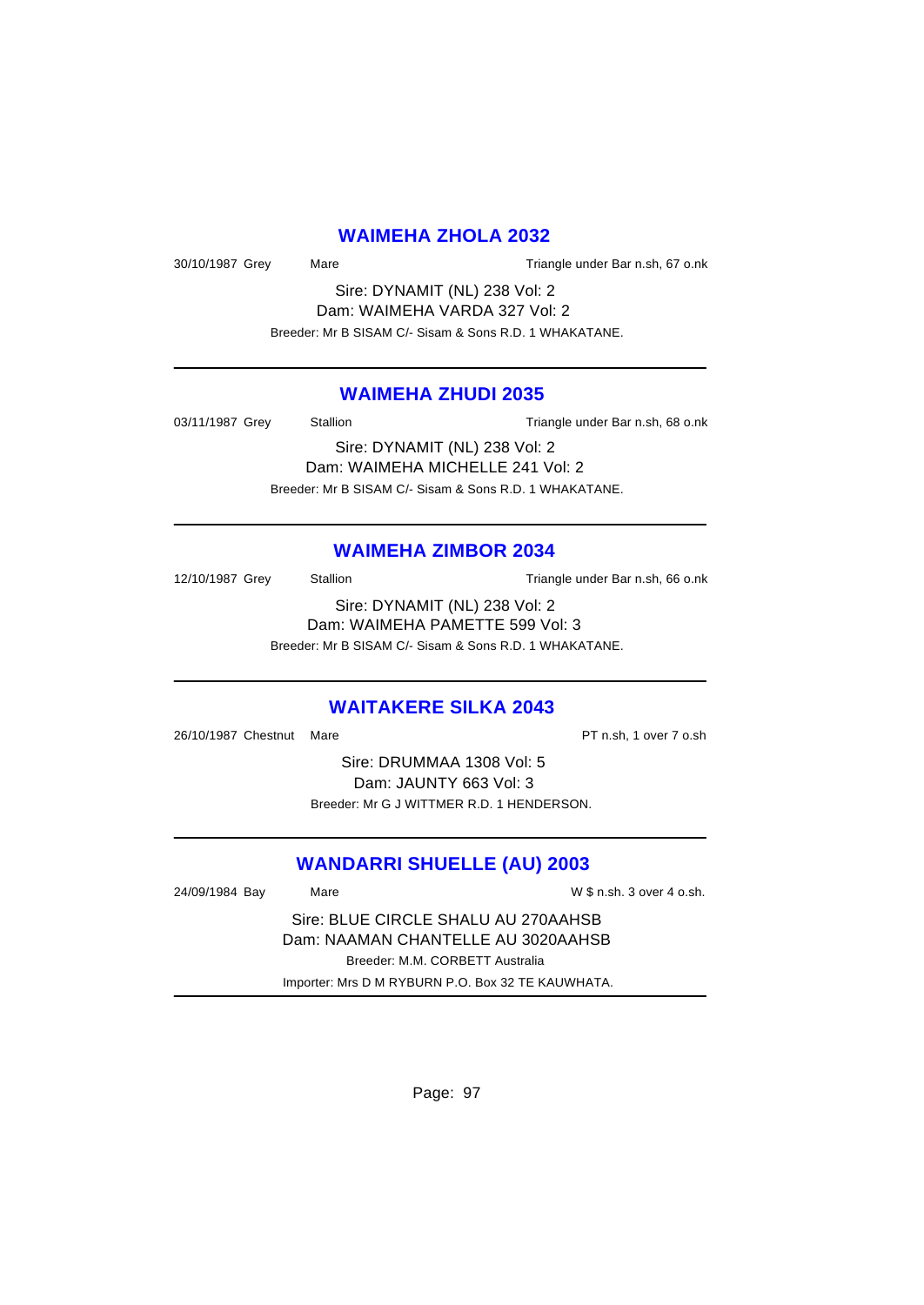### **WHITESTONES CRYSTAL COMET 1991**

05/01/1986 Grey Gelding Gelding M n.sh. 1 over 6 o.sh.

Sire: ARABESQUE CRYSTAL FLAME (AU) S98 Vol: 2 Dam: EL-DAF (AU) 13 Vol: 1 Breeder: Mrs A M MCINTOSH Manse Road Leeston R.D., CHRISTCHURCH.

### **WHITESTONES CRYSTAL DIANNE 1884**

19/09/1985 Chestnut Mare M n.sh. 1 over 5 o.sh.

Sire: WHITESTONES CRYSTAL SPARK 996 Vol: 4 Dam: LUANA 792 Vol: 4 Breeder: Mrs A M MCINTOSH Manse Road Leeston R.D., CHRISTCHURCH.

# **WILLOWVALE ANJULI 1970**

| 27/10/1986 Grey                   | Mare                                                          | Inverted V over W n.sh. 1 over 6 o.sh. |  |  |
|-----------------------------------|---------------------------------------------------------------|----------------------------------------|--|--|
| Sire: RALVON LUKE (AU) 571 Vol: 3 |                                                               |                                        |  |  |
|                                   | Dam: DELLMOUNT LEALA 223 Vol: 2                               |                                        |  |  |
|                                   | Breeder: Mrs Gaynor M EVANS Finlays Road R.D. 5 CHRISTCHURCH. |                                        |  |  |

### **WILLOWVALE JAH-MAHL 2028**

25/11/1987 Grey Gelding Inverted V over W n.sh, 3 over 7 o.sh

Sire: RALVON COURAGE (AU) 1784 Vol: 6 Dam: DELLMOUNT LEALA 223 Vol: 2 Breeder: Mrs Gaynor M EVANS Finlays Road R.D. 5 CHRISTCHURCH.

# **WILLOWVALE REGENCY 2026**

13/11/1987 Bay Gelding Inverted V over W n.sh, 1 over 7 o.sh Sire: THE AMBASSADOR (AU) 1087 Vol: 4 Dam: TARALEA JEMINE 665 Vol: 3 Breeder: Mrs Gaynor M EVANS Finlays Road R.D. 5 CHRISTCHURCH.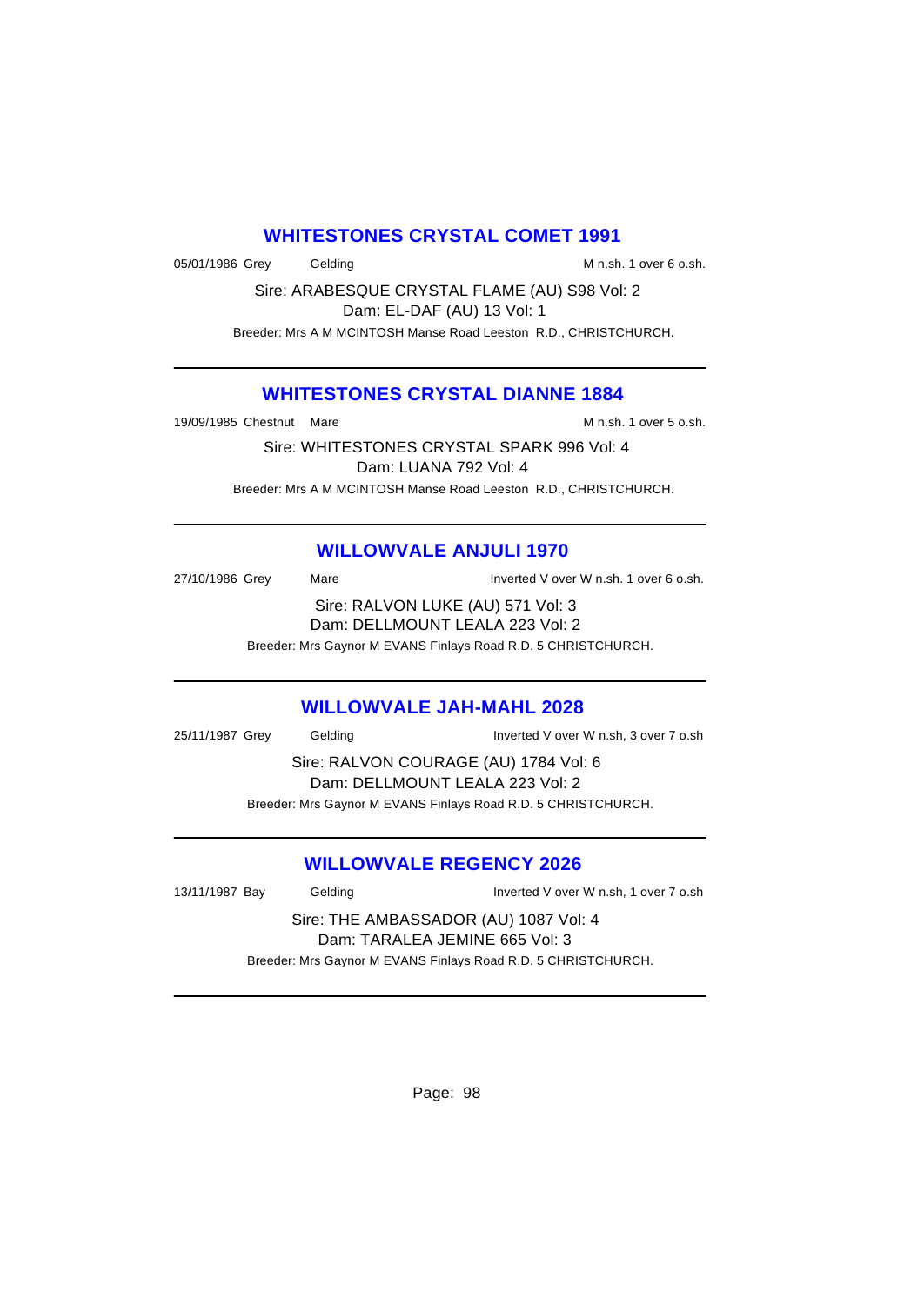#### **WILLOWVALE SHAHRIAN 2027**

14/11/1987 Grey Gelding Inverted V over W n.sh, 2 over 7 o.sh

Sire: RALVON COURAGE (AU) 1784 Vol: 6 Dam: DELLMOUNT ARDYS 717 Vol: 3

Breeder: Mrs Gaynor M EVANS Finlays Road R.D. 5 CHRISTCHURCH.

### **WILLOWVALE TRANQUILITY 2226**

16/09/1989 Grey Mare Inverted V over W n.sh, 1 over 9 o.sh

Sire: RALVON COURAGE (AU) 1784 Vol: 6 Dam: DELLMOUNT ARDYS 717 Vol: 3 Breeder: Mrs Gaynor M EVANS Finlays Road R.D. 5 CHRISTCHURCH.

# **WILLOWVALE WUDIYEH 1827**

21/10/1985 Chestnut Mare Inverted V over W n.sh. 1 over 5 o.sh.

Sire: RALVON LUKE (AU) 571 Vol: 3 Dam: LIBANAH 106 Vol: 2

Breeder: Mrs Gaynor M EVANS Finlays Road R.D. 5 CHRISTCHURCH.

# **WINDVALE HALINA 1914**

10/12/1986 Grey Mare WV n.sh. 1 over 6 o.sh.

Sire: ARALEIGH KAVANNA 371 Vol: 3 Dam: KARAMEA TARA 675 Vol: 3 Breeder: Miss Suzanne C FERGUSON 553 Gammons Road, RD 1, KAIKOHE 0474

# **WINDVALE JEHAN 2136**

23/11/1988 Chestnut Mare WV n.sh, 1 over 8 o.sh

Sire: EL KHEIR GALAL 1690 Vol: 5 Dam: KARAMEA TARA 675 Vol: 3

Breeder: Miss Suzanne C FERGUSON 553 Gammons Road, RD 1, KAIKOHE 0474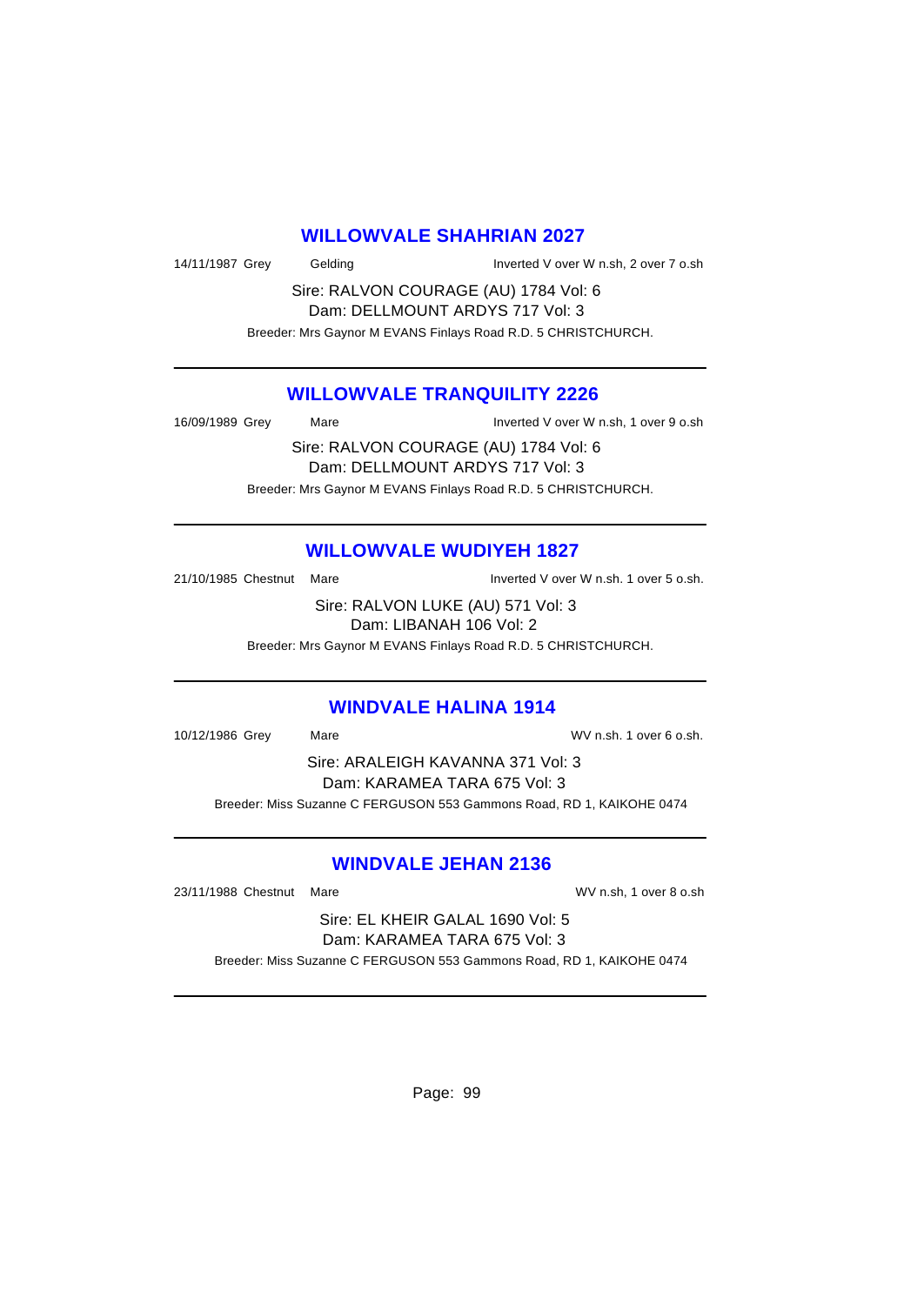### **WINDVALE LALIQUE 2007**

29/11/1987 Grey Mare WV n.sh 1 over 7 o.sh

Sire: ARALEIGH KAVANNA 371 Vol: 3 Dam: KARAMEA TARA 675 Vol: 3

Breeder: Miss Suzanne C FERGUSON 553 Gammons Road, RD 1, KAIKOHE 0474

### **WINDVALE REBEKAH 2215**

22/11/1989 Grey Mare WV n.sh, 1 over 9 o.sh Sire: EL KHEIR GALAL 1690 Vol: 5 Dam: WINDVALE RIANNE 1867 Vol: 6 Breeder: Miss Suzanne C FERGUSON 553 Gammons Road, RD 1, KAIKOHE 0474

# **WINDVALE RIANNE 1867**

10/12/1985 Grey Mare Mare WV n.sh. 1 over 5 o.sh. Sire: ARALEIGH KAVANNA 371 Vol: 3 Dam: KARAMEA TARA 675 Vol: 3

Breeder: Miss Suzanne C FERGUSON 553 Gammons Road, RD 1, KAIKOHE 0474

# **WOODLAU IBN RHOZANNE 1953**

04/10/1986 Chestnut Mare **T** conj. to R ns.h. 9 over 6 o.sh.

Sire: DELLMOUNT IBN PILGRIM 716 Vol: 3 Dam: ROSMUND 484 Vol: 3 Breeder: Miss Tracey G RHODES 232 Hamptons Road, RD 6, CHRISTCHURCH 7676

### **WOODLAU MISCHIEF 1954**

22/09/1986 Chestnut Gelding T conj. to R n.sh. 6 over 6 o.sh.

Sire: DELLMOUNT IBN PILGRIM 716 Vol: 3 Dam: SHALINA 443 Vol: 3

Breeder: Miss Tracey G RHODES 232 Hamptons Road, RD 6, CHRISTCHURCH 7676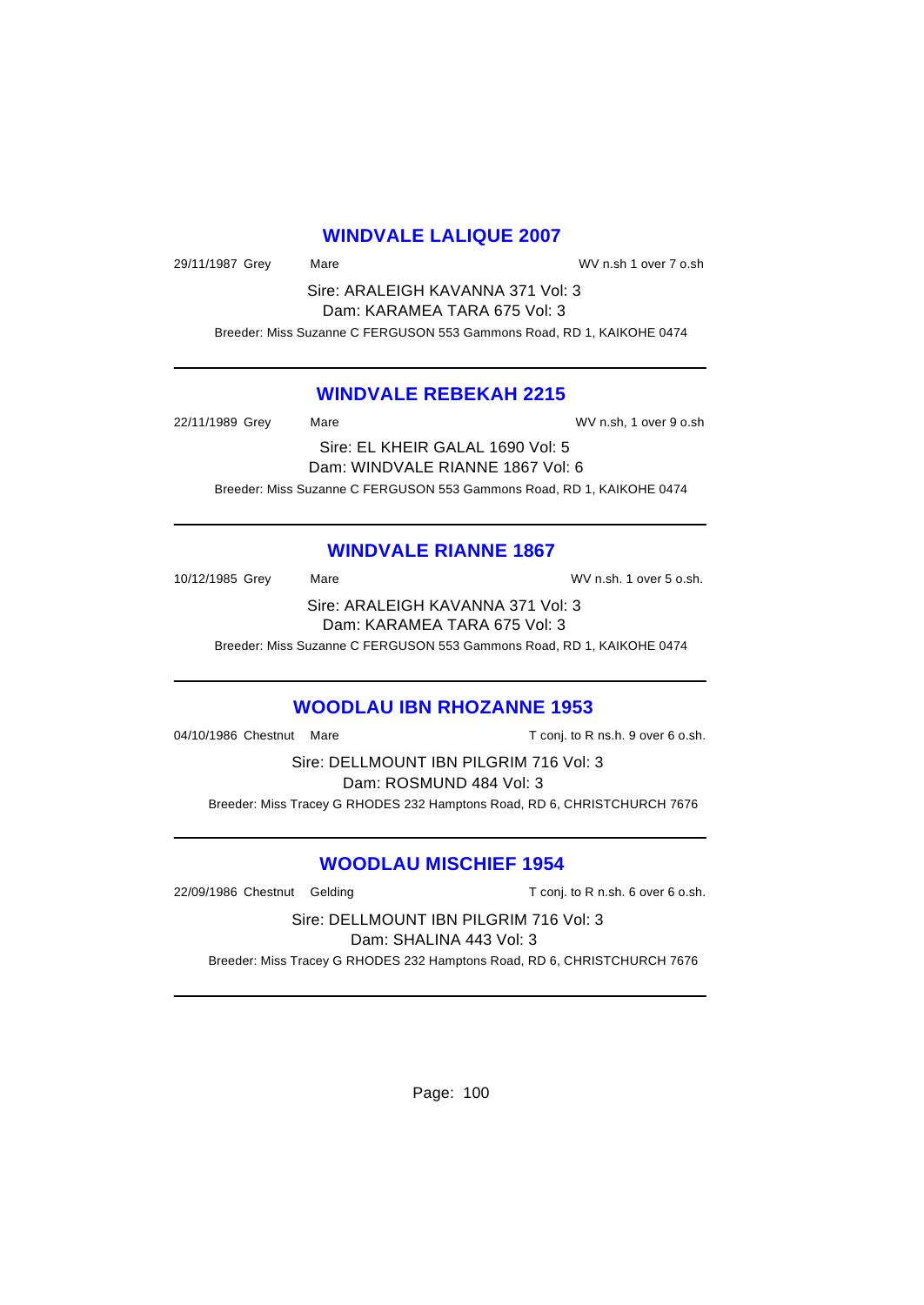### **WOODLAU'S MOONBEAM 2137**

23/10/1988 Grey Gelding TR conj. n.sh, 1 over 8 o.sh

Sire: DELLMOUNT IBN PILGRIM 716 Vol: 3 Dam: TARALEA ALICIA 1381 Vol: 5

Breeder: Miss Tracey G RHODES 232 Hamptons Road, RD 6, CHRISTCHURCH 7676

# **ZANNARAH IBN NAARINA 2021**

12/10/1987 Chestnut Gelding The State of Latin 2 Bar conj. n.sh, 2 over 87 o.sh

Sire: NGAPA LIGHT 309 Vol: 2

Dam: NAARINA 271 Vol: 2

Breeder: Mrs Anthea L COOPER Zannarah Hills, Akura Road, RD 8, MASTERTON 5888

# **ZANNARAH LADDINA 1808**

07/10/1985 Grey Mare Mare Z with bar n.sh. 3 over 85 o.sh.

Sire: NGAPA GOLDEN LAD S83 Vol: 2 Dam: SPARINA 53 Vol: 1

Breeder: Mrs Anthea L COOPER Zannarah Hills, Akura Road, RD 8, MASTERTON 5888

### **ZANNARAH NAADRUS 1809**

17/10/1985 Chestnut Gelding and Management Communication of the Muslim Communication of the 11/10/1985 Chestnu

Sire: NGAPA GOLDEN LAD S83 Vol: 2 Dam: NAARINA 271 Vol: 2

Breeder: Mrs Anthea L COOPER Zannarah Hills, Akura Road, RD 8, MASTERTON 5888

# **ZANNARAH NAAZINA 2146**

24/10/1988 Chestnut Mare Z with Bar n.sh, 1 over 88 o.sh

Sire: PUKETAHU MAZADA 490 Vol: 3

Dam: NAARINA 271 Vol: 2

Breeder: Mrs Anthea L COOPER Zannarah Hills, Akura Road, RD 8, MASTERTON 5888